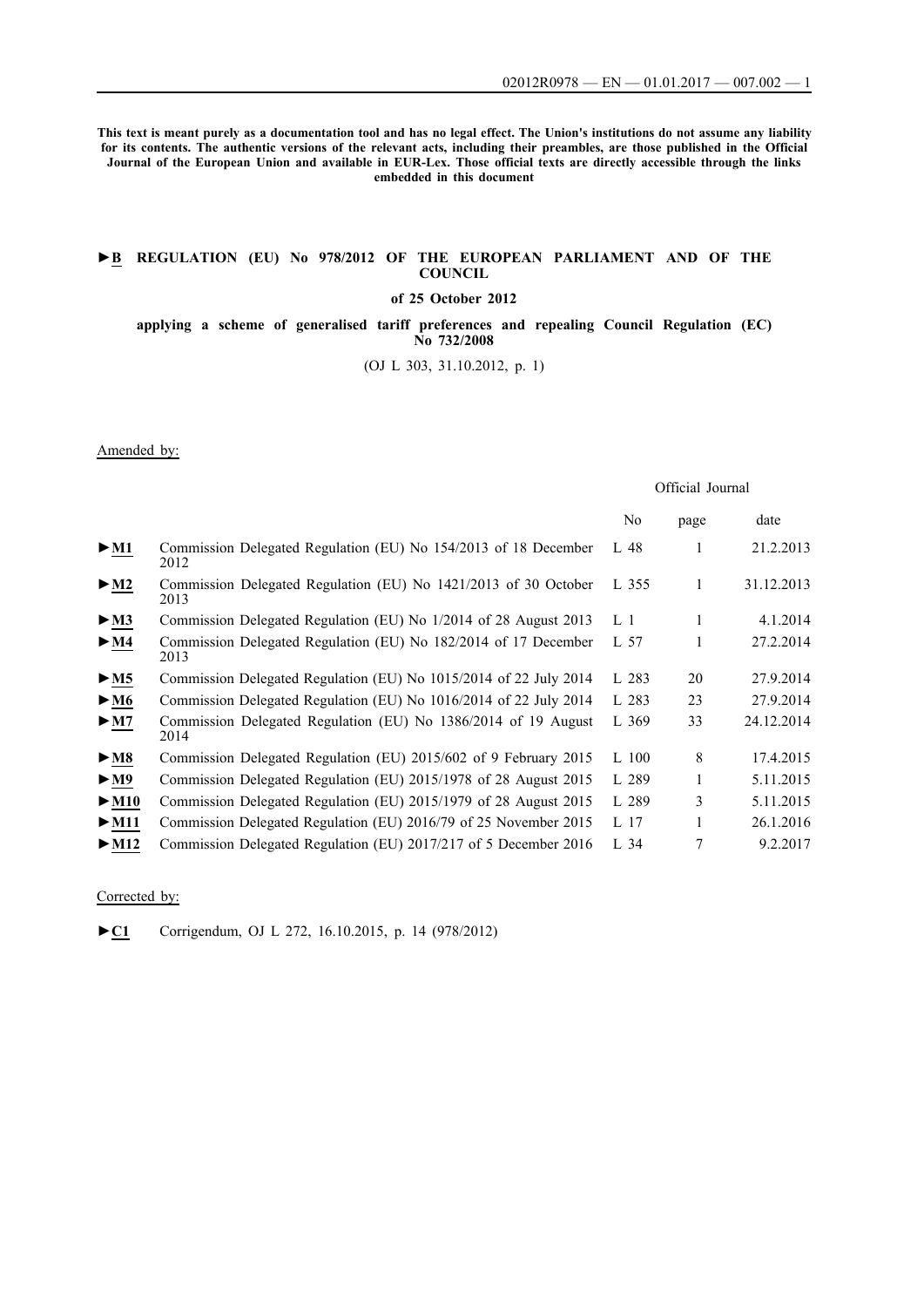### **REGULATION (EU) No 978/2012 OF THE EUROPEAN PARLIAMENT AND OF THE COUNCIL**

#### **of 25 October 2012**

### **applying a scheme of generalised tariff preferences and repealing Council Regulation (EC) No 732/2008**

## CHAPTER I

## **GENERAL PROVISIONS**

#### *Article 1*

1. The scheme of generalised tariff preferences (the 'scheme') shall apply in accordance with this Regulation.

2. This Regulation provides for the following tariff preferences under the scheme:

- (a) a general arrangement;
- (b) a special incentive arrangement for sustainable development and good governance (GSP+); and
- (c) a special arrangement for the least-developed countries (Everything But Arms (EBA)).

### *Article 2*

For the purposes of this Regulation:

- (a) 'GSP' means the Generalised Scheme of Preferences by which the Union provides preferential access to its market through any of the preferential arrangements referred to in Article 1(2);
- (b) 'countries' means countries and territories possessing a customs administration;
- (c) 'eligible countries' means all developing countries as listed in Annex I;
- (d) 'GSP beneficiary countries' means beneficiary countries of the general arrangement as listed in Annex II;
- (e) 'GSP+ beneficiary countries' means beneficiary countries of the special incentive arrangement for sustainable development and good governance as listed in Annex III;
- (f) 'EBA beneficiary countries' means beneficiary countries of the special arrangement for least developed countries as listed in Annex IV;
- (g) 'Common Customs Tariff duties' means the duties specified in Part Two of Annex I to Council Regulation (EEC) No 2658/87 of 23 July 1987 on the tariff and statistical nomenclature and on the Common Customs Tariff (1), except those duties established as part of tariff quotas;
- (h) 'section' means any of the sections of the Common Customs Tariff as laid down by Regulation (EEC) No 2658/87;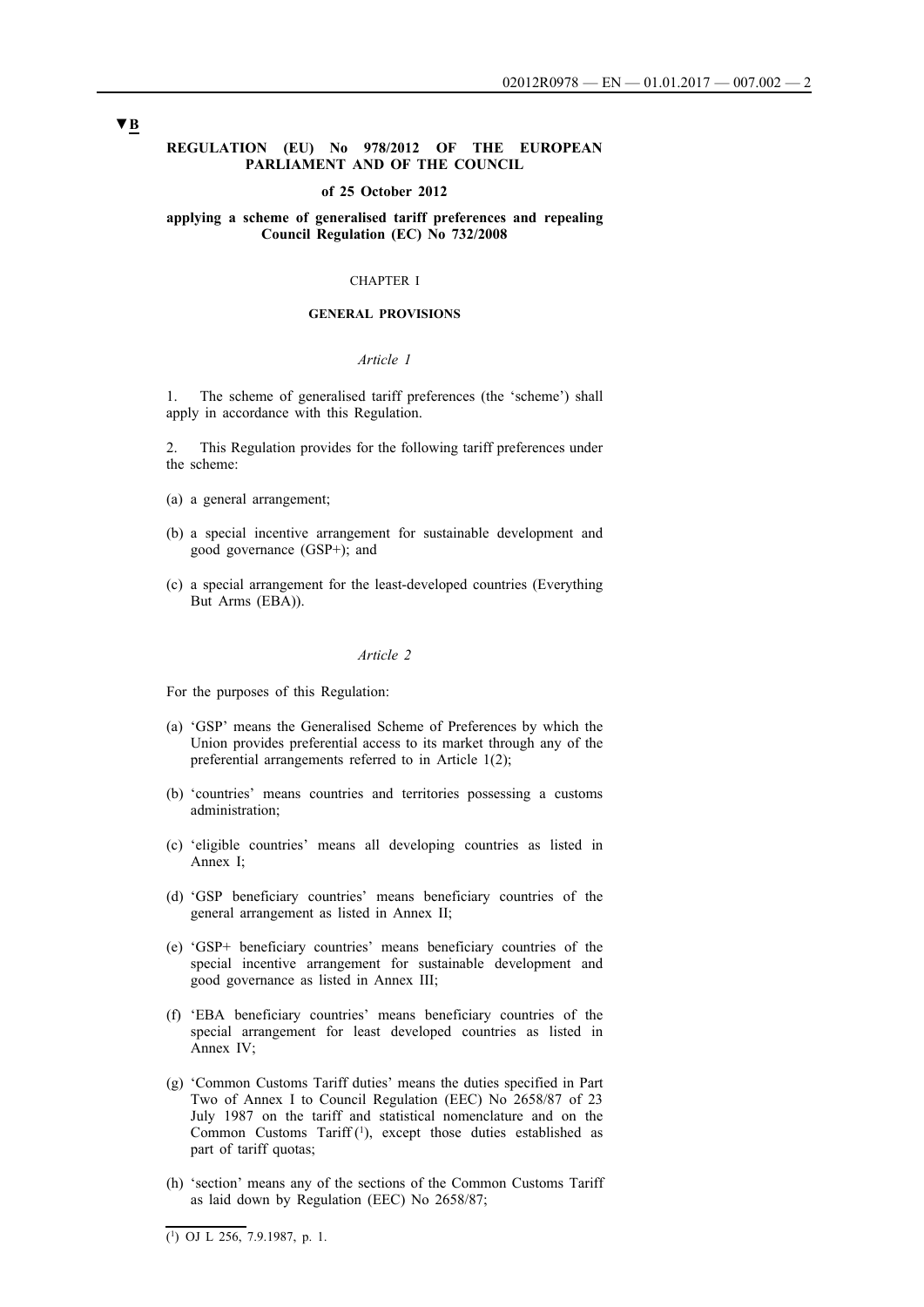- (i) 'chapter' means any of the chapters of the Common Customs Tariff as laid down by Regulation (EEC) No 2658/87;
- (j) 'GSP section' means a section listed in Annex V and established on the basis of sections and chapters of the Common Customs Tariff;
- (k) 'preferential market access arrangement' means preferential access to the Union market through a trade agreement, either provisionally applied or in force, or through autonomous preferences granted by the Union;
- (l) 'effective implementation' means the integral implementation of all undertakings and obligations undertaken under the international conventions listed in Annex VIII, thus ensuring fulfilment of all the principles, objectives and rights guaranteed therein.

1. A list of eligible countries is established in Annex I.

2. The Commission shall be empowered to adopt delegated acts in accordance with Article 36 to amend Annex I to take account of changes in the international status or classification of countries.

3. The Commission shall notify an eligible country concerned of any relevant changes in its status under the scheme.

### CHAPTER II

### **GENERAL ARRANGEMENT**

#### *Article 4*

1. An eligible country shall benefit from the tariff preferences provided under the general arrangement referred to in point (a) of Article 1(2) unless:

- (a) it has been classified by the World Bank as a high-income or an upper-middle income country during three consecutive years immediately preceding the update of the list of beneficiary countries; or
- (b) it benefits from a preferential market access arrangement which provides the same tariff preferences as the scheme, or better, for substantially all trade.

2. Points (a) and (b) of paragraph 1 shall not apply to least-developed countries.

3. Without prejudice to point (b) of paragraph 1, point (a) of paragraph 1 shall not apply until 21 November 2014, for countries which by 20 November 2012 have initialled a bilateral preferential market access agreement with the Union, which provides the same tariff preferences as the scheme, or better, for substantially all trade, but which is not yet applied.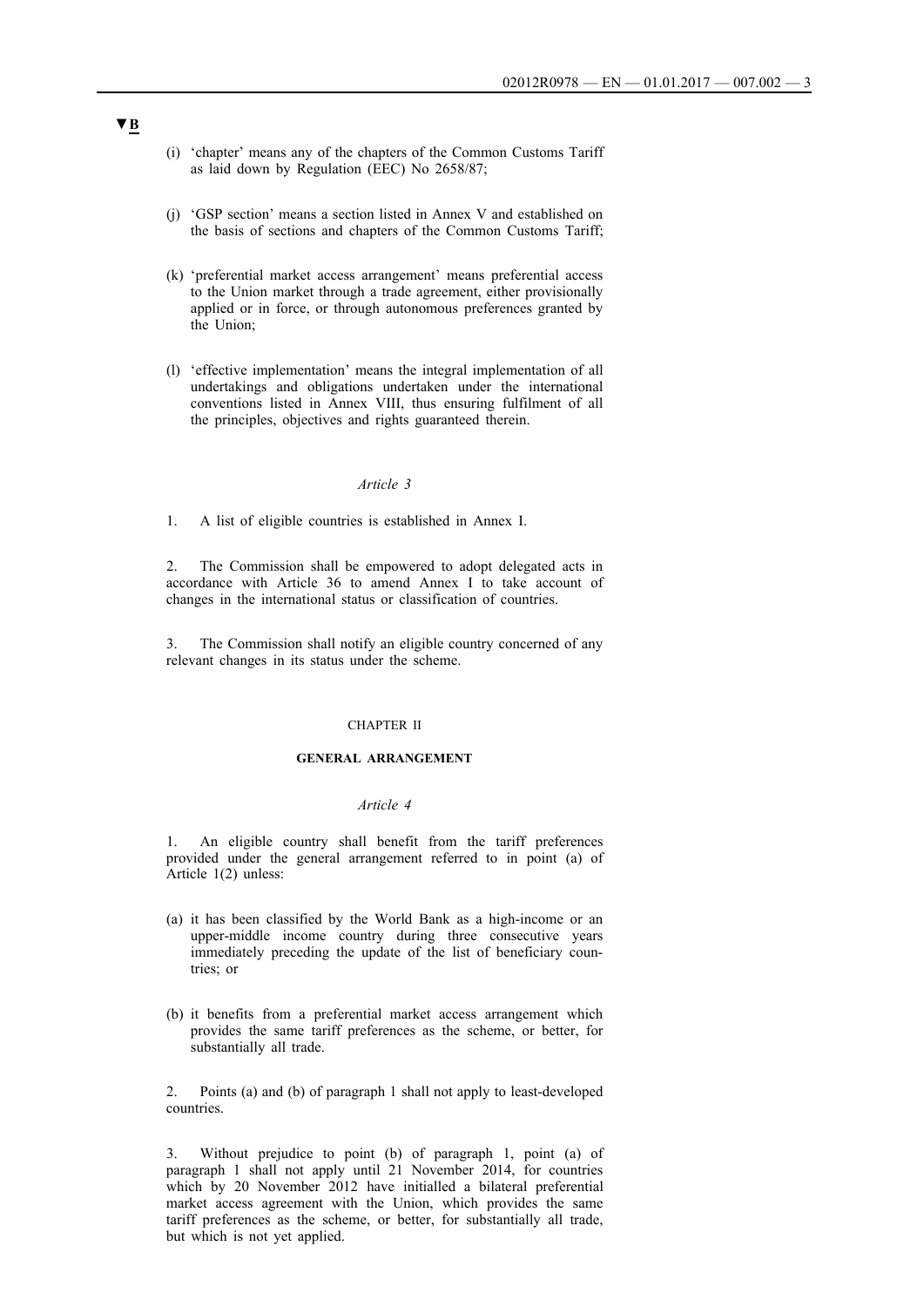1. A list of GSP beneficiary countries meeting the criteria laid down in Article 4 is established in Annex II.

2. By 1 January of each year following the entry into force of this Regulation the Commission shall review Annex II. To provide a GSP beneficiary country and economic operators with time for orderly adaptation to the change in the country's status under the scheme:

- (a) the decision to remove a beneficiary country from the list of GSP beneficiary countries, in accordance with paragraph 3 of this Article and on the basis of point (a) of Article  $4(1)$ , shall apply as from one year after the date of entry into force of that decision;
- (b) the decision to remove a beneficiary country from the list of GSP beneficiary countries, in accordance with paragraph 3 of this Article and on the basis of point (b) of Article  $4(1)$ , shall apply as from two years after the date of application of a preferential market access arrangement.

3. For the purposes of paragraphs 1 and 2 of this Article the Commission shall be empowered to adopt delegated acts, in accordance with Article 36, to amend Annex II on the basis of the criteria laid down in Article 4.

4. The Commission shall notify the GSP beneficiary country concerned of any changes in its status under the scheme.

#### *Article 6*

1. The products included in the general arrangement referred to in point (a) of Article 1(2) are listed in Annex V.

2. The Commission shall be empowered to adopt delegated acts in accordance with Article 36, to amend Annex V in order to incorporate changes made necessary by amendments to the Combined Nomenclature.

## *Article 7*

1. Common Customs Tariff duties on products listed in Annex V as non-sensitive products shall be suspended entirely, except for agricultural components.

2. Common Customs Tariff *ad valorem* duties on products listed in Annex V as sensitive products shall be reduced by 3,5 percentage points. For products under GSP sections S-11a and S-11b of Annex V, this reduction shall be 20 %.

3. Where preferential duty rates calculated, in accordance with Article 6 of Regulation (EC) No 732/2008, on the Common Customs Tariff *ad valorem* duties applicable on the date of entry into force of this Regulation provide for a tariff reduction of more than 3,5 percentage points for the products referred to in paragraph 2 of this Article, those preferential duty rates shall apply.

4. Common Customs Tariff specific duties, other than minimum or maximum duties, on products listed in Annex V as sensitive products shall be reduced by 30 %.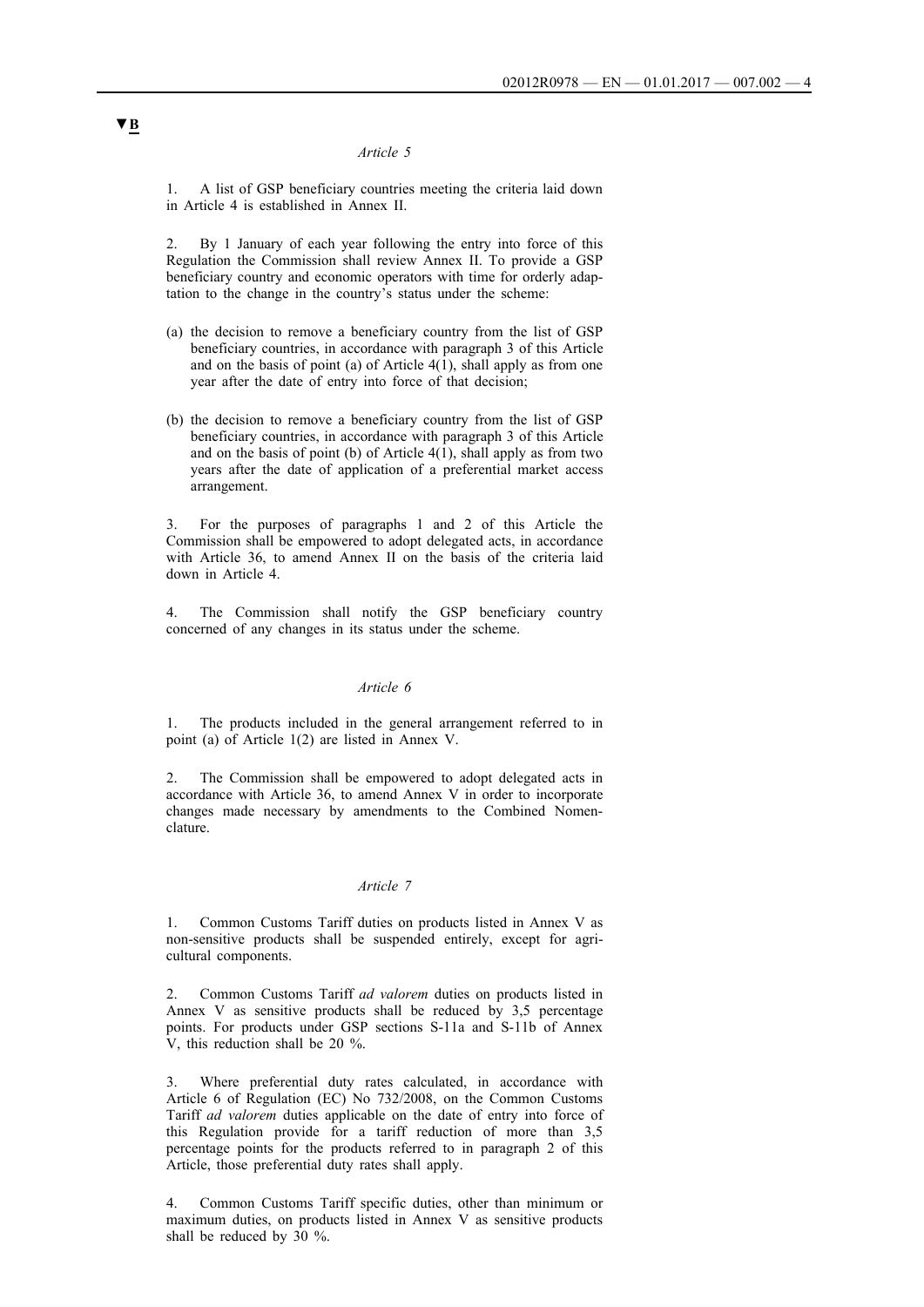5. Where Common Customs Tariff duties on products listed in Annex V as sensitive products include *ad valorem* duties and specific duties, the specific duties shall not be reduced.

Where duties reduced in accordance with paragraphs 2 and 4 specify a maximum duty, that maximum duty shall not be reduced. Where such duties specify a minimum duty, that minimum duty shall not apply.

### *Article 8*

1. The tariff preferences referred to in Article 7 shall be suspended, in respect of products of a GSP section originating in a GSP beneficiary country, when the average value of Union imports of such products over three consecutive years from that GSP beneficiary country exceeds the thresholds listed in Annex VI. The thresholds shall be calculated as a percentage of the total value of Union imports of the same products from all GSP beneficiary countries.

Prior to the application of the tariff preferences provided for in this Regulation, the Commission shall adopt an implementing act establishing, in accordance with the advisory procedure referred to in Article 39(2), a list of GSP sections for which the tariff preferences referred to in Article 7 are suspended in respect of a GSP beneficiary country. That implementing act shall apply as from 1 January 2014.

3. The Commission shall, every three years, review the list referred to in paragraph 2 of this Article and adopt an implementing act, in accordance with the advisory procedure referred to in Article 39(2), in order to suspend or to re-establish the tariff preferences referred to in Article 7. That implementing act shall apply as of 1 January of the year following its entry in force.

The list referred to in paragraphs 2 and 3 of this Article shall be established on the basis of the data available on 1 September of the year in which the review is conducted and of the two years preceding the review year. It shall take into account imports from GSP beneficiary countries listed in Annex II as applicable at that time. However, the value of imports from GSP beneficiary countries, which upon the date of application of the suspension, no longer benefit from the tariff preferences under point (b) of Article 4(1) shall not be taken into account.

The Commission shall notify the country concerned of the implementing act adopted in accordance with paragraphs 2 and 3.

6. Where Annex II is amended in accordance with the criteria laid down in Article 4, the Commission shall be empowered to adopt delegated acts in accordance with Article 36 to amend Annex VI in order to adjust the modalities listed in that Annex so as to maintain proportionally the same weight of the graduated product sections as defined in paragraph 1 of this Article.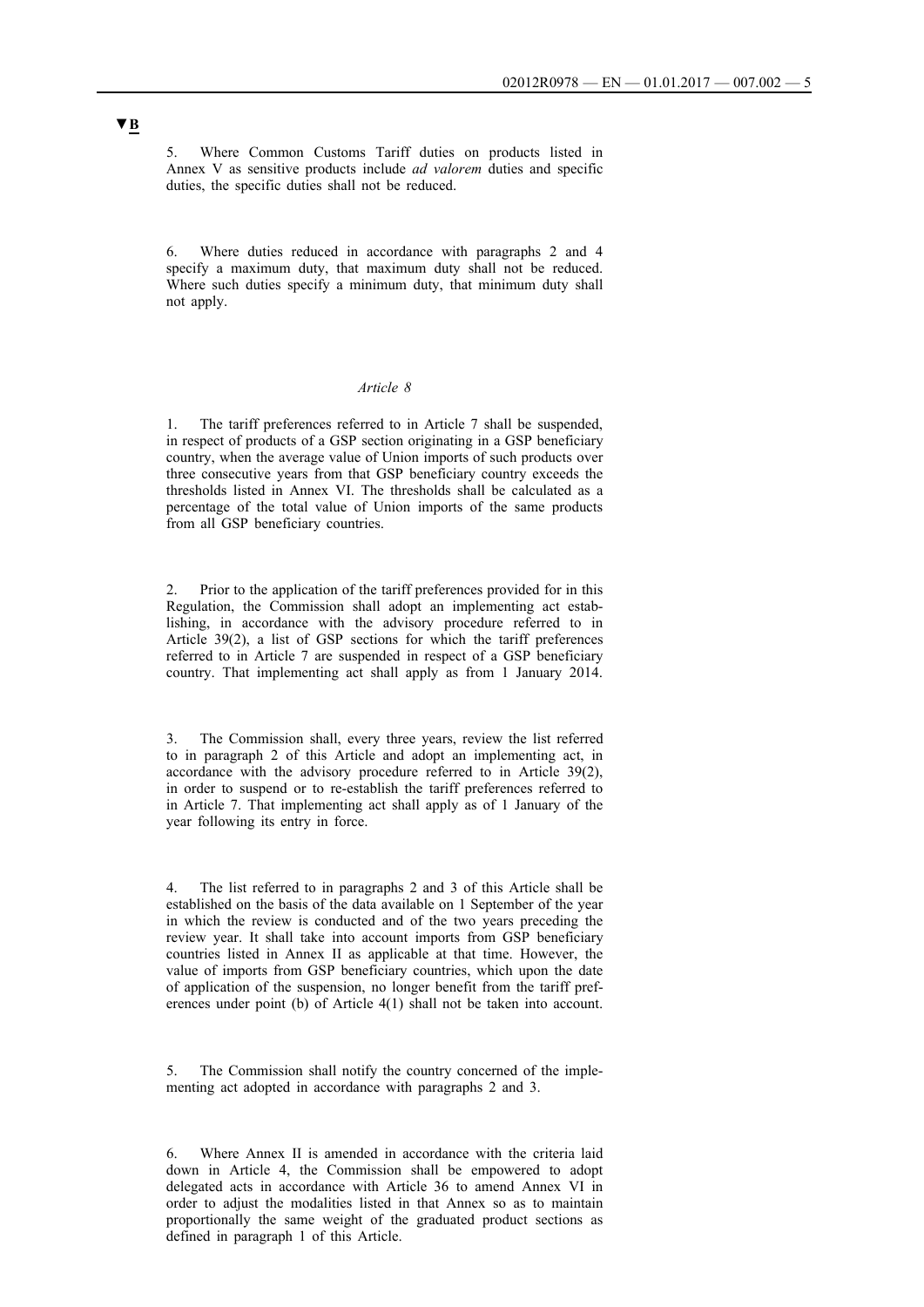#### CHAPTER III

#### **SPECIAL INCENTIVE ARRANGEMENT FOR SUSTAINABLE DEVELOPMENT AND GOOD GOVERNANCE**

### *Article 9*

1. A GSP beneficiary country may benefit from the tariff preferences provided under the special incentive arrangement for sustainable development and good governance referred to in point (b) of Article 1(2) if:

- (a) it is considered to be vulnerable due to a lack of diversification and insufficient integration within the international trading system, as defined in Annex VII;
- (b) it has ratified all the conventions listed in Annex VIII (the 'relevant conventions') and the most recent available conclusions of the monitoring bodies under those conventions (the 'relevant monitoring bodies') do not identify a serious failure to effectively implement any of those conventions;
- (c) in relation to any of the relevant conventions, it has not formulated a reservation which is prohibited by any of those conventions or which is for the purposes of this Article considered to be incompatible with the object and purpose of that convention.

For the purposes of this Article, reservations shall not be considered to be incompatible with the object and purpose of a convention unless:

- (i) a process explicitly set out for that purpose under the convention has so determined; or
- (ii) in the absence of such a process, the Union where a party to the convention, and/or a qualified majority of Member States party to the convention, in accordance with their respective competences as established in the Treaties, objected to the reservation on the grounds that it is incompatible with the object and purpose of the convention and opposed the entry into force of the convention as between them and the reserving state in accordance with the provisions of the Vienna Convention on the Law of Treaties;
- (d) it gives a binding undertaking to maintain ratification of the relevant conventions and to ensure the effective implementation thereof;
- (e) it accepts without reservation the reporting requirements imposed by each convention and gives a binding undertaking to accept regular monitoring and review of its implementation record in accordance with the provisions of the relevant conventions; and
- (f) it gives a binding undertaking to participate in and cooperate with the monitoring procedure referred to in Article 13.

2. Where Annex II is amended, the Commission shall be empowered to adopt delegated acts in accordance with Article 36 to amend Annex VII in order to review the vulnerability threshold listed in point 1(b) of Annex VII so as to maintain proportionally the same weight of the vulnerability threshold as calculated in accordance with Annex VII.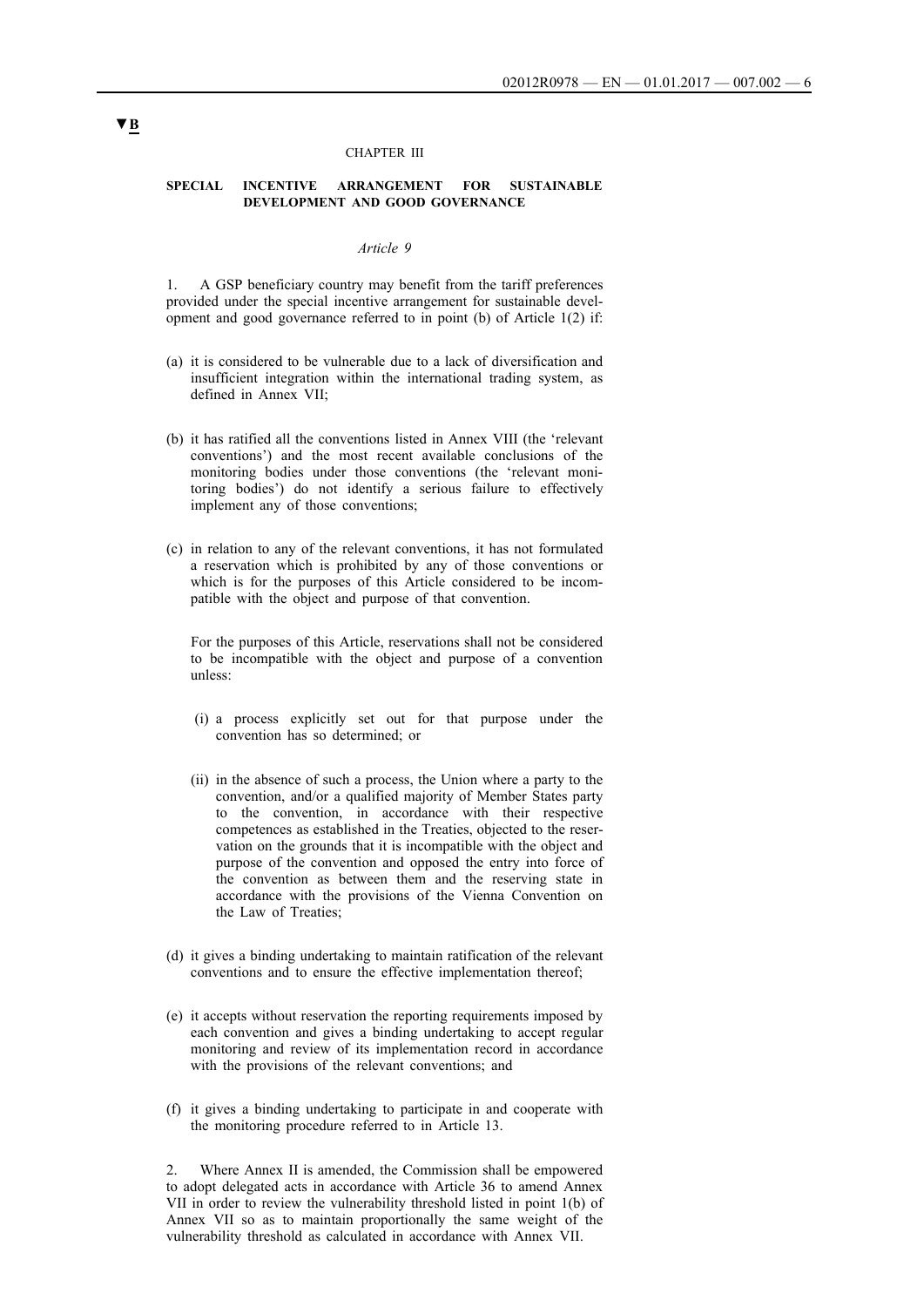1. The special incentive arrangement for sustainable development and good governance shall be granted if the following conditions are met:

(a) a GSP beneficiary country has made a request to that effect; and

(b) examination of the request shows that the requesting country fulfils the conditions laid down in Article 9(1).

2. The requesting country shall submit its request to the Commission in writing. The request shall provide comprehensive information concerning the ratification of the relevant conventions and shall include the binding undertakings referred to in points (d), (e) and (f) of Article 9(1).

After receiving a request, the Commission shall notify the European Parliament and the Council thereof.

4. After examining the request, the Commission shall be empowered to adopt delegated acts, in accordance with Article 36, to establish or to amend Annex III in order to grant a requesting country the special incentive arrangement for sustainable development and good governance by adding that country to the list of GSP+ beneficiary countries.

5. Where a GSP+ beneficiary country no longer fulfils the conditions referred to in points (a) or (c) of Article  $9(1)$ , or withdraws any of its binding undertakings referred to in points (d), (e) and (f) of Article 9(1), the Commission shall be empowered to adopt a delegated act, in accordance with Article 36, to amend Annex III in order to remove that country from the list of GSP+ beneficiary countries.

6. The Commission shall notify the requesting country of a decision taken in accordance with paragraphs 4 and 5 of this Article after Annex III is amended and published in the *Official Journal of the European Union*. Where the requesting country is granted the special incentive arrangement, it shall be informed of the date on which the respective delegated act enters into force.

The Commission shall be empowered to adopt delegated acts, in accordance with Article 36, to establish rules related to the procedure for granting the special incentive arrangement for sustainable development and good governance in particular with respect to deadlines and the submission and processing of requests.

### *Article 11*

The products included in the special incentive arrangement for sustainable development and good governance are listed in Annex IX.

2. The Commission shall be empowered to adopt delegated acts, in accordance with Article 36, to amend Annex IX to take into account amendments to the Combined Nomenclature affecting the products listed in that Annex.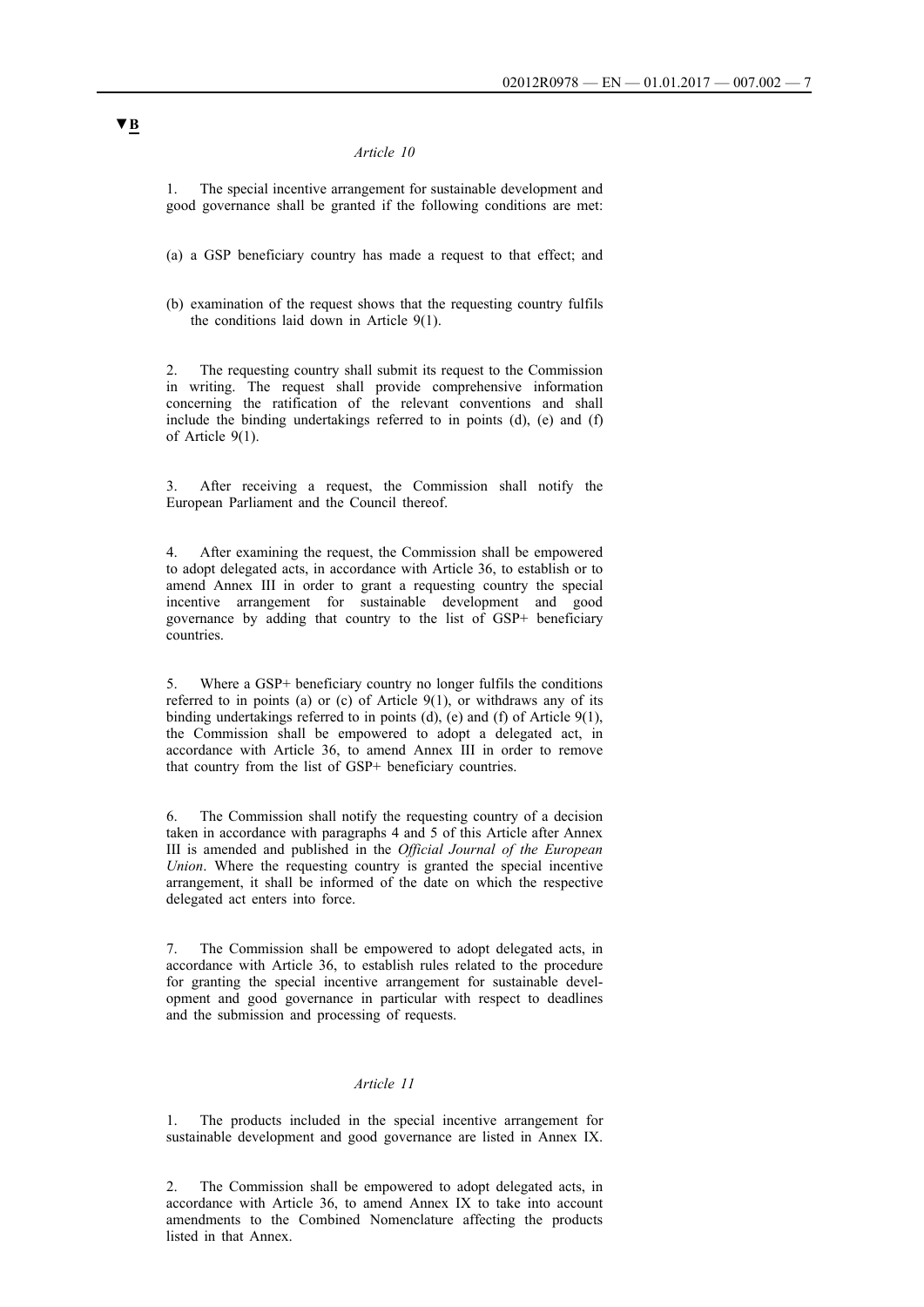1. The Common Customs Tariff *ad valorem* duties on all products listed in Annex IX which originate in a GSP+ beneficiary country shall be suspended.

2. Common Customs Tariff specific duties on products referred to in paragraph 1 shall be suspended entirely, except for products for which the Common Customs Tariff duties include *ad valorem* duties. For products with Combined Nomenclature code 1704 10 90, the specific duty shall be limited to 16 % of the customs value.

## *Article 13*

1. As of the date of the granting of the tariff preferences provided under the special incentive arrangement for sustainable development and good governance, the Commission shall keep under review the status of ratification of the relevant conventions and shall monitor their effective implementation, as well as cooperation with the relevant monitoring bodies, by examining the conclusions and recommendations of those monitoring bodies.

2. In this context, a GSP+ beneficiary country shall cooperate with the Commission and provide all information necessary to assess its respect of binding undertakings referred to in points (d), (e) and (f) of Article 9(1) and its situation as regards point (c) of Article 9(1).

#### *Article 14*

1. By 1 January 2016, and every two years thereafter, the Commission shall present to the European Parliament and to the Council a report on the status of ratification of the relevant conventions, the compliance of the GSP+ beneficiary countries with any reporting obligations under those conventions and the status of the effective implementation thereof.

- 2. That report shall include:
- (a) the conclusions or recommendations of relevant monitoring bodies in respect of each GSP+ beneficiary country; and
- (b) the Commission's conclusions on whether each GSP+ beneficiary country respects its binding undertakings to comply with reporting obligations, to cooperate with relevant monitoring bodies in accordance with the relevant conventions and to ensure the effective implementation thereof.

The report may include any information the Commission considers appropriate.

3. In drawing its conclusions concerning effective implementation of the relevant conventions, the Commission shall assess the conclusions and recommendations of the relevant monitoring bodies, as well as, without prejudice to other sources, information submitted by third parties, including civil society, social partners, the European Parliament or the Council.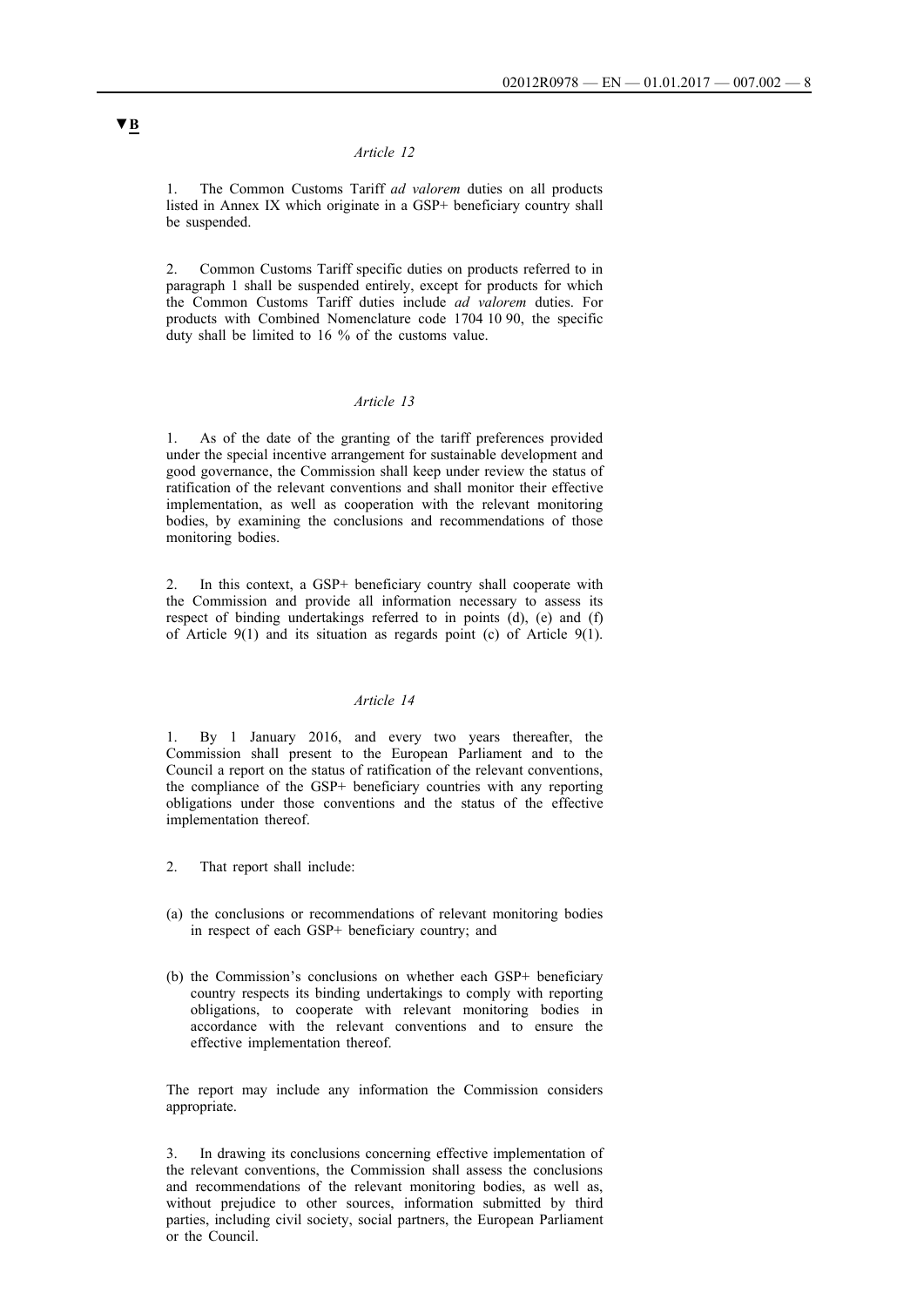1. The special incentive arrangement for sustainable development and good governance shall be withdrawn temporarily, in respect of all or of certain products originating in a GSP+ beneficiary country, where in practice that country does not respect its binding undertakings as referred to in points (d), (e) and (f) of Article  $9(1)$ , or the GSP+ beneficiary country has formulated a reservation which is prohibited by any of the relevant conventions or which is incompatible with the object and purpose of that convention as established in point (c) of Article 9(1).

2. The burden of proof for compliance with its obligations resulting from binding undertakings as referred to in points (d), (e) and (f) of Article  $9(1)$ , and its situation as referred to in point (c) of Article  $9(1)$ , shall be on the GSP+ beneficiary country.

3. Where, either on the basis of the conclusions of the report referred to in Article 14 or on the basis of the evidence available, the Commission has a reasonable doubt that a particular GSP+ beneficiary country does not respect its binding undertakings as referred to in points (d), (e) and (f) of Article 9(1), or has formulated a reservation which is prohibited by any of the relevant conventions or which is incompatible with the object and purpose of that convention as established in point (c) of Article 9(1), it shall, in accordance with the advisory procedure referred to in Article 39(2), adopt an implementing act to initiate the procedure for the temporary withdrawal of the tariff preferences provided under the special incentive arrangement for sustainable development and good governance. The Commission shall inform the European Parliament and the Council thereof.

4. The Commission shall publish a notice in the *Official Journal of the European Union* and notify the GSP+ beneficiary country concerned thereof. The notice shall:

- (a) state the grounds for the reasonable doubt as to the fulfilment of the binding undertakings made by the GSP+ beneficiary country as referred to in points (d), (e) and (f) of Article  $9(1)$ , or as to the existence of a reservation which is prohibited by any of the relevant conventions or which is incompatible with the object and purpose of that convention as established in point (c) of Article  $9(1)$ , which may call into question its right to continue to enjoy the tariff preferences provided under the special incentive arrangement for sustainable development and good governance; and
- (b) specify the period, which may not exceed six months from the date of publication of the notice, within which a GSP+ beneficiary country shall submit its observations.

The Commission shall provide the beneficiary country concerned with every opportunity to cooperate during the period referred to in point (b) of paragraph 4.

6. The Commission shall seek all information it considers necessary including, inter alia, the conclusions and recommendations of the relevant monitoring bodies. In drawing its conclusions, the Commission shall assess all relevant information.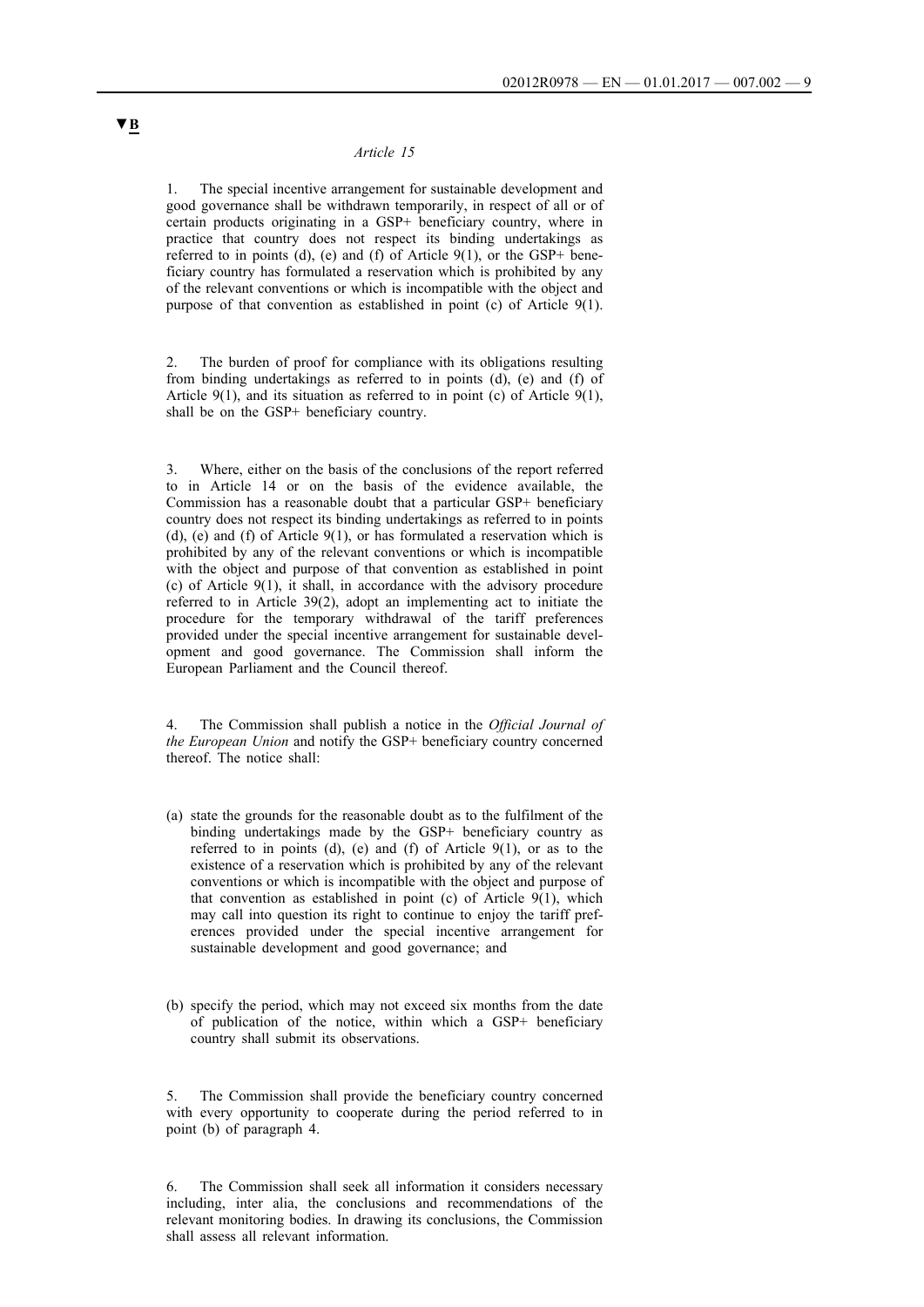7. Within three months after expiry of the period specified in the notice, the Commission shall decide:

- (a) to terminate the temporary withdrawal procedure; or
- (b) to temporarily withdraw the tariff preferences provided under the special incentive arrangement for sustainable development and good governance.

8. Where the Commission considers that the findings do not justify temporary withdrawal, it shall adopt an implementing act to terminate the temporary withdrawal procedure in accordance with the advisory procedure referred to in Article 39(2). That implementing act shall be based, inter alia, on evidence received.

9. Where the Commission considers that the findings justify temporary withdrawal for the reasons referred to in paragraph 1 of this Article, it shall be empowered, in accordance with Article 36, to adopt delegated acts to amend Annex III in order to temporarily withdraw the tariff preferences provided under the special incentive arrangement for sustainable development and good governance referred to in point (b) of Article 1(2).

10. Where the Commission decides on temporary withdrawal, such delegated act shall take effect six months after its adoption.

11. Where the reasons justifying temporary withdrawal no longer apply before the delegated act referred to in paragraph 9 of this Article takes effect, the Commission shall be empowered to repeal the adopted act to temporarily withdraw tariff preferences in accordance with the urgency procedure referred to in Article 37.

12. The Commission shall be empowered to adopt delegated acts, in accordance with Article 36, to establish rules related to the procedure for temporary withdrawal of the special incentive arrangement for sustainable development and good governance in particular with respect to deadlines, rights of parties, confidentiality and review.

## *Article 16*

Where the Commission finds that the reasons justifying a temporary withdrawal of the tariff preferences, as referred to in Article 15(1), no longer apply, it shall be empowered to adopt delegated acts, in accordance with Article 36, to amend Annex III in order to reinstate the tariff preferences provided under the special incentive arrangement for sustainable development and good governance.

#### CHAPTER IV

### **SPECIAL ARRANGEMENT FOR THE LEAST-DEVELOPED COUNTRIES**

#### *Article 17*

1. An eligible country shall benefit from the tariff preferences provided under the special arrangement for the least-developed countries referred to in point (c) of Article 1(2), if that country is identified by the UN as a least-developed country.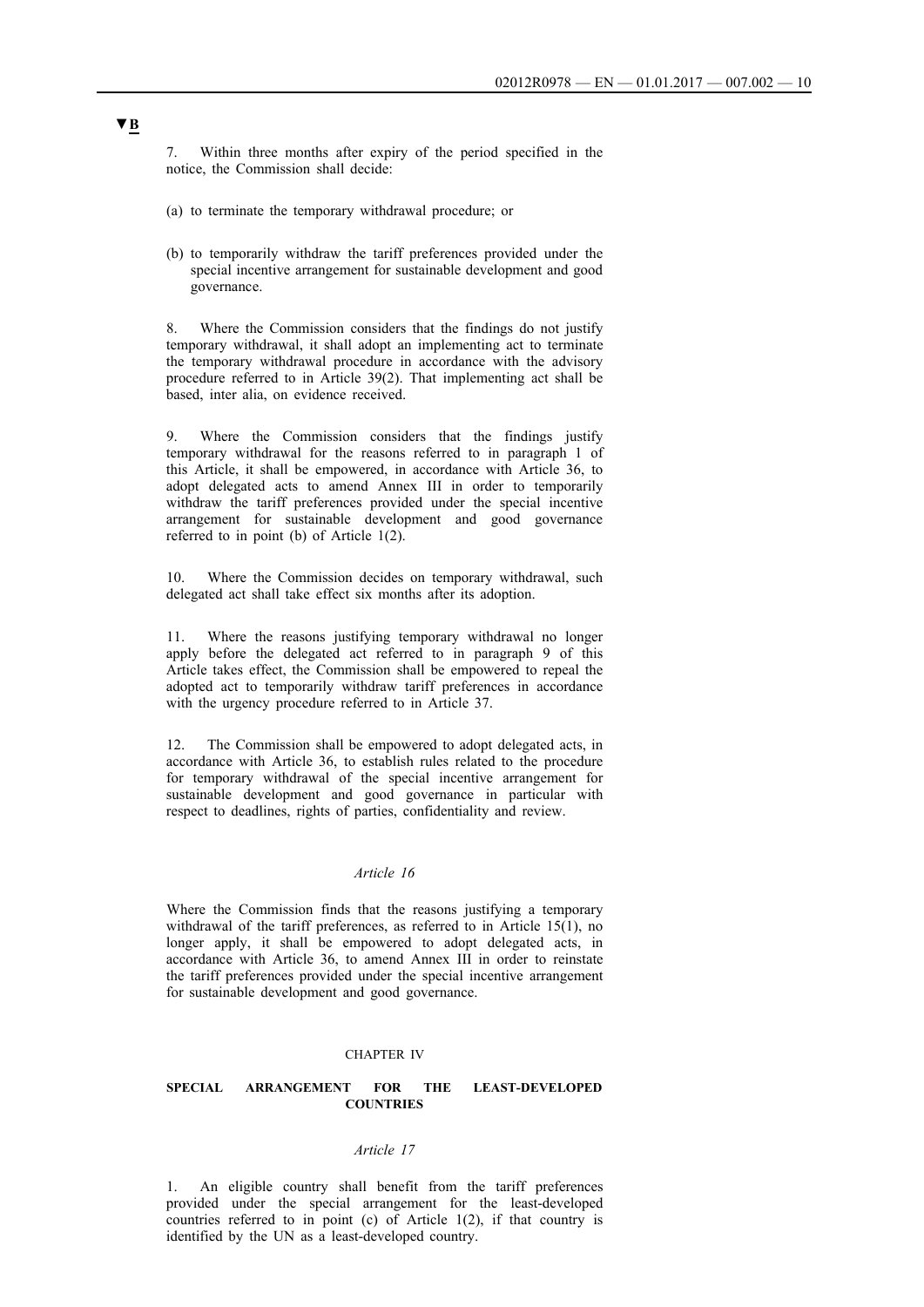The Commission shall continuously review the list of EBA beneficiary countries on the basis of the most recent available data. Where an EBA beneficiary country no longer fulfils the conditions referred to in paragraph 1 of this Article, the Commission shall be empowered to adopt delegated acts, in accordance with Article 36, to amend Annex IV in order to remove the country from the list of EBA beneficiary countries following a transitional period of three years as from the date on which the delegated act entered into force.

3. Pending the identification by the UN of a newly independent country as a least-developed country, the Commission shall be empowered to adopt delegated acts, in accordance with Article 36, to amend Annex IV as an interim measure so as to include such a country in the list of EBA beneficiary countries.

If such a newly independent country is not identified by the UN as a least-developed country during the first available review of the category of least-developed countries, the Commission shall be empowered to adopt delegated acts forthwith, in accordance with Article 36, to amend Annex IV in order to remove such a country from that Annex, without granting the transitional period referred to in paragraph 2 of this Article.

4. The Commission shall notify the EBA beneficiary country concerned of any changes in its status under the scheme.

### *Article 18*

1. The Common Customs Tariff duties on all products that are listed in Chapters 1 to 97 of the Combined Nomenclature, except those in Chapter 93, originating in an EBA beneficiary country, shall be suspended entirely.

2. From 1 January 2014 until 30 September 2015, imports of products under tariff heading 1701 of the Common Customs Tariff shall require an import licence.

The Commission shall, in accordance with the examination procedure referred to in Article 39(3), adopt detailed rules for implementing the provisions referred to in paragraph 2 of this Article in accordance with the procedure referred to in Article 195 of Council Regulation (EC) No 1234/2007 of 22 October 2007 establishing a common organisation of agricultural markets and on specific provisions for certain agricultural products (Single CMO Regulation) (1).

#### CHAPTER V

#### **TEMPORARY WITHDRAWAL PROVISIONS COMMON TO ALL ARRANGEMENTS**

## *Article 19*

The preferential arrangements referred to in Article  $1(2)$  may be withdrawn temporarily, in respect of all or of certain products originating in a beneficiary country, for any of the following reasons: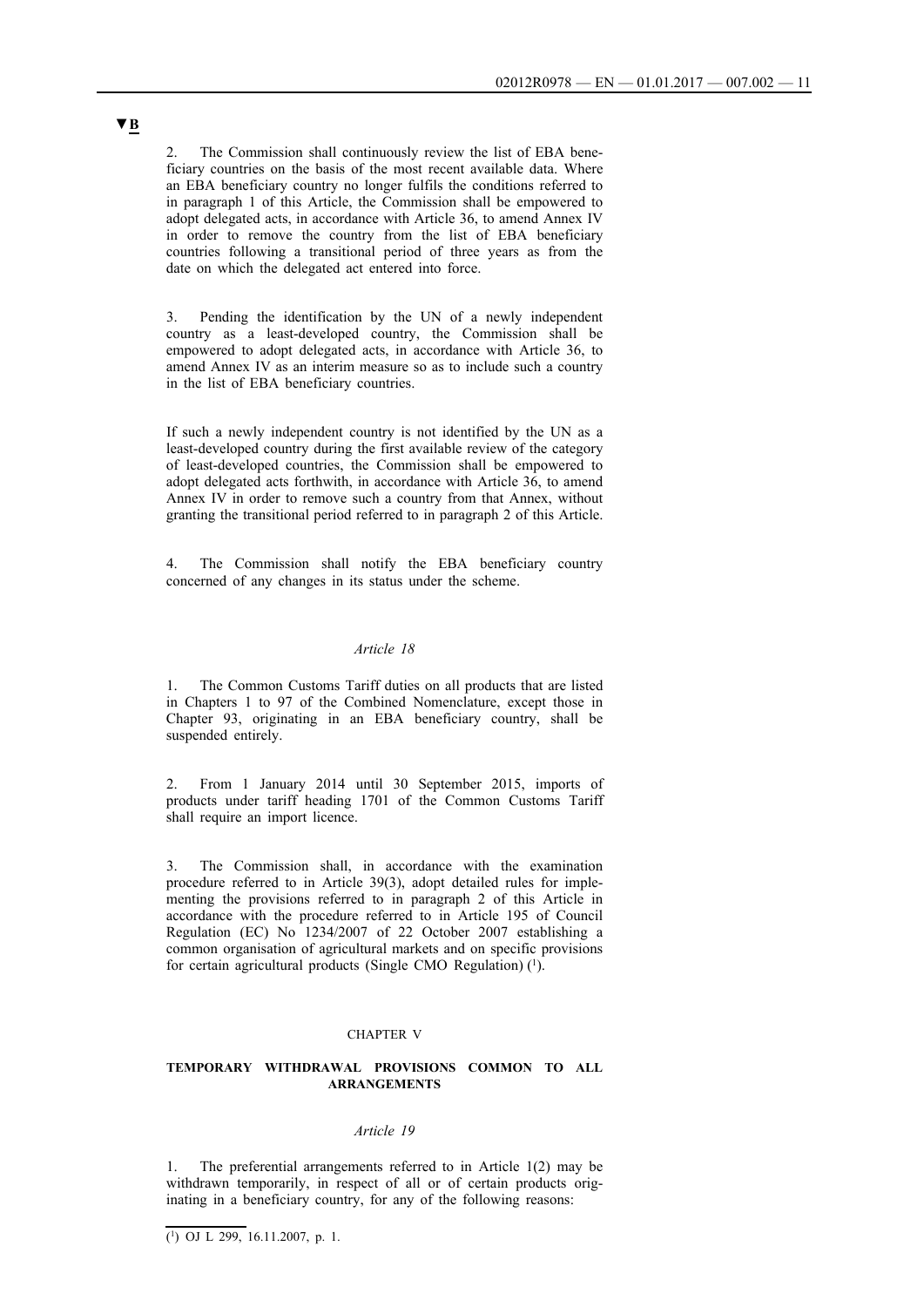- (a) serious and systematic violation of principles laid down in the conventions listed in Part A of Annex VIII;
- (b) export of goods made by prison labour;
- (c) serious shortcomings in customs controls on the export or transit of drugs (illicit substances or precursors), or failure to comply with international conventions on anti-terrorism and money laundering;
- (d) serious and systematic unfair trading practices including those affecting the supply of raw materials, which have an adverse effect on the Union industry and which have not been addressed by the beneficiary country. For those unfair trading practices, which are prohibited or actionable under the WTO Agreements, the application of this Article shall be based on a previous determination to that effect by the competent WTO body;
- (e) serious and systematic infringement of the objectives adopted by Regional Fishery Organisations or any international arrangements to which the Union is a party concerning the conservation and management of fishery resources.

2. The preferential arrangements provided for in this Regulation shall not be withdrawn under point (d) of paragraph 1 in respect of products that are subject to anti-dumping or countervailing measures under Council Regulation (EC) No 597/2009 of 11 June 2009 on protection against subsidised imports from countries not members of the European Community (1) or Council Regulation (EC) No 1225/2009 of 30 November 2009 on protection against dumped imports from countries not members of the European Community  $(\hat{2})$ , for the reasons justifying those measures.

3. Where the Commission considers that there are sufficient grounds justifying temporary withdrawal of the tariff preferences provided under any preferential arrangement referred to in Article 1(2) on the basis of the reasons referred to in paragraph 1 of this Article it shall adopt an implementing act to initiate the procedure for temporary withdrawal in accordance with the advisory procedure referred to in Article 39(2). The Commission shall inform the European Parliament and the Council of that implementing act.

4. The Commission shall publish a notice in the *Official Journal of the European Union* announcing the initiation of a temporary withdrawal procedure, and shall notify the beneficiary country concerned thereof. The notice shall:

- (a) provide sufficient grounds for the implementing act to initiate a temporary withdrawal procedure, referred to in paragraph 3; and
- (b) state that the Commission will monitor and evaluate the situation in the beneficiary country concerned for six months from the date of publication of the notice.

<sup>(1)</sup> OJ L 188, 18.7.2009, p. 93.

 $(2)$  OJ L 343, 22.12.2009, p. 51.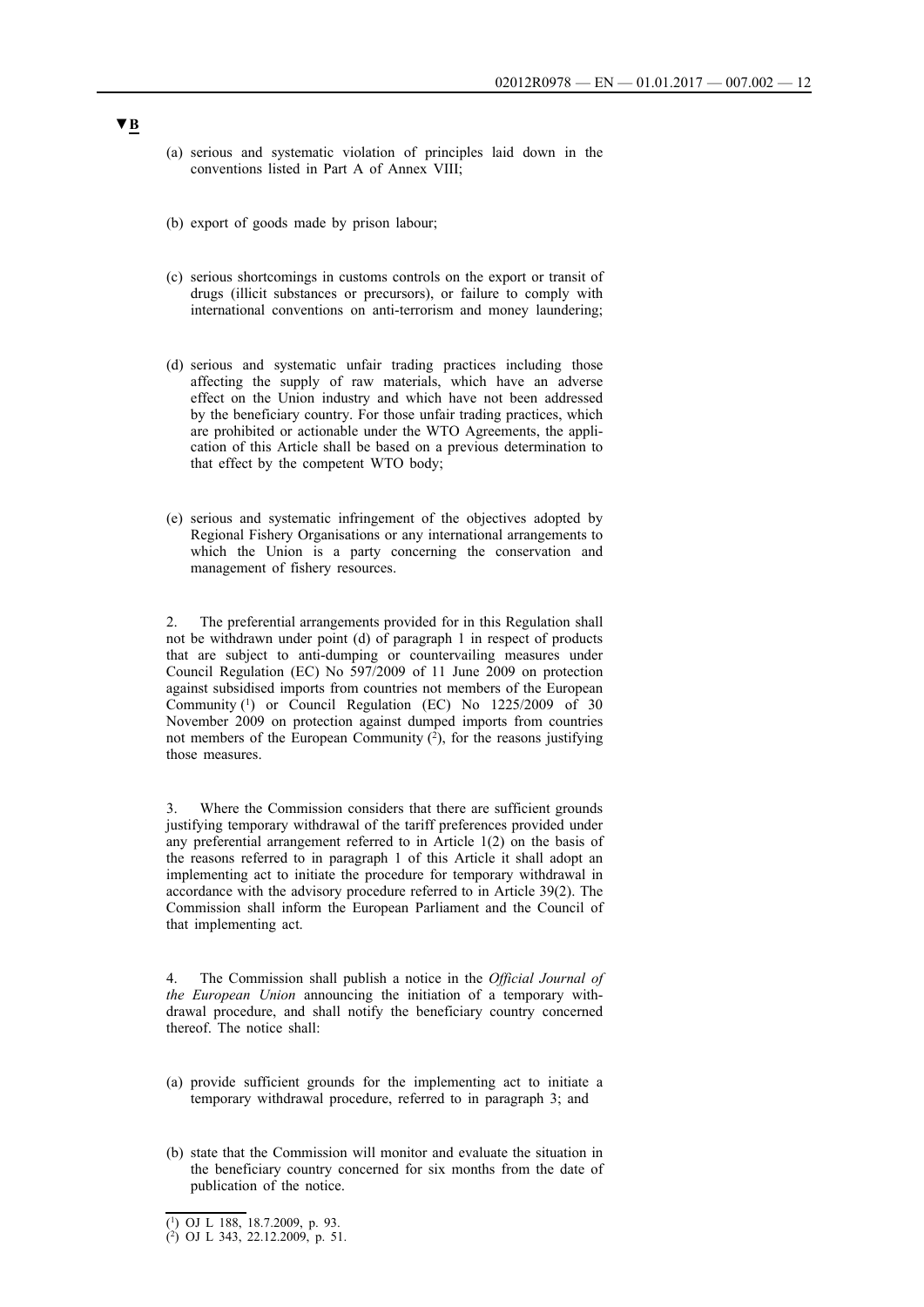5. The Commission shall provide the beneficiary country concerned with every opportunity to cooperate during the monitoring and evaluation period.

6. The Commission shall seek all information it considers necessary, inter alia, the available assessments, comments, decisions, recommendations and conclusions of the relevant monitoring bodies, as appropriate. In drawing its conclusions, the Commission shall assess all relevant information.

7. Within three months from the expiry of the period referred to in point (b) of paragraph 4, the Commission shall submit a report on its findings and conclusions to the beneficiary country concerned. The beneficiary country has the right to submit its comments on the report. The period for comments shall not exceed one month.

8. Within six months from the expiry of the period referred to in point (b) of paragraph 4 the Commission shall decide:

(a) to terminate the temporary withdrawal procedure; or

(b) to temporarily withdraw the tariff preferences provided under the preferential arrangements referred to in Article 1(2).

9. Where the Commission considers that the findings do not justify temporary withdrawal, it shall adopt an implementing act, in accordance with the advisory procedure referred to in Article 39(2), on the termination of the temporary withdrawal procedure.

10. Where the Commission considers that the findings justify temporary withdrawal for the reasons referred to in paragraph 1 of this Article, it shall be empowered, in accordance with Article 36, to adopt delegated acts to amend Annexes II, III or IV, whichever is applicable, in order to temporarily withdraw the tariff preferences provided under the preferential arrangements referred to in Article 1(2).

11. For either of the cases referred to in paragraphs 9 and 10, the adopted act shall be based, inter alia, on evidence received.

12. Where the Commission decides on temporary withdrawal, such delegated act shall take effect six months after its adoption.

13. Where the reasons justifying temporary withdrawal no longer apply before the delegated act referred to in paragraph 10 of this Article takes effect, the Commission shall be empowered to repeal the adopted act to temporarily withdraw the tariff preferences in accordance with the urgency procedure referred to in Article 37.

14. The Commission shall be empowered to adopt delegated acts, in accordance with Article 36, to establish rules related to the procedure for temporary withdrawal of all arrangements in particular with respect to deadlines, rights of parties, confidentiality and review.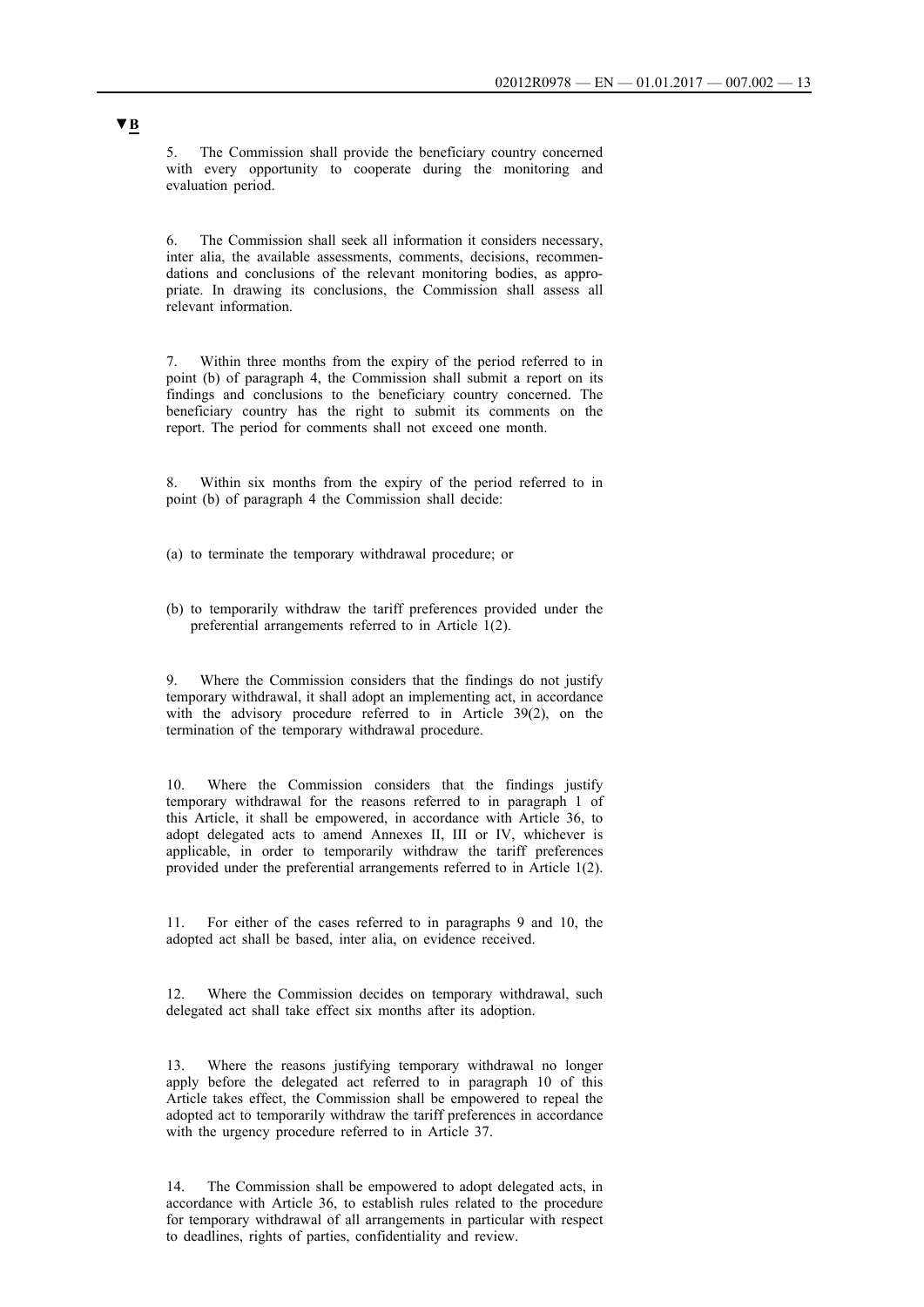Where the Commission finds that the reasons justifying a temporary withdrawal of the tariff preferences as referred to in Article 19(1) no longer apply, it shall be empowered to adopt delegated acts, in accordance with Article 36 to amend Annexes II, III or IV, whichever is applicable, in order to reinstate the tariff preferences provided under the preferential arrangements referred to in Article 1(2).

#### *Article 21*

1. The preferential arrangements provided for in this Regulation may be withdrawn temporarily, in respect of all or of certain products originating in a beneficiary country, in cases of fraud, irregularities or systematic failure to comply with or to ensure compliance with the rules concerning the origin of the products and with the procedures related thereto, or failure to provide administrative cooperation as required for the implementation and policing of the preferential arrangements referred to in Article 1(2).

2. The administrative cooperation referred to in paragraph 1 requires, inter alia, that a beneficiary country:

- (a) communicate to the Commission and update the information necessary for the implementation of the rules of origin and the policing thereof;
- (b) assist the Union by carrying out, at the request of the customs authorities of the Member States, subsequent verification of the origin of the goods, and communicate its results in time to the Commission;
- (c) assist the Union by allowing the Commission, in coordination and close cooperation with the competent authorities of the Member States, to conduct the Union administrative and investigative cooperation missions in that country, in order to verify the authenticity of documents or the accuracy of information relevant for granting the preferential arrangements referred to in Article 1(2);
- (d) carry out or arrange for appropriate inquiries to identify and prevent contravention of the rules of origin;
- (e) comply with or ensure compliance with the rules of origin in respect of regional cumulation, within the meaning of Regulation (EEC) No 2454/93, if the country benefits therefrom; and
- (f) assist the Union in the verification of conduct where there is a presumption of origin-related fraud, whereby the existence of fraud may be presumed where imports of products under the preferential arrangements provided for in this Regulation massively exceed the usual levels of the beneficiary country's exports.

Where the Commission considers that there is sufficient evidence to justify temporary withdrawal for the reasons set out in paragraphs 1 and 2 of this Article, it shall decide in accordance with the urgency procedure referred to in Article 39(4) to temporarily withdraw the tariff preferences provided under the preferential arrangements referred to in Article 1(2), in respect of all or certain products originating in a beneficiary country.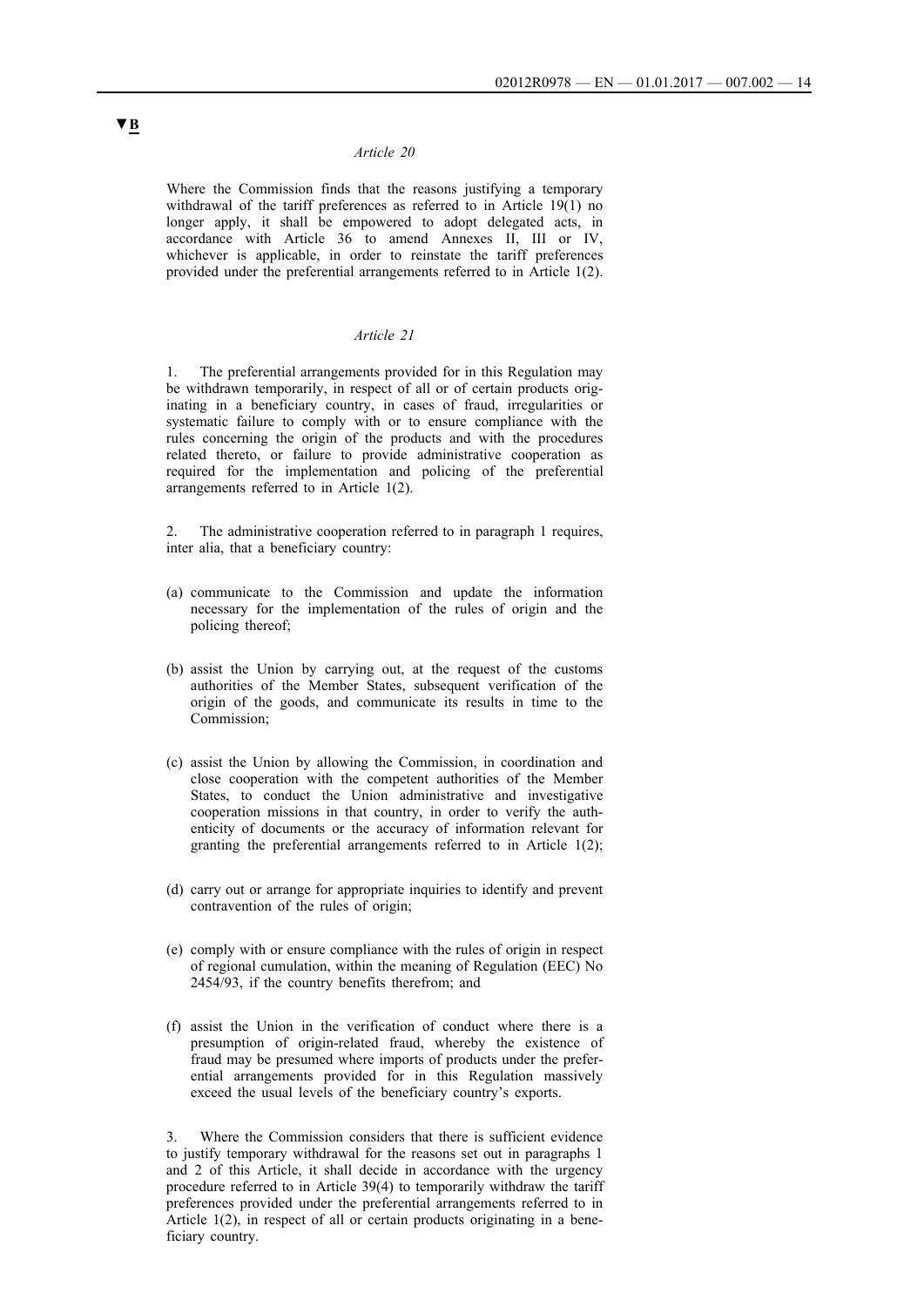4. Before taking such decision, the Commission shall first publish a notice in the *Official Journal of the European Union*, stating that there are grounds for reasonable doubt about compliance with paragraphs 1 and 2 which may call into question the right of the beneficiary country to continue to enjoy the benefits granted by this Regulation.

5. The Commission shall inform the beneficiary country concerned of any decision taken in accordance with paragraph 3, before it becomes effective.

6. The period of temporary withdrawal shall not exceed six months. At the latest on the conclusion of that period, the Commission shall decide in accordance with the urgency procedure referred to in Article 39(4) either to terminate the temporary withdrawal or to extend the period of temporary withdrawal.

7. Member States shall communicate to the Commission all relevant information that may justify temporary withdrawal of the tariff preferences or its extension.

### CHAPTER VI

#### **SAFEGUARD AND SURVEILLANCE PROVISIONS**

### *SECTION I*

### *General Safeguards*

#### *Article 22*

1. Where a product originating in a beneficiary country of any of the preferential arrangements referred to in Article 1(2), is imported in volumes and/or at prices which cause, or threaten to cause, serious difficulties to Union producers of like or directly competing products, normal Common Customs Tariff duties on that product may be reintroduced.

2. For the purpose of this Chapter, 'like product' means a product which is identical, i.e. alike in all respects, to the product under consideration, or, in the absence of such a product, another product which, although not alike in all respects, has characteristics closely resembling those of the product under consideration.

3. For the purpose of this Chapter, 'interested parties' means those parties involved in the production, distribution and/or sale of the imports mentioned in paragraph 1 and of like or directly competing products.

4. The Commission shall be empowered to adopt delegated acts, in accordance with Article 36, to establish rules related to the procedure for adopting general safeguard measures in particular with respect to deadlines, rights of parties, confidentiality, disclosure, verification, visits and review.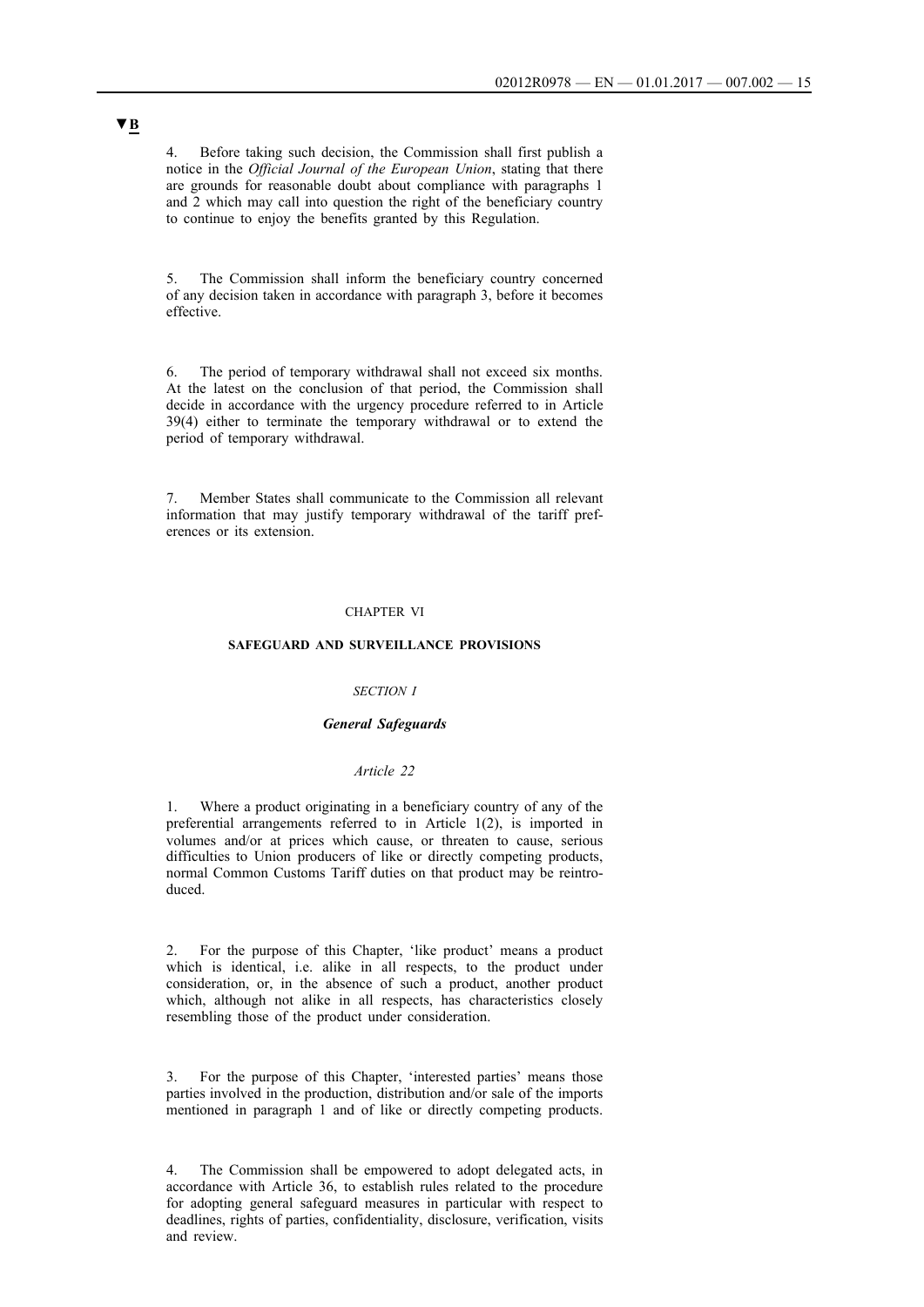Serious difficulties shall be considered to exist where Union producers suffer deterioration in their economic and/or financial situation. In examining whether such deterioration exists, the Commission shall take account, inter alia, of the following factors concerning Union producers, where such information is available:

(a) market share;

- (b) production;
- (c) stocks;
- (d) production capacity;
- (e) bankruptcies;
- (f) profitability;
- (g) capacity utilisation;
- (h) employment;
- (i) imports;
- (j) prices.

## *Article 24*

1. The Commission shall investigate whether the normal Common Customs Tariff duties should be reintroduced if there is sufficient prima facie evidence that the conditions of Article 22(1) are met.

2. An investigation shall be initiated upon request by a Member State, by any legal person or any association not having legal personality, acting on behalf of Union producers, or on the Commission's own initiative if it is apparent to the Commission that there is sufficient prima facie evidence, as determined on the basis of factors referred to in Article 23, to justify such initiation. The request to initiate an investigation shall contain evidence that the conditions for imposing the safeguard measure set out in Article 22(1) are met. The request shall be submitted to the Commission. The Commission shall, as far as possible, examine the accuracy and adequacy of the evidence provided in the request to determine whether there is sufficient prima facie evidence to justify the initiation of an investigation.

3. Where it is apparent that there is sufficient prima facie evidence to justify the initiation of proceedings the Commission shall publish a notice in the *Official Journal of the European Union*. Initiation shall take place within one month of the request received pursuant to paragraph 2. Should an investigation be initiated, the notice shall provide all necessary details about the procedure and deadlines, including recourse to the Hearing Officer of the Directorate-General for Trade of the European Commission.

4. An investigation, including the procedural steps referred to in Articles 25, 26 and 27, shall be concluded within 12 months from its initiation.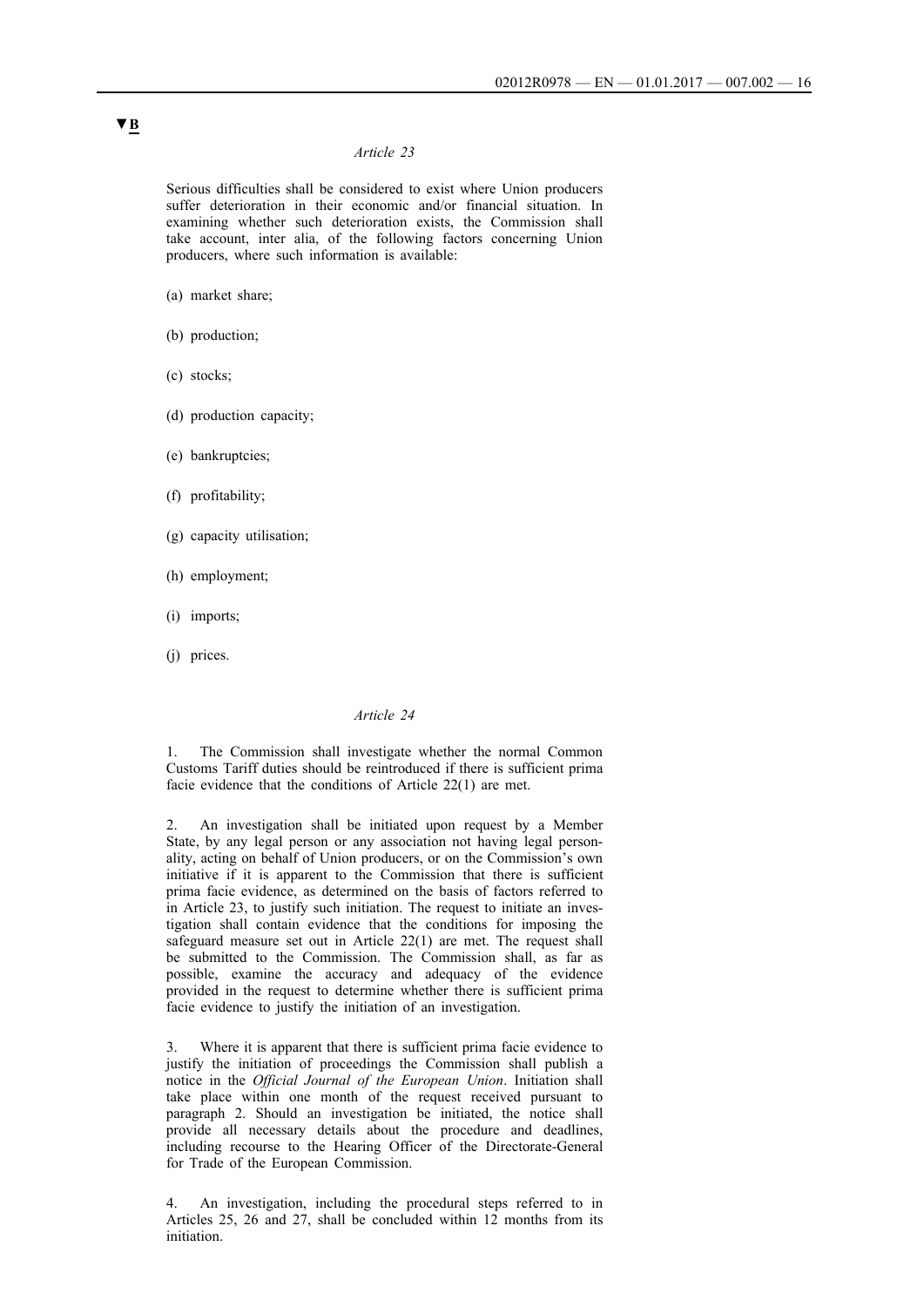On duly justified grounds of urgency relating to deterioration of the economic and/or financial situation of Union producers, and where delay might cause damage which would be difficult to repair, the Commission shall be empowered to adopt immediately applicable implementing acts in accordance with the urgency procedure referred to in Article 39(4) to reintroduce normal Common Customs Tariff duties for a period of up to 12 months.

## *Article 26*

Where the facts as finally established show that the conditions set out in Article 22(1) are met, the Commission shall adopt an implementing act to reintroduce the Common Customs Tariff duties in accordance with the examination procedure referred to in Article 39(3). That implementing act shall enter into force within one month from the date of its publication in the *Official Journal of the European Union*.

#### *Article 27*

Where the facts as finally established show that the conditions set out in Article 22(1) are not met, the Commission shall adopt an implementing act terminating the investigation and proceedings in accordance with the examination procedure referred to in Article 39(3). That implementing act shall be published in the *Official Journal of the European Union*. The investigation shall be deemed terminated, if no implementing act is published within the period referred to in Article 24(4) and any urgent preventive measures shall automatically lapse. Any Common Customs Tariff duties collected as a result of those provisional measures shall be refunded.

#### *Article 28*

Common Customs Tariff duties shall be reintroduced as long as necessary to counteract the deterioration in the economic and/or financial situation of Union producers, or as long as the threat of such deterioration persists. The period of reintroduction shall not exceed three years, unless it is extended in duly justified circumstances.

#### *SECTION II*

#### *Safeguards in the Textile, Agriculture and Fisheries Sectors*

### *Article 29*

1. Without prejudice to Section I of this Chapter, on 1 January of each year, the Commission, on its own initiative and in accordance with the advisory procedure referred to in Article 39(2), shall adopt an implementing act in order to remove the tariff preferences referred to in Articles 7 and 12 with respect to the products from GSP sections S-11a and S-11b of Annex V or to products falling under Combined Nomenclature codes 2207 10 00, 2207 20 00, 2909 19 10, 3814 00 90, 3820 00 00, and 3824 90 97 where imports of such products, listed respectively in Annexes V or IX, whichever is applicable, originate in a beneficiary country and their total: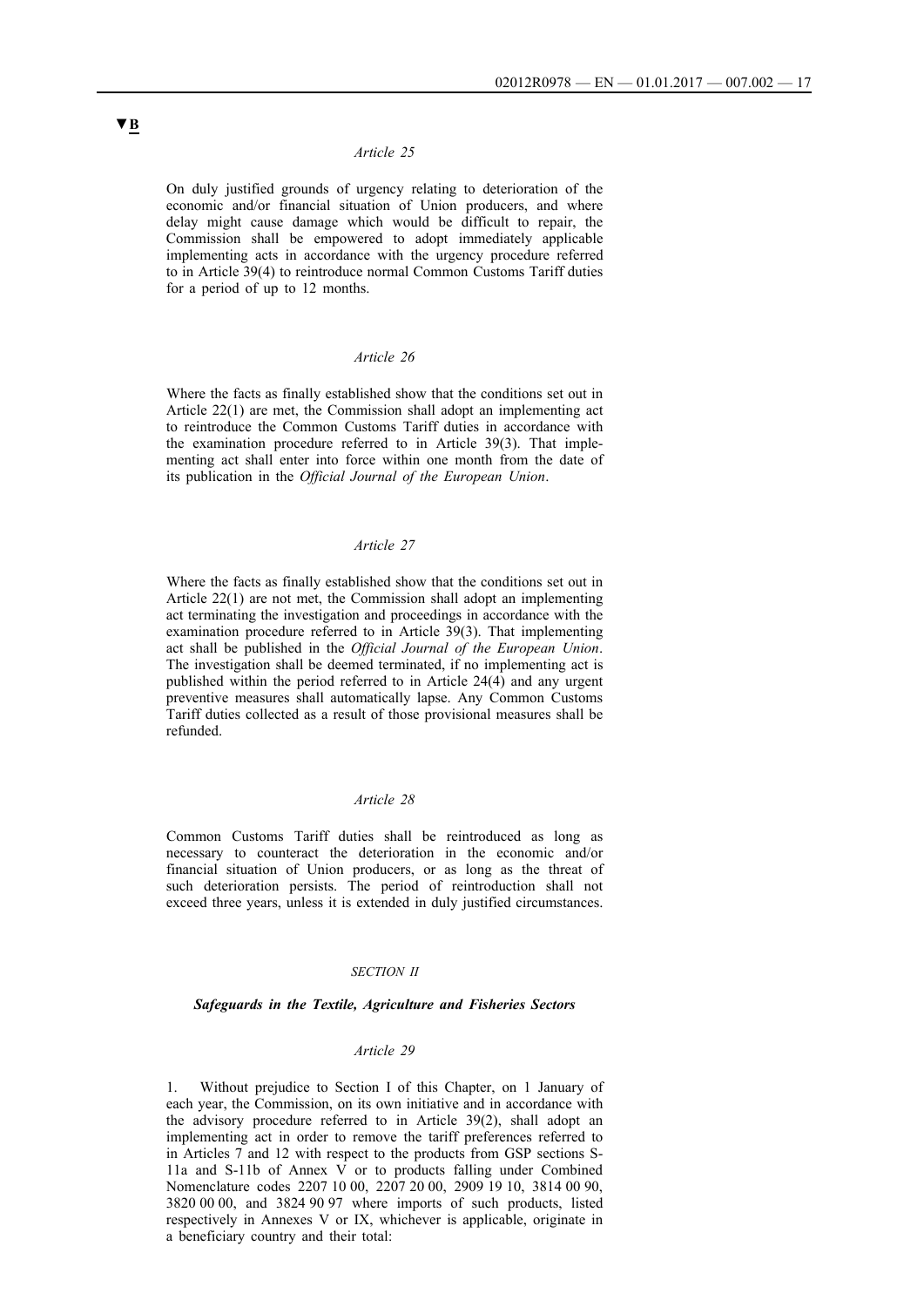- (a) increases by at least 13,5 % in quantity (by volume), as compared with the previous calendar year; or
- (b) for products under GSP sections S-11a and S-11b of Annex V, exceeds the share referred to in point 2 of Annex VI of the value of Union imports of products in GSP sections S-11a and S-11b of Annex V from all countries and territories listed in Annex II during any period of 12 months.

2. Paragraph 1 of this Article shall not apply to EBA beneficiary countries, nor shall it apply to countries with a share for the relevant products referred to in Article 29(1) not exceeding 6 % of total Union imports of the same products listed in Annexes V or IX, whichever is applicable.

3. The removal of the tariff preferences shall take effect two months after the date of publication of the Commission's act to that effect in the *Official Journal of the European Union*.

### *Article 30*

Without prejudice to Section I of this Chapter, where imports of products included in Annex I to the TFEU cause, or threaten to cause, serious disturbance to Union markets, in particular to one or more of the outermost regions, or these markets' regulatory mechanisms, the Commission, on its own initiative or at the request of a Member State, after consulting the committee for the relevant agriculture or fisheries common market organisation, shall adopt an implementing act in order to suspend the preferential arrangements in respect of the products concerned in accordance with examination procedure referred to in Article 39(3).

### *Article 31*

The Commission shall inform the beneficiary country concerned as soon as possible of any decision taken in accordance with Articles 29 or 30 before it becomes effective.

#### *SECTION III*

#### *Surveillance in the Agricultural and Fisheries Sectors*

### *Article 32*

Without prejudice to Section I of this Chapter, products from Chapters 1 to 24 of the Common Customs Tariff as laid down by Regulation (EEC) No 2658/87, originating in beneficiary countries, may be subject to a special surveillance mechanism, in order to avoid disturbances to Union markets. The Commission, on its own initiative or at the request of a Member State, after consulting the committee for the relevant agriculture or fisheries common market organisation, shall adopt an implementing act, in accordance with the examination procedure referred to in Article 39(3), on whether to apply this special surveillance mechanism, and shall determine the products to which this surveillance mechanism is to be applied.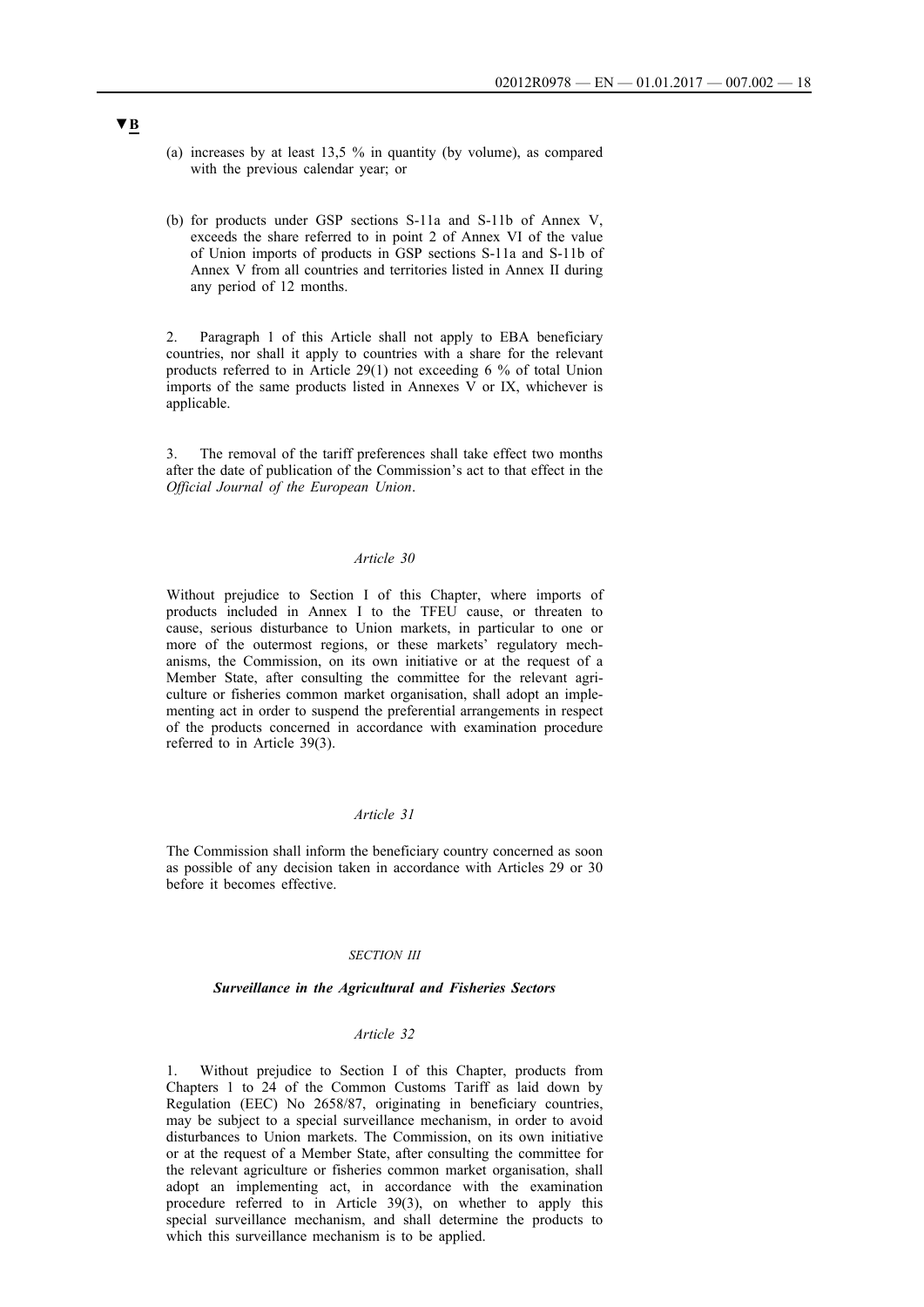2. Where Section I of this Chapter is applied to products in Chapters 1 to 24 of the Common Customs Tariff as laid down by Regulation (EEC) No 2658/87, originating in beneficiary countries, the period referred to in Article 24(4) of this Regulation shall be reduced to two months in the following cases:

- (a) when the beneficiary country concerned does not ensure compliance with the rules of origin or does not provide the administrative cooperation referred to in Article 21; or
- (b) when imports of products from Chapters 1 to 24 of the Common Customs Tariff as laid down by Regulation (EEC) No 2658/87, under the preferential arrangements granted under this Regulation massively exceed the usual levels of exports from the beneficiary country concerned.

#### CHAPTER VII

### **COMMON PROVISIONS**

#### *Article 33*

1. To benefit from the tariff preferences, the products for which the tariff preferences are claimed shall originate in a beneficiary country.

2. For the purposes of the preferential arrangements referred to in Article 1(2) of this Regulation, the rules of origin concerning the definition of the concept of originating products, the procedures and the methods of administrative cooperation related thereto shall be those laid down in Regulation (EEC) No 2454/93.

#### *Article 34*

1. Where the rate of an *ad valorem* duty for an individual import declaration is reduced in accordance with this Regulation to 1 % or less, that duty shall be suspended entirely.

2. Where the rate of a specific duty for an individual import declaration is reduced in accordance with this Regulation to EUR 2 or less per individual euro amount, that duty shall be suspended entirely.

3. Subject to paragraphs 1 and 2, the final rate of the preferential duty calculated in accordance with this Regulation shall be rounded down to the first decimal place.

#### *Article 35*

1. The statistical source to be used for the purpose of this Regulation shall be the external trade statistics of the Commission (Eurostat).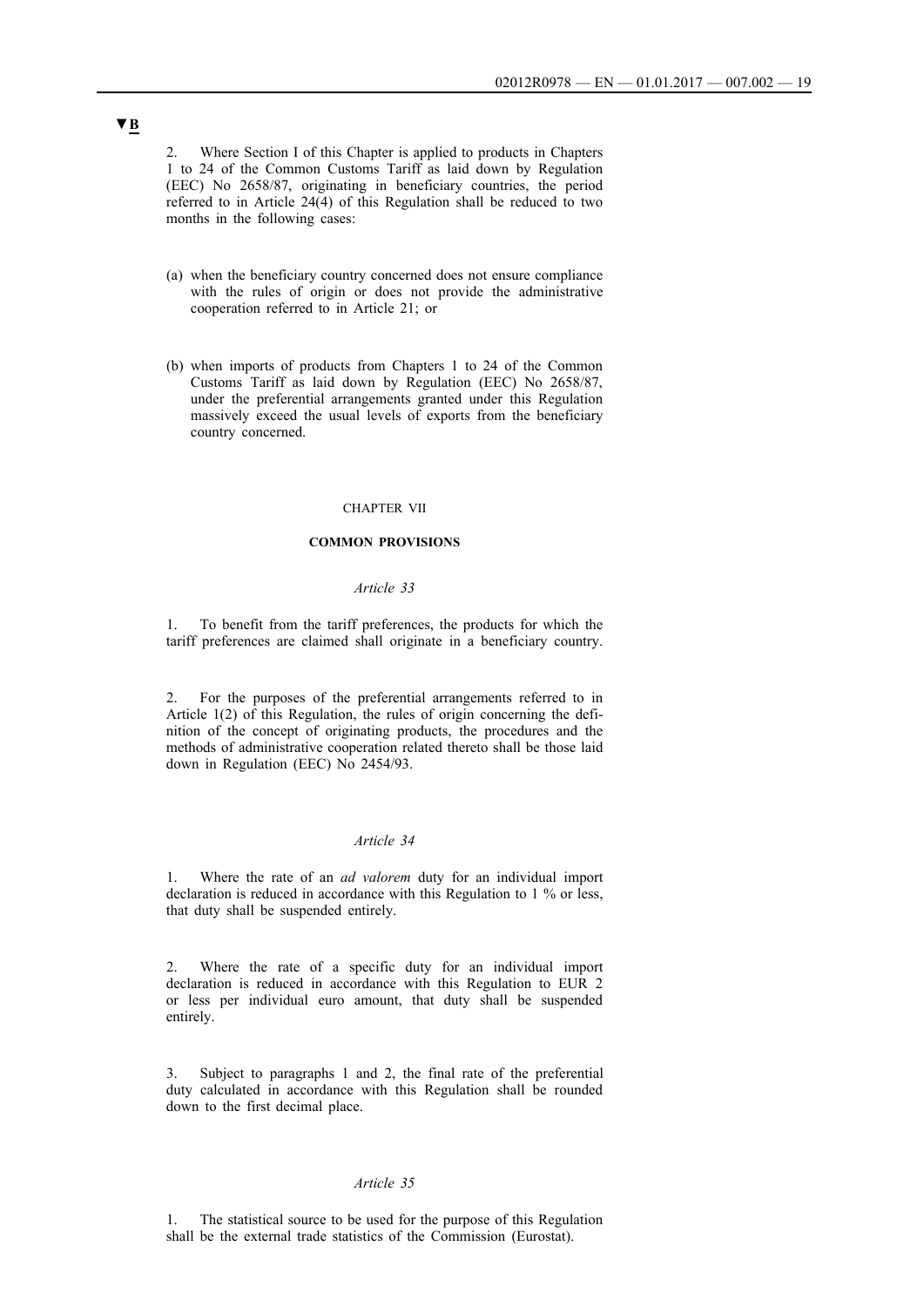2. Member States shall send the Commission (Eurostat) their statistical data on products placed under the customs procedure for release for free circulation under the tariff preferences according to Regulation (EC) No 471/2009 of the European Parliament and of the Council of 6 May 2009 on Community statistics relating to external trade with non-member countries  $(1)$ . Those data, supplied by reference to the Combined Nomenclature codes and, where applicable, the TARIC codes, shall show, by country of origin, the values, quantities and any supplementary units required in accordance with the definitions in that Regulation. In accordance with Article 8(1) of that Regulation, Member States shall transmit those statistical data no later than 40 days after the end of each monthly reference period. In order to facilitate information and increase transparency, the Commission shall also ensure that the relevant statistical data for the GSP sections are regularly available in a public database.

In accordance with Article 308d of Regulation (EEC) No 2454/93, Member States shall forward to the Commission, at its request, details of the quantities and values of products released for free circulation under the tariff preferences, during the previous months. Those data shall include the products referred to in paragraph 4 of this Article.

4. The Commission shall, in close cooperation with Member States, monitor the imports of products falling under Combined Nomenclature codes 0603, 0803 90 10, 1006, 1604 14, 1604 19 31, 1604 19 39, 1604 20 70, 1701, 1704, 1806 10 30, 1806 10 90, 2002 90, 2103 20, 2106 90 59, 2106 90 98, 6403, 2207 10 00, 2207 20 00, 2909 19 10, 3814 00 90, 3820 00 00 and 3824 90 97, in order to determine whether the conditions referred to in Articles 22, 29 and 30 are fulfilled.

#### *Article 36*

1. The power to adopt delegated acts is conferred on the Commission subject to the conditions laid down in this Article.

The power to adopt delegated acts referred to in Articles 3, 5, 6, 8, 9, 10, 11, 15, 16, 17, 19, 20 and 22 shall be conferred to the Commission for an indeterminate period of time from 20 November 2012.

3. The delegation of powers referred to in Articles 3, 5, 6, 8, 9, 10, 11, 15, 16, 17, 19, 20 or 22 may be revoked at any time by the European Parliament or by the Council. A decision of revocation shall put an end to the delegation of the power specified in that decision. It shall take effect the day following the publication of the decision in the *Official Journal of the European Union* or at a later date specified therein. It shall not affect the validity of any delegated acts already in force.

As soon as it adopts a delegated act, the Commission shall notify it simultaneously to the European Parliament and to the Council.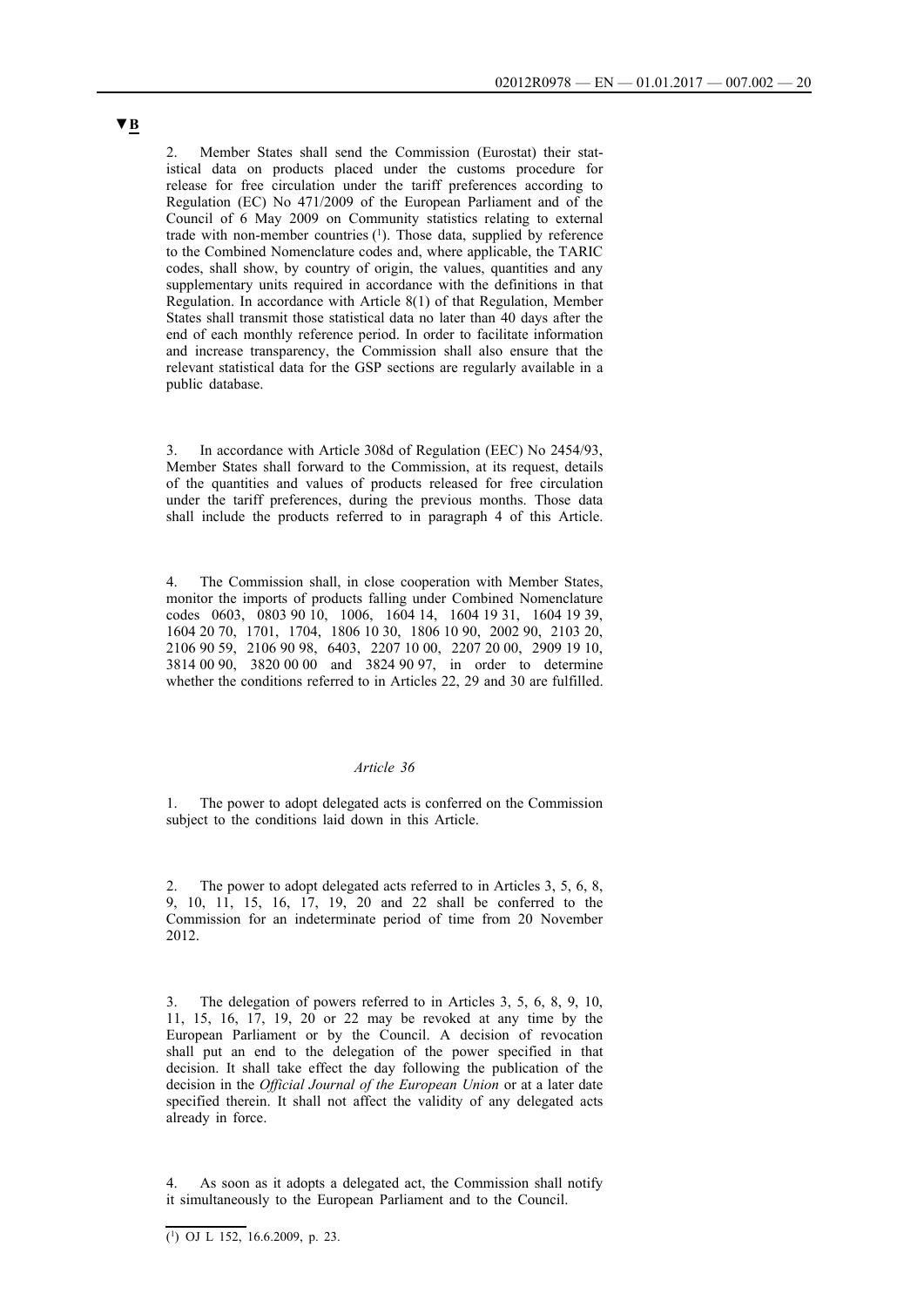5. A delegated act adopted pursuant to Articles 3, 5, 6, 8, 9, 10, 11, 15, 16, 17, 19, 20 or 22 shall enter into force only if no objection has been expressed by either the European Parliament or the Council within a period of two months of notification of that act to the European Parliament and the Council or if, before the expiry of that period, the European Parliament and the Council have both informed the Commission that they will not object. That period shall be extended by two months at the initiative of the European Parliament or the Council.

#### *Article 37*

1. Delegated acts adopted under this Article shall enter into force without delay and shall apply as long as no objection is expressed in accordance with paragraph 2. The notification of a delegated act adopted under this Article to the European Parliament and to the Council shall state the reasons for the use of the urgency procedure.

Either the European Parliament or the Council may object to a delegated act in accordance with the procedure referred to in Article 36(5). In such a case, the Commission shall repeal the act without delay following the notification of the decision to object by the European Parliament or the Council.

### *Article 38*

1. Information received pursuant to this Regulation shall be used only for the purpose for which it was requested.

2. Neither information of a confidential nature nor any information provided on a confidential basis received pursuant to this Regulation shall be disclosed without specific permission from the supplier of such information.

3. Each request for confidentiality shall state the reasons why the information is confidential. However, if the supplier of the information wishes neither to make it public nor to authorise its disclosure in general terms or in the form of a summary and if it appears that the request for confidentiality is unjustified, the information concerned may be disregarded.

Information shall in any case be considered to be confidential if its disclosure is likely to have a significantly adverse effect upon the supplier or the source of such information.

5. Paragraphs 1 to 4 shall not preclude reference by the Union authorities to general information and in particular to reasons on which decisions taken pursuant to this Regulation are based. Those authorities shall, however, take into account the legitimate interests of natural and legal persons concerned so that their business secrets shall not be divulged.

## *Article 39*

1. The Commission shall be assisted by the Generalised Preferences Committee established by Regulation (EC) No 732/2008. That Committee shall be a committee within the meaning of Regulation (EU) No 182/2011. The Committee may examine any matter relating to the application of this Regulation, raised by the Commission or at the request of a Member State.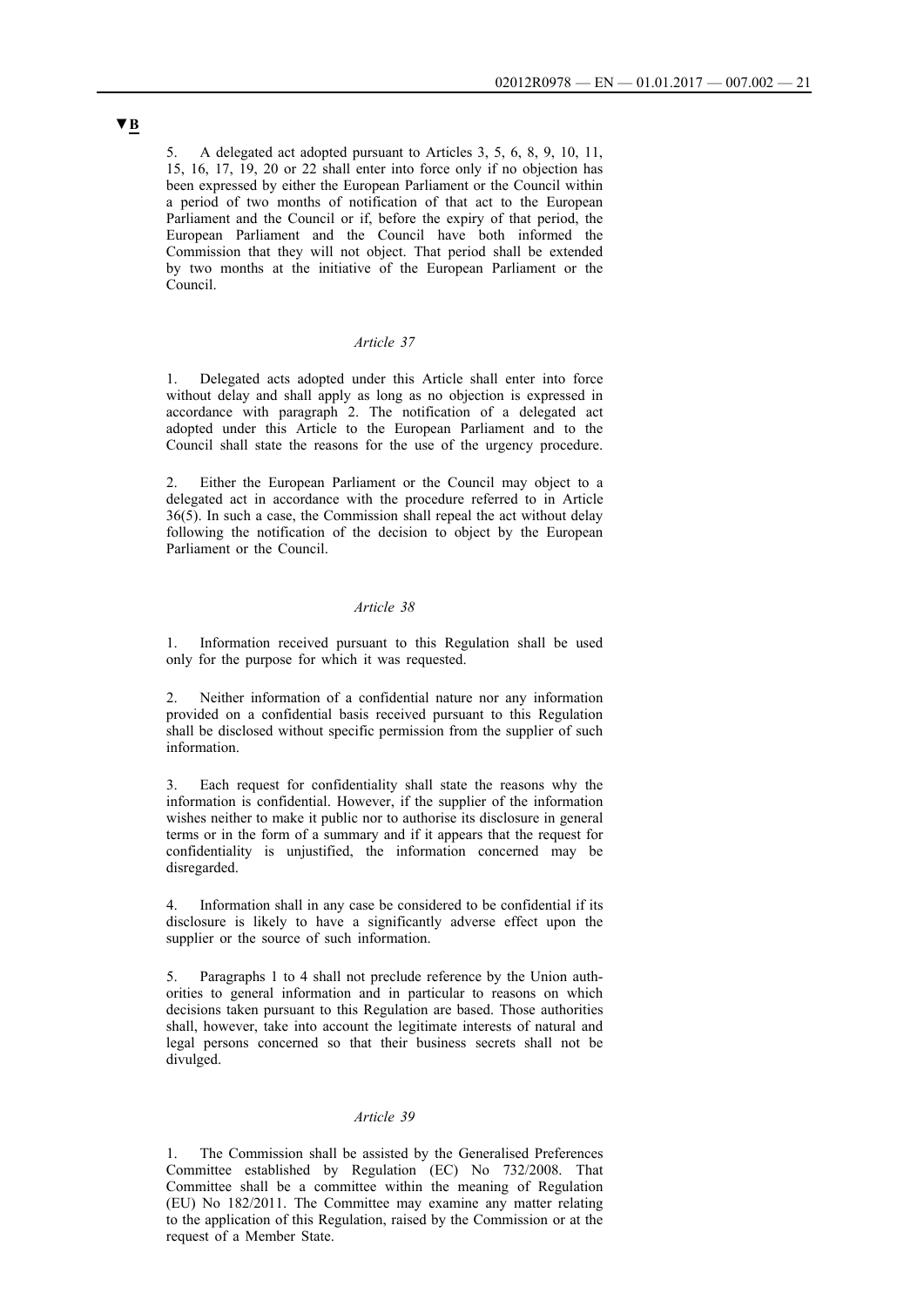2. Where reference is made to this paragraph, Article 4 of Regulation (EU) No 182/2011 shall apply.

3. Where reference is made to this paragraph, Article 5 of Regulation (EU) No 182/2011 shall apply.

Where reference is made to this paragraph, Article 8 of Regulation (EU) No 182/2011 shall apply in conjunction with Article 5 thereof.

#### *Article 40*

By 1 January 2016 and every two years thereafter, the Commission shall submit to the European Parliament and to the Council a report on the effects of the scheme covering the most recent two-year period and all of the preferential arrangements referred to in Article 1(2).

By 21 November 2017, the Commission shall submit, to the European Parliament and to the Council, a report on the application of this Regulation. Such a report may, where appropriate, be accompanied by a legislative proposal.

#### *Article 41*

Regulation (EC) No 732/2008 is repealed with effect from 1 January 2014.

References to the repealed Regulation shall be construed as references to this Regulation in accordance with the correlation table set out in Annex X.

#### CHAPTER VIII

#### **FINAL PROVISIONS**

## *Article 42*

1. Any investigation or temporary withdrawal procedure initiated and not terminated under Regulation (EC) No 732/2008 shall be reinitiated automatically under this Regulation, except in respect of a beneficiary country of the special incentive arrangement for sustainable development and good governance under that Regulation if the investigation concerns only the benefits granted under the special incentive arrangement for sustainable development and good governance. However, such investigation shall be reinitiated automatically if the same beneficiary country applies for the special incentive arrangement under this Regulation before 1 January 2015.

2. The information received in the course of an investigation initiated and not terminated under Regulation (EC) No 732/2008 shall be taken into account in any reinitiated investigation.

### *Article 43*

1. This Regulation shall enter into force on the twentieth day following that of its publication in the *Official Journal of the European Union*.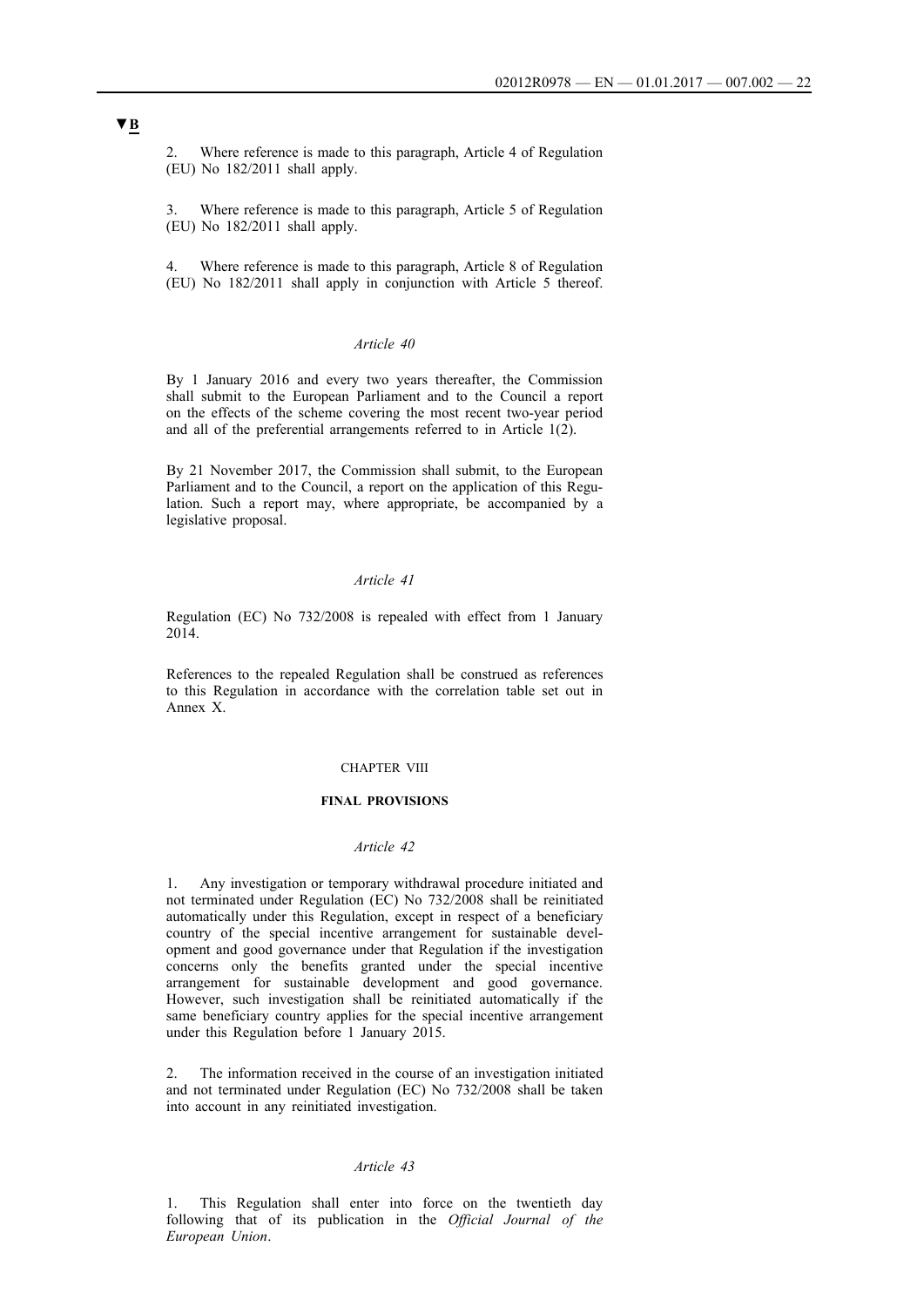2. It shall apply from 20 November 2012.

However, the tariff preferences provided under the preferential arrangements referred to in Article 1(2) shall apply from 1 January 2014.

3. The scheme shall apply until 31 December 2023. However, the expiry date shall neither apply to the special arrangement for the leastdeveloped countries, nor, to the extent that they are applied in conjunction with that arrangement, to any other provisions of this Regulation.

This Regulation shall be binding in its entirety and directly applicable in all Member States.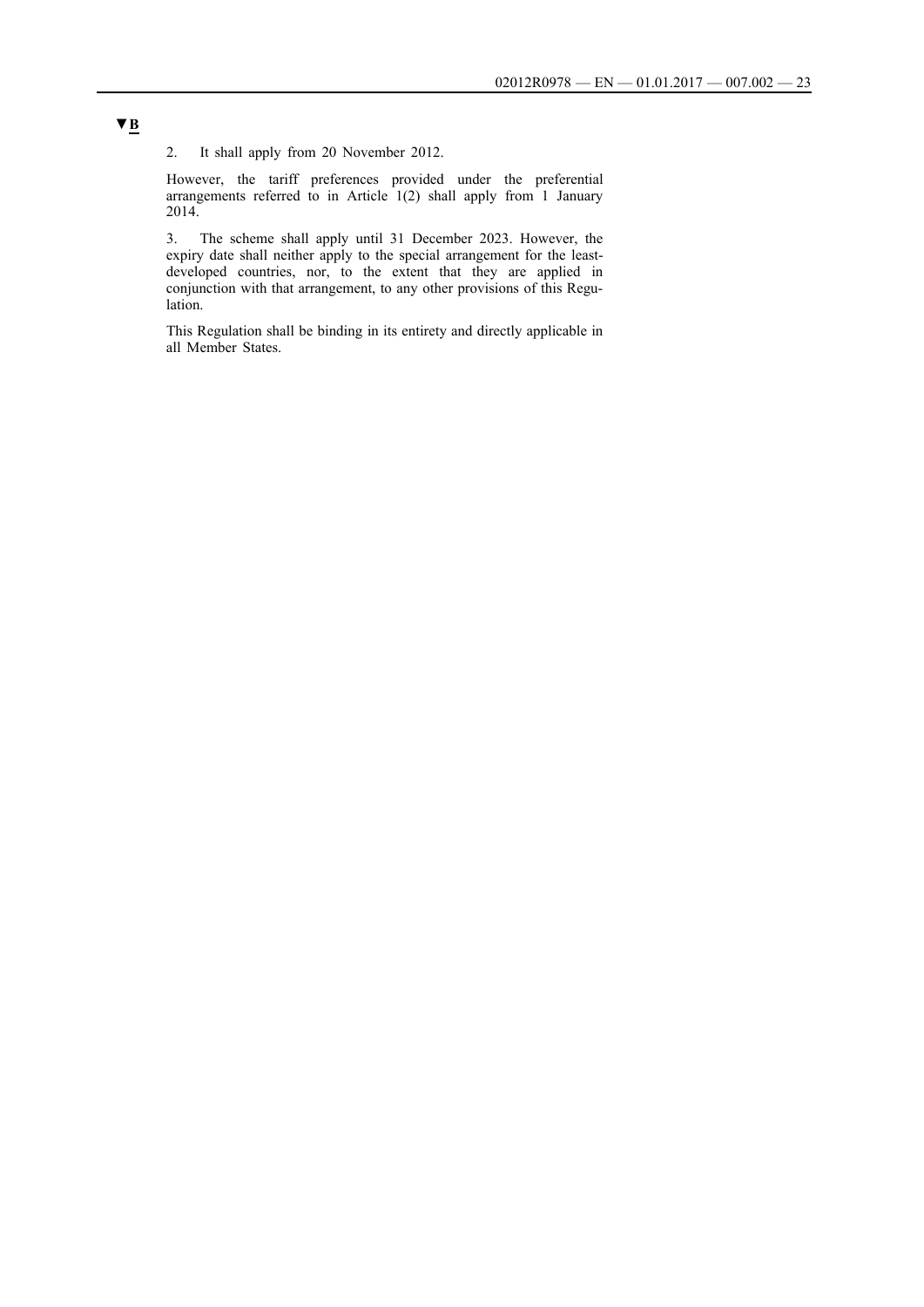#### *LIST OF ANNEXES*

- Annex I Eligible countries of the scheme referred to in Article 3
- Annex II Beneficiary countries of the general arrangement referred to in point (a) of Article 1(2)
- Annex III Beneficiary countries of the special incentive arrangement for sustainable development and good governance referred to in point (b) of Article 1(2)
- Annex IV Beneficiary countries of the special arrangement for the leastdeveloped countries referred to in point (c) of Article 1(2)
- Annex V List of products included in the general arrangement referred to in point (a) of Article 1(2)
- Annex VI Modalities for the application of Article 8
- Annex VII Modalities for the application of Chapter III of this Regulation
- Annex VIII Conventions referred to in Article 9
- Annex IX List of products included in the special incentive arrangement for sustainable development and good governance referred to in point (b) of Article 1(2)
- Annex X Correlation table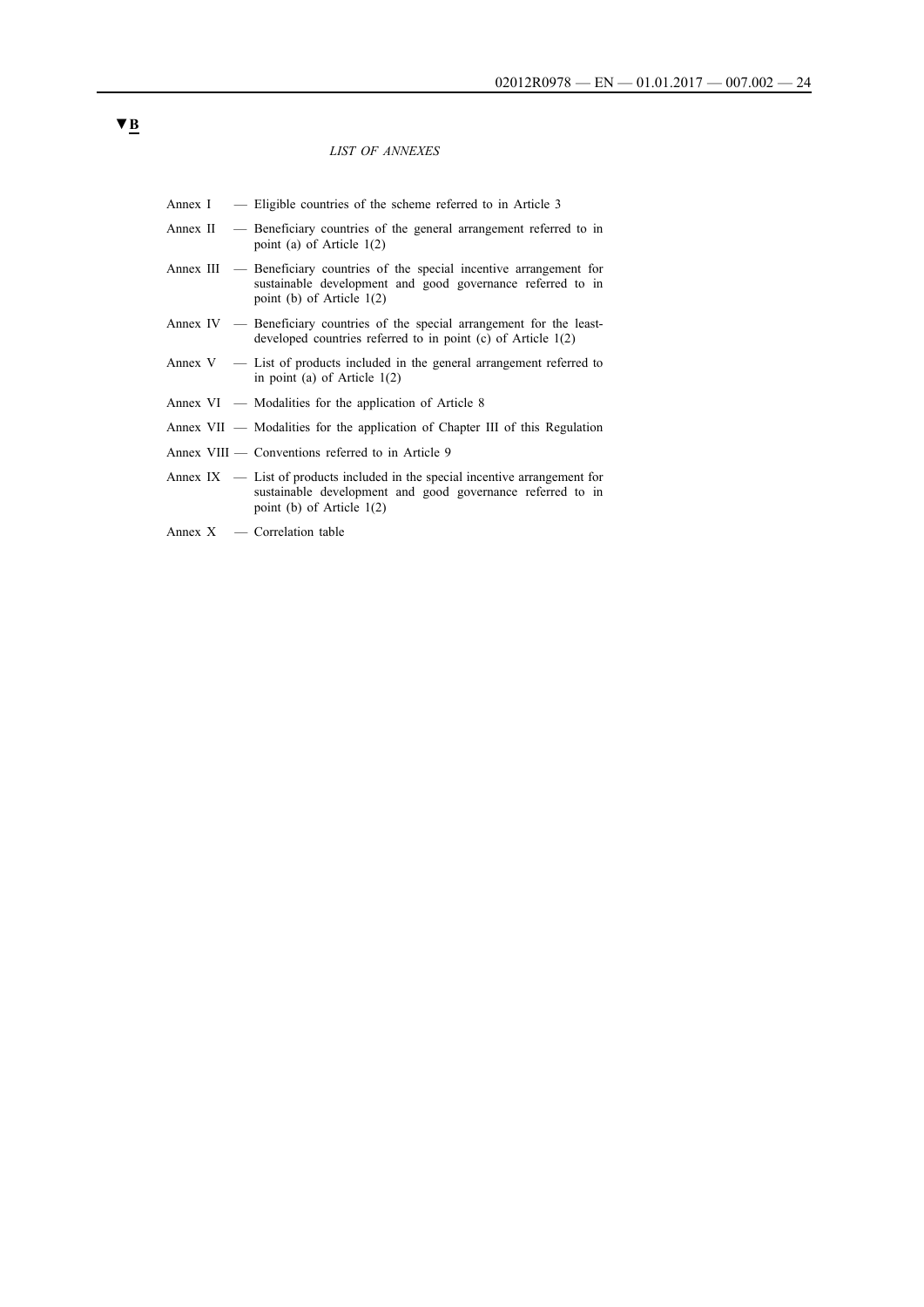## *ANNEX I*

## **Eligible countries** (1) **of the scheme referred to in Article 3**

Column A: alphabetical code, in accordance with the nomenclature of countries and territories for the Union external trade statistics

Column B: name

| A                      | B                             |
|------------------------|-------------------------------|
| AE                     | United Arab Emirates          |
| AF                     | Afghanistan                   |
| AG                     | Antigua and Barbuda           |
| AL                     | Albania                       |
| AM                     | Armenia                       |
| AO                     | Angola                        |
| <b>AR</b>              | Argentina                     |
| AZ                     | Azerbaijan                    |
| <b>BA</b>              | Bosnia and Herzegovina        |
| BB                     | <b>Barbados</b>               |
| <b>BD</b>              | Bangladesh                    |
| <b>BF</b>              | Burkina Faso                  |
| BH                     | Bahrain                       |
| BI                     | Burundi                       |
| BJ                     | Benin                         |
| <b>BN</b>              | Brunei Darussalam             |
| <b>BO</b>              | Bolivia                       |
| <b>BR</b>              | <b>Brazil</b>                 |
| <b>BS</b>              | <b>Bahamas</b>                |
| <b>BT</b>              | Bhutan                        |
| ${\rm BW}$             | Botswana                      |
| BY                     | <b>Belarus</b>                |
| $\mathbf{B}\mathbf{Z}$ | Belize                        |
| $\mathop{\mathrm{CD}}$ | Congo, Democratic Republic of |
| $\rm CF$               | Central African Republic      |
| $\rm{CG}$              | Congo                         |

(1) This list includes countries for which preferences may have been temporarily withdrawn or suspended. The Commission or the competent authorities of the country concerned will be able to provide an updated list.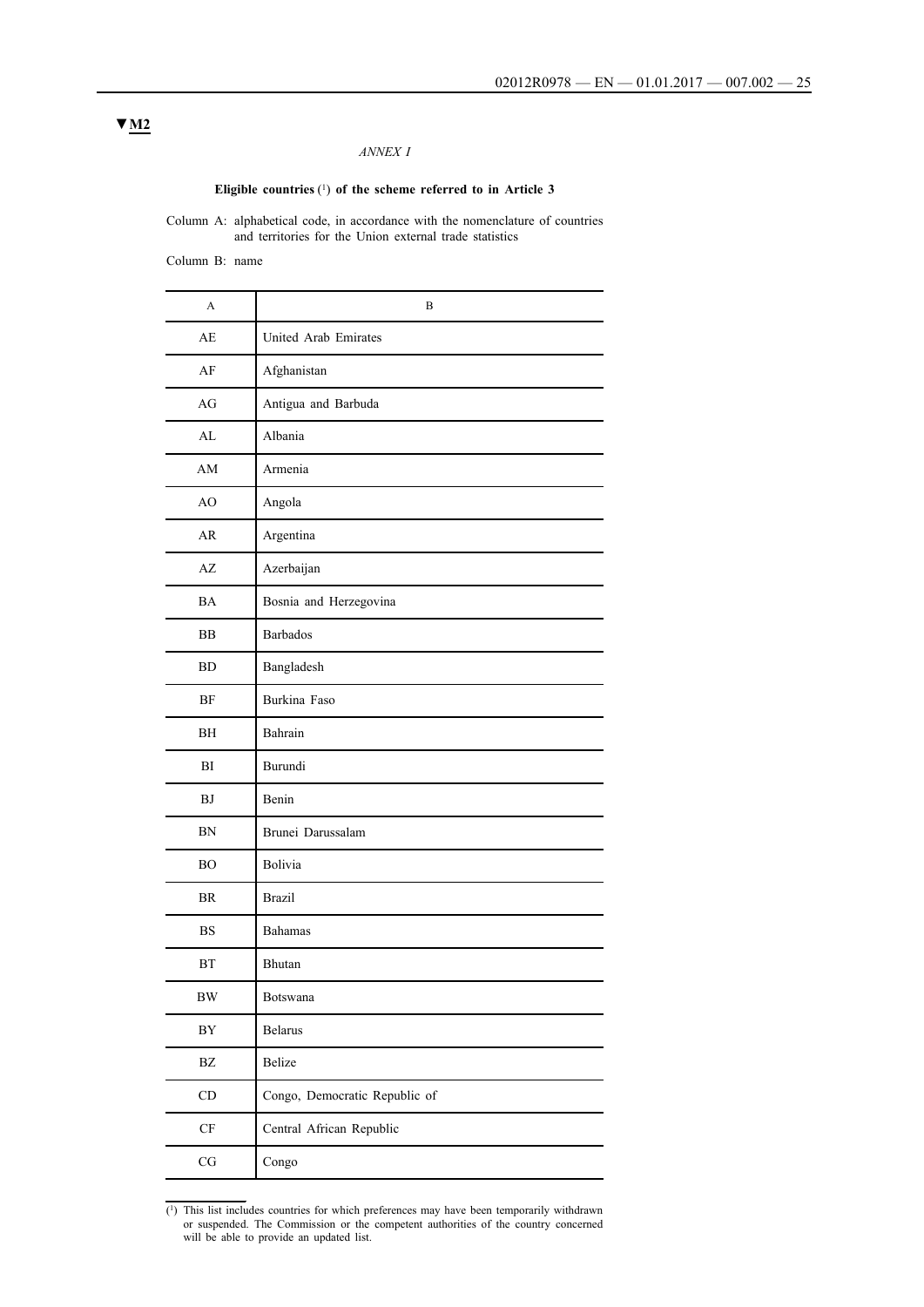| A                      | B                               |
|------------------------|---------------------------------|
| CI                     | Côte d'Ivoire                   |
| $\mathrm{C}\mathrm{K}$ | Cook Islands                    |
| CL                     | Chile                           |
| CM                     | Cameroon                        |
| CN                     | China, People's Republic of     |
| CO                     | Colombia                        |
| CR                     | Costa Rica                      |
| CU                     | Cuba                            |
| $\mathrm{CV}$          | Cape Verde                      |
| DJ                     | Djibouti                        |
| DM                     | Dominica                        |
| DO                     | Dominican Republic              |
| DZ                     | Algeria                         |
| EC                     | Ecuador                         |
| EG                     | Egypt                           |
| ER                     | Eritrea                         |
| ET                     | Ethiopia                        |
| FJ                     | Fiji                            |
| <b>FM</b>              | Micronesia, Federated States of |
| ${\rm GA}$             | Gabon                           |
| $\operatorname{GD}$    | Grenada                         |
| $\operatorname{GE}$    | Georgia                         |
| $\operatorname{GH}$    | Ghana                           |
| $\mbox{GM}$            | Gambia                          |
| ${\rm GN}$             | Guinea                          |
| ${\bf G}{\bf Q}$       | Equatorial Guinea               |
| ${\rm GT}$             | Guatemala                       |
| $\mathrm{GW}$          | Guinea-Bissau                   |
| ${\rm GY}$             | Guyana                          |
| $\rm{HK}$              | Hong Kong                       |
| $\operatorname{HN}$    | Honduras                        |
| HT                     | Haiti                           |
| ID                     | Indonesia                       |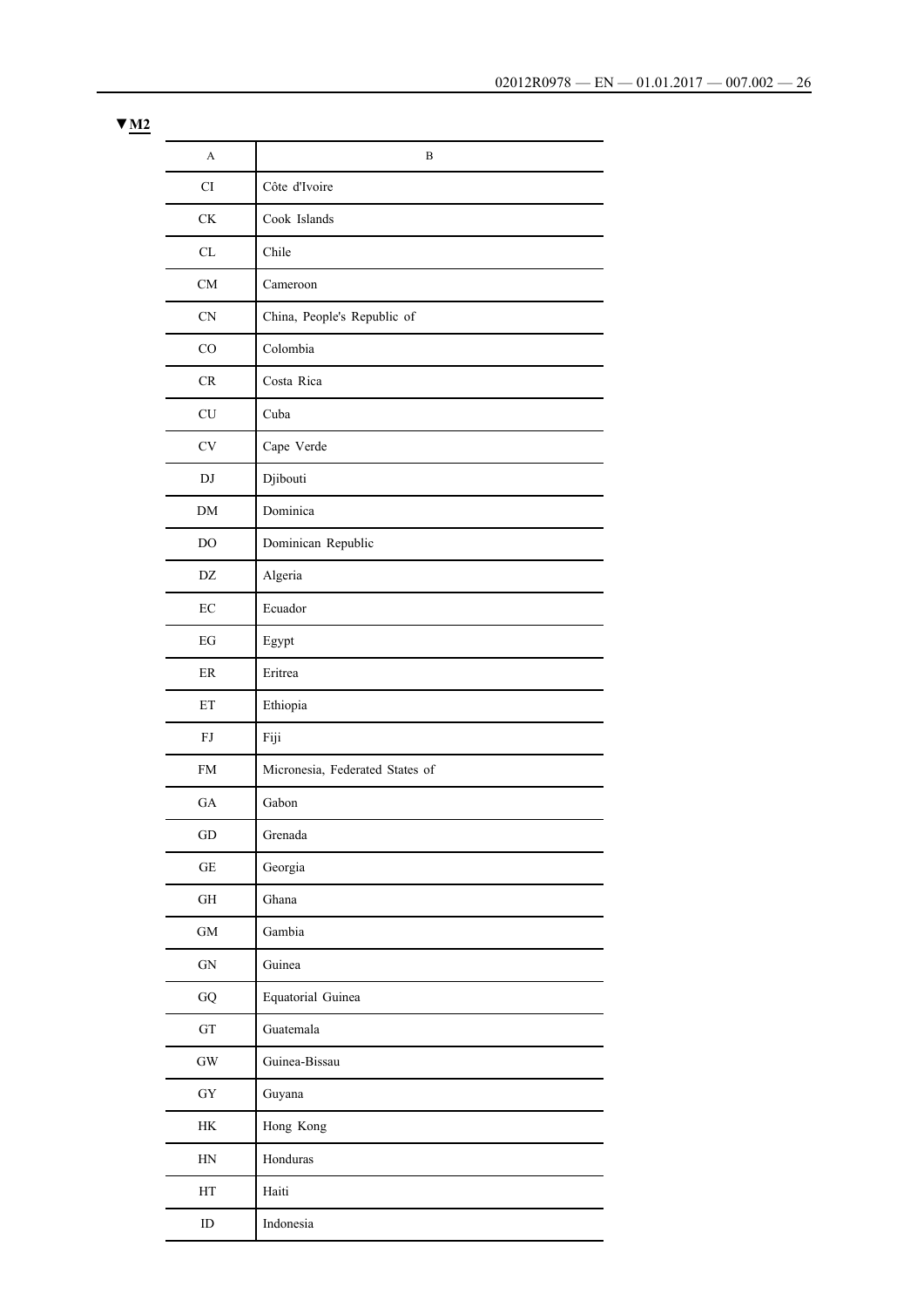| A                                 | B                                     |
|-----------------------------------|---------------------------------------|
| IN                                | India                                 |
| IQ                                | Iraq                                  |
| <b>IR</b>                         | Iran                                  |
| JM                                | Jamaica                               |
| JO                                | Jordan                                |
| KE                                | Kenya                                 |
| KG                                | Kyrgyz Republic                       |
| KH                                | Cambodia                              |
| KI                                | Kiribati                              |
| <b>KM</b>                         | Comoros                               |
| KN                                | St Kitts and Nevis                    |
| <b>KW</b>                         | Kuwait                                |
| KZ                                | Kazakhstan                            |
| LA                                | Lao People's Democratic Republic      |
| LB                                | Lebanon                               |
| LC                                | St Lucia                              |
| LK                                | Sri Lanka                             |
| LR                                | Liberia                               |
| LS                                | Lesotho                               |
| LY                                | Libyan Arab Jamahiriya                |
| MA                                | Morocco                               |
| MD                                | Moldova, Republic of                  |
| ME                                | Montenegro                            |
| MG                                | Madagascar                            |
| MH                                | Marshall Islands                      |
| MK                                | Former Yugoslav Republic of Macedonia |
| ML                                | Mali                                  |
| MM                                | Myanmar/Burma                         |
| MN                                | Mongolia                              |
| MO                                | Macao                                 |
| $\ensuremath{\mathsf{MR}}\xspace$ | Mauritania                            |
| $\rm MU$                          | Mauritius                             |
| $\ensuremath{\text{MV}}\xspace$   | Maldives                              |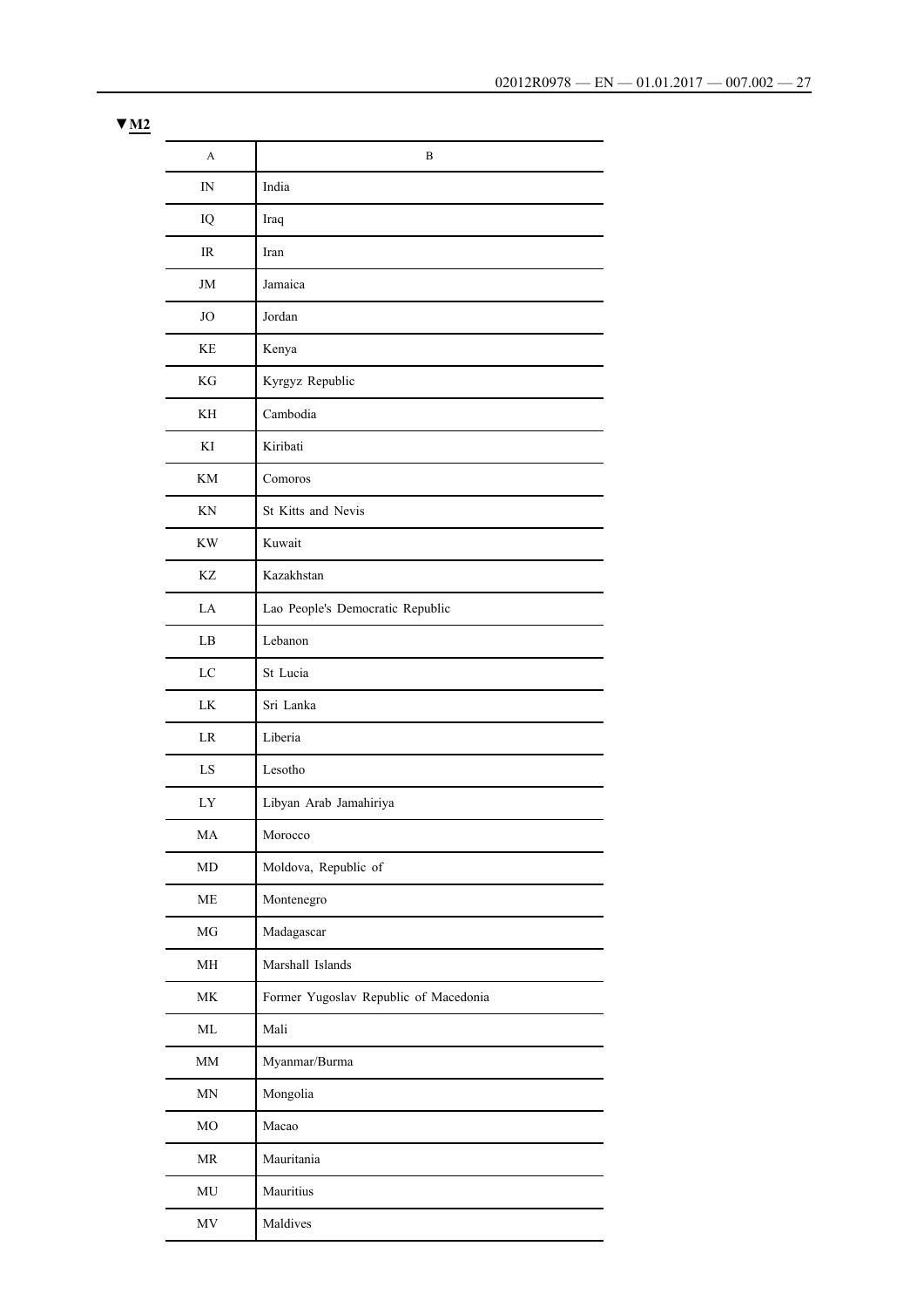| A                               | B                     |
|---------------------------------|-----------------------|
| $\ensuremath{\text{MW}}\xspace$ | Malawi                |
| $\ensuremath{\text{MX}}\xspace$ | Mexico                |
| <b>MY</b>                       | Malaysia              |
| $\ensuremath{\text{MZ}}$        | Mozambique            |
| NA                              | Namibia               |
| $\rm NE$                        | Niger                 |
| NG                              | Nigeria               |
| NI                              | Nicaragua             |
| NP                              | Nepal                 |
| $\rm NR$                        | Nauru                 |
| $\mathrm{NU}$                   | Niue                  |
| OM                              | Oman                  |
| PA                              | Panama                |
| PE                              | Peru                  |
| PG                              | Papua New Guinea      |
| PH                              | Philippines           |
| PK                              | Pakistan              |
| $\mathbf{P}\mathbf{W}$          | Palau                 |
| PY                              | Paraguay              |
| QA                              | Qatar                 |
| $\mathbf{R}\mathbf{U}$          | Russian Federation    |
| $\mathbf{R}\mathbf{W}$          | Rwanda                |
| SA                              | Saudi Arabia          |
| $\rm SB$                        | Solomon Islands       |
| $\ensuremath{\mathbf{SC}}$      | Seychelles            |
| ${\rm SD}$                      | Sudan                 |
| $\rm SL$                        | Sierra Leone          |
| ${\rm SN}$                      | Senegal               |
| SO                              | Somalia               |
| ${\rm SR}$                      | Suriname              |
| SS                              | South Sudan           |
| <b>ST</b>                       | São Tomé and Príncipe |
| ${\rm SV}$                      | El Salvador           |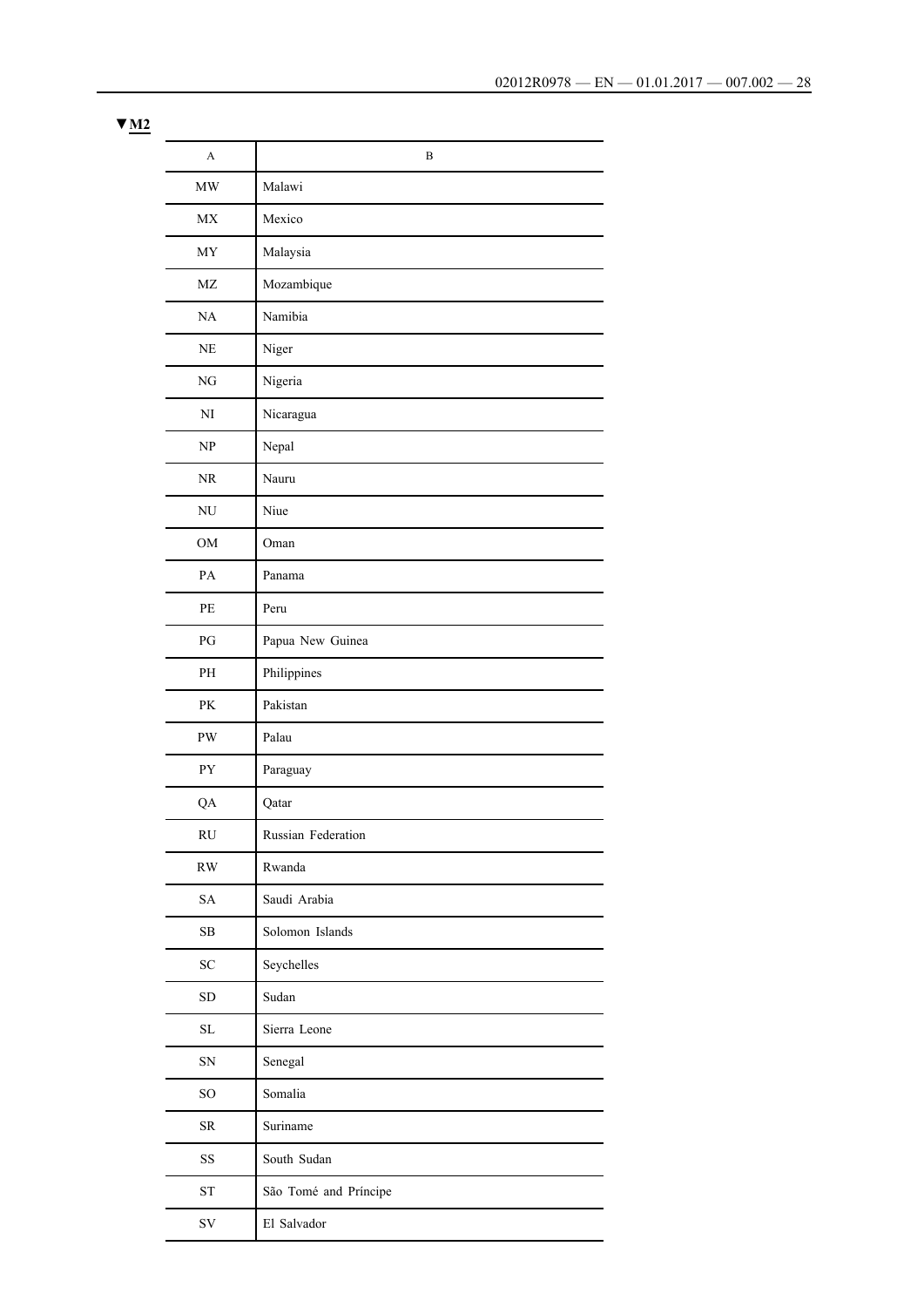| A                                                | B                             |
|--------------------------------------------------|-------------------------------|
| ${\rm SY}$                                       | Syrian Arab Republic          |
| $\ensuremath{\mathrm{SZ}}$                       | Swaziland                     |
| TD                                               | Chad                          |
| TG                                               | Togo                          |
| TH                                               | Thailand                      |
| TJ                                               | Tajikistan                    |
| TL                                               | Timor-Leste                   |
| TM                                               | Turkmenistan                  |
| <b>TN</b>                                        | Tunisia                       |
| <b>TO</b>                                        | Tonga                         |
| <b>TT</b>                                        | Trinidad and Tobago           |
| TV                                               | Tuvalu                        |
| <b>TZ</b>                                        | Tanzania                      |
| <b>UA</b>                                        | Ukraine                       |
| UG                                               | Uganda                        |
| UY                                               | Uruguay                       |
| <b>UZ</b>                                        | Uzbekistan                    |
| <b>VC</b>                                        | St Vincent and the Grenadines |
| $\ensuremath{\mathsf{VE}}$                       | Venezuela                     |
| <b>VN</b>                                        | Vietnam                       |
| ${\rm VU}$                                       | Vanuatu                       |
| WS                                               | Samoa                         |
| $\ensuremath{\mathbf{X}}\ensuremath{\mathbf{K}}$ | Kosovo <sup>(1)</sup>         |
| XS                                               | Serbia                        |
| YE                                               | Yemen                         |
| $\rm ZA$                                         | South Africa                  |
| ${\rm ZM}$                                       | Zambia                        |
| $\mathbf{Z}\mathbf{W}$                           | Zimbabwe                      |

(1) This designation is without prejudice to positions on status, and is in line with UN Security Council Resolution 1244 (1999) and the International Court of Justice Opinion on the Kosovo's declaration of independence.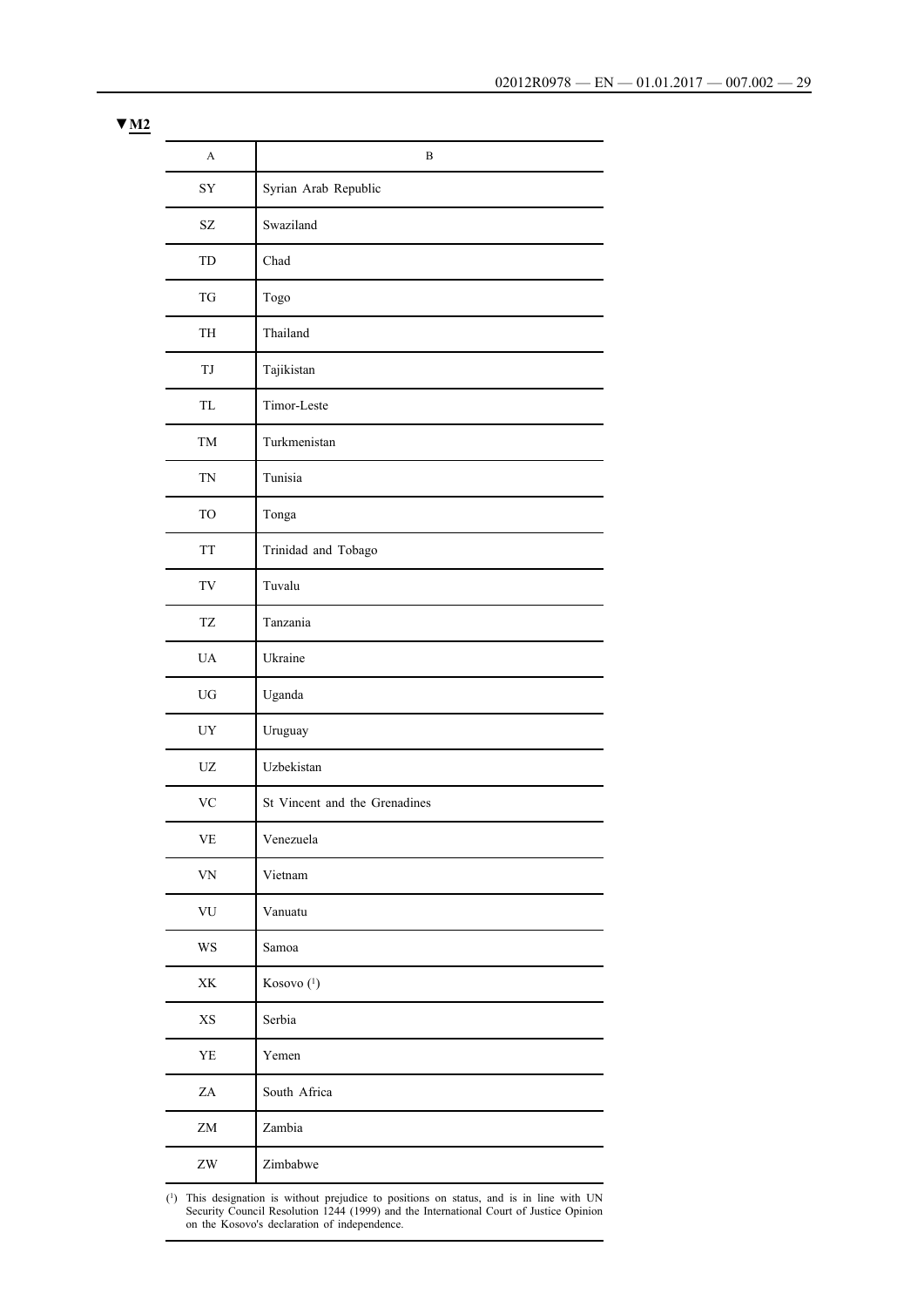#### **Eligible countries of the scheme referred to in Article 3 which have been temporarily withdrawn from the scheme, in respect of all or of certain products originating in these countries**

Column A: alphabetical code, in accordance with the nomenclature of countries and territories for the Union external trade statistics

Column B: name

| . . |                |
|-----|----------------|
| BY  | <b>Belarus</b> |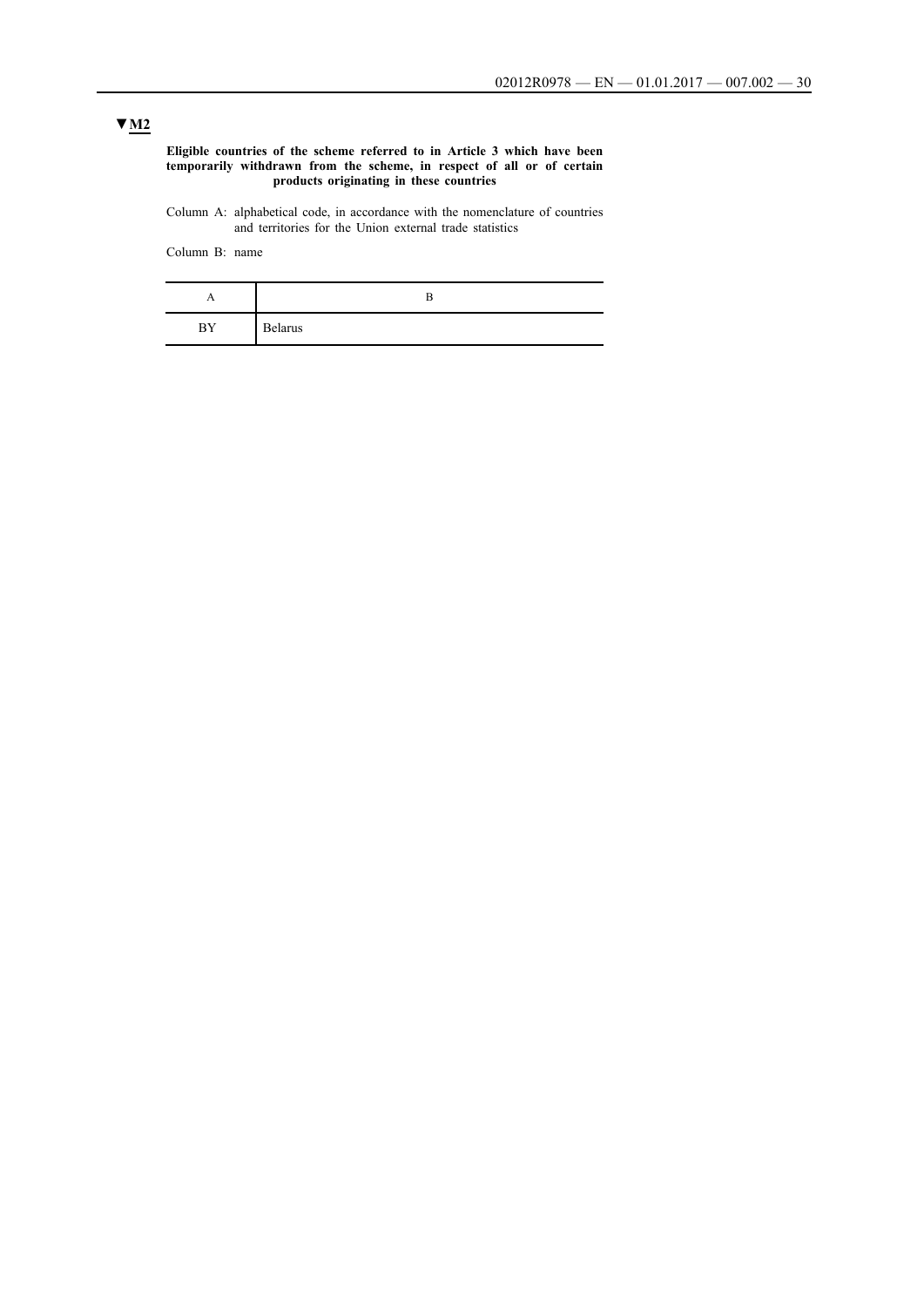### *ANNEX II*

#### **Beneficiary countries** (1) **of the general arrangement referred to in point (a) of Article 1(2)**

Column A: alphabetical code, in accordance with the nomenclature of countries and territories for the Union external trade statistics

Column B: name A B AF Afghanistan AM Armenia AO Angola BD Bangladesh BF Burkina Faso BI Burundi BJ Benin BO Bolivia BT Bhutan **▼M6**  $\overline{\phantom{a}}$ ▼**M2** CD Congo, Democratic Republic of CF Central African Republic  $CG \cup Congo$ **▼M6** CI Côte d'Ivoire ▼**M2** CK | Cook Islands **▼M10** ▼**M2** CN China, People's Republic of (\*) **▼M5** ▼**M2** CV Cape Verde

> $\overline{(^1)}$  This list includes countries for which preferences may have been temporarily withdrawn or suspended. The Commission or the competent authorities of the country concerned will be able to provide an updated list.

<sup>(\*)</sup> This beneficiary country shall be removed from the list of GSP beneficiary countries one year after the date of entry into force of this Regulation.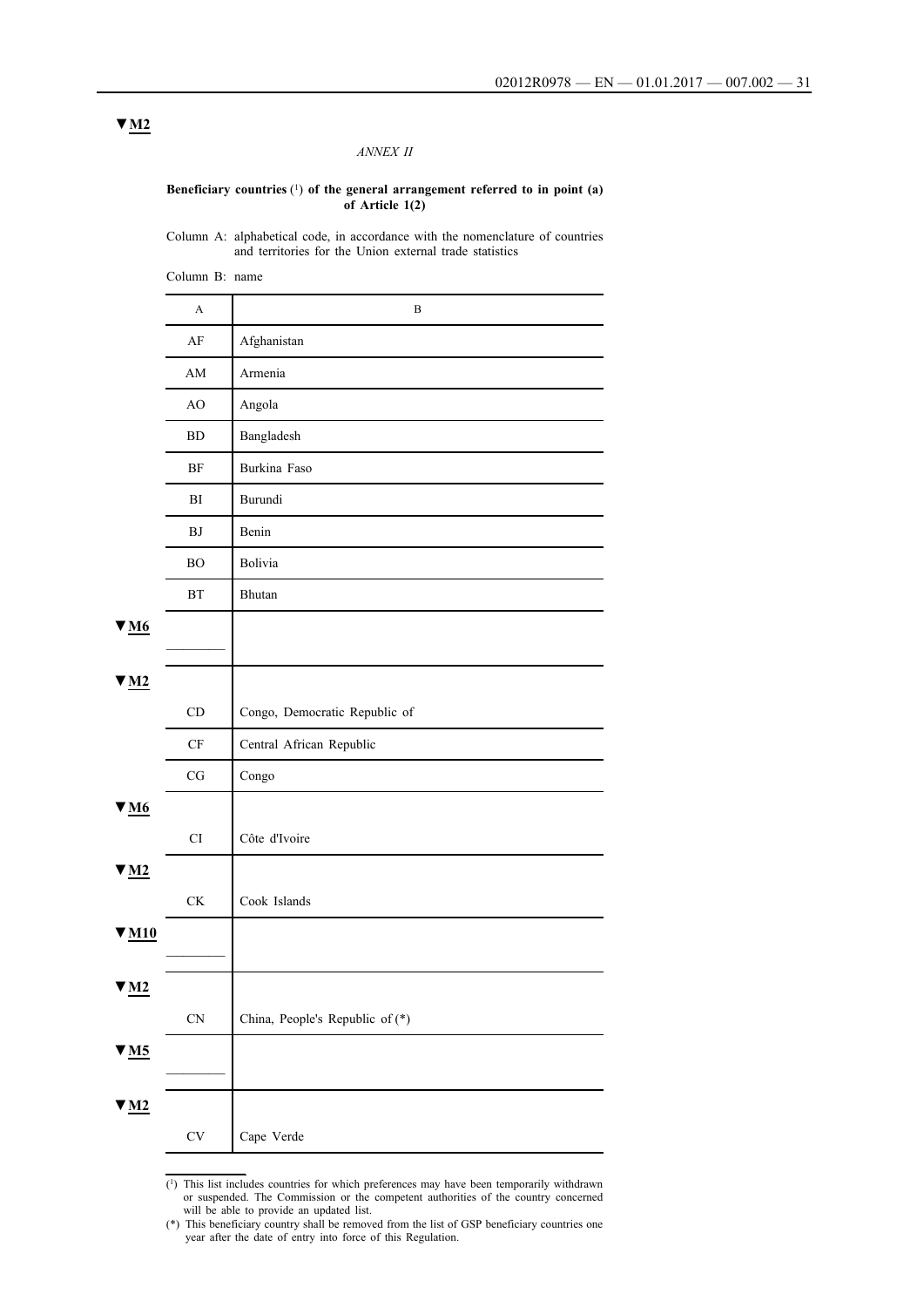| $\Psi$ M2                                            |                            |                                  |
|------------------------------------------------------|----------------------------|----------------------------------|
|                                                      | A                          | $\, {\bf B}$                     |
|                                                      | DJ                         | Djibouti                         |
|                                                      | $\rm EC$                   | Ecuador (*)                      |
|                                                      | ER                         | Eritrea                          |
|                                                      | $\mathop{\rm ET}\nolimits$ | Ethiopia                         |
| $V$ M <sub>10</sub>                                  |                            |                                  |
| $\underline{\mathbf{w}}$ <u>M2</u>                   | FM                         | Micronesia, Federated States of  |
| $\Psi$ M <sub>10</sub>                               |                            |                                  |
| $\underline{\mathbf{v}}$ <u>M6</u>                   | $\,$ GH                    | Ghana                            |
| $\Psi$ M2                                            |                            |                                  |
|                                                      | $\rm GM$                   | Gambia                           |
|                                                      | ${\rm GN}$                 | Guinea                           |
|                                                      | ${\rm G}{\rm Q}$           | Equatorial Guinea                |
| $\underline{\mathbf{v}}$ <u>M5</u>                   |                            |                                  |
| $\underline{\mathbf{W}}$ $\underline{\mathbf{M}}$    |                            |                                  |
|                                                      | $\mathrm{GW}$              | Guinea-Bissau                    |
| $\Psi$ M5                                            |                            |                                  |
| $\Psi$ M2                                            |                            |                                  |
|                                                      | HT                         | Haiti                            |
|                                                      | ID                         | Indonesia                        |
|                                                      | $\hbox{IN}$                | India                            |
| $\underline{\mathbf{v}}$ $\underline{\mathbf{M}}$ 10 |                            |                                  |
| $\Psi$ M6                                            |                            |                                  |
|                                                      | $\mathbf{KE}$              | Kenya                            |
| $\underline{\mathbf{M2}}$                            |                            |                                  |
|                                                      | $\mathbf{KG}$              | Kyrgyz Republic                  |
|                                                      | KH                         | Cambodia                         |
|                                                      | $\mathop{\mathrm{KI}}$     | Kiribati                         |
|                                                      | KM                         | Comoros                          |
|                                                      | ${\rm LA}$                 | Lao People's Democratic Republic |
|                                                      | ${\rm LK}$                 | Sri Lanka                        |
|                                                      | LR                         | Liberia                          |
|                                                      | ${\rm LS}$                 | Lesotho                          |
|                                                      |                            |                                  |

<sup>(\*)</sup> This beneficiary country shall be removed from the list of GSP beneficiary countries one year after the date of entry into force of this Regulation.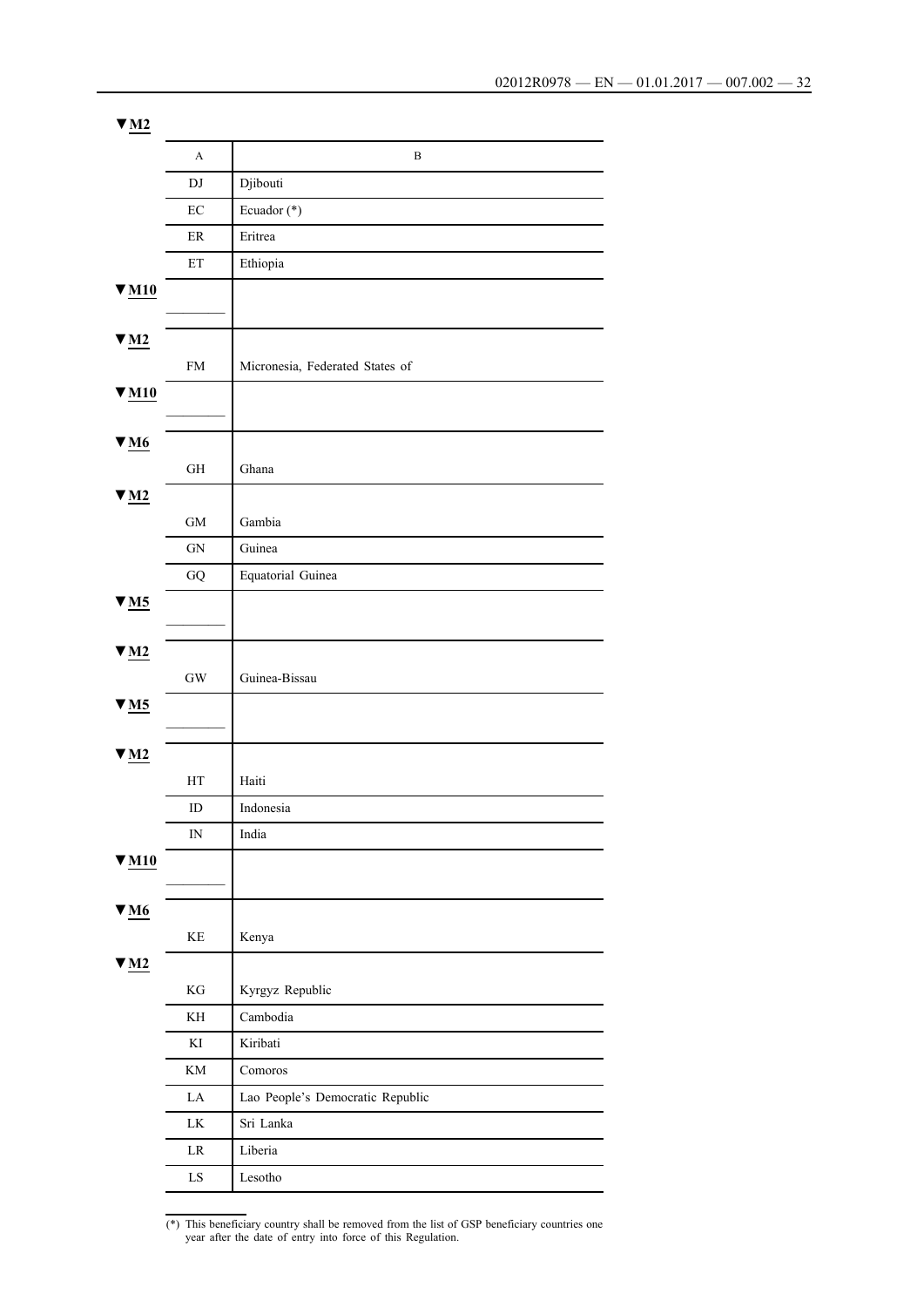| $\Psi$ M2                          |                                   |                       |
|------------------------------------|-----------------------------------|-----------------------|
|                                    | A                                 | $\, {\bf B}$          |
|                                    | MG                                | Madagascar            |
| $V$ M <sub>10</sub>                |                                   |                       |
|                                    |                                   |                       |
| $\Psi$ M <sub>2</sub>              |                                   |                       |
|                                    | $\mbox{ML}$                       | Mali                  |
|                                    | $\text{MM}{}$                     | Myanmar/Burma         |
|                                    | MN                                | Mongolia              |
|                                    | MR                                | Mauritania            |
|                                    | $\ensuremath{\text{MV}}\xspace$   | Maldives (*)          |
|                                    | $\ensuremath{\text{MW}}\xspace$   | Malawi                |
|                                    | $\rm MZ$                          | Mozambique            |
| $V_{M6}$                           |                                   |                       |
|                                    |                                   |                       |
| $\Psi$ M <sub>2</sub>              |                                   |                       |
|                                    | $\rm NE$                          | Niger                 |
|                                    | ${\rm NG}$                        | Nigeria               |
| $\Psi$ M5                          |                                   |                       |
|                                    |                                   |                       |
| $\Psi$ M <sub>2</sub>              |                                   |                       |
|                                    | $\ensuremath{\mathbf{NP}}\xspace$ | Nepal                 |
|                                    | NR                                | Nauru                 |
|                                    | $\rm N U$                         | Niue                  |
| $\blacktriangledown_{\mathbf{M5}}$ |                                   |                       |
|                                    |                                   |                       |
| $\underline{\mathbf{v}}$ M2        |                                   |                       |
|                                    | $\rm PH$                          | Philippines           |
|                                    | $\mathbf{P}\mathbf{K}$            | Pakistan              |
|                                    | ${\rm PY}$                        | Paraguay              |
|                                    | $\mathbf{R}\mathbf{W}$            | Rwanda                |
|                                    | ${\bf SB}$                        | Solomon Islands       |
|                                    | ${\rm SD}$                        | Sudan                 |
|                                    | $\rm SL$                          | Sierra Leone          |
|                                    | ${\rm SN}$                        | Senegal               |
|                                    | $\rm SO$                          | Somalia               |
|                                    | $\rm SS$                          | South Sudan           |
|                                    | ${\rm ST}$                        | São Tomé and Príncipe |
| $\blacktriangledown$ M5            |                                   |                       |
|                                    |                                   |                       |

<sup>(\*)</sup> This beneficiary country shall be removed from the list of GSP beneficiary countries one year after the date of entry into force of this Regulation.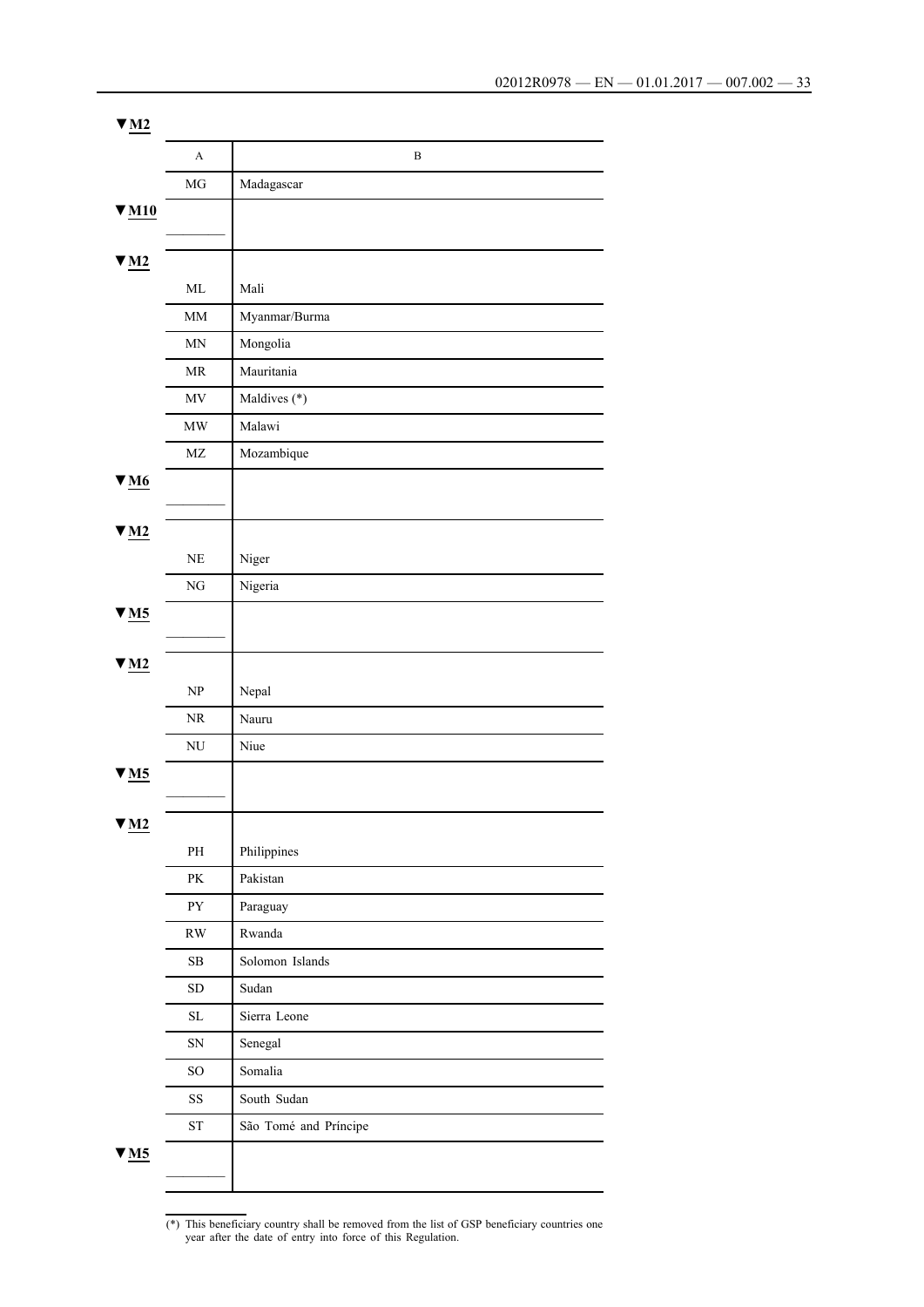| $\Psi$ M <sub>2</sub> |                                                  |                      |
|-----------------------|--------------------------------------------------|----------------------|
|                       | $\mathbf{A}$                                     | $\, {\bf B}$         |
|                       | ${\rm SY}$                                       | Syrian Arab Republic |
| $\Psi_{\text{M6}}$    |                                                  |                      |
|                       | $\ensuremath{\mathrm{SZ}}$                       | Swaziland            |
| $\Psi$ M <sub>2</sub> |                                                  |                      |
|                       | ${\rm TD}$                                       | Chad                 |
|                       | $\mathcal{T}\mathcal{G}$                         | Togo                 |
|                       | TH                                               | Thailand (*)         |
|                       | TJ                                               | Tajikistan           |
|                       | $\ensuremath{\mathsf{T}}\ensuremath{\mathsf{L}}$ | Timor-Leste          |
| $\Psi$ M <sub>5</sub> |                                                  |                      |
|                       |                                                  |                      |
| $V$ M <sub>10</sub>   |                                                  |                      |
|                       |                                                  |                      |
| $\Psi$ M12            | ${\rm TO}$                                       |                      |
|                       |                                                  | Tonga                |
| $\Psi$ M <sub>2</sub> | $\operatorname{TV}$                              | Tuvalu               |
|                       | <b>TZ</b>                                        |                      |
|                       |                                                  | Tanzania             |
|                       | $\mathbf{UA}$                                    | Ukraine              |
|                       | ${\rm U}{\rm G}$                                 | Uganda               |
|                       | $\ensuremath{\text{UZ}}$                         | Uzbekistan           |
|                       | <b>VN</b>                                        | Vietnam              |
|                       | ${\rm VU}$                                       | Vanuatu              |
|                       | $\mathbf{WS}$                                    | Samoa                |
|                       | ${\rm YE}$                                       | Yemen                |
|                       | ${\rm ZM}$                                       | Zambia               |

**Beneficiary countries of the general arrangement referred to in point (a) of Article 1(2) which have been temporarily withdrawn from that arrangement, in respect of all or of certain products originating in these countries**

Column A: alphabetical code, in accordance with the nomenclature of countries and territories for the Union external trade statistics

Column B: name

<sup>(\*)</sup> This beneficiary country shall be removed from the list of GSP beneficiary countries one year after the date of entry into force of this Regulation.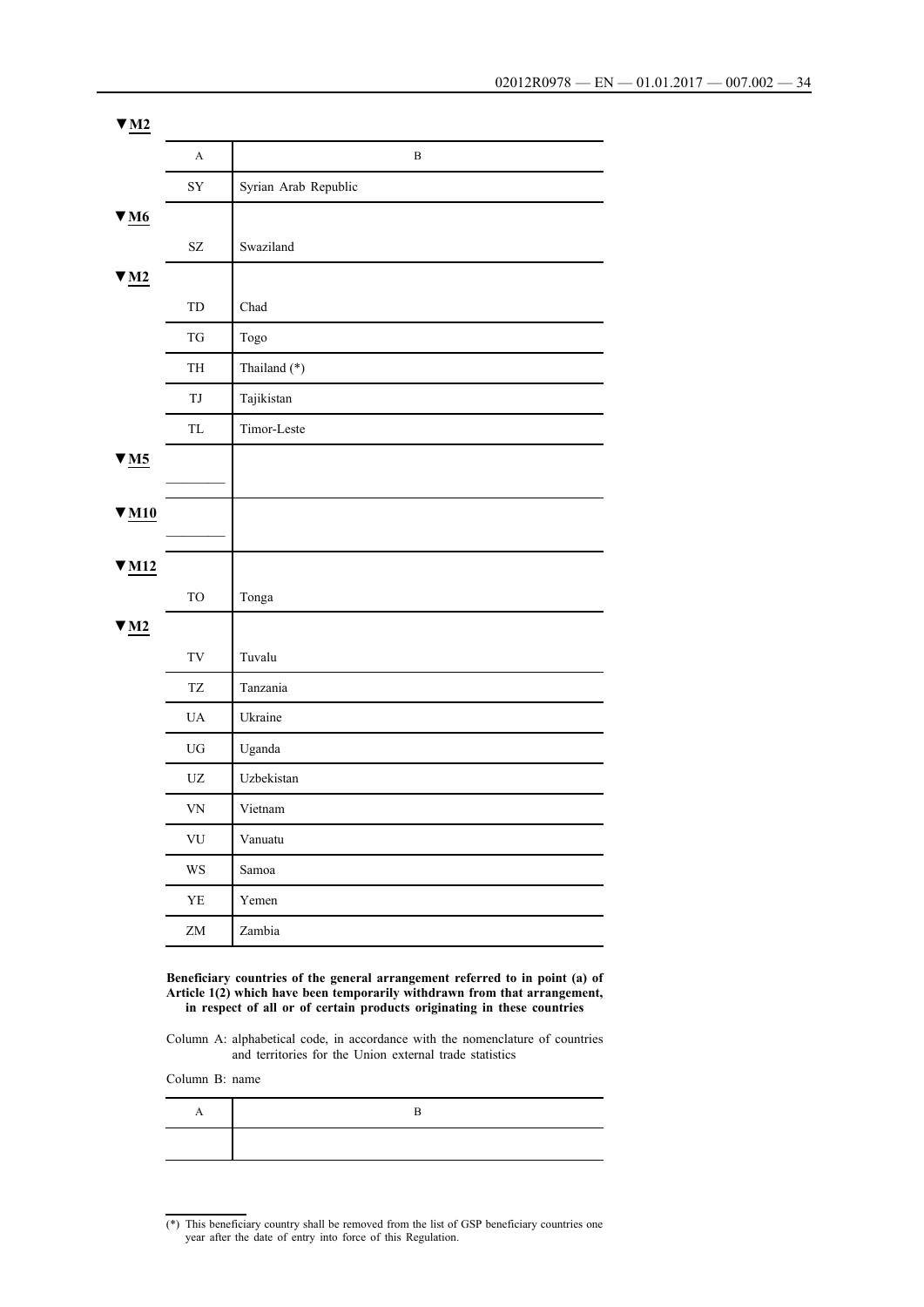#### *ANNEX III*

**Beneficiary countries** (1) **of the special incentive arrangement for sustainable development and good governance referred to in point (b) of Article 1(2)**

Column A: alphabetical code, in accordance with the nomenclature of countries and territories for the Union external trade statistics

Column B: name A B AM Armenia BO Bolivia **▼M5**  $\frac{1}{2}$ ▼**M3** CV Cape Verde **▼M5**  $\overline{\phantom{a}}$ **▼M10**  $\frac{1}{2}$ **▼M5**  $\frac{1}{2}$ **▼M11** KG Kyrgyz Republic ▼**M3** MN Mongolia **▼M5**  $\overline{\phantom{a}}$ **▼M7** PH Philippines ▼**M3** PK Pakistan PY Paraguay **▼M5**  $\frac{1}{2}$ 

**▼M3**

**Beneficiary countries of the special incentive arrangement for sustainable development and good governance referred to in point (b) of Article 1(2)**  which have been temporarily withdrawn from that arrangement, in respect **of all or of certain products originating in these countries**

Column A: alphabetical code, in accordance with the nomenclature of countries and territories for the Union external trade statistics

Column B: name

<sup>(1)</sup> This list includes countries for which preferences may have been temporarily withdrawn or suspended. The Commission or the competent authorities of the country concerned will be able to provide an updated list.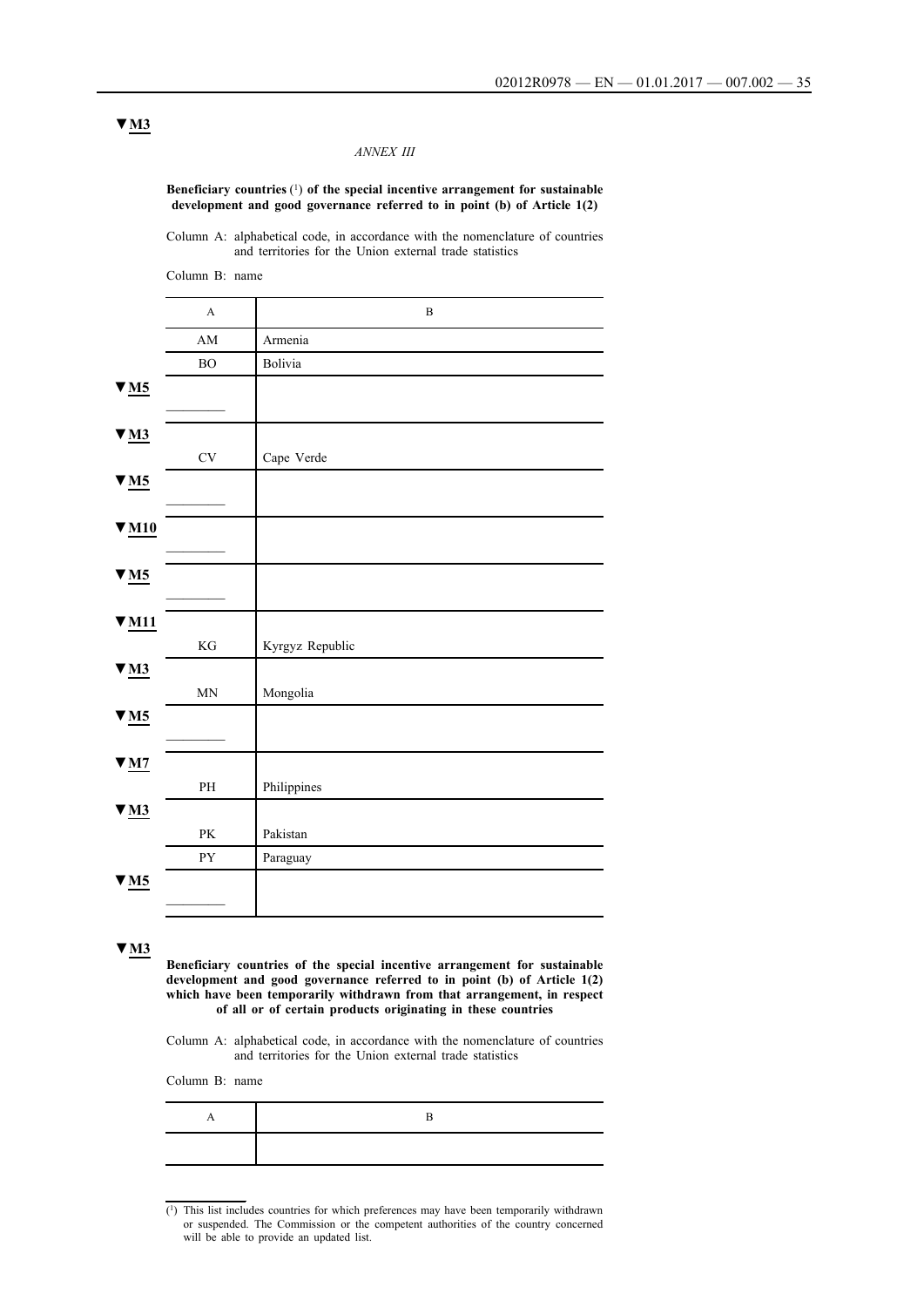## *ANNEX IV*

#### **Beneficiary countries** (1) **of the special arrangement for the least-developed countries referred to in point (c) of Article 1(2)**

Column A: alphabetical code, in accordance with the nomenclature of countries and territories for the Union external trade statistics

Column B: name

| A             | B                                  |
|---------------|------------------------------------|
| AF            | Afghanistan                        |
| AO            | Angola                             |
| BD            | Bangladesh                         |
| BF            | Burkina Faso                       |
| BI            | Burundi                            |
| BJ            | Benin                              |
| <b>BT</b>     | Bhutan                             |
| CD            | The Congo (Democratic Republic of) |
| $\mathrm{CF}$ | Central African (Republic)         |
| DJ            | Djibouti                           |
| $\rm ER$      | Eritrea                            |
| ET            | Ethiopia                           |
| <b>GM</b>     | Gambia                             |
| ${\rm GN}$    | Guinea                             |
| ${\rm GQ}$    | Equatorial Guinea                  |
| $\mathrm{GW}$ | Guinea-Bissau                      |
| HT            | Haiti                              |
| ΚH            | Cambodia                           |
| KI            | Kiribati                           |
| KM            | Comoros Islands (Islands)          |
| ${\rm LA}$    | Lao People's Democratic Republic   |
| $\rm LR$      | Liberia                            |
| ${\rm LS}$    | Lesotho                            |
| $\rm MG$      | Madagascar                         |
| $\rm ML$      | Mali                               |

 $(1)$  This list includes countries for which preferences may have been temporarily withdrawn or suspended. The Commission or the competent authorities of the country concerned will be able to provide an updated list.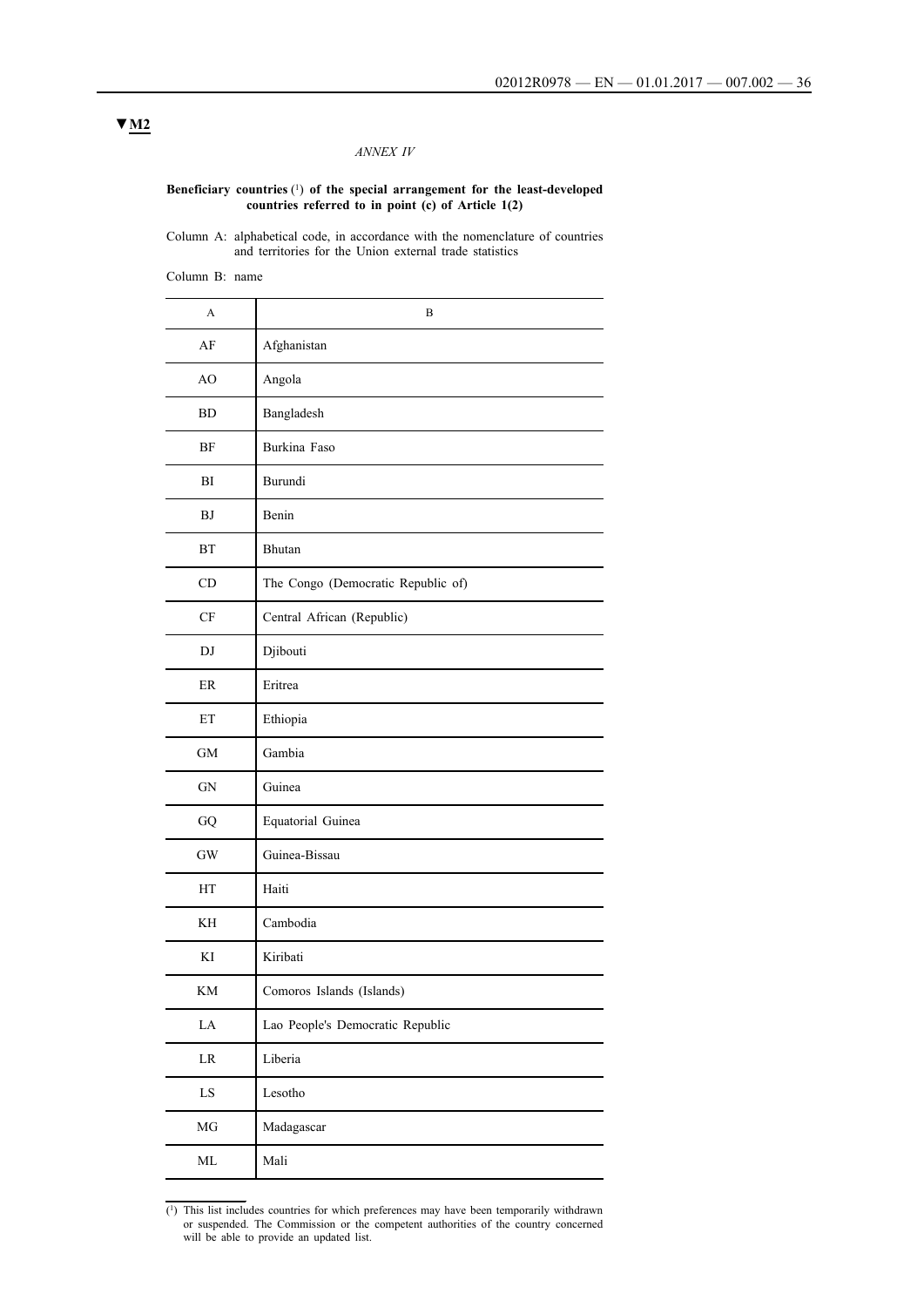| A               | $\boldsymbol{B}$       |  |  |
|-----------------|------------------------|--|--|
| MM              | Myanmar/Burma          |  |  |
| <b>MR</b>       | Mauritania             |  |  |
| <b>MW</b>       | Malawi                 |  |  |
| MZ              | Mozambique             |  |  |
| NE              | Niger                  |  |  |
| NP              | Nepal                  |  |  |
| RW              | Rwanda                 |  |  |
| <b>SB</b>       | The Solomon Islands    |  |  |
| <b>SD</b>       | Sudan                  |  |  |
| <b>SL</b>       | Sierra Leone           |  |  |
| SN              | Senegal                |  |  |
| SO <sub>1</sub> | Somalia                |  |  |
| <b>SS</b>       | South Sudan            |  |  |
| <b>ST</b>       | Sao Tome and Principle |  |  |
| <b>TD</b>       | Chad                   |  |  |
| <b>TG</b>       | Togo                   |  |  |
| <b>TL</b>       | Timor-Leste            |  |  |
| TV              | Tuvalu                 |  |  |
| TZ              | Tanzania (Republic of) |  |  |
| UG              | Uganda                 |  |  |
| VU              | Vanuatu                |  |  |
| WS              | Samoa                  |  |  |
| YE              | Yemen                  |  |  |
| ZM              | Zambia                 |  |  |

**Beneficiary countries of the general arrangement referred to in point (c) of Article 1(2) which have been temporarily withdrawn from that arrangement, in respect of all or of certain products originating in these countries**

Column A: alphabetical code, in accordance with the nomenclature of countries and territories for the Union external trade statistics

Column B: name

**▼M2**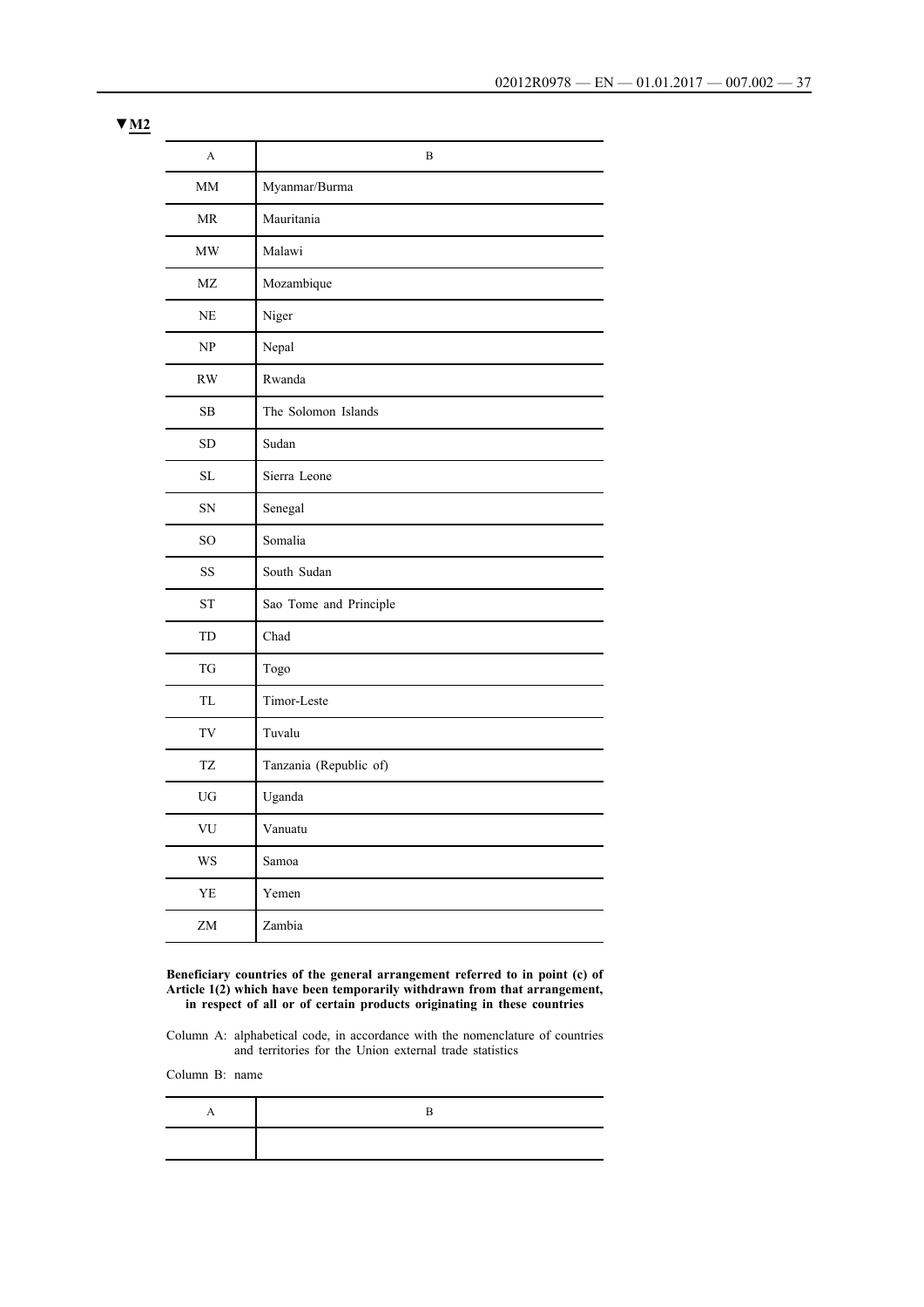### *ANNEX V*

#### **List of products included in the general arrangement referred to in point (a) of Article 1(2)**

Notwithstanding the rules for the interpretation of the Combined Nomenclature ('CN'), the description of the products is to be considered as indicative, the tariff preferences being determined by the CN codes. Where 'ex' CN codes are indicated, the tariff preferences are to be determined by the CN code and the description, together.

Entry of products with a CN code marked with an asterisk (\*) is subject to the conditions laid down in the relevant Union law.

The column 'Section' lists GSP sections (Article 2(h))

The column 'Chapter' lists CN chapters covered by a GSP section (Article 2(i))

The column 'Sensitive/non-sensitive' refers to the products included in the general arrangement (Article 6). These products are listed as being either NS (non-sensitive, for the purposes of Article  $7(1)$ ) or S (sensitive, for the purposes of Article 7(2)).

For reasons of simplification, the products are listed in groups. These may include products for which Common Customs Tariff duties were withdrawn or suspended.

| Section | Chapter | CN code                                | Description                                                                                                                          | Sensitive/<br>non-sensitive |
|---------|---------|----------------------------------------|--------------------------------------------------------------------------------------------------------------------------------------|-----------------------------|
| $S-1a$  | 01      | 0101 29 90                             | Live horses, other than pure-bred breeding animals,<br>other than for slaughter                                                      | S                           |
|         |         | 0101 30 00                             | Live asses                                                                                                                           | S                           |
|         |         | 0101 90 00                             | Live mules and hinnies                                                                                                               | S                           |
|         |         | 0104 20 10*                            | Live, pure-bred breeding goats                                                                                                       | S                           |
|         |         | 0106 14 10                             | Live domestic rabbits                                                                                                                | S                           |
|         |         | 0106 39 10                             | Live pigeons                                                                                                                         |                             |
|         | 02      | 0205 00                                | Meat of horses, asses, mules or hinnies, fresh, chilled or<br>frozen                                                                 | S                           |
|         |         | 0206 80 91                             | Edible offal of horses, asses, mules or hinnies, fresh or<br>chilled, other than for the manufacture of phar-<br>maceutical products | S                           |
|         |         | 0206 90 91                             | Edible offal of horses, asses, mules or hinnies, frozen,<br>other than for the manufacture of pharmaceutical<br>products             | S                           |
|         |         | 0207 14 91                             | Livers, frozen, of fowls of the species Gallus<br>domesticus                                                                         | S                           |
|         |         | 0207 27 91                             | Livers, frozen, of turkeys                                                                                                           | S                           |
|         |         | 0207 45 95<br>0207 55 95<br>0207 60 91 | Livers, frozen, of ducks, geese or guinea fowls, other<br>than fatty livers of ducks or geese                                        | S                           |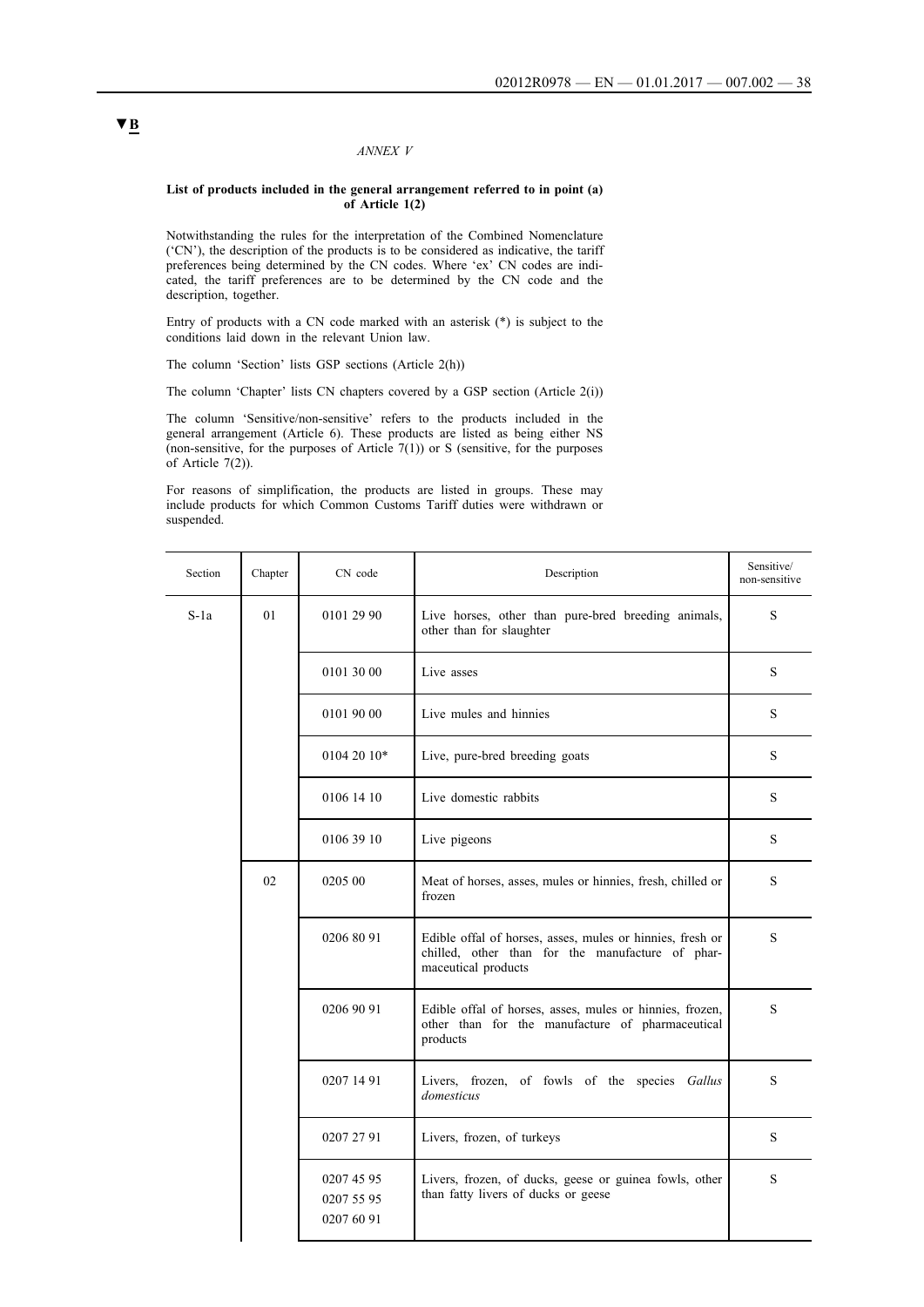| Section | Chapter | CN code                  | Description                                                                                                                                    | Sensitive/<br>non-sensitive |
|---------|---------|--------------------------|------------------------------------------------------------------------------------------------------------------------------------------------|-----------------------------|
|         |         | 0208 90 70               | Frogs' legs                                                                                                                                    | NS                          |
|         |         | 0210 99 10               | Meat of horses, salted, in brine or dried                                                                                                      | S                           |
|         |         | 0210 99 59               | Offal of bovine animals, salted, in brine, dried or<br>smoked, other than thick skirt and thin skirt                                           | S                           |
|         |         | ex 0210 99 85            | Offal of sheep or goats, salted, in brine, dried or<br>smoked                                                                                  | $\mathbf S$                 |
|         |         | ex 0210 99 85            | Offal, salted, in brine, dried or smoked, other than<br>poultry liver, other than of domestic swine, of bovine<br>animals or of sheep or goats | S                           |
|         | 04      | 0403 10 51               | Yogurt, flavoured or containing added fruit, nuts or<br>cocoa                                                                                  | S                           |
|         |         | 0403 10 53               |                                                                                                                                                |                             |
|         |         | 0403 10 59               |                                                                                                                                                |                             |
|         |         | 0403 10 91               |                                                                                                                                                |                             |
|         |         | 0403 10 93               |                                                                                                                                                |                             |
|         |         | 0403 10 99               |                                                                                                                                                |                             |
|         |         | 0403 90 71               | Buttermilk, curdled milk and cream, kephir and other<br>fermented or acidified milk and cream, flavoured or                                    | S                           |
|         |         | 0403 90 73               | containing added fruit, nuts or cocoa                                                                                                          |                             |
|         |         | 0403 90 79               |                                                                                                                                                |                             |
|         |         | 0403 90 91               |                                                                                                                                                |                             |
|         |         | 0403 90 93               |                                                                                                                                                |                             |
|         |         | 0403 90 99               |                                                                                                                                                |                             |
|         |         | 0405 20 10               | Dairy spreads, of a fat content, by weight, of 39 % or<br>more but not exceeding 75 %                                                          | S                           |
|         |         | 0405 20 30               |                                                                                                                                                |                             |
|         |         | 0407 19 90<br>0407 29 90 | Birds' eggs, in shell, fresh, preserved or cooked, other<br>than of poultry                                                                    | S                           |
|         |         | 0407 90 90               |                                                                                                                                                |                             |
|         |         | 0410 00 00               | Edible products of animal origin, not elsewhere<br>specified or included                                                                       | S                           |
|         | 05      | 0511 99 39               | Natural sponges of animal origin, other than raw                                                                                               | $\mathbf S$                 |
| $S-1b$  | 03      | ex Chapter 3             | Fish and crustaceans, molluscs and other aquatic invert-<br>ebrates,<br>except for products under subheading<br>0301 19 00                     | S                           |
|         |         | 0301 19 00               | Live, ornamental saltwater fish                                                                                                                | $_{\rm NS}$                 |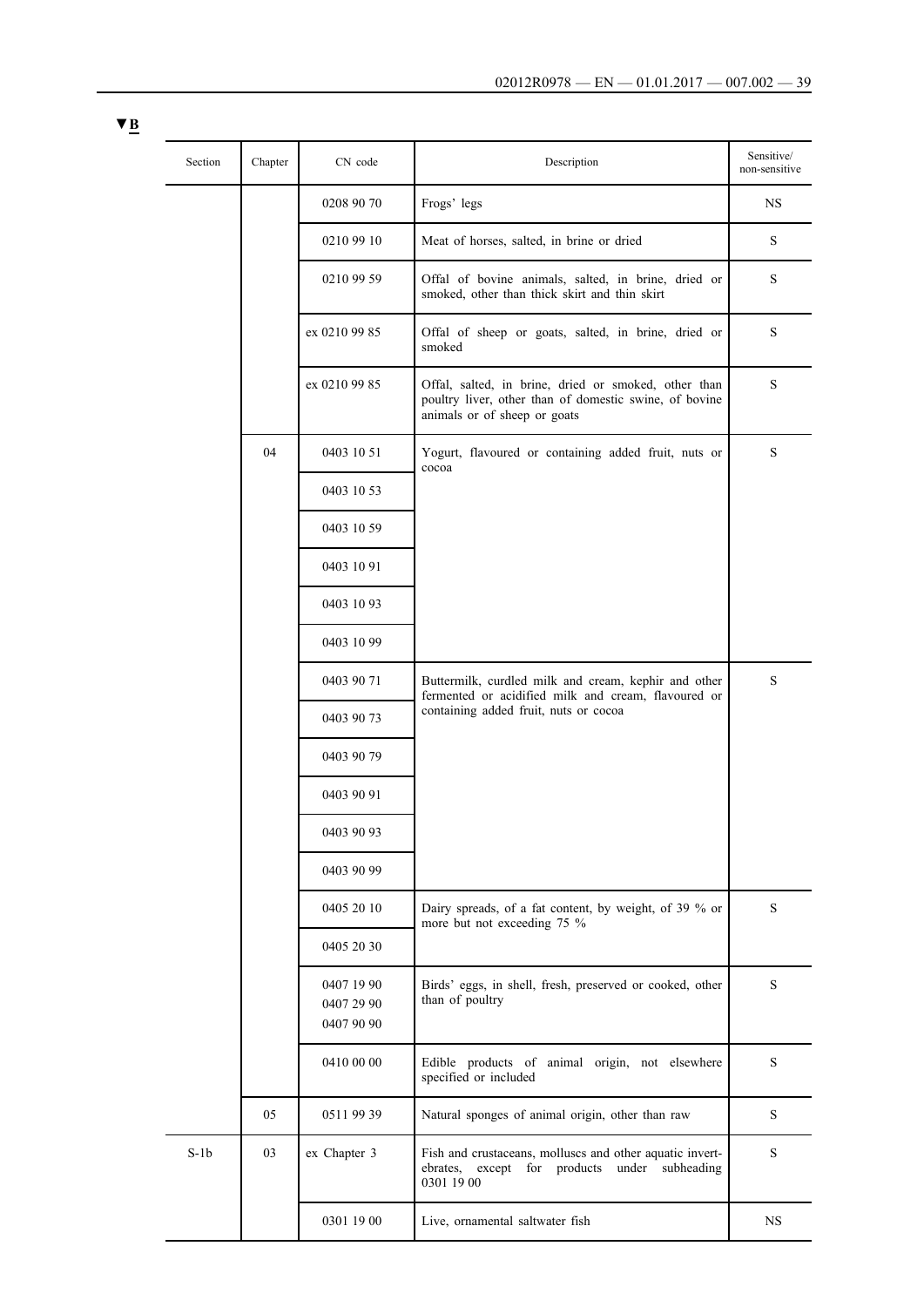| × |  |
|---|--|
|   |  |

| Section | Chapter | CN code                  | Description                                                                                                                                                                                                                                                                      | Sensitive/<br>non-sensitive |
|---------|---------|--------------------------|----------------------------------------------------------------------------------------------------------------------------------------------------------------------------------------------------------------------------------------------------------------------------------|-----------------------------|
| $S-2a$  | 06      | ex Chapter 6             | Live trees and other plants; bulbs, roots and the like;<br>cut flowers and ornamental foliage, except for products<br>under subheading 0603 12 00 and 0604 20 40                                                                                                                 | S                           |
|         |         | 0603 12 00               | Fresh cut carnations and buds of a kind suitable for<br>bouquets or for ornamental purposes                                                                                                                                                                                      | NS.                         |
|         |         | 0604 20 40               | Conifer branches, fresh                                                                                                                                                                                                                                                          | NS                          |
| $S-2b$  | 07      | 0701                     | Potatoes, fresh or chilled                                                                                                                                                                                                                                                       | S                           |
|         |         | 0703 10                  | Onions and shallots, fresh or chilled                                                                                                                                                                                                                                            | S                           |
|         |         | 0703 90 00               | Leeks and other alliaceous vegetables, fresh or chilled                                                                                                                                                                                                                          | S                           |
|         |         | 0704                     | Cabbages, cauliflowers, kohlrabi, kale and similar<br>edible brassicas, fresh or chilled                                                                                                                                                                                         | S                           |
|         |         | 0705                     | Lettuce (Lactuca sativa) and chicory (Cichorium spp.),<br>fresh or chilled                                                                                                                                                                                                       | $\mathbf S$                 |
|         |         | 0706                     | Carrots, turnips, salad beetroot, salsify, celeriac,<br>radishes and similar edible roots, fresh or chilled                                                                                                                                                                      | S                           |
|         |         | ex 0707 00 05            | Cucumbers, fresh or chilled, from 16 May to 31<br>October                                                                                                                                                                                                                        | S                           |
|         |         | 0708                     | Leguminous vegetables, shelled or unshelled, fresh or<br>chilled                                                                                                                                                                                                                 | S                           |
|         |         | 0709 20 00               | Asparagus, fresh or chilled                                                                                                                                                                                                                                                      | S                           |
|         |         | 0709 30 00               | Aubergines (eggplants), fresh or chilled                                                                                                                                                                                                                                         | S                           |
|         |         | 0709 40 00               | Celery other than celeriac, fresh or chilled                                                                                                                                                                                                                                     | S                           |
|         |         | 0709 51 00<br>ex 0709 59 | Mushrooms, fresh or chilled, excluding the products<br>under subheading 0709 59 50                                                                                                                                                                                               | S                           |
|         |         | 0709 60 10               | Sweet peppers, fresh or chilled                                                                                                                                                                                                                                                  | S                           |
|         |         | 0709 60 99               | Fruits of the genus <i>Capsicum</i> or of the genus <i>Pimenta</i> ,<br>fresh or chilled, other than sweet peppers, other than for<br>the manufacture of capsaicin or capsicum oleoresin<br>dyes and other than for the industrial manufacture of<br>essential oils or resinoids | S                           |
|         |         | 0709 70 00               | Spinach, New Zealand spinach and orache spinach<br>(garden spinach), fresh or chilled                                                                                                                                                                                            | S                           |
|         |         | ex 0709 91 00            | Globe artichokes, fresh or chilled, from 1 July to 31<br>October                                                                                                                                                                                                                 | $\mathbf S$                 |
|         |         | 0709 92 10*              | Olives, fresh or chilled, for uses other than the<br>production of oil                                                                                                                                                                                                           | S                           |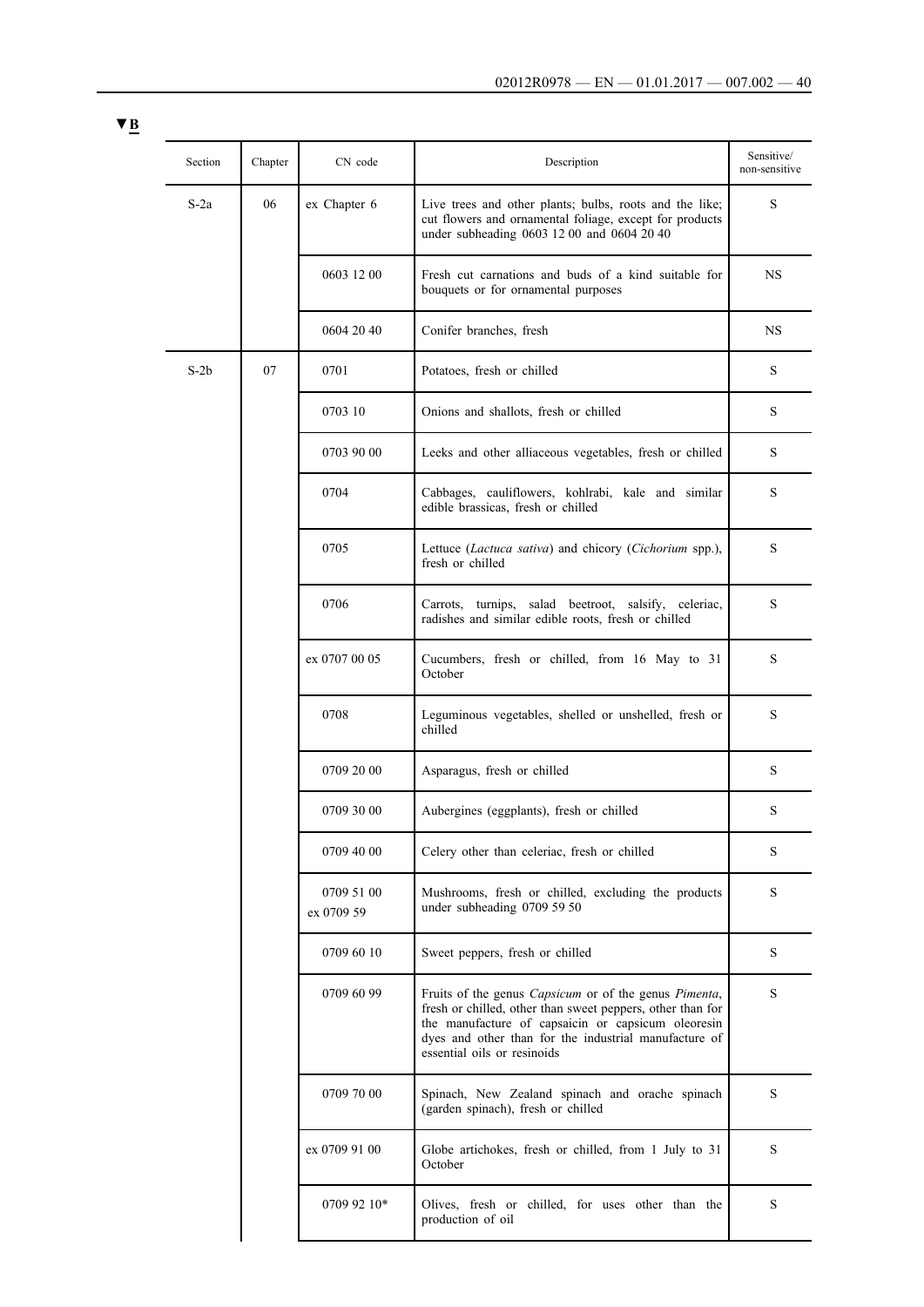| Section | Chapter | CN code                  | Description                                                                                                                                                                                                                                                        | Sensitive/<br>non-sensitive |
|---------|---------|--------------------------|--------------------------------------------------------------------------------------------------------------------------------------------------------------------------------------------------------------------------------------------------------------------|-----------------------------|
|         |         | 0709 93 10               | Courgettes, fresh or chilled                                                                                                                                                                                                                                       | S                           |
|         |         | 0709 93 90<br>0709 99 90 | Other vegetables, fresh or chilled                                                                                                                                                                                                                                 | S                           |
|         |         | 0709 99 10               | Salad vegetables, fresh or chilled, other than lettuce<br>(Lactuca sativa) and chicory (Cichorium spp.)                                                                                                                                                            | S                           |
|         |         | 0709 99 20               | Chard (or white beet) and cardoons, fresh or chilled                                                                                                                                                                                                               | S                           |
|         |         | 0709 99 40               | Capers, fresh or chilled                                                                                                                                                                                                                                           | S                           |
|         |         | 0709 99 50               | Fennel, fresh or chilled                                                                                                                                                                                                                                           | S                           |
|         |         | ex 0710                  | Vegetables (uncooked or cooked by steaming or boiling<br>in water), frozen, except for the product of subheading<br>0710 80 85                                                                                                                                     | S                           |
|         |         | ex 0711                  | Vegetables provisionally preserved (for example, by<br>sulphur dioxide gas, in brine, in sulphur water or in<br>other preservative solutions), but unsuitable in that<br>state for immediate consumption, excluding<br>the<br>products under subheading 0711 20 90 | S                           |
|         |         | ex 0712                  | Dried vegetables, whole, cut, sliced, broken or in<br>powder, but not further prepared, excluding olives and<br>the products under subheading 0712 90 19                                                                                                           | S                           |
|         |         | 0713                     | Dried leguminous vegetables, shelled, whether or not<br>skinned or split                                                                                                                                                                                           | S                           |
|         |         | 0714 20 10*              | Sweet potatoes, fresh, whole, and intended for human<br>consumption                                                                                                                                                                                                | <b>NS</b>                   |
|         |         | 0714 20 90               | Sweet potatoes, fresh, chilled, frozen or dried, whether<br>or not sliced or in the form of pellets, other than fresh<br>and whole and intended for human consumption                                                                                              | S                           |
|         |         | 0714 90 90               | Jerusalem artichokes and similar roots and tubers with<br>high inulin content, fresh, chilled, frozen or dried,<br>whether or not sliced or in the form of pellets; sago pith                                                                                      | NS                          |
|         | 08      | 0802 11 90               | Almonds, fresh or dried, whether or not shelled, other<br>than bitter                                                                                                                                                                                              | S                           |
|         |         | 0802 12 90               |                                                                                                                                                                                                                                                                    |                             |
|         |         | 0802 21 00               | Hazelnuts or filberts (Corylus spp.), fresh or dried,<br>whether or not shelled                                                                                                                                                                                    | S                           |
|         |         | 0802 22 00               |                                                                                                                                                                                                                                                                    |                             |
|         |         | 0802 31 00               | Walnuts, fresh or dried, whether or not shelled                                                                                                                                                                                                                    | S                           |
|         |         | 0802 32 00               |                                                                                                                                                                                                                                                                    |                             |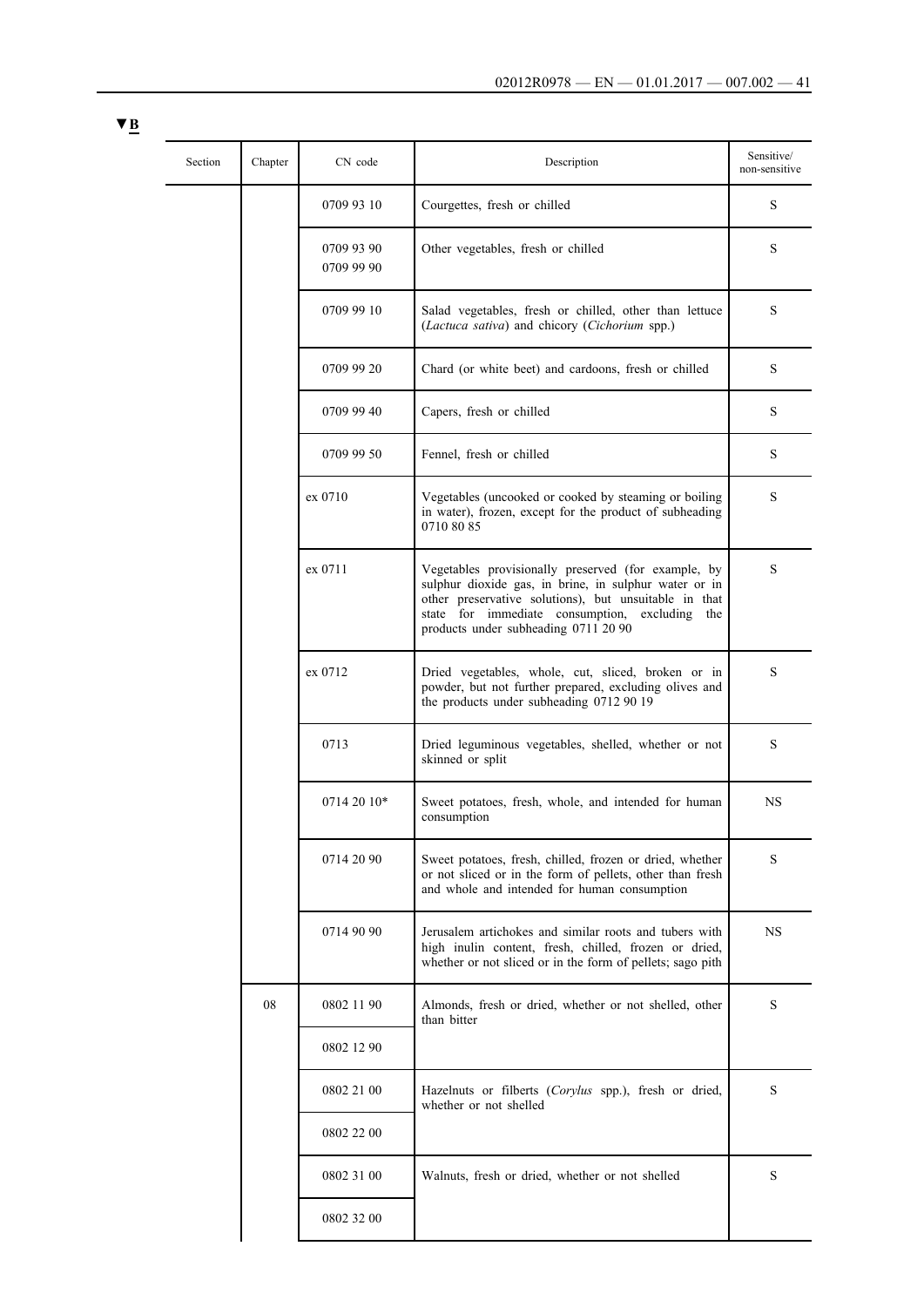| Section | Chapter | CN code                  | Description                                                                                                                                                                     | Sensitive/<br>non-sensitive |
|---------|---------|--------------------------|---------------------------------------------------------------------------------------------------------------------------------------------------------------------------------|-----------------------------|
|         |         | 0802 41 00<br>0802 42 00 | Chestnuts (Castanea spp.), fresh or dried, whether or<br>not shelled or peeled                                                                                                  | S                           |
|         |         | 0802 51 00<br>0802 52 00 | Pistachios, fresh or dried, whether or not shelled or<br>peeled                                                                                                                 | <b>NS</b>                   |
|         |         | 0802 61 00<br>0802 62 00 | Macadamia nuts, fresh or dried, whether or not shelled<br>or peeled                                                                                                             | <b>NS</b>                   |
|         |         | 0802 90 50               | Pine nuts, fresh or dried, whether or not shelled or<br>peeled                                                                                                                  | NS                          |
|         |         | 0802 90 85               | Other nuts, fresh or dried, whether or not shelled or<br>peeled                                                                                                                 | <b>NS</b>                   |
|         |         | 0803 10 10               | Plantains, fresh                                                                                                                                                                | ${\bf S}$                   |
|         |         | 0803 10 90<br>0803 90 90 | Bananas, including plantains, dried                                                                                                                                             | S                           |
|         |         | 0804 10 00               | Dates, fresh or dried                                                                                                                                                           | S                           |
|         |         | 0804 20 10               | Figs, fresh or dried                                                                                                                                                            | S                           |
|         |         | 0804 20 90               |                                                                                                                                                                                 |                             |
|         |         | 0804 30 00               | Pineapples, fresh or dried                                                                                                                                                      | S                           |
|         |         | 0804 40 00               | Avocados, fresh or dried                                                                                                                                                        | S                           |
|         |         | ex 0805 20               | Mandarins (including tangerines and satsumas), and<br>clementines, wilkings and similar citrus hybrids, fresh<br>or dried, from 1 March to 31 October                           | S                           |
|         |         | 0805 40 00               | Grapefruit, including pomelos, fresh or dried                                                                                                                                   | <b>NS</b>                   |
|         |         | 0805 50 90               | Limes (Citrus aurantifolia, Citrus latifolia), fresh or<br>dried                                                                                                                | S                           |
|         |         | 0805 90 00               | Other citrus fruit, fresh or dried                                                                                                                                              | S                           |
|         |         | ex 0806 10 10            | Table grapes, fresh, from 1 January to 20 July and from<br>21 November to 31 December, excluding grapes of the<br>variety Emperor (Vitis vinifera cv.) from 1 to 31<br>December | S                           |
|         |         | 0806 10 90               | Other grapes, fresh                                                                                                                                                             | S                           |
|         |         | ex 0806 20               | Dried grapes, excluding products under subheading<br>ex 0806 20 30 in immediate containers of a net<br>capacity exceeding 2 kg                                                  | S                           |
|         |         | 0807 11 00               | Melons (including watermelons), fresh                                                                                                                                           | S                           |
|         |         | 0807 19 00               |                                                                                                                                                                                 |                             |
|         |         | 0808 10 10               | Cider apples, fresh, in bulk, from 16 September to 15<br>December                                                                                                               | S                           |
|         |         | 0808 30 10               | Perry pears, fresh, in bulk, from 1 August to 31<br>December                                                                                                                    | S                           |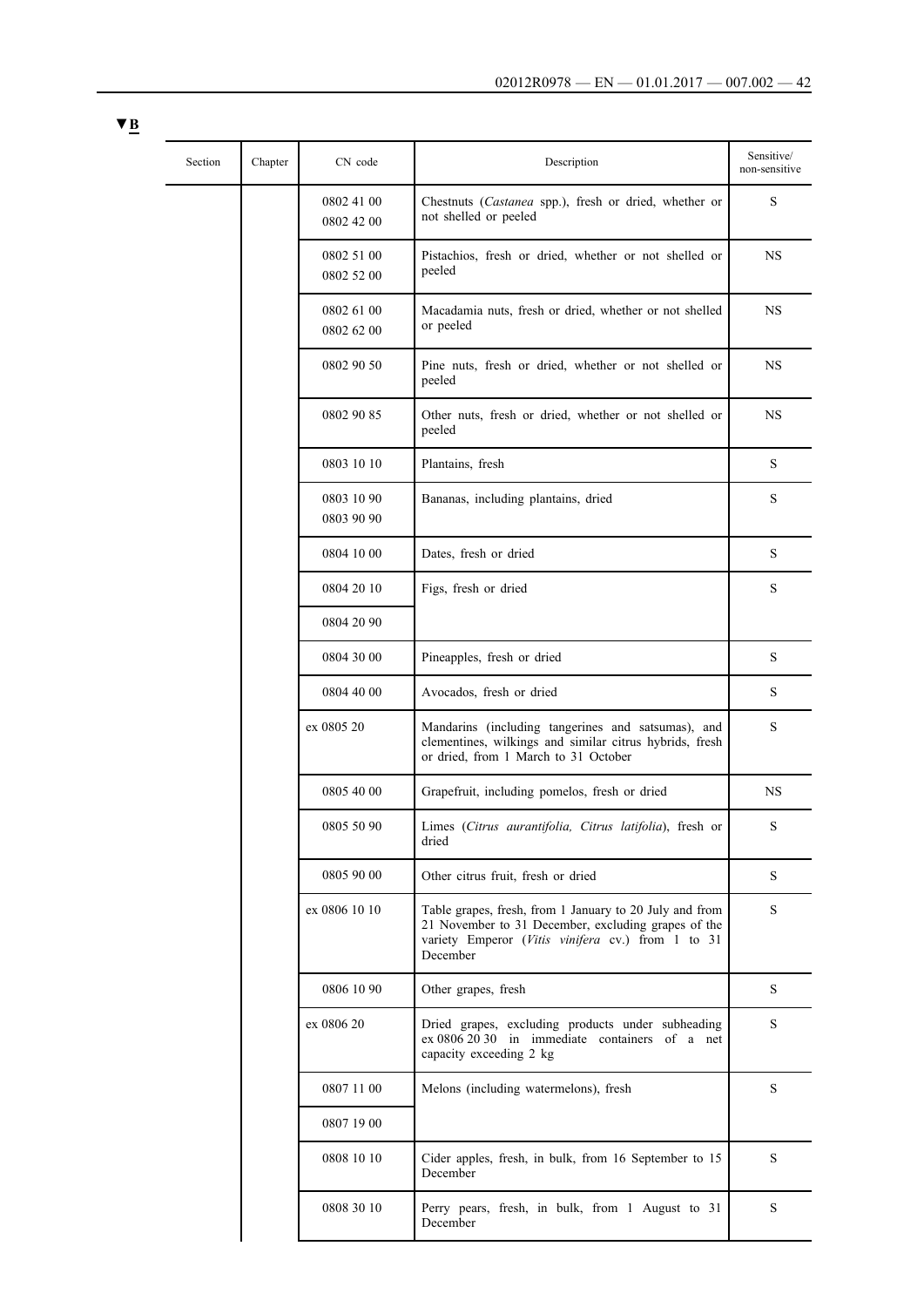| Section | Chapter | CN code       | Description                                                                                                                                                                                                                                                       | Sensitive/<br>non-sensitive |
|---------|---------|---------------|-------------------------------------------------------------------------------------------------------------------------------------------------------------------------------------------------------------------------------------------------------------------|-----------------------------|
|         |         | ex 0808 30 90 | Other pears, fresh, from 1 May to 30 June                                                                                                                                                                                                                         | S                           |
|         |         | 0808 40 00    | Quinces, fresh                                                                                                                                                                                                                                                    | S                           |
|         |         | ex 0809 10 00 | Apricots, fresh, from 1 January to 31 May and from 1<br>August to 31 December                                                                                                                                                                                     | S                           |
|         |         | 0809 21 00    | Sour cherries (Prunus cerasus), fresh                                                                                                                                                                                                                             | S                           |
|         |         | ex 0809 29    | Cherries, fresh, from 1 January to 20 May and from 11<br>August to 31 December, other than sour cherries<br>(Prunus cerasus)                                                                                                                                      | S                           |
|         |         | ex 0809 30    | Peaches, including nectarines, fresh, from 1 January to<br>10 June and from 1 October to 31 December                                                                                                                                                              | S                           |
|         |         | ex 0809 40 05 | Plums, fresh, from 1 January to 10 June and from 1<br>October to 31 December                                                                                                                                                                                      | S                           |
|         |         | 0809 40 90    | Sloes, fresh                                                                                                                                                                                                                                                      | S                           |
|         |         | ex 0810 10 00 | Strawberries, fresh, from 1 January to 30 April and<br>from 1 August to 31 December                                                                                                                                                                               | S                           |
|         |         | 0810 20       | Raspberries, blackberries, mulberries and loganberries,<br>fresh                                                                                                                                                                                                  | S                           |
|         |         | 0810 30 00    | Black-, white- or redcurrants and gooseberries, fresh                                                                                                                                                                                                             | S                           |
|         |         | 0810 40 30    | Fruit of the species Vaccinium myrtillus, fresh                                                                                                                                                                                                                   | S                           |
|         |         | 0810 40 50    | Fruit of the species Vaccinium macrocarpon and<br>Vaccinium corymbosum, fresh                                                                                                                                                                                     | S                           |
|         |         | 0810 40 90    | Other fruits of the genus <i>Vaccinium</i> , fresh                                                                                                                                                                                                                | S                           |
|         |         | 0810 50 00    | Kiwifruit, fresh                                                                                                                                                                                                                                                  | S                           |
|         |         | 0810 60 00    | Durians, fresh                                                                                                                                                                                                                                                    | S                           |
|         |         | 0810 70 00    | Persimmons                                                                                                                                                                                                                                                        | S                           |
|         |         | 0810 90 75    | Other fruit, fresh                                                                                                                                                                                                                                                |                             |
|         |         | ex 0811       | Fruit and nuts, uncooked or cooked by steaming or<br>boiling in water, frozen, whether or not containing<br>added sugar or other sweetening matter, except for<br>products under subheadings 0811 10 and 0811 20                                                  | S                           |
|         |         | ex 0812       | Fruit and nuts, provisionally preserved (for example, by<br>sulphur dioxide gas, in brine, in sulphur water or in<br>other preservative solutions), but unsuitable in that<br>state for immediate consumption, except for products<br>under subheading 0812 90 30 | S                           |
|         |         | 0812 90 30    | Papaws (papayas)                                                                                                                                                                                                                                                  | <b>NS</b>                   |
|         |         | 0813 10 00    | Apricots, dried                                                                                                                                                                                                                                                   | S                           |
|         |         | 0813 20 00    | Prunes                                                                                                                                                                                                                                                            | S                           |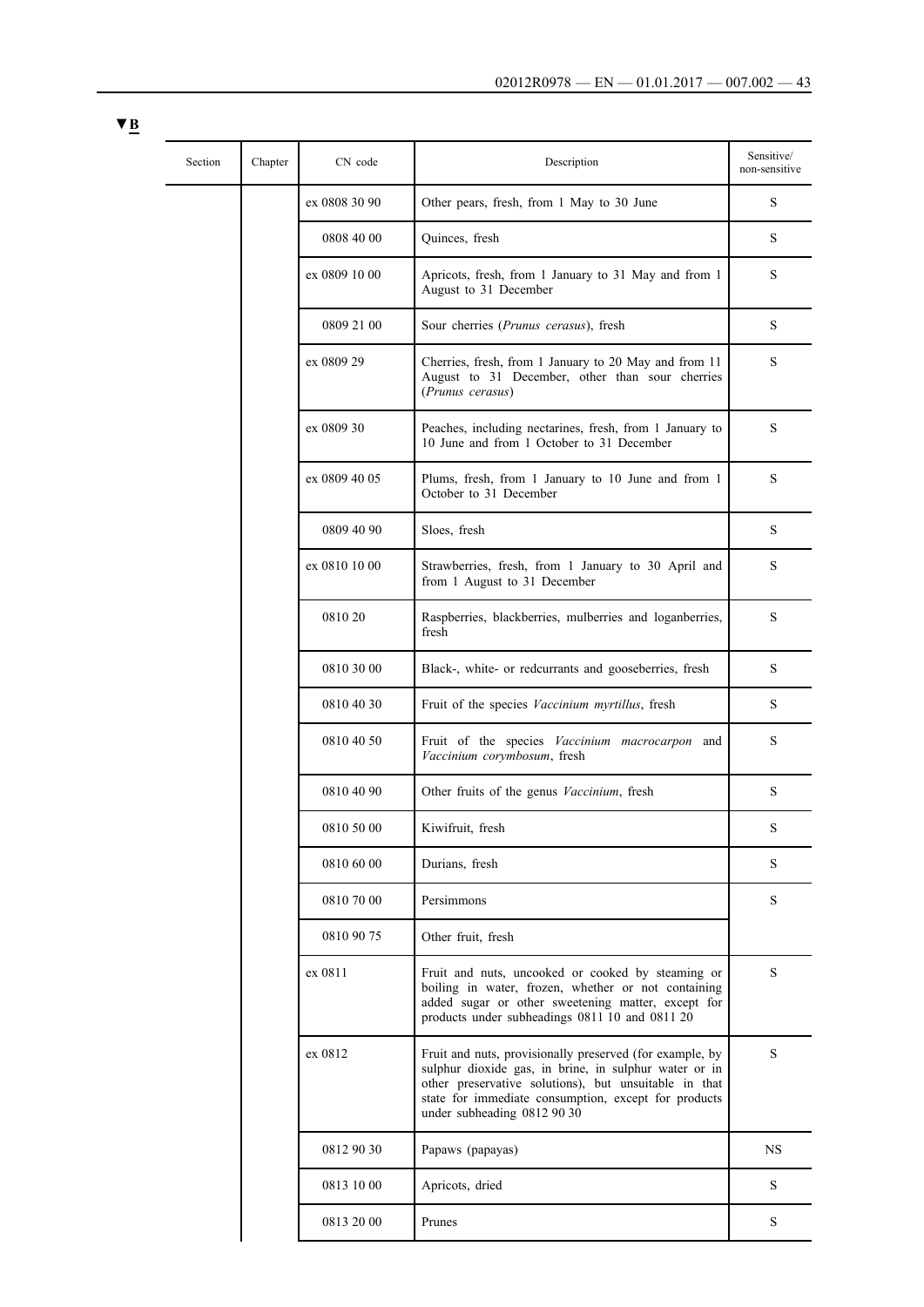| Section | Chapter | CN code      | Description                                                                                                                                                                                                                                                             | Sensitive/<br>non-sensitive |
|---------|---------|--------------|-------------------------------------------------------------------------------------------------------------------------------------------------------------------------------------------------------------------------------------------------------------------------|-----------------------------|
|         |         | 0813 30 00   | Apples, dried                                                                                                                                                                                                                                                           | S                           |
|         |         | 0813 40 10   | Peaches, including nectarines, dried                                                                                                                                                                                                                                    | S                           |
|         |         | 0813 40 30   | Pears, dried                                                                                                                                                                                                                                                            | S                           |
|         |         | 0813 40 50   | Papaws (papayas), dried                                                                                                                                                                                                                                                 | NS                          |
|         |         | 0813 40 95   | Other fruit, dried, other than that of headings 0801 to<br>0806                                                                                                                                                                                                         | <b>NS</b>                   |
|         |         | 0813 50 12   | Mixtures of dried fruit (other than that of headings 0801<br>to 0806) of papaws (papayas), tamarinds, cashew<br>apples, lychees, jackfruit, sapodilla plums, passion<br>fruit, carambola or pitahaya, but not containing prunes                                         | S                           |
|         |         | 0813 50 15   | Other mixtures of dried fruit (other than that of<br>headings 0801 to 0806), not containing prunes                                                                                                                                                                      | S                           |
|         |         | 0813 50 19   | Mixtures of dried fruit (other than that of headings 0801<br>to 0806), containing prunes                                                                                                                                                                                | S                           |
|         |         | 0813 50 31   | Mixtures exclusively of tropical nuts of headings 0801<br>and 0802                                                                                                                                                                                                      | S                           |
|         |         | 0813 50 39   | Mixtures exclusively of nuts of headings 0801 and<br>0802, other than of tropical nuts                                                                                                                                                                                  | S                           |
|         |         | 0813 50 91   | Other mixtures of nuts and dried fruits of Chapter 8, not<br>containing prunes or figs                                                                                                                                                                                  | S                           |
|         |         | 0813 50 99   | Other mixtures of nuts and dried fruits of Chapter 8                                                                                                                                                                                                                    | S                           |
|         |         | 0814 00 00   | Peel of citrus fruit or melons (including watermelons),<br>fresh, frozen, dried or provisionally preserved in brine,<br>in sulphur water or in other preservative solutions                                                                                             | NS                          |
| $S-2c$  | 09      | ex Chapter 9 | Coffee, tea, maté and spices, except the products under<br>subheadings $09011200$ ,<br>0901 21 00,<br>0901 22 00,<br>0901 90 90 and 0904 21 10, headings 0905 00 00 and<br>0907 00 00, and subheadings 0910 91 90, 0910 99 33,<br>0910 99 39, 0910 99 50 and 0910 99 99 | NS                          |
|         |         | 0901 12 00   | Coffee, not roasted, decaffeinated                                                                                                                                                                                                                                      | $\mathbf S$                 |
|         |         | 0901 21 00   | Coffee, roasted, not decaffeinated                                                                                                                                                                                                                                      | S                           |
|         |         | 0901 22 00   | Coffee, roasted, decaffeinated                                                                                                                                                                                                                                          | S                           |
|         |         | 0901 90 90   | Coffee substitutes containing coffee in any proportion                                                                                                                                                                                                                  | S                           |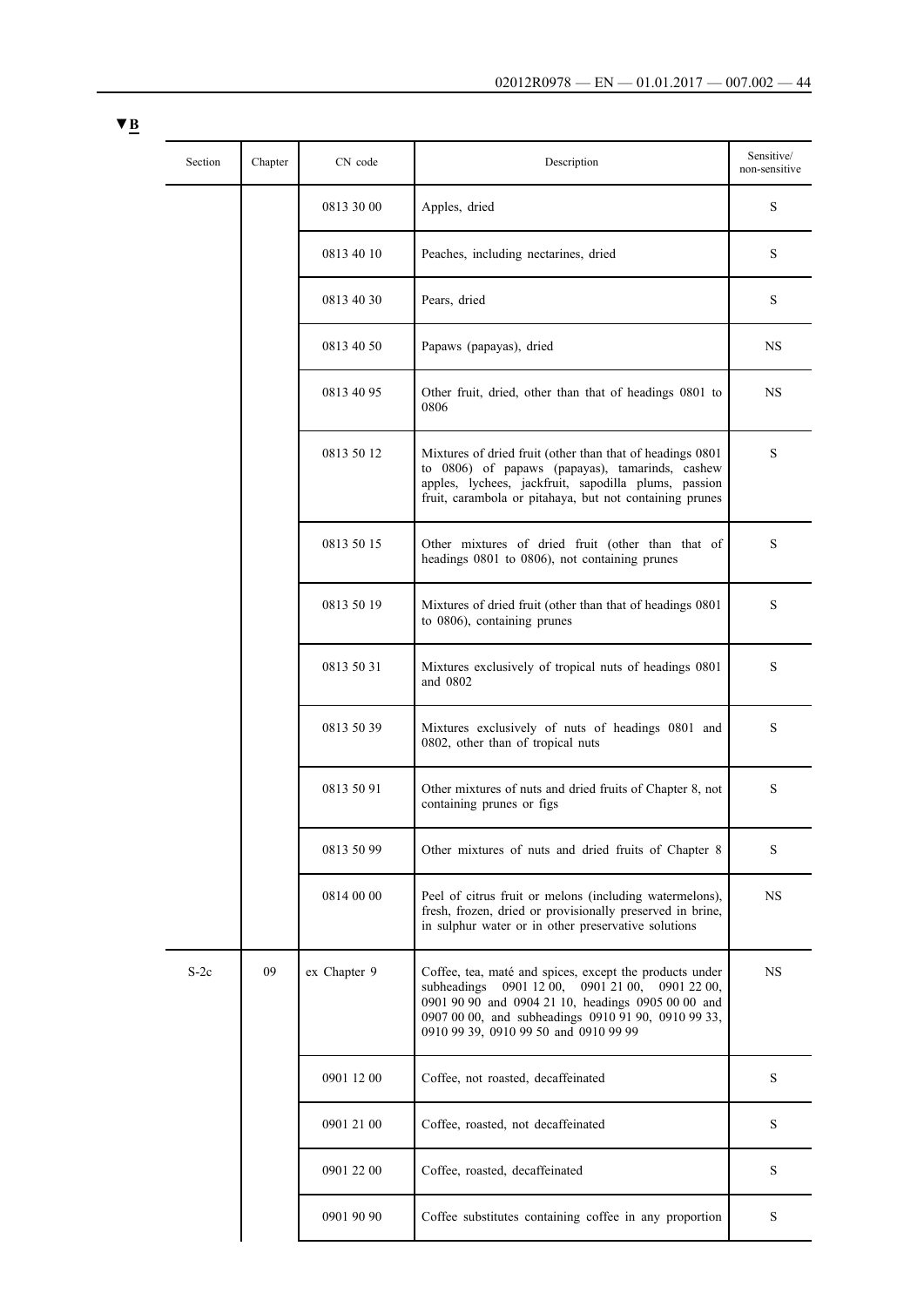| Section | Chapter | CN code       | Description                                                                                                                                                                                                                                                                                                                                                                                     | Sensitive/<br>non-sensitive |
|---------|---------|---------------|-------------------------------------------------------------------------------------------------------------------------------------------------------------------------------------------------------------------------------------------------------------------------------------------------------------------------------------------------------------------------------------------------|-----------------------------|
|         |         | 0904 21 10    | Sweet peppers, dried, neither crushed nor ground                                                                                                                                                                                                                                                                                                                                                | S                           |
|         |         | 0905          | Vanilla                                                                                                                                                                                                                                                                                                                                                                                         | S                           |
|         |         | 0907          | Cloves (whole fruit, cloves and stems)                                                                                                                                                                                                                                                                                                                                                          | S                           |
|         |         | 0910 91 90    | Mixtures of two or more products under different<br>headings of headings 0904 to 0910, crushed or ground                                                                                                                                                                                                                                                                                        | S                           |
|         |         | 0910 99 33    | Thyme; bay leaves                                                                                                                                                                                                                                                                                                                                                                               | S                           |
|         |         | 0910 99 39    |                                                                                                                                                                                                                                                                                                                                                                                                 |                             |
|         |         | 0910 99 50    |                                                                                                                                                                                                                                                                                                                                                                                                 |                             |
|         |         | 0910 99 99    | Other spices, crushed or ground, other than mixtures of<br>two or more products under different headings of<br>headings 0904 to 0910                                                                                                                                                                                                                                                            | S                           |
| $S-2d$  | 10      | 1008 50 00    | Quinoa (Chenopodium quinoa)                                                                                                                                                                                                                                                                                                                                                                     | S                           |
|         | 11      | 1104 29 17    | Hulled cereal grains excluding barley, oats, maize, rice<br>and wheat                                                                                                                                                                                                                                                                                                                           | S                           |
|         |         | 1105          | Flour, meal, powder, flakes, granules and pellets of<br>potatoes                                                                                                                                                                                                                                                                                                                                | S                           |
|         |         | 1106 10 00    | Flour, meal and powder of the dried leguminous<br>vegetables of heading 0713                                                                                                                                                                                                                                                                                                                    | S                           |
|         |         | 1106 30       | Flour, meal and powder of products from Chapter 8                                                                                                                                                                                                                                                                                                                                               | S                           |
|         |         | 1108 20 00    | Inulin                                                                                                                                                                                                                                                                                                                                                                                          | S                           |
|         | 12      | ex Chapter 12 | Oil seeds and oleaginous fruits; miscellaneous grains,<br>seeds and fruit, except for products under subheadings<br>1209 21 00,<br>1209 23 80,<br>12092950,<br>1209 29 80,<br>1209 30 00, 1209 91 80 and 1209 99 91; industrial or<br>medicinal plants, except for products under subheading<br>1211 90 30, and excluding products under heading<br>1210 and subheadings 1212 91 and 1212 93 00 | S                           |
|         |         | 1209 21 00    | Lucerne (alfalfa) seed, of a kind used for sowing                                                                                                                                                                                                                                                                                                                                               | NS                          |
|         |         | 1209 23 80    | Other fescue seed, of a kind used for sowing                                                                                                                                                                                                                                                                                                                                                    | <b>NS</b>                   |
|         |         | 1209 29 50    | Lupine seed, of a kind used for sowing                                                                                                                                                                                                                                                                                                                                                          | NS                          |
|         |         | 1209 29 80    | Seeds of other forage plants, of a kind used for sowing                                                                                                                                                                                                                                                                                                                                         | NS                          |
|         |         | 1209 30 00    | Seeds of herbaceous plants cultivated principally for<br>their flowers, of a kind used for sowing                                                                                                                                                                                                                                                                                               | NS                          |
|         |         | 1209 91 80    | Other vegetable seeds, of a kind used for sowing                                                                                                                                                                                                                                                                                                                                                | NS                          |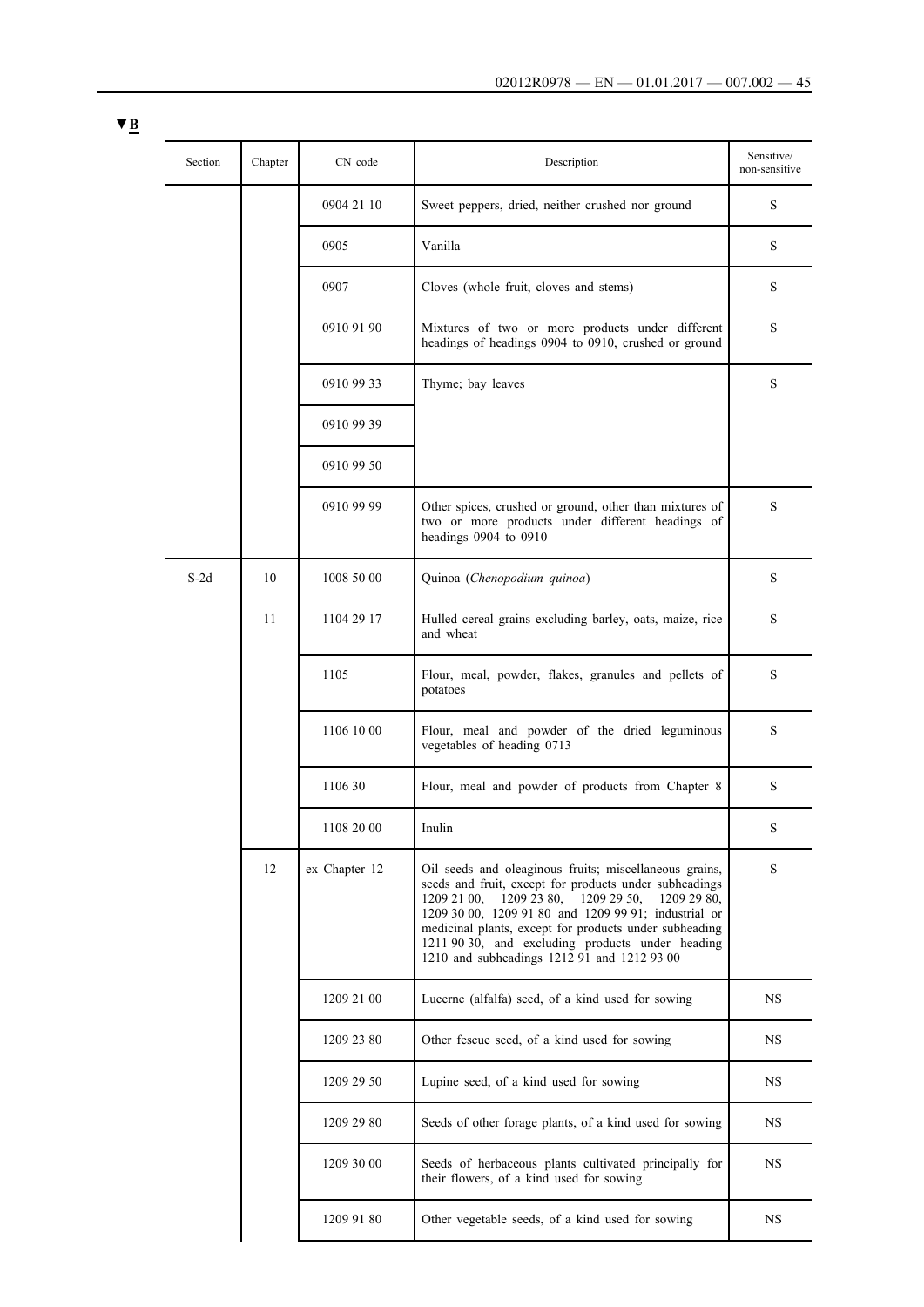| × |  |
|---|--|
|   |  |

| Section | Chapter | CN code                  | Description                                                                                                                                                                                         | Sensitive/<br>non-sensitive |
|---------|---------|--------------------------|-----------------------------------------------------------------------------------------------------------------------------------------------------------------------------------------------------|-----------------------------|
|         |         | 1209 99 91               | Seeds of plants cultivated principally for their flowers,<br>of a kind used for sowing, other than those of<br>subheading 1209 30 00                                                                | NS                          |
|         |         | 1211 90 30               | Tonquin beans, fresh or dried, whether or not cut,<br>crushed or powdered                                                                                                                           | <b>NS</b>                   |
|         | 13      | ex Chapter 13            | Lac; gums, resins and other vegetable saps and extracts,<br>except for products under subheading 1302 12 00                                                                                         | S                           |
|         |         | 1302 12 00               | Vegetable saps and extracts, of liquorice                                                                                                                                                           | NS                          |
| $S-3$   | 15      | 1501 90 00               | Poultry fat, other than that of headings 0209 or 1503                                                                                                                                               | S                           |
|         |         | 1502 10 90<br>1502 90 90 | Fats of bovine animals, sheep or goats, other than those<br>of heading 1503 and other than for industrial uses other<br>than the manufacture of foodstuffs for human<br>consumption                 | S                           |
|         |         | 1503 00 19               | Lard stearin and oleostearin, other than for industrial<br>uses                                                                                                                                     | S                           |
|         |         | 1503 00 90               | Lard oil, oleo-oil and tallow oil, not emulsified or<br>mixed or otherwise prepared, other than tallow oil for<br>industrial uses other than the manufacture of foodstuffs<br>for human consumption | S                           |
|         |         | 1504                     | Fats and oils and their fractions, of fish or marine<br>mammals, whether or not refined, but not chemically<br>modified                                                                             | S                           |
|         |         | 1505 00 10               | Wool grease, crude                                                                                                                                                                                  | S                           |
|         |         | 1507                     | Soya-bean oil and its fractions, whether or not refined,<br>but not chemically modified                                                                                                             | S                           |
|         |         | 1508                     | Groundnut oil and its fractions, whether or not refined,<br>but not chemically modified                                                                                                             | S                           |
|         |         | 1511 10 90               | Palm oil, crude, other than for technical or industrial<br>uses other than the manufacture of foodstuffs for human<br>consumption                                                                   | S                           |
|         |         | 151190                   | Palm oil and its fractions, whether or not refined but<br>not chemically modified, other than crude oil                                                                                             | S                           |
|         |         | 1512                     | Sunflower-seed, safflower or cotton-seed oil and<br>fractions thereof, whether or not refined, but not<br>chemically modified                                                                       | S                           |
|         |         | 1513                     | Coconut (copra), palm-kernel or babassu oil and<br>fractions thereof, whether or not refined, but not<br>chemically modified                                                                        | S                           |
|         |         | 1514                     | Rape, colza or mustard oil and fractions thereof,<br>whether or not refined, but not chemically modified                                                                                            | S                           |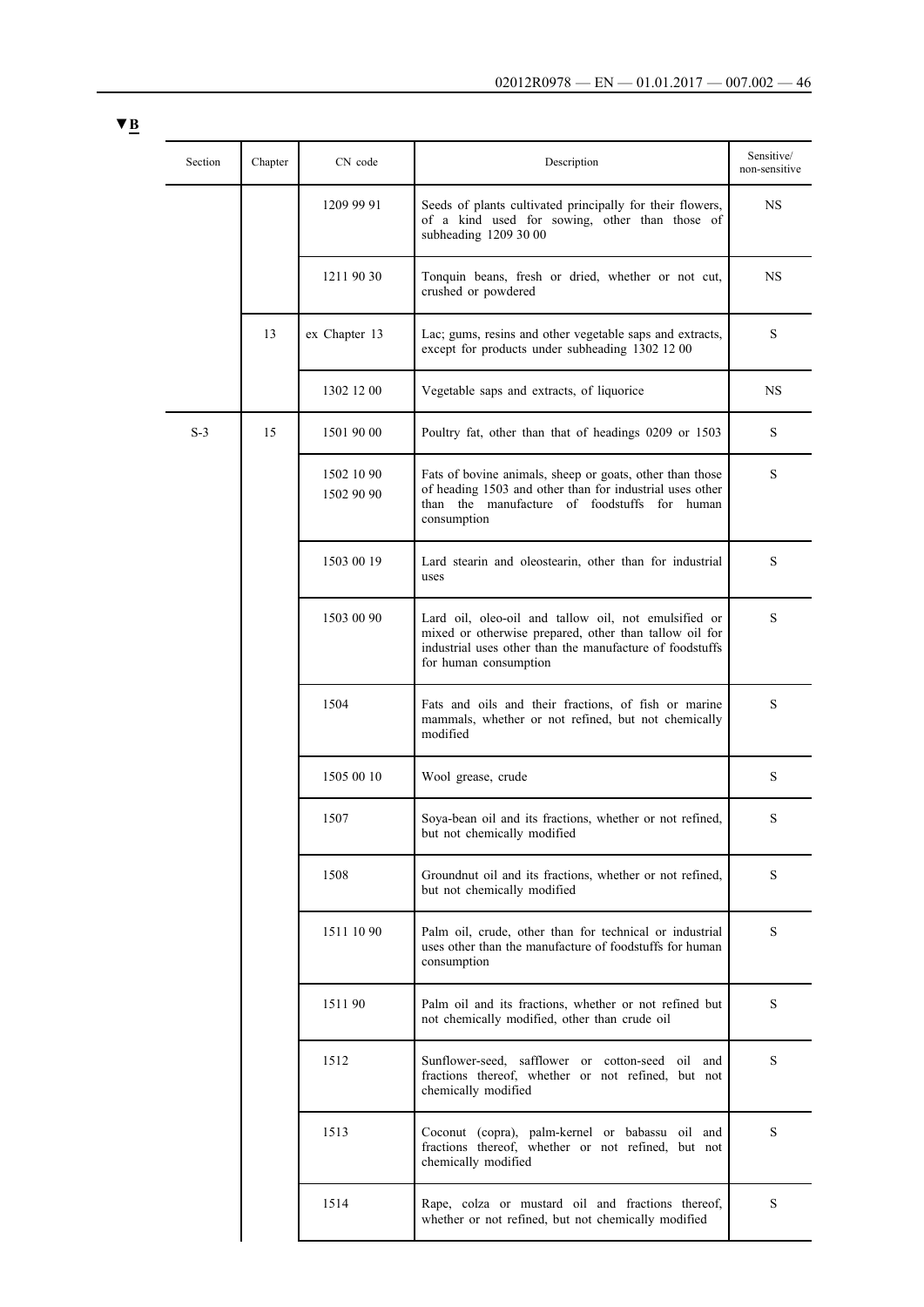|  | Section | Chapter | CN code    | Description                                                                                                                                                                                                                                                                                                                                                                                                       | Sensitive/<br>non-sensitive |
|--|---------|---------|------------|-------------------------------------------------------------------------------------------------------------------------------------------------------------------------------------------------------------------------------------------------------------------------------------------------------------------------------------------------------------------------------------------------------------------|-----------------------------|
|  |         |         | 1515       | Other fixed vegetable fats and oils (including jojoba oil)<br>and their fractions, whether or not refined, but not<br>chemically modified                                                                                                                                                                                                                                                                         | S                           |
|  |         |         | ex 1516    | Animal or vegetable fats and oils and their fractions,<br>partly or wholly hydrogenated, inter-esterified, re-<br>esterified or elaidinised, whether or not refined, but<br>not further prepared, except for products under<br>subheading 1516 20 10                                                                                                                                                              | S                           |
|  |         |         | 1516 20 10 | Hydrogenated castor oil, so called 'opal-wax'                                                                                                                                                                                                                                                                                                                                                                     | NS                          |
|  |         |         | 1517       | Margarine; edible mixtures or preparations of animal or<br>vegetable fats or oils or of fractions of different fats or<br>oils of Chapter 15, other than edible fats or oils or their<br>fractions of heading 1516                                                                                                                                                                                                | S                           |
|  |         |         | 1518 00    | Animal or vegetable fats and oils and their fractions,<br>boiled, oxidised, dehydrated, sulphurised, blown,<br>polymerised by heat in vacuum or in inert gas or<br>otherwise chemically modified, excluding those of<br>heading 1516; inedible mixtures or preparations of<br>animal or vegetable fats or oils or of fractions of<br>different fats or oils of Chapter 15, not elsewhere<br>specified or included | S                           |
|  |         |         | 1521 90 99 | Beeswax and other insect waxes, whether or not refined<br>or coloured, other than raw                                                                                                                                                                                                                                                                                                                             | S                           |
|  |         |         | 1522 00 10 | Degras                                                                                                                                                                                                                                                                                                                                                                                                            | S                           |
|  |         |         | 1522 00 91 | Oil foots and dregs; soapstocks, other than containing<br>oil having the characteristics of olive oil                                                                                                                                                                                                                                                                                                             | S                           |
|  | S-4a    | 16      | 1601 00 10 | Sausages and similar products, of liver, and food prep-<br>arations based on liver                                                                                                                                                                                                                                                                                                                                | S                           |
|  |         |         | 1602 20 10 | Goose or duck liver, prepared or preserved                                                                                                                                                                                                                                                                                                                                                                        | S                           |
|  |         |         | 1602 41 90 | Ham and cuts thereof, prepared or preserved, of swine<br>other than of domestic swine                                                                                                                                                                                                                                                                                                                             | S                           |
|  |         |         | 1602 42 90 | Shoulders and cuts thereof, prepared or preserved, of<br>swine other than of domestic swine                                                                                                                                                                                                                                                                                                                       | S                           |
|  |         |         | 1602 49 90 | Other prepared or preserved meat or meat offal,<br>including mixtures, of swine other than of domestic<br>swine                                                                                                                                                                                                                                                                                                   | S                           |
|  |         |         | 1602 90 31 | Other prepared or preserved meat or meat offal, of<br>game or rabbit                                                                                                                                                                                                                                                                                                                                              | S                           |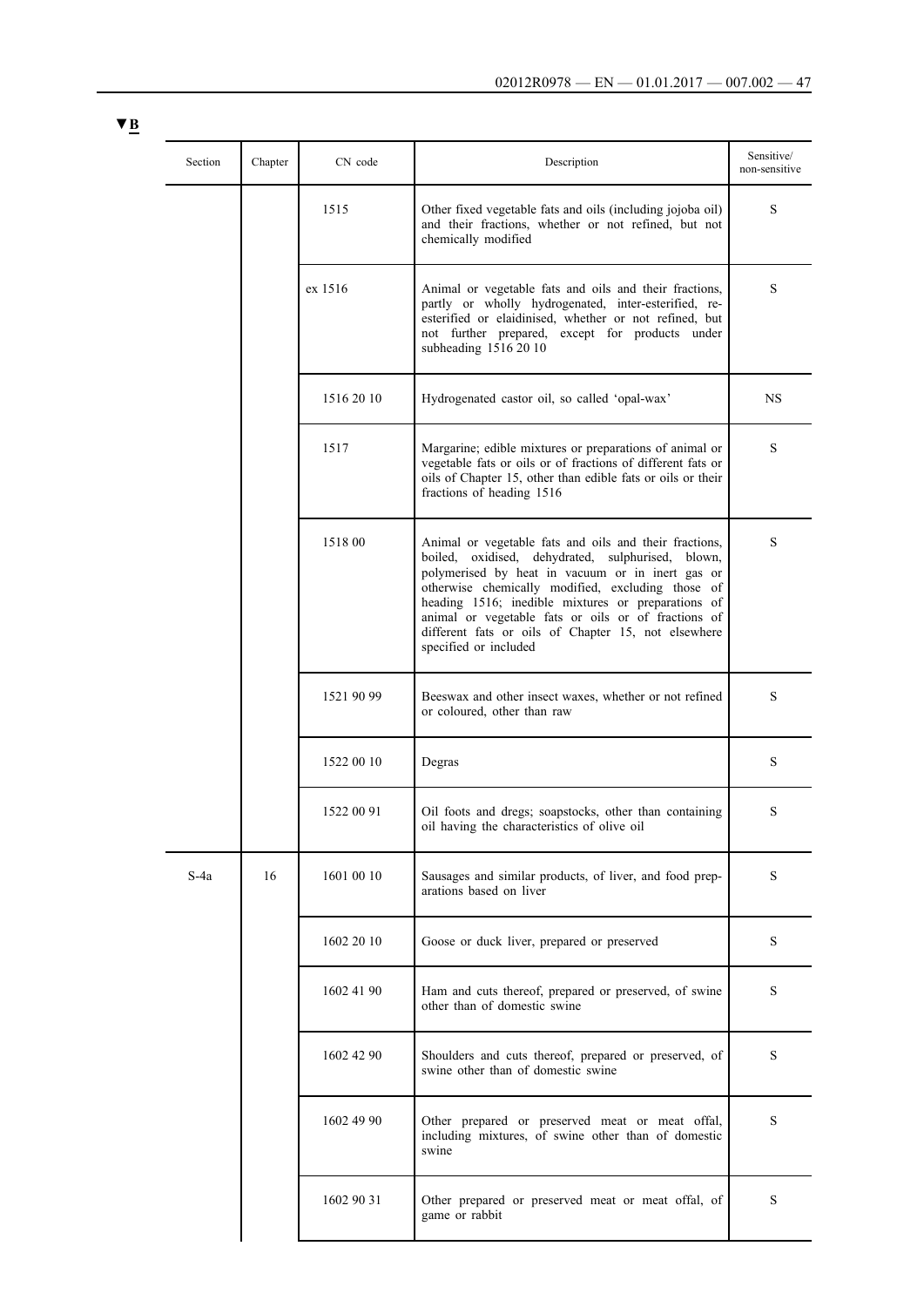|                         | Section | Chapter | CN code       | Description                                                                                                                                                                                                                                                                                                             | Sensitive/<br>non-sensitive |
|-------------------------|---------|---------|---------------|-------------------------------------------------------------------------------------------------------------------------------------------------------------------------------------------------------------------------------------------------------------------------------------------------------------------------|-----------------------------|
|                         |         |         | 1602 90 69    | Other prepared or preserved meat or meat offal, of<br>sheep or goats or other animals, not containing                                                                                                                                                                                                                   | S                           |
|                         |         |         | 1602 90 91    | uncooked bovine meat or offal and not containing<br>meat or meat offal of domestic swine                                                                                                                                                                                                                                |                             |
|                         |         |         | 1602 90 95    |                                                                                                                                                                                                                                                                                                                         |                             |
|                         |         |         | 1602 90 99    |                                                                                                                                                                                                                                                                                                                         |                             |
| $\blacktriangledown$ C1 |         |         |               |                                                                                                                                                                                                                                                                                                                         |                             |
| V B                     |         |         |               |                                                                                                                                                                                                                                                                                                                         |                             |
|                         |         |         | 1603 00 10    | Extracts and juices of meat, fish or crustaceans,<br>molluscs or other aquatic invertebrates, in immediate<br>packings of a net content not exceeding 1 kg                                                                                                                                                              | S                           |
|                         |         |         | 1604          | Prepared or preserved fish; caviar and caviar substitutes<br>prepared from fish eggs                                                                                                                                                                                                                                    | S                           |
|                         |         |         | 1605          | Crustaceans, molluscs and other aquatic invertebrates,<br>prepared or preserved                                                                                                                                                                                                                                         | S                           |
|                         | S-4b    | 17      | 1702 50 00    | Chemically pure fructose                                                                                                                                                                                                                                                                                                | S                           |
|                         |         |         | 1702 90 10    | Chemically pure maltose                                                                                                                                                                                                                                                                                                 | S                           |
|                         |         |         | 1704          | Sugar confectionery (including white chocolate), not<br>containing cocoa                                                                                                                                                                                                                                                | S                           |
|                         |         | 18      | Chapter 18    | Cocoa and cocoa preparations                                                                                                                                                                                                                                                                                            | S                           |
|                         |         | 19      | ex Chapter 19 | Preparations of cereals, flour, starch or milk; pastry-<br>cooks' products, except for products under subheadings<br>1901 20 00 and 1901 90 91                                                                                                                                                                          | S                           |
|                         |         |         | 1901 20 00    | Mixes and doughs for the preparation of bakers' wares<br>of heading 1905                                                                                                                                                                                                                                                | <b>NS</b>                   |
|                         |         |         | 1901 90 91    | Other, containing no milkfats, sucrose, isoglucose,<br>glucose or starch or containing less than 1,5 % milk<br>fat, 5 % sucrose (including invert sugar) or isoglucose,<br>5 % glucose or starch, excluding food preparations in<br>powder form of goods of headings 0401 to 0404                                       | <b>NS</b>                   |
|                         |         | 20      | ex Chapter 20 | Preparations of vegetables, fruit, nuts or other parts of<br>plants, except for products under subheadings<br>2008 20 19, 2008 20 39, and excluding products under<br>heading 2002 and subheadings 2005 80 00, 2008 40 19,<br>2008 40 31, 2008 40 51 to 2008 40 90, 2008 70 19,<br>2008 70 51, 2008 70 61 to 2008 70 98 | S                           |
|                         |         |         | 2008 20 19    | Pineapples, otherwise prepared or preserved, containing<br>added spirit, not elsewhere specified or included                                                                                                                                                                                                            | $_{\rm NS}$                 |
|                         |         |         | 2008 20 39    |                                                                                                                                                                                                                                                                                                                         |                             |
|                         |         | 21      | ex Chapter 21 | Miscellaneous edible preparations, except for products<br>under subheadings 2101 20 and 2102 20 19, and<br>excluding products under<br>subheadings 2106 10,<br>2106 90 30, 2106 90 51, 2106 90 55 and 2106 90 59                                                                                                        | S                           |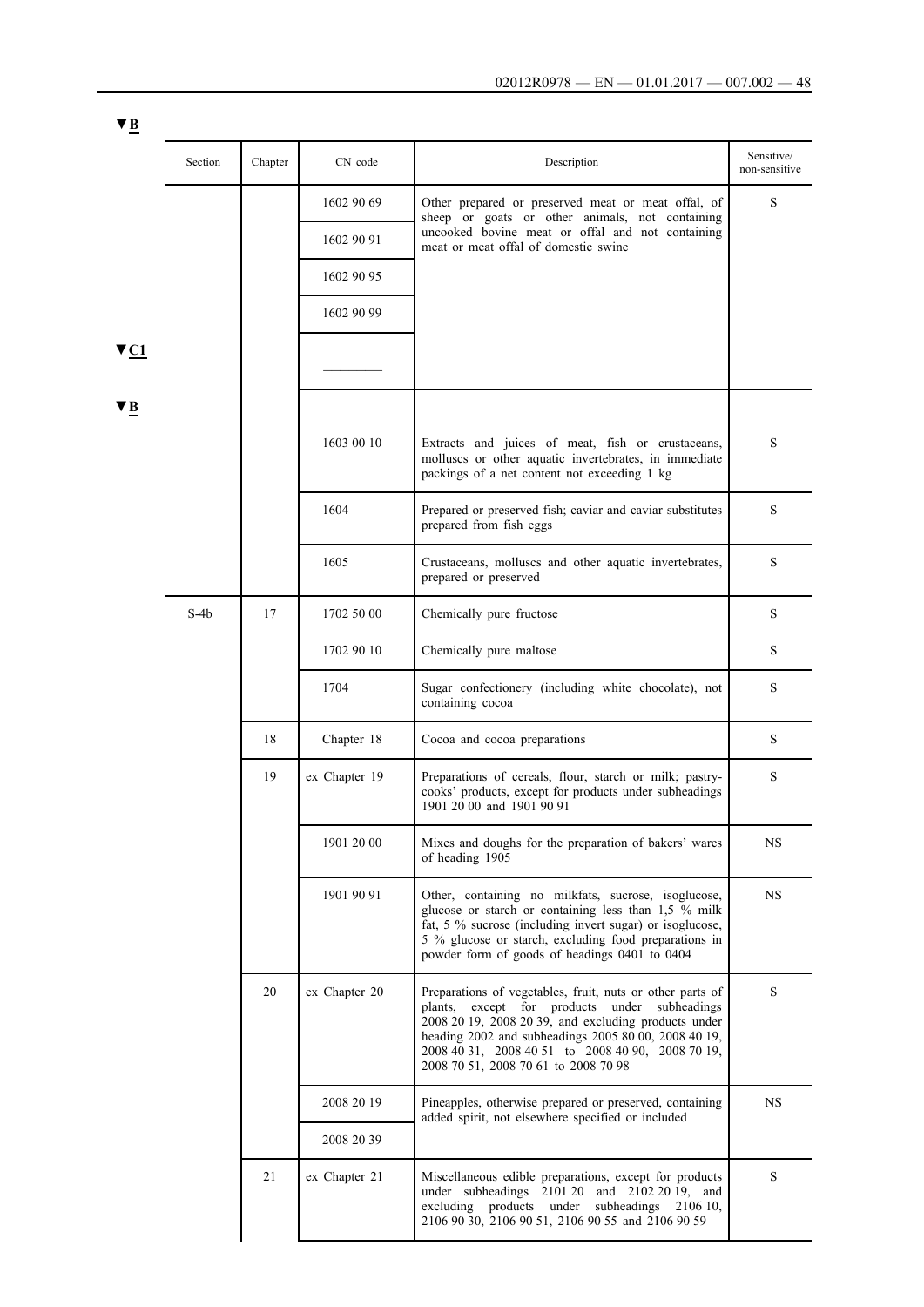| Section | Chapter | CN code       | Description                                                                                                                                                                                                                                              | Sensitive/<br>non-sensitive |
|---------|---------|---------------|----------------------------------------------------------------------------------------------------------------------------------------------------------------------------------------------------------------------------------------------------------|-----------------------------|
|         |         | 2101 20       | Extracts, essences and concentrates, of tea or maté, and<br>preparations with a basis of these extracts, essences or<br>concentrates, or with a basis of tea or maté                                                                                     | <b>NS</b>                   |
|         |         | 2102 20 19    | Other inactive yeasts                                                                                                                                                                                                                                    | <b>NS</b>                   |
|         | 22      | ex Chapter 22 | Beverages, spirits and vinegar, excluding products<br>under heading 2207, subheadings 2204 10 11 to<br>2204 30 10 and subheading 2208 40                                                                                                                 | S                           |
|         | 23      | 2302 50 00    | Residues and wastes of a similar kind, whether or not<br>in the form of pellets, resulting from the grinding or<br>other working of leguminous plants                                                                                                    | S                           |
|         |         | 2307 00 19    | Other wine lees                                                                                                                                                                                                                                          | S                           |
|         |         | 2308 00 19    | Other grape marc                                                                                                                                                                                                                                         | S                           |
|         |         | 2308 00 90    | Other vegetable materials and vegetable waste,<br>vegetable residues and by-products, whether or not in<br>the form of pellets, of a kind used in animal feeding,<br>not elsewhere specified or included                                                 | NS.                         |
|         |         | 2309 10 90    | Other dog or cat food put up for retail sale, other than<br>containing starch or glucose, glucose syrup, maltod-<br>extrine or maltodextrine syrup of subheadings<br>1702 30 50 to 1702 30 90, 1702 40 90, 1702 90 50 and<br>$21069055$ or milk products | S                           |
|         |         | 2309 90 10    | Fish or marine mammal solubles, of a kind used in<br>animal feeding                                                                                                                                                                                      | NS.                         |
|         |         | 2309 90 91    | Beetpulp with added molasses, of a kind used in animal<br>feeding                                                                                                                                                                                        | S                           |
|         |         | 2309 90 96    | Other preparations of a kind used in animal feeding,<br>whether or not containing by weight 49 % or more of<br>choline chloride on an organic or inorganic base                                                                                          | S                           |
| $S-4c$  | 24      | ex Chapter 24 | Tobacco and manufactured tobacco substitutes, except<br>for products under subheading 2401 10 60                                                                                                                                                         | S                           |
|         |         | 2401 10 60    | Sun-cured<br>Oriental type tobacco,<br>unstemmed or<br>unstripped                                                                                                                                                                                        | NS.                         |
| $S-5$   | 25      | 2519 90 10    | Magnesium<br>oxide,<br>other<br>than<br>calcined<br>natural<br>magnesium carbonate                                                                                                                                                                       | NS.                         |
|         |         | 2522          | Quicklime, slaked lime and hydraulic lime, other than<br>calcium oxide and hydroxide of heading 2825                                                                                                                                                     | NS.                         |
|         |         | 2523          | Portland cement, aluminous cement, slag cement, super-<br>sulphate cement and similar hydraulic cements, whether<br>or not coloured or in the form of clinkers                                                                                           | NS.                         |
|         | 27      | Chapter 27    | Mineral fuels, mineral oils and products of their distil-<br>lation; bituminous substances; mineral waxes                                                                                                                                                | <b>NS</b>                   |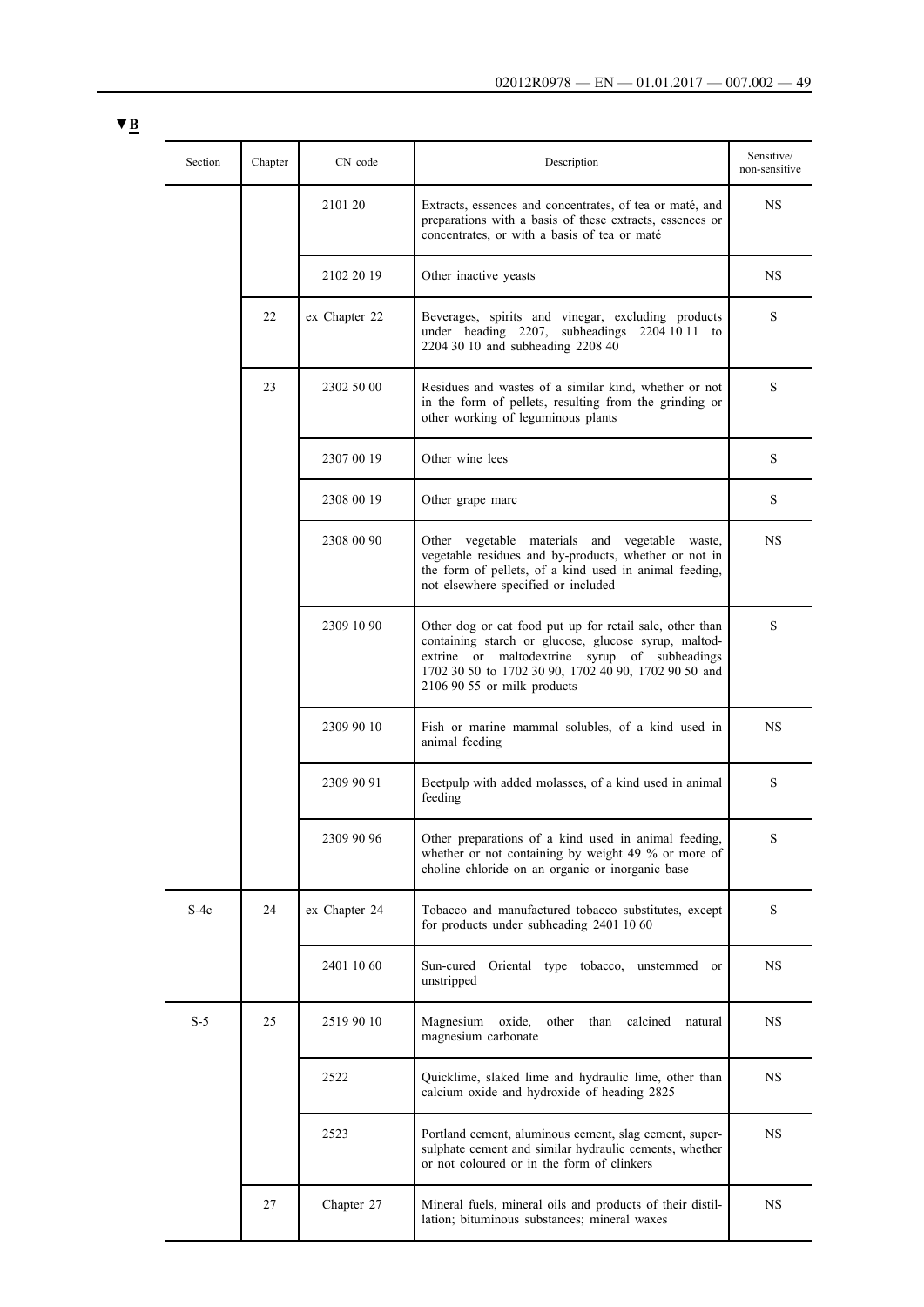| Section | Chapter | CN code    | Description                                                                                                                                    | Sensitive/<br>non-sensitive |
|---------|---------|------------|------------------------------------------------------------------------------------------------------------------------------------------------|-----------------------------|
| $S$ -6a | 28      | 2801       | Fluorine, chlorine, bromine and iodine                                                                                                         | <b>NS</b>                   |
|         |         | 2802 00 00 | Sulphur, sublimed or precipitated; colloidal sulphur                                                                                           | NS.                         |
|         |         | ex 2804    | Hydrogen, rare gases and other non-metals, excluding<br>products under subheading 2804 69 00                                                   | NS.                         |
|         |         | 2805 19    | Alkali or alkaline-earth metals other than sodium and<br>calcium                                                                               | <b>NS</b>                   |
|         |         | 2805 30    | Rare-earth metals, scandium and yttrium, whether or<br>not intermixed or interalloyed                                                          | NS.                         |
|         |         | 2806       | Hydrogen chloride (hydrochloric acid); chlorosulphuric<br>acid                                                                                 | <b>NS</b>                   |
|         |         | 2807 00    | Sulphuric acid; oleum                                                                                                                          | NS.                         |
|         |         | 2808 00 00 | Nitric acid; sulphonitric acids                                                                                                                | NS.                         |
|         |         | 2809       | Diphosphorus pentaoxide; phosphoric acid; polyphos-<br>phoric acids, whether or not chemically defined                                         | NS.                         |
|         |         | 2810 00 90 | Oxides of boron, other than diboron trioxide; boric<br>acids                                                                                   | <b>NS</b>                   |
|         |         | 2811       | Other inorganic acids and other inorganic oxygen<br>compounds of non-metals                                                                    | <b>NS</b>                   |
|         |         | 2812       | Halides and halide oxides of non-metals                                                                                                        | <b>NS</b>                   |
|         |         | 2813       | Sulphides of non-metals; commercial phosphorus<br>trisulphide                                                                                  | NS                          |
|         |         | 2814       | Ammonia, anhydrous or in aqueous solution                                                                                                      | S                           |
|         |         | 2815       | Sodium hydroxide (caustic soda); potassium hydroxide<br>(caustic potash); peroxide of sodium or potassium                                      | S                           |
|         |         | 2816       | Hydroxide and peroxide of magnesium; oxides,<br>hydroxides and peroxides, of strontium or barium                                               | <b>NS</b>                   |
|         |         | 2817 00 00 | Zinc oxide; zinc peroxide                                                                                                                      | S                           |
|         |         | 2818 10    | Artificial corundum, whether or not chemically defined                                                                                         | S                           |
|         |         | 2818 20    | Aluminium oxide, other than artificial corundum                                                                                                | NS.                         |
|         |         | 2819       | Chromium oxides and hydroxides                                                                                                                 | S                           |
|         |         | 2820       | Manganese oxides                                                                                                                               | S                           |
|         |         | 2821       | Iron oxides and hydroxides; earth colours containing by<br>weight 70 % or more of combined iron evaluated as<br>Fe <sub>2</sub> O <sub>3</sub> | NS                          |
|         |         | 2822 00 00 | Cobalt oxides and hydroxides; commercial cobalt<br>oxides                                                                                      | NS.                         |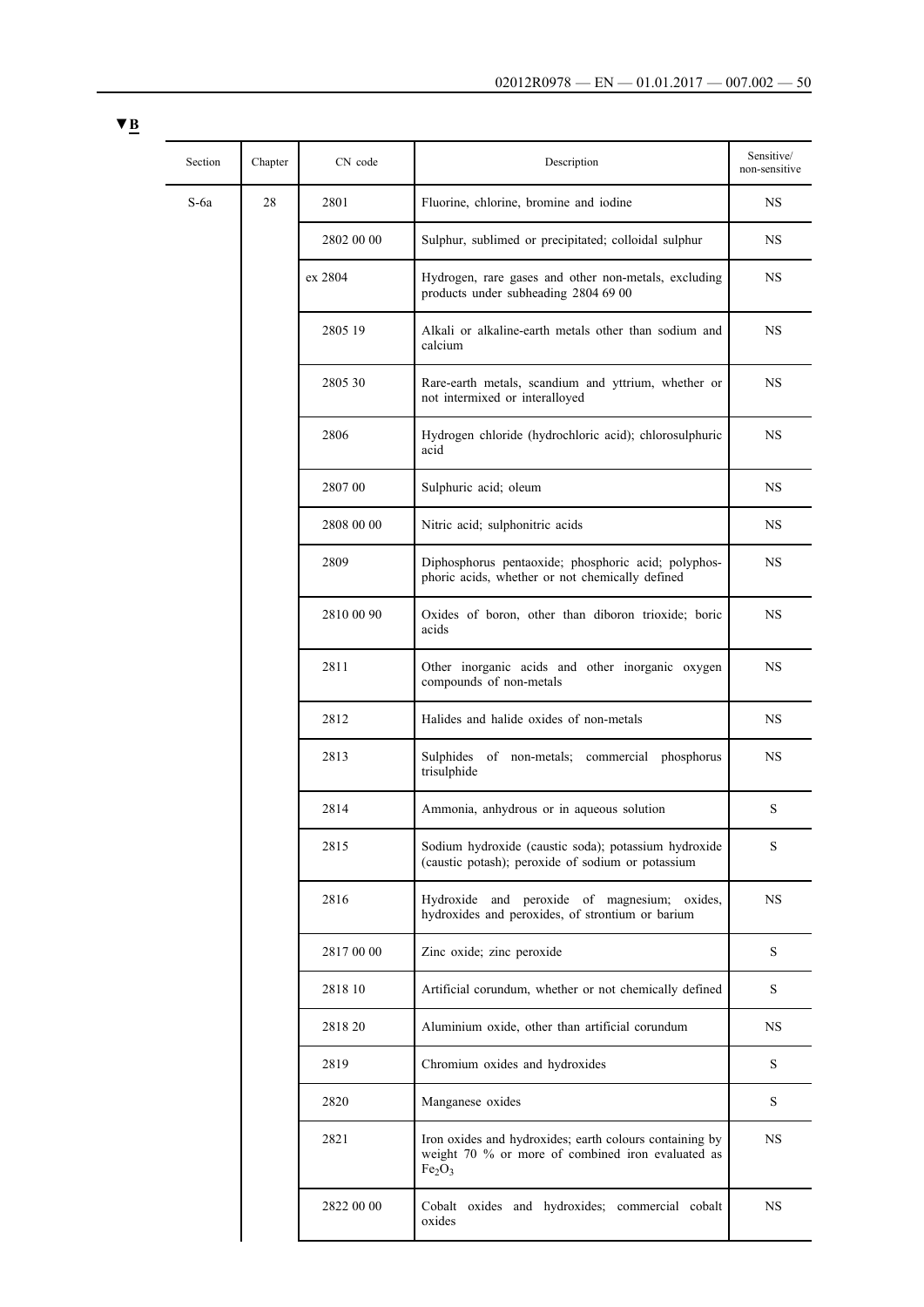| Section | Chapter | CN code    | Description                                                                                                                                                                                                | Sensitive/<br>non-sensitive |
|---------|---------|------------|------------------------------------------------------------------------------------------------------------------------------------------------------------------------------------------------------------|-----------------------------|
|         |         | 2823 00 00 | Titanium oxides                                                                                                                                                                                            | S                           |
|         |         | 2824       | Lead oxides; red lead and orange lead                                                                                                                                                                      | NS                          |
|         |         | ex 2825    | Hydrazine and hydroxylamine and their inorganic salts;<br>other inorganic bases; other metal oxides, hydroxides<br>and peroxides, except for products under subheadings<br>2825 10 00 and 2825 80 00       | <b>NS</b>                   |
|         |         | 2825 10 00 | Hydrazine and hydroxylamine and their inorganic salts                                                                                                                                                      | S                           |
|         |         | 2825 80 00 | Antimony oxides                                                                                                                                                                                            | S                           |
|         |         | 2826       | Fluorides; fluorosilicates, fluoroaluminates and other<br>complex fluorine salts                                                                                                                           | <b>NS</b>                   |
|         |         | ex 2827    | Chlorides, chloride oxides and chloride hydroxides,<br>except for products under subheadings 2827 10 00 and<br>2827 32 00; bromides and bromide oxides; iodides and<br>iodide oxides                       | <b>NS</b>                   |
|         |         | 2827 10 00 | Ammonium chloride                                                                                                                                                                                          | S                           |
|         |         | 2827 32 00 | Aluminium chloride                                                                                                                                                                                         | S                           |
|         |         | 2828       | Hypochlorites;<br>calcium<br>hypochlorite;<br>commercial<br>chlorites; hypobromites                                                                                                                        | <b>NS</b>                   |
|         |         | 2829       | Chlorates and perchlorates; bromates and perbromates;<br>iodates and periodates                                                                                                                            | <b>NS</b>                   |
|         |         | ex 2830    | Sulphides, except for products under subheading<br>2830 10 00; polysulphides, whether or not chemically<br>defined                                                                                         | <b>NS</b>                   |
|         |         | 2830 10 00 | Sodium sulphides                                                                                                                                                                                           | S                           |
|         |         | 2831       | Dithionites and sulphoxylates                                                                                                                                                                              | NS                          |
|         |         | 2832       | Sulphites; thiosulphates                                                                                                                                                                                   | <b>NS</b>                   |
|         |         | 2833       | Sulphates; alums; peroxosulphates (persulphates)                                                                                                                                                           | <b>NS</b>                   |
|         |         | 2834 10 00 | Nitrites                                                                                                                                                                                                   | S                           |
|         |         | 2834 21 00 | Nitrates                                                                                                                                                                                                   | <b>NS</b>                   |
|         |         | 2834 29    |                                                                                                                                                                                                            |                             |
|         |         | 2835       | Phosphinates (hypophosphites), phosphonates (phosp-<br>hites) and phosphates; polyphosphates, whether or not<br>chemically defined                                                                         | $\mathbf S$                 |
|         |         | ex 2836    | Carbonates, except for products under subheadings<br>2836 20 00, 2836 40 00 and 2836 60 00; peroxocar-<br>(percarbonates);<br>commercial<br>bonates<br>ammonium<br>carbonate containing ammonium carbamate | <b>NS</b>                   |
|         |         | 2836 20 00 | Disodium carbonate                                                                                                                                                                                         | S                           |
|         |         | 2836 40 00 | Potassium carbonates                                                                                                                                                                                       | S                           |
|         |         | 2836 60 00 | Barium carbonate                                                                                                                                                                                           | ${\bf S}$                   |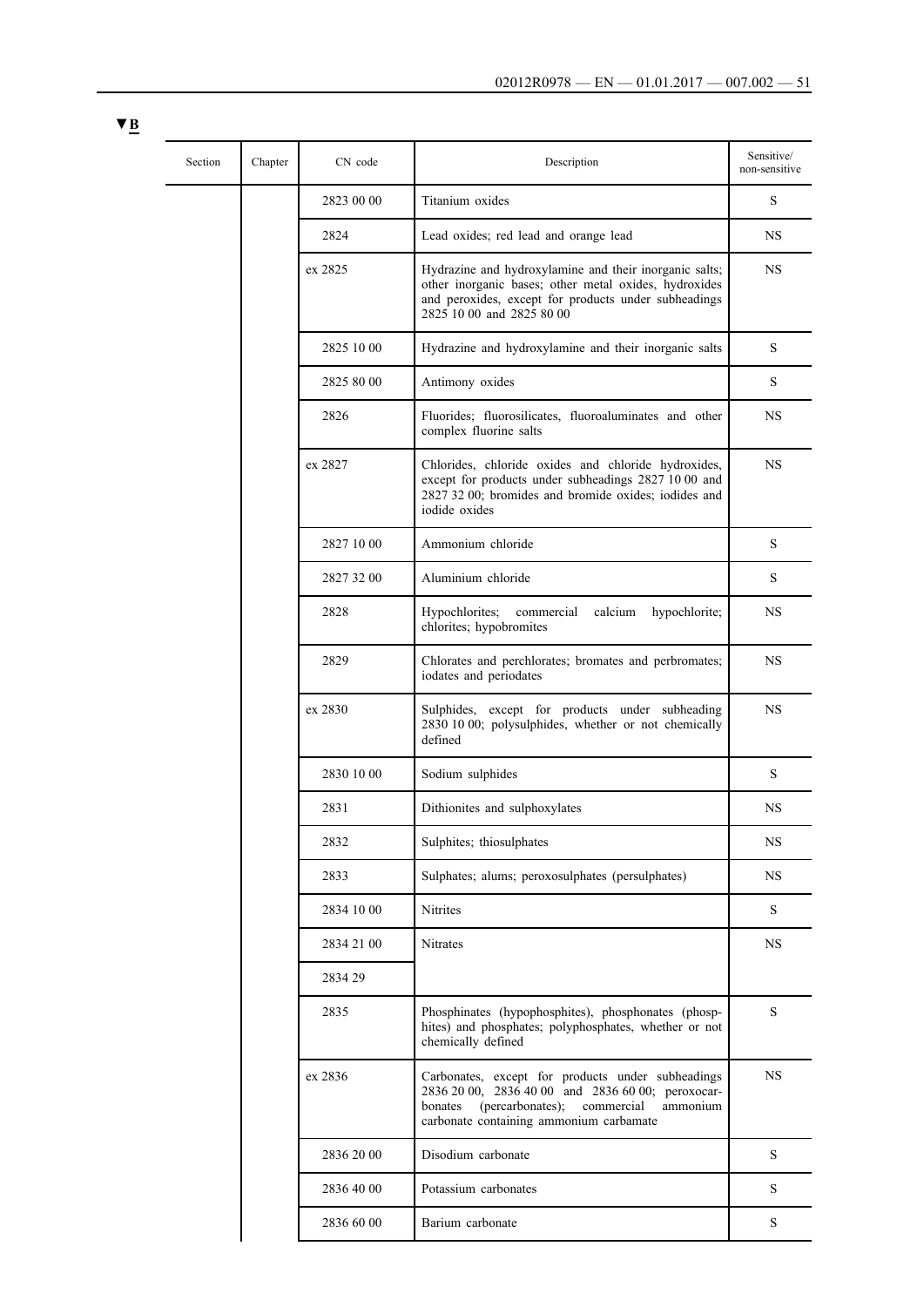| Section | Chapter | CN code       | Description                                                                                                                                                                                                                                                                                              | Sensitive/<br>non-sensitive |
|---------|---------|---------------|----------------------------------------------------------------------------------------------------------------------------------------------------------------------------------------------------------------------------------------------------------------------------------------------------------|-----------------------------|
|         |         | 2837          | Cyanides, cyanide oxides and complex cyanides                                                                                                                                                                                                                                                            | NS                          |
|         |         | 2839          | Silicates; commercial alkali metal silicates                                                                                                                                                                                                                                                             | NS                          |
|         |         | 2840          | Borates; peroxoborates (perborates)                                                                                                                                                                                                                                                                      | NS.                         |
|         |         | ex 2841       | Salts of oxometallic or peroxometallic acids, except for<br>the product of subheading 2841 61 00                                                                                                                                                                                                         | NS                          |
|         |         | 2841 61 00    | Potassium permanganate                                                                                                                                                                                                                                                                                   | S                           |
|         |         | 2842          | Other salts of inorganic acids or peroxoacids (including<br>aluminosilicates, whether or not chemically defined),<br>other than azides                                                                                                                                                                   | <b>NS</b>                   |
|         |         | 2843          | Colloidal precious metals; inorganic or organic<br>compounds of precious metals, whether or not<br>chemically defined; amalgams of precious metals                                                                                                                                                       | NS                          |
|         |         | ex 2844 30 11 | Cermets containing uranium depleted in U-235 or<br>compounds of this product, other than unwrought                                                                                                                                                                                                       | NS.                         |
|         |         | ex 2844 30 51 | Cermets containing thorium or compounds of thorium,<br>other than unwrought                                                                                                                                                                                                                              | NS.                         |
|         |         | 2845 90 90    | Isotopes other than those of heading 2844, and<br>compounds, inorganic or organic, of such isotopes,<br>whether or not chemically defined, other than<br>deuterium and compounds thereof, hydrogen and<br>compounds thereof enriched in deuterium or mixtures<br>and solutions containing these products | NS.                         |
|         |         | 2846          | Compounds, inorganic or organic, of rare-earth metals,<br>of yttrium or of scandium or of mixtures of these<br>metals                                                                                                                                                                                    | <b>NS</b>                   |
|         |         | 2847 00 00    | Hydrogen peroxide, whether or not solidified with urea                                                                                                                                                                                                                                                   | NS                          |
|         |         | 2848 00 00    | Phosphides, whether or not chemically defined,<br>excluding ferrophosphorus                                                                                                                                                                                                                              | <b>NS</b>                   |
|         |         | ex 2849       | Carbides, whether or not chemically defined, except for<br>products under subheadings 2849 20 00 and 2849 90 30                                                                                                                                                                                          | <b>NS</b>                   |
|         |         | 2849 20 00    | Silicon carbide, whether or not chemically defined                                                                                                                                                                                                                                                       | S                           |
|         |         | 2849 90 30    | Carbides of tungsten, whether or not chemically defined                                                                                                                                                                                                                                                  | S                           |
|         |         | ex 2850 00    | Hydrides, nitrides, azides and borides, whether or not<br>chemically defined, other than compounds which are<br>also carbides of heading 2849                                                                                                                                                            | NS                          |
|         |         | ex 2850 00 60 | Silicides, whether or not chemically defined                                                                                                                                                                                                                                                             | S                           |
|         |         | 2852 00 00    | Compounds,<br>inorganic<br>organic,<br>mercury,<br><b>or</b><br>οf<br>excluding amalgams                                                                                                                                                                                                                 | NS                          |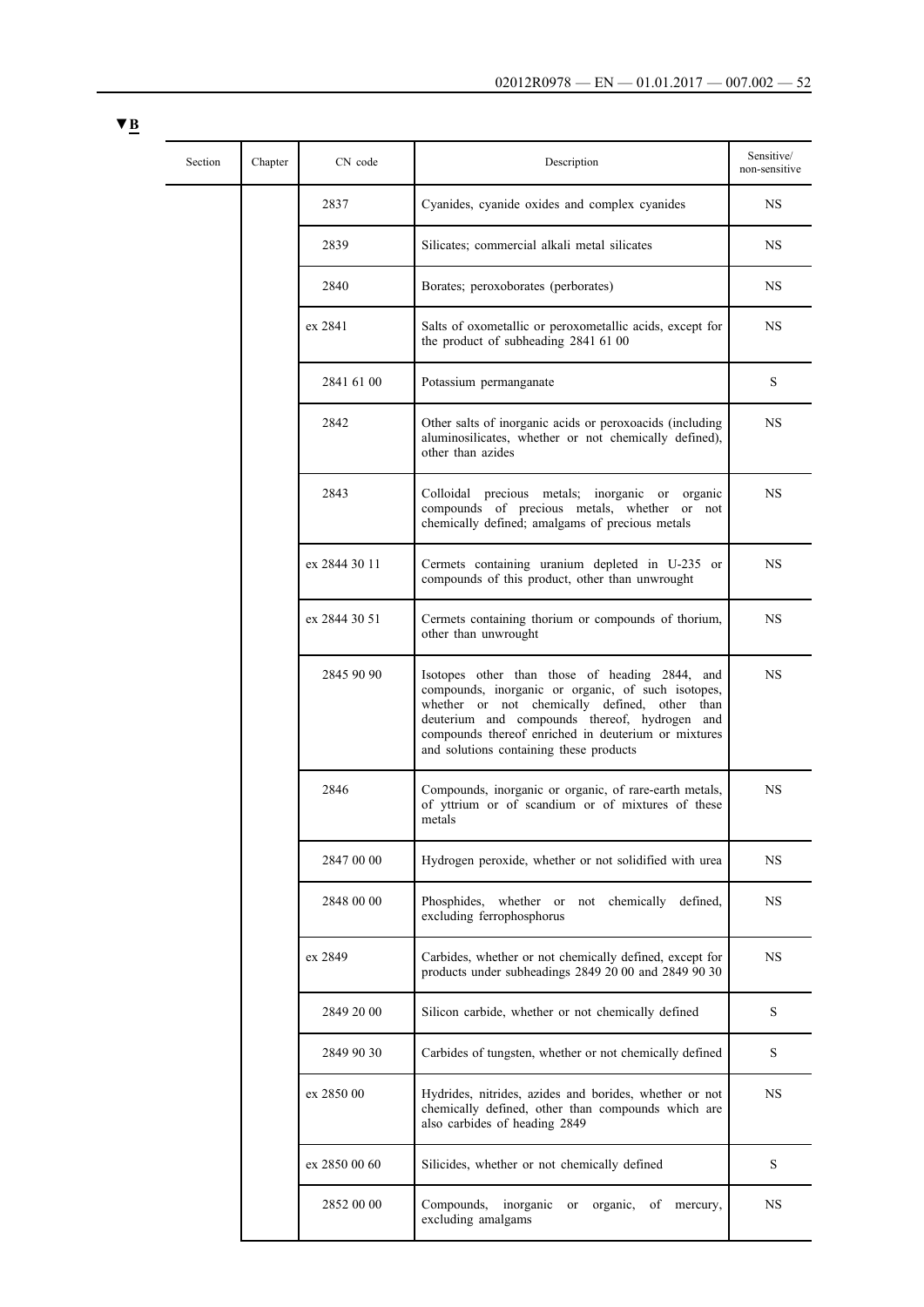| × |  |
|---|--|
|   |  |

| Section | Chapter | CN code       | Description                                                                                                                                                                                                                                 | Sensitive/<br>non-sensitive |
|---------|---------|---------------|---------------------------------------------------------------------------------------------------------------------------------------------------------------------------------------------------------------------------------------------|-----------------------------|
|         |         | 2853 00       | Other inorganic compounds (including distilled or<br>conductivity water and water of similar purity); liquid<br>air (whether or not rare gases have been removed);<br>compressed air; amalgams, other than amalgams of<br>precious metals   | NS                          |
|         | 29      | 2903          | Halogenated derivatives of hydrocarbons                                                                                                                                                                                                     | S                           |
|         |         | ex 2904       | Sulphonated, nitrated or nitrosated derivatives of hydro-<br>carbons, whether or not halogenated, except for<br>products under subheading 2904 20 00                                                                                        | NS.                         |
|         |         | 2904 20 00    | Derivatives containing only nitro or only nitroso groups                                                                                                                                                                                    | S                           |
|         |         | ex 2905       | Acyclic alcohols and their halogenated, sulphonated,<br>nitrated or nitrosated derivatives, except for the<br>product of subheading 2905 45 00, and excluding<br>products under subheadings 2905 43 00 and 2905 44                          | S                           |
|         |         | 2905 45 00    | Glycerol                                                                                                                                                                                                                                    | NS.                         |
|         |         | 2906          | Cyclic alcohols and their halogenated, sulphonated,<br>nitrated or nitrosated derivatives                                                                                                                                                   | NS.                         |
|         |         | ex 2907       | Phenols, except for products under subheadings<br>2907 15 90 and ex 2907 22 00; phenol-alcohols                                                                                                                                             | NS.                         |
|         |         | 2907 15 90    | Naphthols and their salts, other than 1-naphthol                                                                                                                                                                                            | S                           |
|         |         | ex 2907 22 00 | Hydroquinone (quinol)                                                                                                                                                                                                                       | S                           |
|         |         | 2908          | Halogenated,<br>sulphonated,<br>nitrated<br>nitrosated<br><b>or</b><br>derivatives of phenols or phenol-alcohols                                                                                                                            | NS                          |
|         |         | 2909          | Ethers, ether-alcohols, ether-phenols, ether-alcohol-<br>phenols, alcohol peroxides, ether peroxides, ketone<br>peroxides (whether or not chemically defined), and<br>their halogenated, sulphonated, nitrated or nitrosated<br>derivatives | S                           |
|         |         | 2910          | Epoxides, epoxyalcohols, epoxyphenols and epoxy-<br>ethers, with a three-membered ring, and their halo-<br>genated, sulphonated, nitrated or nitrosated derivatives                                                                         | <b>NS</b>                   |
|         |         | 2911 00 00    | Acetals and hemiacetals, whether or not with other<br>oxygen function, and their halogenated, sulphonated,<br>nitrated or nitrosated derivatives                                                                                            | NS                          |
|         |         | ex 2912       | Aldehydes, whether or not with other oxygen function;<br>cyclic polymers of aldehydes; paraformaldehyde, except<br>for the product of subheading 2912 41 00                                                                                 | NS.                         |
|         |         | 2912 41 00    | Vanillin (4-hydroxy-3-methoxybenzaldehyde)                                                                                                                                                                                                  | S                           |
|         |         | 2913 00 00    | sulphonated,<br>nitrosated<br>Halogenated,<br>nitrated<br>or<br>derivatives of products under heading 2912                                                                                                                                  | NS                          |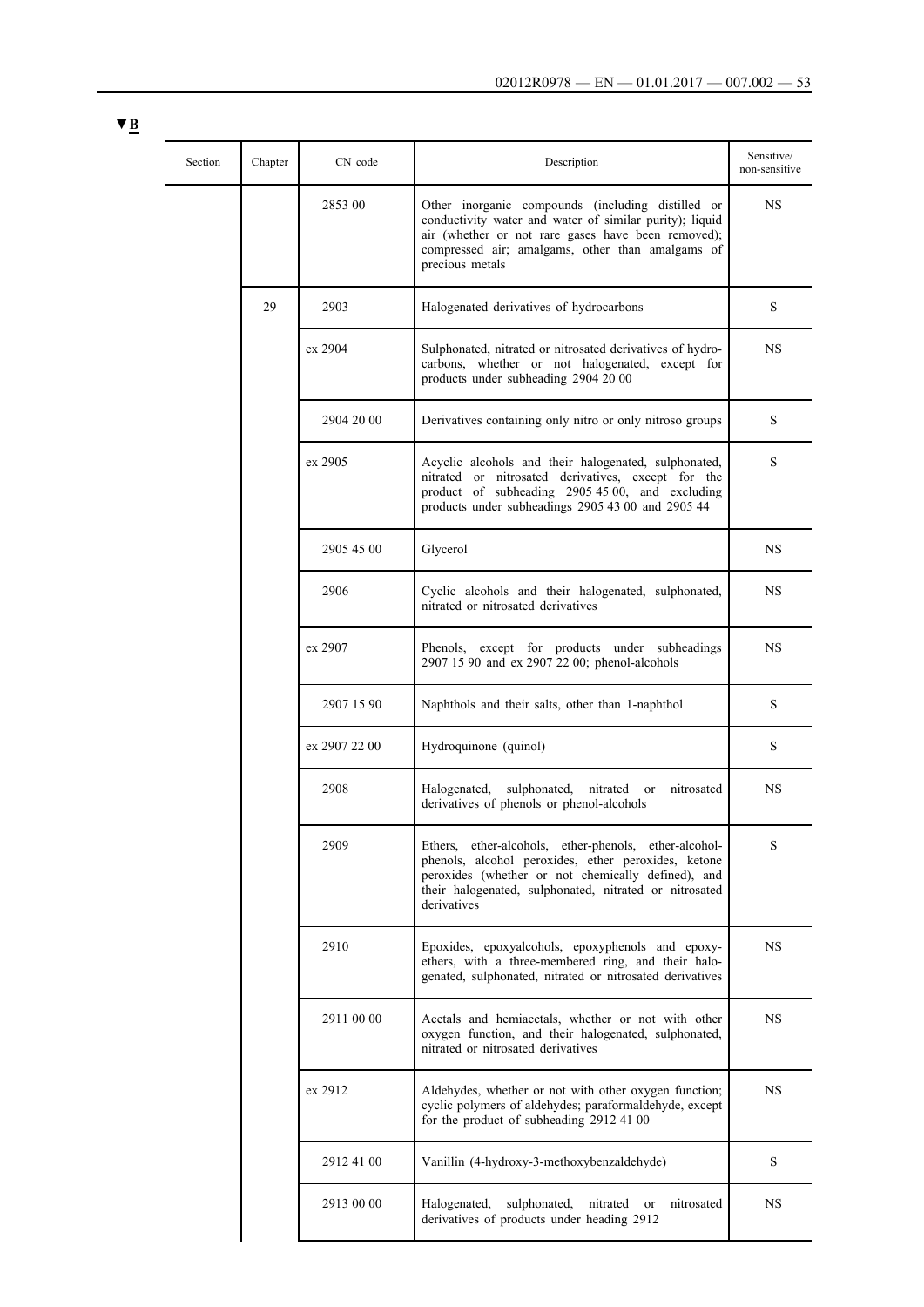| Section | Chapter | CN code       | Description                                                                                                                                                                                                                                                                                                  | Sensitive/<br>non-sensitive |
|---------|---------|---------------|--------------------------------------------------------------------------------------------------------------------------------------------------------------------------------------------------------------------------------------------------------------------------------------------------------------|-----------------------------|
|         |         | ex 2914       | Ketones and quinones, whether or not with other<br>oxygen function, and their halogenated, sulphonated,<br>nitrated or nitrosated derivatives, except for products<br>subheadings<br>2914 11 00,<br>ex 2914 29<br>under<br>and<br>2914 22 00                                                                 | <b>NS</b>                   |
|         |         | 2914 11 00    | Acetone                                                                                                                                                                                                                                                                                                      | S                           |
|         |         | ex 2914 29    | Camphor                                                                                                                                                                                                                                                                                                      | S                           |
|         |         | 2914 22 00    | Cyclohexanone and methylcyclohexanones                                                                                                                                                                                                                                                                       | S                           |
|         |         | 2915          | Saturated acyclic monocarboxylic acids and their<br>anhydrides, halides, peroxides and peroxyacids; their<br>sulphonated, nitrated or<br>halogenated,<br>nitrosated<br>derivatives                                                                                                                           | S                           |
|         |         | ex 2916       | Unsaturated acyclic monocarboxylic acids, cyclic<br>monocarboxylic acids,<br>their anhydrides,<br>halides.<br>peroxides and peroxyacids, and their halogenated,<br>sulphonated, nitrated or nitrosated derivatives, except<br>for products under<br>subheadings ex 2916 11 00,<br>2916 12 and 2916 14        | <b>NS</b>                   |
|         |         | ex 2916 11 00 | Acrylic acid                                                                                                                                                                                                                                                                                                 | S                           |
|         |         | 2916 12       | Esters of acrylic acid                                                                                                                                                                                                                                                                                       | S                           |
|         |         | 2916 14       | Esters of methacrylic acid                                                                                                                                                                                                                                                                                   | S                           |
|         |         | ex 2917       | Polycarboxylic<br>acids,<br>their<br>anhydrides,<br>halides,<br>peroxides and peroxyacids and their halogenated,<br>sulphonated, nitrated or nitrosated derivatives, except<br>for<br>products<br>under<br>subheadings<br>2917 11 00,<br>ex 2917 12 00, 2917 14 00, 2917 32 00, 2917 35 00<br>and 2917 36 00 | <b>NS</b>                   |
|         |         | 2917 11 00    | Oxalic acid, its salts and esters                                                                                                                                                                                                                                                                            | S                           |
|         |         | ex 2917 12 00 | Adipic acid and its salts                                                                                                                                                                                                                                                                                    | S                           |
|         |         | 2917 14 00    | Maleic anhydride                                                                                                                                                                                                                                                                                             | S                           |
|         |         | 2917 32 00    | Dioctyl orthophthalates                                                                                                                                                                                                                                                                                      | S                           |
|         |         | 2917 35 00    | Phthalic anhydride                                                                                                                                                                                                                                                                                           | S                           |
|         |         | 2917 36 00    | Terephthalic acid and its salts                                                                                                                                                                                                                                                                              | S                           |
|         |         | ex 2918       | Carboxylic acids with additional oxygen function and<br>their anhydrides, halides, peroxides and peroxyacids;<br>their halogenated, sulphonated, nitrated or nitrosated<br>derivatives, except for products under subheadings<br>2918 14 00, 2918 15 00, 2918 21 00, 2918 22 00 and<br>ex 2918 29 00         | $_{\rm NS}$                 |
|         |         | 2918 14 00    | Citric acid                                                                                                                                                                                                                                                                                                  | S                           |
|         |         | 2918 15 00    | Salts and esters of citric acid                                                                                                                                                                                                                                                                              | S                           |
|         |         | 2918 21 00    | Salicylic acid and its salts                                                                                                                                                                                                                                                                                 | S                           |
|         |         | 2918 22 00    | o-Acetylsalicylic acid, its salts and esters                                                                                                                                                                                                                                                                 | S                           |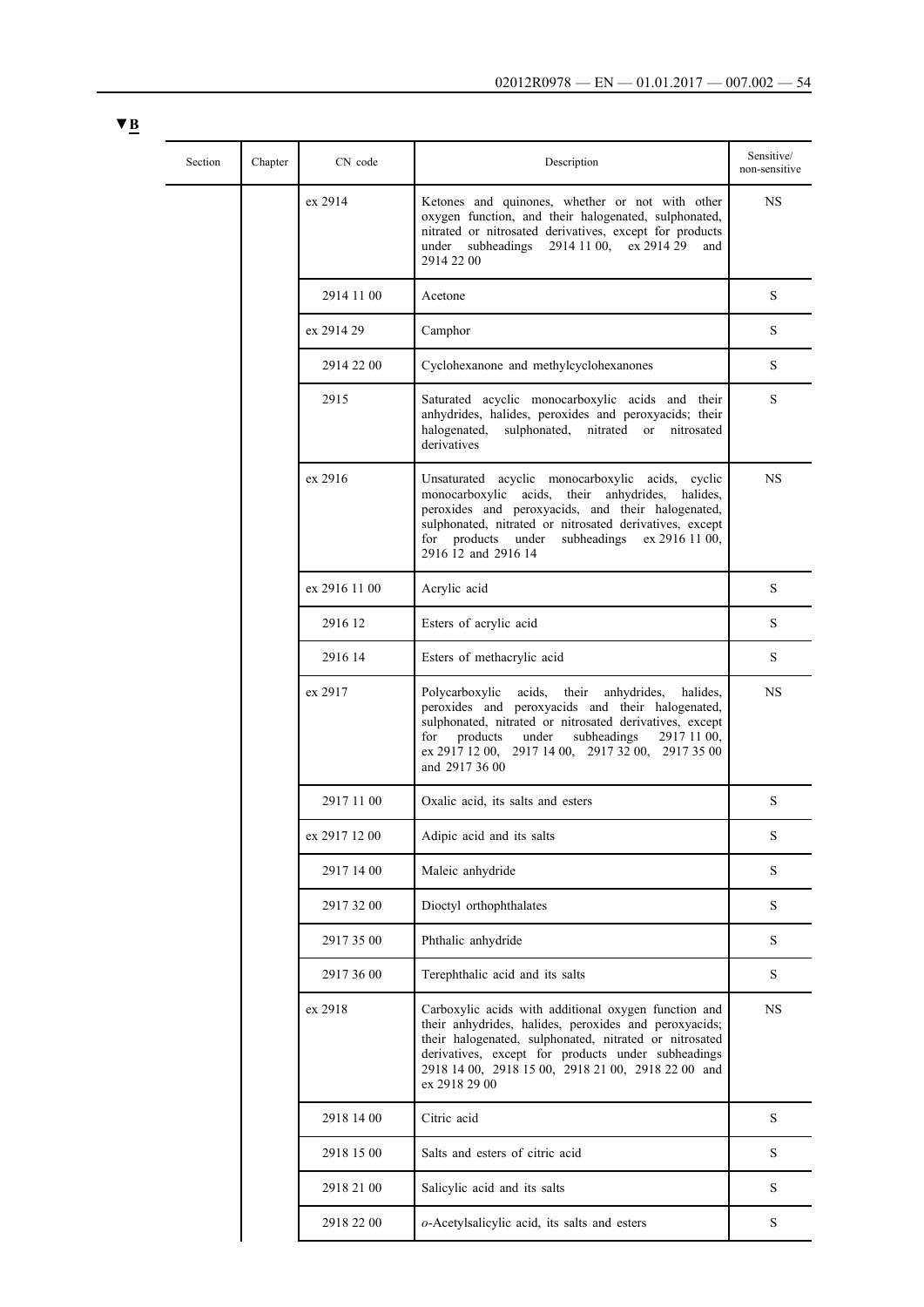| Section | Chapter | CN code       | Description                                                                                                                                                                      | Sensitive/<br>non-sensitive |
|---------|---------|---------------|----------------------------------------------------------------------------------------------------------------------------------------------------------------------------------|-----------------------------|
|         |         | ex 2918 29 00 | Sulphosalicylic acids, hydroxynaphthoic acids; their<br>salts and esters                                                                                                         | S                           |
|         |         | 2919          | Phosphoric esters and their salts, including lactophos-<br>phates; their halogenated, sulphonated, nitrated or<br>nitrosated derivatives                                         | NS.                         |
|         |         | 2920          | Esters of other inorganic acids of non-metals (excluding<br>esters of hydrogen halides) and their salts; their halo-<br>genated, sulphonated, nitrated or nitrosated derivatives | NS.                         |
|         |         | 2921          | Amine-function compounds                                                                                                                                                         | S                           |
|         |         | 2922          | Oxygen-function amino-compounds                                                                                                                                                  | S                           |
|         |         | 2923          | Quaternary ammonium salts and hydroxides; lecithins<br>and other phosphoaminolipids, whether or<br>not<br>chemically defined                                                     | NS                          |
|         |         | ex 2924       | Carboxyamide-function compounds and amide-function<br>compounds of carbonic acid, except for products under<br>subheading 2924 23 00                                             | S                           |
|         |         | 2924 23 00    | 2-Acetamidobenzoic acid (N-acetylanthranilic acid) and<br>its salts                                                                                                              | NS.                         |
|         |         | 2925          | Carboxyimide-function compounds (including saccharin<br>and its salts) and imine-function compounds                                                                              | NS.                         |
|         |         | ex 2926       | Nitrile-function compounds, except for the product of<br>subheading 2926 10 00                                                                                                   | <b>NS</b>                   |
|         |         | 2926 10 00    | Acrylonitrile                                                                                                                                                                    | S                           |
|         |         | 2927 00 00    | Diazo-, azo- or azoxy-compounds                                                                                                                                                  | S                           |
|         |         | 2928 00 90    | Other organic derivatives of hydrazine or of hydroxy-<br>lamine                                                                                                                  | <b>NS</b>                   |
|         |         | 2929 10       | Isocyanates                                                                                                                                                                      | ${\bf S}$                   |
|         |         | 2929 90 00    | Other compounds with other nitrogen function                                                                                                                                     | NS                          |
|         |         | 2930 20 00    | Thiocarbamates and dithiocarbamates, and thiuram<br>mono-, di- or tetrasulphides; dithiocarbonates (xan-                                                                         | <b>NS</b>                   |
|         |         | 2930 30 00    | thates)                                                                                                                                                                          |                             |
|         |         | ex 2930 90 99 |                                                                                                                                                                                  |                             |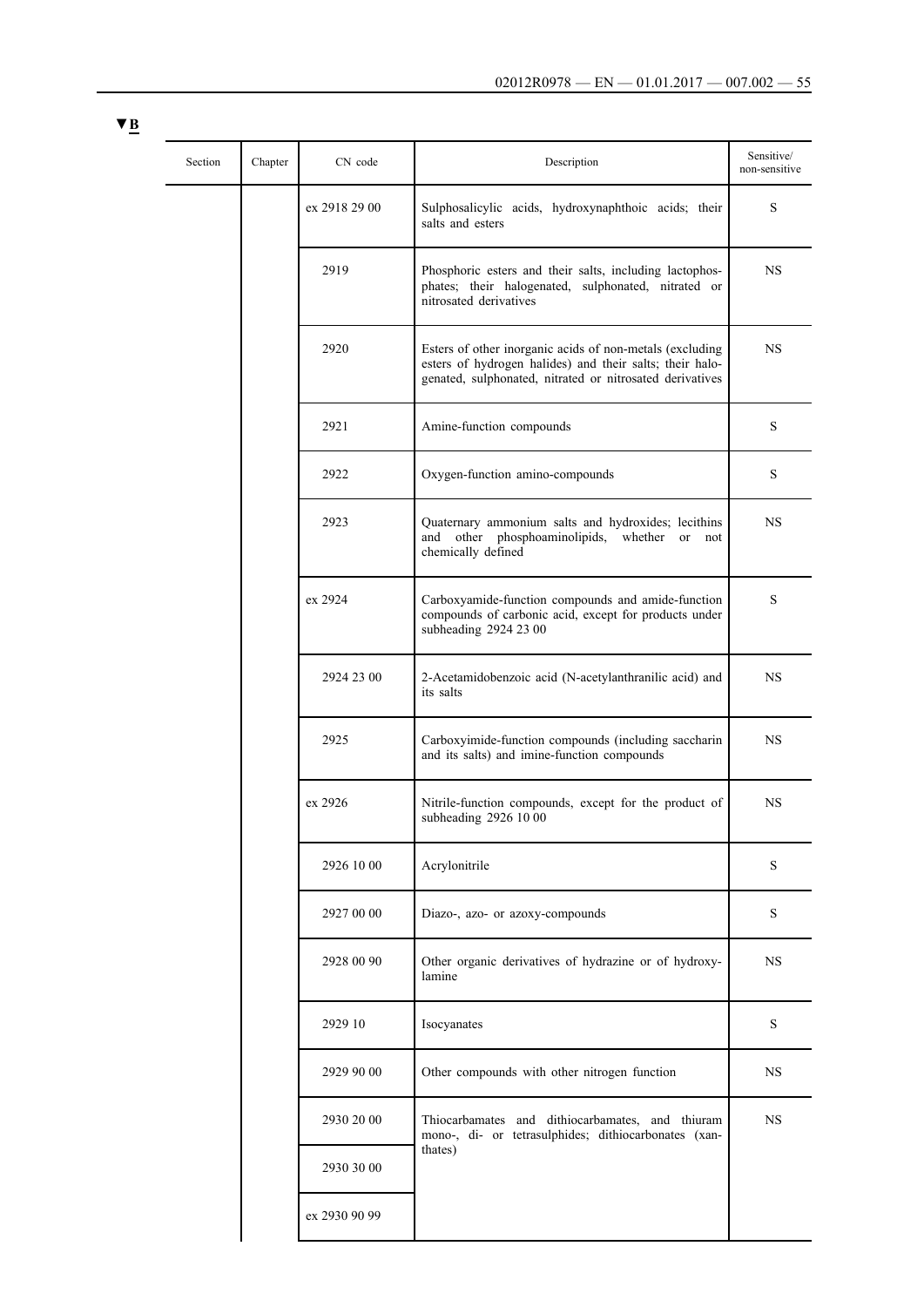| Section | Chapter | CN code       | Description                                                                                                                                                                                                                                                           | Sensitive/<br>non-sensitive |
|---------|---------|---------------|-----------------------------------------------------------------------------------------------------------------------------------------------------------------------------------------------------------------------------------------------------------------------|-----------------------------|
|         |         | 2930 40 90    | Methionine, captafol (ISO), methamidophos (ISO), and<br>other organo-sulphur compounds other than dithiocar-                                                                                                                                                          | S                           |
|         |         | 2930 50 00    | bonates (xanthates)                                                                                                                                                                                                                                                   |                             |
|         |         | 2930 90 13    |                                                                                                                                                                                                                                                                       |                             |
|         |         | 2930 90 16    |                                                                                                                                                                                                                                                                       |                             |
|         |         | 2930 90 20    |                                                                                                                                                                                                                                                                       |                             |
|         |         | 2930 90 60    |                                                                                                                                                                                                                                                                       |                             |
|         |         | ex 2930 90 99 |                                                                                                                                                                                                                                                                       |                             |
|         |         | 2931 00       | Other organo-inorganic compounds                                                                                                                                                                                                                                      | <b>NS</b>                   |
|         |         | ex 2932       | Heterocyclic compounds with oxygen hetero-atom(s)<br>except for products<br>under<br>subheadings<br>only,<br>2932 12 00, 2932 13 00 and ex 2932 20 90                                                                                                                 | NS                          |
|         |         | 2932 12 00    | 2-Furaldehyde (furfuraldehyde)                                                                                                                                                                                                                                        | S                           |
|         |         | 2932 13 00    | Furfuryl alcohol and tetrahydrofurfuryl alcohol                                                                                                                                                                                                                       | S                           |
|         |         | ex 2932 20 90 | Coumarin, methylcoumarins and ethylcoumarins                                                                                                                                                                                                                          | S                           |
|         |         | ex 2933       | Heterocylic compounds with nitrogen hetero-atom(s)<br>only, except for the product of subheading 2933 61 00                                                                                                                                                           | <b>NS</b>                   |
|         |         | 2933 61 00    | Melamine                                                                                                                                                                                                                                                              | S                           |
|         |         | 2934          | Nucleic acids and their salts, whether or not chemically<br>defined; other heterocyclic compounds                                                                                                                                                                     | NS                          |
|         |         | 2935 00 90    | Other sulphonamides                                                                                                                                                                                                                                                   | S                           |
|         |         | 2938          | Glycosides, natural or reproduced by synthesis, and<br>their salts, ethers, esters and other derivatives                                                                                                                                                              | <b>NS</b>                   |
|         |         | ex 2940 00 00 | Sugars, chemically pure, other than sucrose, lactose,<br>maltose, glucose and fructose, and except for<br>rhamnose, raffinose and mannose; sugar ethers, sugar<br>acetals and sugar esters, and their salts, other than<br>products under headings 2937, 2938 or 2939 | S                           |
|         |         | ex 2940 00 00 | Rhamnose, raffinose and mannose                                                                                                                                                                                                                                       | NS.                         |
|         |         | 2941 20 30    | Dihydrostreptomycin, its salts, esters and hydrates                                                                                                                                                                                                                   | NS.                         |
|         |         | 2942 00 00    | Other organic compounds                                                                                                                                                                                                                                               | <b>NS</b>                   |
| $S-6b$  | 31      | 3102 21       | Ammonium sulphate                                                                                                                                                                                                                                                     | <b>NS</b>                   |
|         |         | 3102 40       | Mixtures of ammonium nitrate with calcium carbonate<br>or other inorganic non-fertilising substances                                                                                                                                                                  | <b>NS</b>                   |
|         |         | 3102 50       | Sodium nitrate                                                                                                                                                                                                                                                        | <b>NS</b>                   |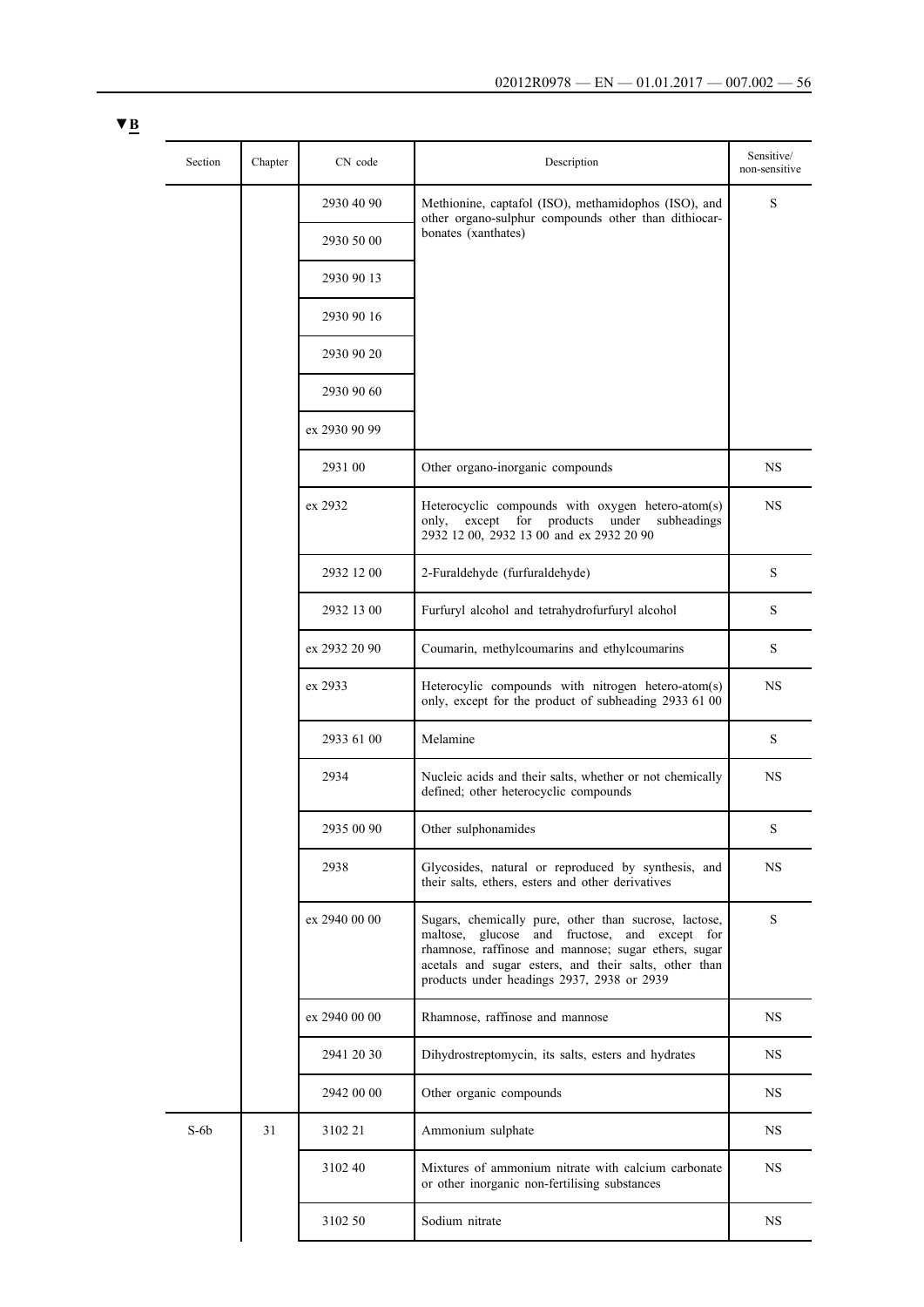| $\blacktriangledown$ B |         |               |                                                                                                                                                                                                                                                                                                                                                                                                                                                                                       |                             |
|------------------------|---------|---------------|---------------------------------------------------------------------------------------------------------------------------------------------------------------------------------------------------------------------------------------------------------------------------------------------------------------------------------------------------------------------------------------------------------------------------------------------------------------------------------------|-----------------------------|
| Section                | Chapter | CN code       | Description                                                                                                                                                                                                                                                                                                                                                                                                                                                                           | Sensitive/<br>non-sensitive |
|                        |         | 3102 60       | Double salts and mixtures of calcium nitrate and<br>ammonium nitrate                                                                                                                                                                                                                                                                                                                                                                                                                  | NS                          |
|                        |         | 3103 10       | Superphosphates                                                                                                                                                                                                                                                                                                                                                                                                                                                                       | S                           |
|                        |         | 3105          | Mineral or chemical fertilisers containing two or three<br>of the fertilising elements nitrogen, phosphorus and<br>potassium; other fertilisers; goods of Chapter 31 in<br>tablets or similar forms or in packages of a gross<br>weight not exceeding 10 kg                                                                                                                                                                                                                           | S                           |
|                        | 32      | ex Chapter 32 | Tanning or dyeing extracts; tannins and their deriva-<br>tives; dyes, pigments and other colouring matter;<br>paints and varnishes; putty and other mastics; inks;<br>except for products under headings 3204 and 3206,<br>and excluding products under subheadings 3201 90 20,<br>ex 3201 90 90 (tanning extracts of eucalyptus),<br>ex 3201 90 90 (tanning extracts derived from gambier<br>and myrobalan fruits) and ex 3201 90 90 (other<br>tanning extracts of vegetable origin) | <b>NS</b>                   |
|                        |         | 3201 20 00    | Wattle extract                                                                                                                                                                                                                                                                                                                                                                                                                                                                        | <b>NS</b>                   |
|                        |         | 3204          | Synthetic organic colouring matter, whether or not<br>chemically defined; preparations as specified in note 3<br>to Chapter 32 based on synthetic organic colouring<br>matter; synthetic organic products of a kind used as<br>fluorescent brightening agents or as luminophores,<br>whether or not chemically defined                                                                                                                                                                | S                           |
|                        |         | 3206          | Other colouring matter; preparations as specified in note<br>3 to Chapter 32, other than those of headings 3203,<br>3204 or 3205; inorganic products of a kind used as<br>luminophores, whether or not chemically defined                                                                                                                                                                                                                                                             | S                           |
|                        | 33      | Chapter 33    | Essential oils and resinoids; perfumery, cosmetic or<br>toilet preparations                                                                                                                                                                                                                                                                                                                                                                                                           | <b>NS</b>                   |
|                        | 34      | Chapter 34    | Soap, organic surface-active agents, washing prepara-<br>lubricating<br>preparations,<br>artificial waxes,<br>tions.<br>prepared waxes, polishing or scouring preparations,<br>candles and similar articles, modelling pastes, 'dental<br>waxes' and dental preparations with a basis of plaster                                                                                                                                                                                      | <b>NS</b>                   |
|                        | 35      | 3501          | Casein, caseinates and other casein derivatives; casein<br>glues                                                                                                                                                                                                                                                                                                                                                                                                                      | S                           |
|                        |         | 3502 90 90    | Albuminates and other albumin derivatives                                                                                                                                                                                                                                                                                                                                                                                                                                             | NS.                         |
|                        |         | 3503 00       | Gelatin (including gelatin in rectangular (including<br>square) sheets, whether or not surface-worked or<br>coloured) and gelatin derivatives; isinglass; other<br>glues of animal origin, excluding casein glues of<br>heading 3501                                                                                                                                                                                                                                                  | NS.                         |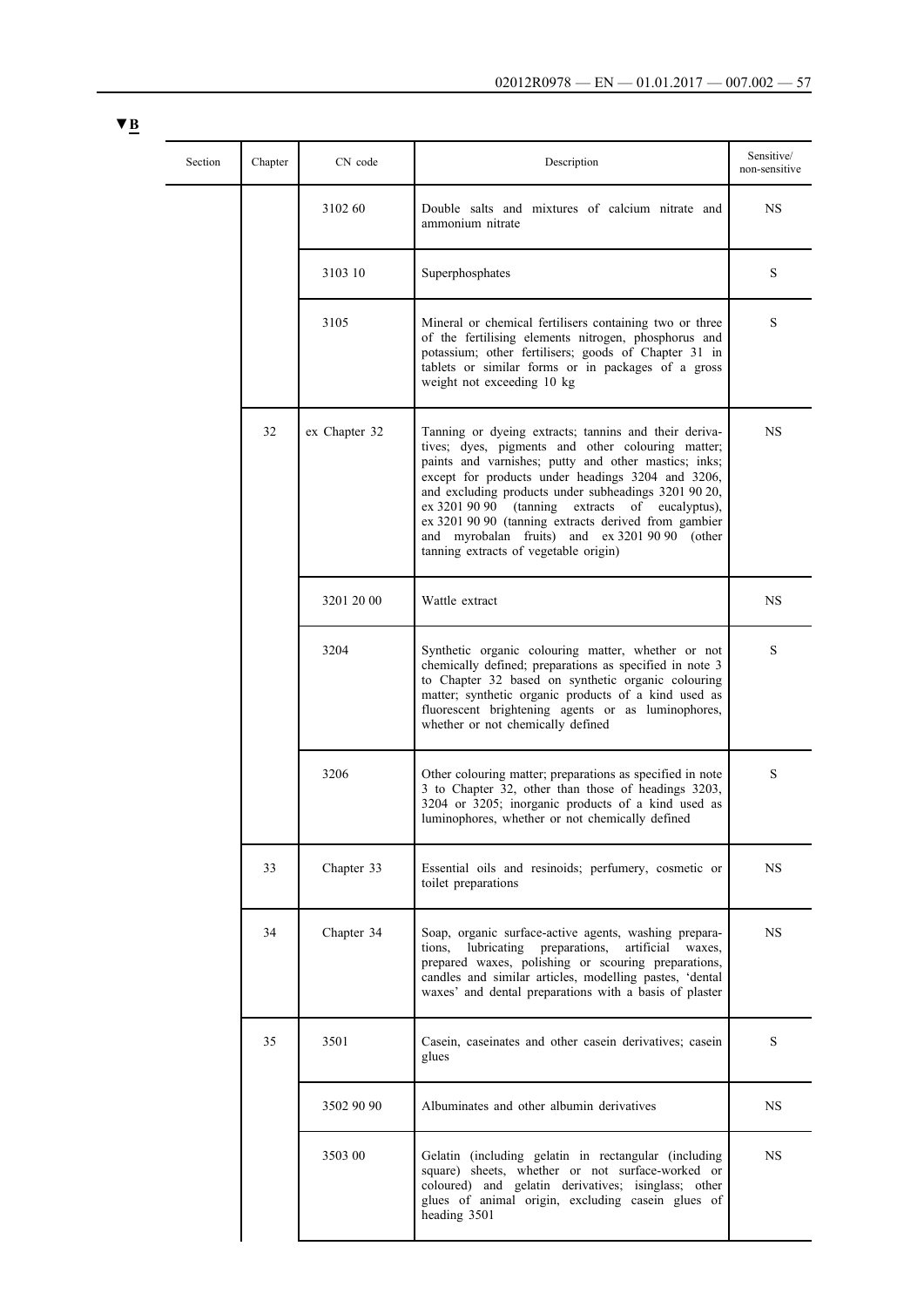|  | Section | Chapter | CN code       | Description                                                                                                                                                                                                                                                       | Sensitive/<br>non-sensitive |  |        |                                                                                               |   |
|--|---------|---------|---------------|-------------------------------------------------------------------------------------------------------------------------------------------------------------------------------------------------------------------------------------------------------------------|-----------------------------|--|--------|-----------------------------------------------------------------------------------------------|---|
|  |         |         | 3504 00 00    | Peptones and their derivatives; other protein substances<br>and their derivatives, not elsewhere specified or<br>included; hide powder, whether or not chromed                                                                                                    | NS                          |  |        |                                                                                               |   |
|  |         |         | 3505 10 50    | Starches, esterified or etherified                                                                                                                                                                                                                                | NS                          |  |        |                                                                                               |   |
|  |         |         | 3506          | Prepared glues and other prepared adhesives, not<br>elsewhere specified or included; products suitable for<br>use as glues or adhesives, put up for retail sale as<br>glues or adhesives, not exceeding a net weight of 1 kg                                      | NS                          |  |        |                                                                                               |   |
|  |         |         | 3507          | Enzymes; prepared enzymes not elsewhere specified or<br>included                                                                                                                                                                                                  | S                           |  |        |                                                                                               |   |
|  |         | 36      | Chapter 36    | Explosives; pyrotechnic products; matches; pyrophoric<br>alloys; certain combustible preparations                                                                                                                                                                 | NS                          |  |        |                                                                                               |   |
|  |         | 37      | Chapter 37    | Photographic or cinematographic goods                                                                                                                                                                                                                             | NS                          |  |        |                                                                                               |   |
|  |         | 38      | ex Chapter 38 | Miscellaneous chemical products, except for products<br>under headings 3802 and 381700, subheadings<br>3823 12 00 and 3823 70 00, and heading 3825, and<br>excluding the products under subheadings 3809 10<br>and 3824 60                                        | NS                          |  |        |                                                                                               |   |
|  |         |         | 3802          | Activated carbon; activated natural mineral products;<br>animal black, including spent animal black                                                                                                                                                               | S                           |  |        |                                                                                               |   |
|  |         |         |               |                                                                                                                                                                                                                                                                   |                             |  | 381700 | Mixed alkylbenzenes and mixed alkylnaphthalenes,<br>other than those of headings 2707 or 2902 | S |
|  |         |         | 3823 12 00    | Oleic acid                                                                                                                                                                                                                                                        | S                           |  |        |                                                                                               |   |
|  |         |         | 3823 70 00    | Industrial fatty alcohols                                                                                                                                                                                                                                         | S                           |  |        |                                                                                               |   |
|  |         |         | 3825          | Residual products of the chemical or allied industries,<br>not elsewhere specified or included; municipal waste;<br>sewage sludge; other wastes specified in note 6 to<br>Chapter 38                                                                              | S                           |  |        |                                                                                               |   |
|  | $S-7a$  | 39      | ex Chapter 39 | Plastics and articles thereof, except for products under<br>headings 3901, 3902, 3903 and 3904, subheadings<br>3907 10 00,<br>3907 60<br>3906 10 00.<br>and<br>3907 99.<br>headings<br>3908<br>subheadings<br>and<br>3920,<br>and<br>ex 3921 90 10 and 3923 21 00 | <b>NS</b>                   |  |        |                                                                                               |   |
|  |         |         | 3901          | Polymers of ethylene, in primary forms                                                                                                                                                                                                                            | S                           |  |        |                                                                                               |   |
|  |         |         | 3902          | Polymers of propylene or of other olefins, in primary<br>forms                                                                                                                                                                                                    | S                           |  |        |                                                                                               |   |
|  |         |         | 3903          | Polymers of styrene, in primary forms                                                                                                                                                                                                                             | S                           |  |        |                                                                                               |   |
|  |         |         | 3904          | Polymers of vinyl chloride or of other halogenated<br>olefins, in primary forms                                                                                                                                                                                   | S                           |  |        |                                                                                               |   |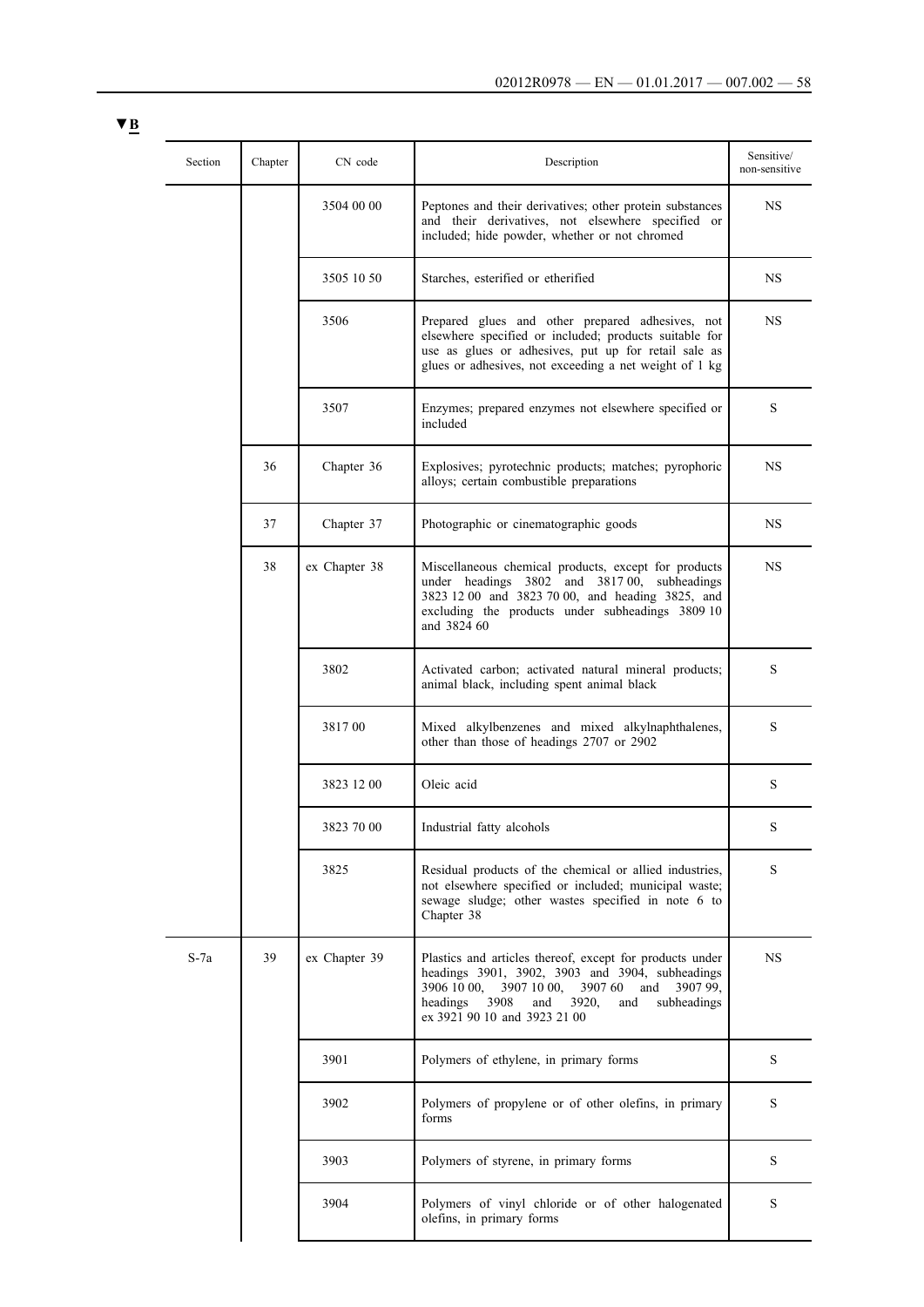| Section | Chapter | CN code       | Description                                                                                                                                                                                                                                               | Sensitive/<br>non-sensitive |                                                                                                                                                                                               |   |  |  |  |  |  |  |      |                                                                                                                                                                                                                                    |   |
|---------|---------|---------------|-----------------------------------------------------------------------------------------------------------------------------------------------------------------------------------------------------------------------------------------------------------|-----------------------------|-----------------------------------------------------------------------------------------------------------------------------------------------------------------------------------------------|---|--|--|--|--|--|--|------|------------------------------------------------------------------------------------------------------------------------------------------------------------------------------------------------------------------------------------|---|
|         |         | 3906 10 00    | Poly(methyl methacrylate)                                                                                                                                                                                                                                 | S                           |                                                                                                                                                                                               |   |  |  |  |  |  |  |      |                                                                                                                                                                                                                                    |   |
|         |         | 3907 10 00    | Polyacetals                                                                                                                                                                                                                                               | S                           |                                                                                                                                                                                               |   |  |  |  |  |  |  |      |                                                                                                                                                                                                                                    |   |
|         |         | 3907 60       | Poly(ethylene terephthalate), except for products of<br>subheading 3907 60 20                                                                                                                                                                             | S                           |                                                                                                                                                                                               |   |  |  |  |  |  |  |      |                                                                                                                                                                                                                                    |   |
|         |         | 3907 60 20    | Poly(ethylene terephthalate), in primary forms, having a<br>viscosity number of 78 ml/g or higher                                                                                                                                                         | NS                          |                                                                                                                                                                                               |   |  |  |  |  |  |  |      |                                                                                                                                                                                                                                    |   |
|         |         | 390799        | Other polyesters, other than unsaturated                                                                                                                                                                                                                  | S                           |                                                                                                                                                                                               |   |  |  |  |  |  |  |      |                                                                                                                                                                                                                                    |   |
|         |         | 3908          | Polyamides in primary forms                                                                                                                                                                                                                               | S                           |                                                                                                                                                                                               |   |  |  |  |  |  |  |      |                                                                                                                                                                                                                                    |   |
|         |         | 3920          | Other plates, sheets, film, foil and strip, of plastics, non-<br>cellular and not reinforced, laminated, supported or<br>similarly combined with other materials                                                                                          | S                           |                                                                                                                                                                                               |   |  |  |  |  |  |  |      |                                                                                                                                                                                                                                    |   |
|         |         | ex 3921 90 10 | Other plates, sheets, film, foil and strip, of polyesters,<br>other than cellular products and other than corrugated<br>sheets and plates                                                                                                                 | S                           |                                                                                                                                                                                               |   |  |  |  |  |  |  |      |                                                                                                                                                                                                                                    |   |
|         |         | 3923 21 00    | Sacks and bags (including cones), of polymers of<br>ethylene                                                                                                                                                                                              | S                           |                                                                                                                                                                                               |   |  |  |  |  |  |  |      |                                                                                                                                                                                                                                    |   |
| $S-7b$  | 40      | ex Chapter 40 | Rubber and articles thereof, except for products under<br>heading 4010                                                                                                                                                                                    | <b>NS</b>                   |                                                                                                                                                                                               |   |  |  |  |  |  |  |      |                                                                                                                                                                                                                                    |   |
|         |         | 4010          | Conveyor or transmission belts or belting, of vulcanised<br>rubber                                                                                                                                                                                        | S                           |                                                                                                                                                                                               |   |  |  |  |  |  |  |      |                                                                                                                                                                                                                                    |   |
| $S-8a$  | 41      | ex 4104       | Tanned or crust hides and skins of bovine (including<br>buffalo) or equine animals, without hair on, whether or<br>not split, but not further prepared, excluding the<br>products under subheadings 4104 41 19 and 4104 49 19                             | S                           |                                                                                                                                                                                               |   |  |  |  |  |  |  |      |                                                                                                                                                                                                                                    |   |
|         |         | ex 4106 31 00 | Tanned or crust hides and skins of swine, without hair<br>on, in the wet state (including wet-blue), split but not                                                                                                                                        | <b>NS</b>                   |                                                                                                                                                                                               |   |  |  |  |  |  |  |      |                                                                                                                                                                                                                                    |   |
|         |         | 4106 32 00    | further prepared, or in the dry state (crust), whether or<br>not split, but not further prepared                                                                                                                                                          |                             |                                                                                                                                                                                               |   |  |  |  |  |  |  |      |                                                                                                                                                                                                                                    |   |
|         |         |               |                                                                                                                                                                                                                                                           |                             |                                                                                                                                                                                               |   |  |  |  |  |  |  | 4107 | Leather further prepared after tanning or crusting,<br>parchment-dressed leather,<br>including<br>of bovine<br>(including buffalo) or equine animals, without hair on,<br>whether or not split, other than leather of heading 4114 | S |
|         |         |               |                                                                                                                                                                                                                                                           | 4112 00 00                  | Leather further prepared after tanning or crusting,<br>including parchment-dressed leather, of sheep or lamb,<br>without wool on, whether or not split, other than leather<br>of heading 4114 | S |  |  |  |  |  |  |      |                                                                                                                                                                                                                                    |   |
|         |         | ex 4113       | Leather further prepared after tanning or crusting,<br>including parchment-dressed leather, of other animals,<br>without wool or hair on, whether or not split, other than<br>leather of heading 4114, except for products under<br>subheading 4113 10 00 | NS                          |                                                                                                                                                                                               |   |  |  |  |  |  |  |      |                                                                                                                                                                                                                                    |   |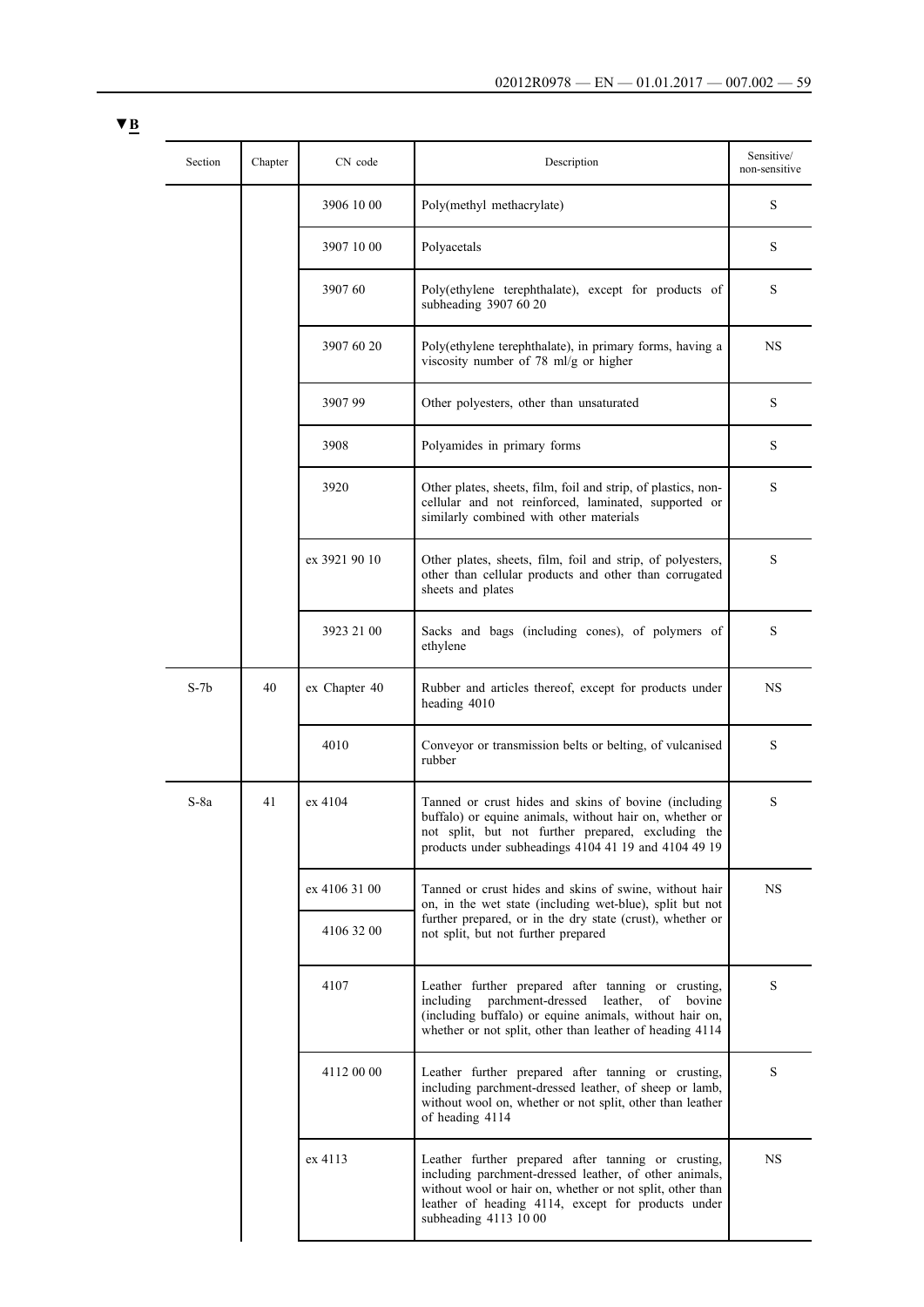| Section | Chapter | CN code       | Description                                                                                                                                                                                                                                                                                                                                                                                                                                                                                                                                                                                                                                                                                                               | Sensitive/<br>non-sensitive |
|---------|---------|---------------|---------------------------------------------------------------------------------------------------------------------------------------------------------------------------------------------------------------------------------------------------------------------------------------------------------------------------------------------------------------------------------------------------------------------------------------------------------------------------------------------------------------------------------------------------------------------------------------------------------------------------------------------------------------------------------------------------------------------------|-----------------------------|
|         |         | 4113 10 00    | Of goats or kids                                                                                                                                                                                                                                                                                                                                                                                                                                                                                                                                                                                                                                                                                                          | S                           |
|         |         | 4114          | Chamois (including combination chamois) leather;<br>patent leather and patent laminated leather; metallised<br>leather                                                                                                                                                                                                                                                                                                                                                                                                                                                                                                                                                                                                    | S                           |
|         |         | 4115 10 00    | Composition leather with a basis of leather or leather<br>fibre, in slabs, sheets or strip, whether or not in rolls                                                                                                                                                                                                                                                                                                                                                                                                                                                                                                                                                                                                       | S                           |
| $S-8b$  | 42      | ex Chapter 42 | Articles of leather; saddlery and harness; travel goods,<br>handbags and similar containers; articles of animal gut<br>(other than silkworm gut); except for products under<br>headings 4202 and 4203                                                                                                                                                                                                                                                                                                                                                                                                                                                                                                                     | NS                          |
|         |         | 4202          | Trunks, suitcases, vanity cases, executive-cases, brief-<br>cases, school satchels, spectacle cases, binocular cases,<br>camera cases, musical instrument cases, gun cases,<br>holsters<br>and<br>similar<br>containers; travelling-bags,<br>insulated food or beverages bags, toilet bags, rucksacks,<br>handbags, shopping-bags, wallets, purses, map-cases,<br>cigarette-cases, tobacco-pouches, tool bags, sports<br>bags, bottle-cases, jewellery boxes, powder boxes,<br>cutlery cases and similar containers, of leather or of<br>composition leather, of sheeting of plastics, of textile<br>materials, of vulcanised fibre or of paperboard, or<br>wholly or mainly covered with such materials or with<br>paper | S                           |
|         |         | 4203          | Articles of apparel and clothing accessories, of leather<br>or of composition leather                                                                                                                                                                                                                                                                                                                                                                                                                                                                                                                                                                                                                                     | S                           |
|         | 43      | Chapter 43    | Furskins and artificial fur; manufactures thereof                                                                                                                                                                                                                                                                                                                                                                                                                                                                                                                                                                                                                                                                         | NS                          |
| $S-9a$  | 44      | ex Chapter 44 | Wood and articles of wood, except for products under<br>headings 4410, 4411, 4412, subheadings 4418 10,<br>4418 20 10, 4418 71 00, 4420 10 11, 4420 90 10 and<br>4420 90 91; wood charcoal                                                                                                                                                                                                                                                                                                                                                                                                                                                                                                                                | <b>NS</b>                   |
|         |         | 4410          | Particle board, oriented strand board (OSB) and similar<br>board (for example, waferboard) of wood or other<br>ligneous materials, whether or not agglomerated with<br>resins or other organic binding substances                                                                                                                                                                                                                                                                                                                                                                                                                                                                                                         | S                           |
|         |         | 4411          | Fibreboard of wood or other ligneous materials,<br>whether or not bonded with resins or other organic<br>substances                                                                                                                                                                                                                                                                                                                                                                                                                                                                                                                                                                                                       | S                           |
|         |         | 4412          | Plywood, veneered panels and similar laminated wood                                                                                                                                                                                                                                                                                                                                                                                                                                                                                                                                                                                                                                                                       | S                           |
|         |         | 4418 10       | Windows, French windows and their frames, of wood                                                                                                                                                                                                                                                                                                                                                                                                                                                                                                                                                                                                                                                                         | S                           |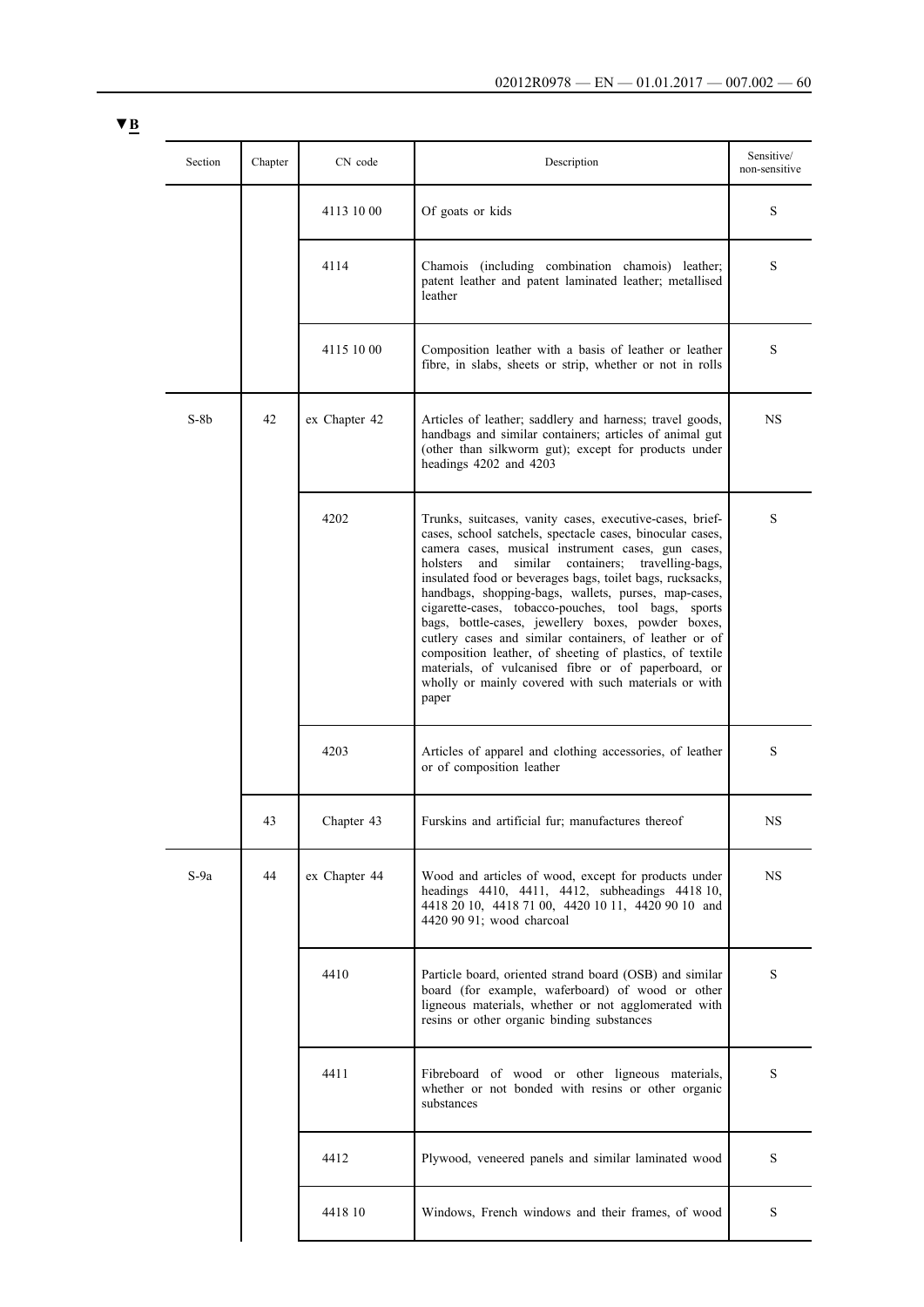| Section | Chapter | CN code       | Description                                                                                                                                                                | Sensitive/<br>non-sensitive |
|---------|---------|---------------|----------------------------------------------------------------------------------------------------------------------------------------------------------------------------|-----------------------------|
|         |         | 4418 20 10    | Doors and their frames and thresholds, of tropical wood<br>as specified in additional note 2 to Chapter 44                                                                 | S                           |
|         |         | 4418 71 00    | Assembled flooring panels for mosaic floors, of wood                                                                                                                       | S                           |
|         |         | 4420 10 11    | Statuettes and other ornaments, of tropical wood as<br>specified in additional note 2 to Chapter 44; wood                                                                  | S                           |
|         |         | 4420 90 10    | marquetry and inlaid wood; caskets and cases for<br>jewellery or cutlery, and similar articles, and wooden<br>articles of furniture not falling in Chapter 94, of tropical |                             |
|         |         | 4420 90 91    | wood as specified in additional note 2 to Chapter 44                                                                                                                       |                             |
| $S-9b$  | 45      | ex Chapter 45 | Cork and articles of cork, except for products under<br>heading 4503                                                                                                       | <b>NS</b>                   |
|         |         | 4503          | Articles of natural cork                                                                                                                                                   | S                           |
|         | 46      | Chapter 46    | Manufactures of straw, of esparto or of other plaiting<br>materials; basketware and wickerwork                                                                             | S                           |
| $S-11a$ | 50      | Chapter 50    | Silk                                                                                                                                                                       | S                           |
|         | 51      | ex Chapter 51 | Wool, fine or coarse animal hair, excluding the<br>products under heading 5105; horsehair yarn and<br>woven fabric                                                         | S                           |
|         | 52      | Chapter 52    | Cotton                                                                                                                                                                     | S                           |
|         | 53      | Chapter 53    | Other vegetable textile fibres; paper yarn and woven<br>fabrics of paper yarn                                                                                              | S                           |
|         | 54      | Chapter 54    | Man-made filaments; strip and the like of man-made<br>textile materials                                                                                                    | S                           |
|         | 55      | Chapter 55    | Man-made staple fibres                                                                                                                                                     | S                           |
|         | 56      | Chapter 56    | Wadding, felt and non-wovens; special yarns; twine,<br>cordage, ropes and cables and articles thereof                                                                      | S                           |
|         | 57      | Chapter 57    | Carpets and other textile floor coverings                                                                                                                                  | S                           |
|         | 58      | Chapter 58    | Special woven fabrics; tufted textile fabrics; lace; tapes-<br>tries; trimmings; embroidery                                                                                | S                           |
|         | 59      | Chapter 59    | Impregnated, coated, covered or laminated textile<br>fabrics; textile articles of a kind suitable for industrial<br>use                                                    | S                           |
|         | 60      | Chapter 60    | Knitted or crocheted fabrics                                                                                                                                               | S                           |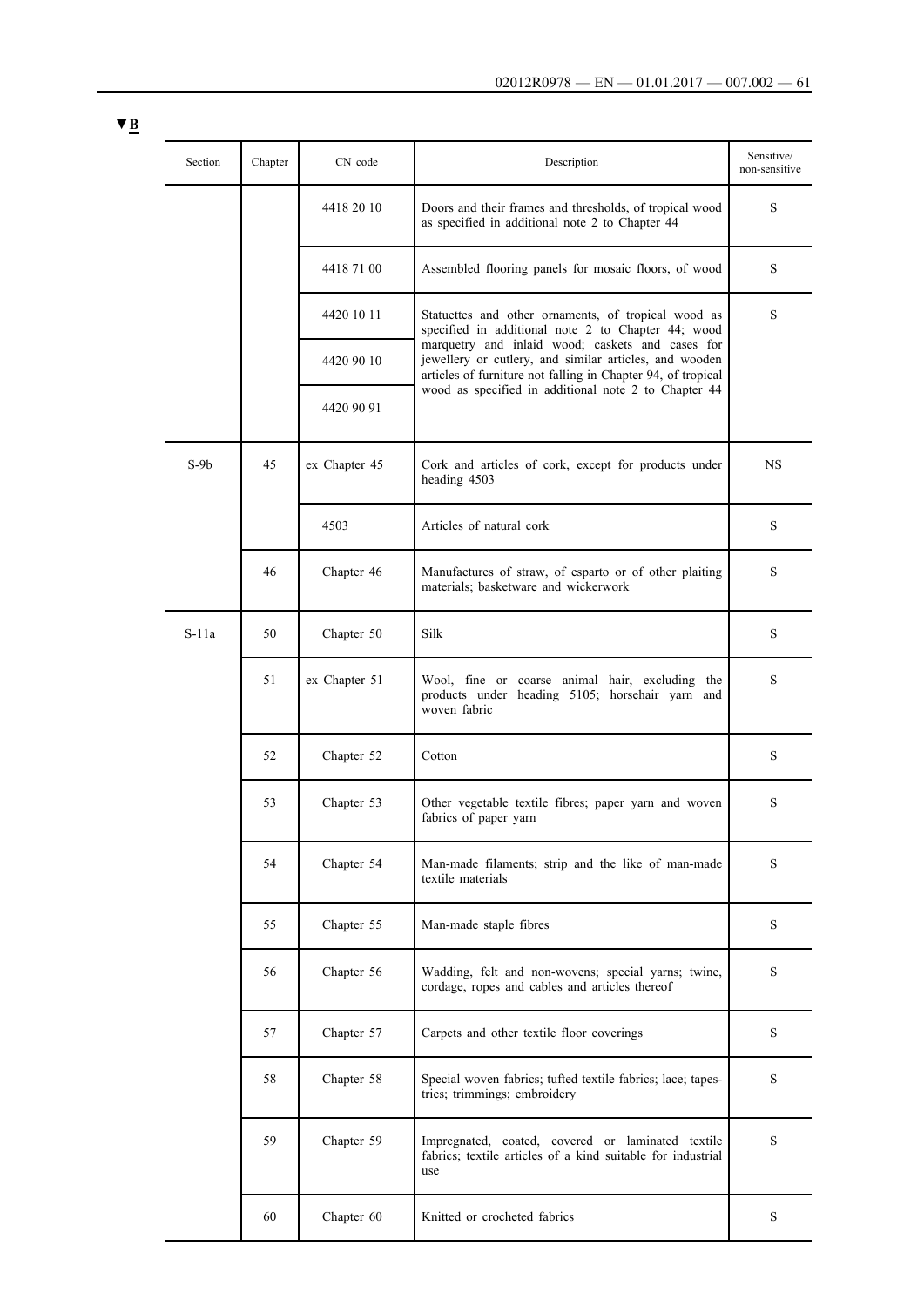| Section | Chapter | CN code       | Description                                                                                                                                                                                                      | Sensitive/<br>non-sensitive |
|---------|---------|---------------|------------------------------------------------------------------------------------------------------------------------------------------------------------------------------------------------------------------|-----------------------------|
| $S-11b$ | 61      | Chapter 61    | Articles of apparel and clothing accessories, knitted or<br>crocheted                                                                                                                                            | S                           |
|         | 62      | Chapter 62    | Articles of apparel and clothing accessories, not knitted<br>or crocheted                                                                                                                                        | S                           |
|         | 63      | Chapter 63    | Other made-up textile articles; sets; worn clothing and<br>worn textile articles; rags                                                                                                                           | S                           |
| $S-12a$ | 64      | Chapter 64    | Footwear, gaiters and the like; parts of such articles                                                                                                                                                           | S                           |
| $S-12b$ | 65      | Chapter 65    | Headgear and parts thereof                                                                                                                                                                                       | NS                          |
|         | 66      | Chapter 66    | Umbrellas, sun umbrellas, walking sticks, seat-sticks,<br>whips, riding-crops and parts thereof                                                                                                                  | S                           |
|         | 67      | Chapter 67    | Prepared feathers and down and articles made of<br>feathers or of down; artificial flowers; articles of<br>human hair                                                                                            | <b>NS</b>                   |
| $S-13$  | 68      | Chapter 68    | Articles of stone, plaster, cement, asbestos, mica or<br>similar materials                                                                                                                                       | NS                          |
|         | 69      | Chapter 69    | Ceramic products                                                                                                                                                                                                 | S                           |
|         | 70      | Chapter 70    | Glass and glassware                                                                                                                                                                                              | S                           |
| $S-14$  | 71      | ex Chapter 71 | Natural or cultured pearls, precious or semi-precious<br>stones, precious metals, metals clad with precious<br>metal, and articles thereof; imitation jewellery; coin;<br>except for products under heading 7117 | NS                          |
|         |         | 7117          | Imitation jewellery                                                                                                                                                                                              | S                           |
| $S-15a$ | 72      | 7202          | Ferro-alloys                                                                                                                                                                                                     | S                           |
|         | 73      | Chapter 73    | Articles of iron or steel                                                                                                                                                                                        | NS                          |
| $S-15b$ | 74      | Chapter 74    | Copper and articles thereof                                                                                                                                                                                      | S                           |
|         | 75      | 7505 12 00    | Bars, rods and profiles, of nickel alloys                                                                                                                                                                        | <b>NS</b>                   |
|         |         | 7505 22 00    | Wire, of nickel alloys                                                                                                                                                                                           | NS                          |
|         |         | 7506 20 00    | Plates, sheets, strip and foil, of nickel alloys                                                                                                                                                                 | NS                          |
|         |         | 7507 20 00    | Nickel tube or pipe fittings                                                                                                                                                                                     | NS                          |
|         | 76      | ex Chapter 76 | Aluminium and articles thereof, excluding the products<br>under heading 7601                                                                                                                                     | S                           |
|         | 78      | ex Chapter 78 | Lead and articles thereof, excluding the products under<br>heading 7801                                                                                                                                          | S                           |
|         |         | 7801 99       | Unwrought lead other than refined and other than<br>containing by weight antimony as the principal other<br>element                                                                                              | <b>NS</b>                   |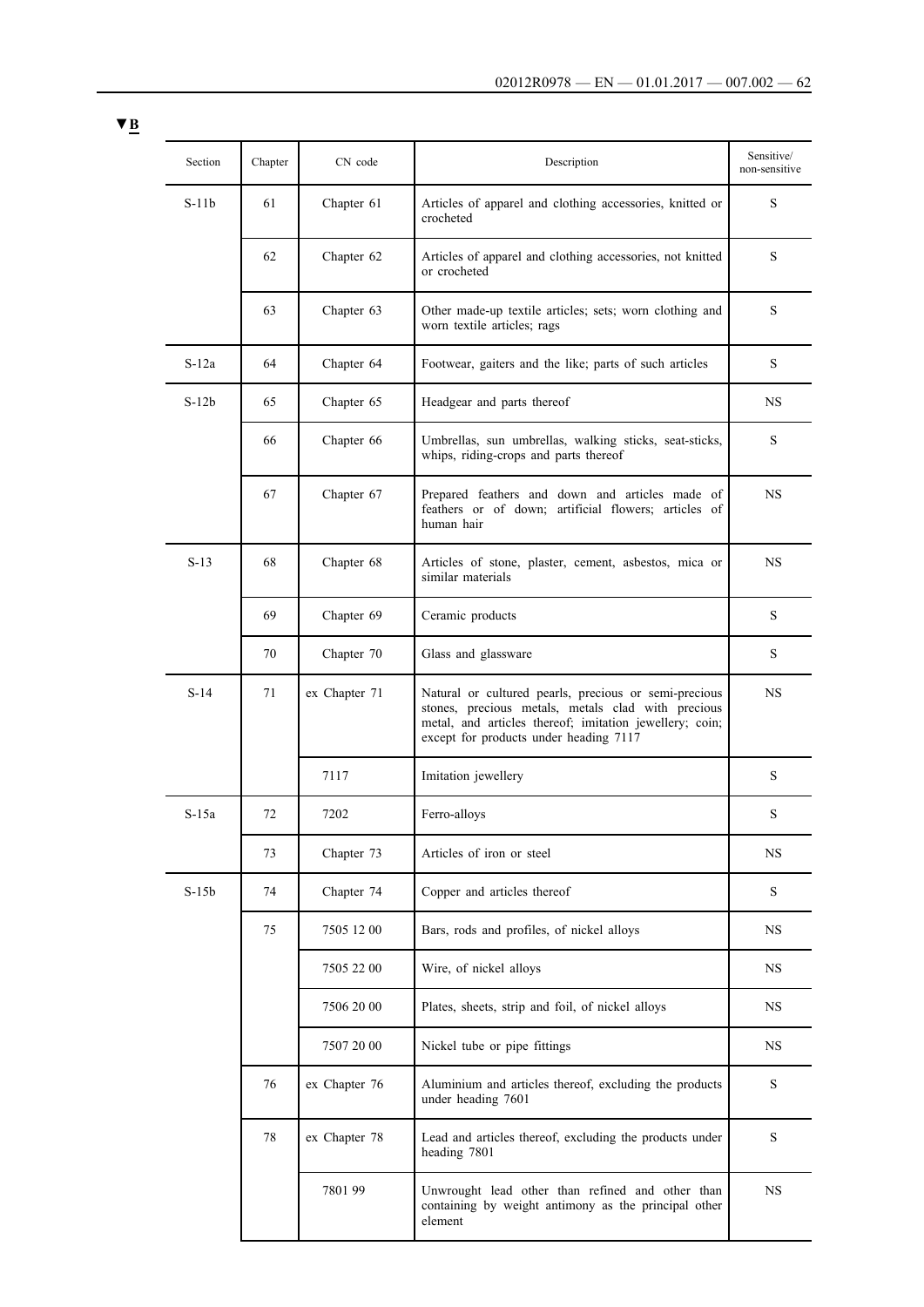| Section | Chapter | CN code       | Description                                                                                                                                                                                                                                                                                                                                                                                                                                                                                                                                    | Sensitive/<br>non-sensitive |
|---------|---------|---------------|------------------------------------------------------------------------------------------------------------------------------------------------------------------------------------------------------------------------------------------------------------------------------------------------------------------------------------------------------------------------------------------------------------------------------------------------------------------------------------------------------------------------------------------------|-----------------------------|
|         | 79      | ex Chapter 79 | Zinc and articles thereof, excluding the products under<br>headings 7901 and 7903                                                                                                                                                                                                                                                                                                                                                                                                                                                              | S                           |
|         | 81      | ex Chapter 81 | Other base metals; cermets; articles thereof, excluding<br>products<br>under<br>subheadings<br>8101 10 00,<br>the<br>8102 10 00,<br>8102 94 00.<br>8109 20 00,<br>8110 10 00,<br>8112 21 90, 8112 51 00, 8112 59 00, 8112 92 and<br>8113 00 20, except for products under subheadings<br>8104 11 00, 8104 19 00,<br>8107 20 00,<br>8101 94 00.<br>8108 20 00 and 8108 30 00                                                                                                                                                                    | S                           |
|         |         | 8101 94 00    | Unwrought tungsten (wolfram), including bars and rods<br>obtained simply by sintering                                                                                                                                                                                                                                                                                                                                                                                                                                                          | <b>NS</b>                   |
|         |         | 8104 11 00    | Unwrought magnesium, containing at least 99,8 % by<br>weight of magnesium                                                                                                                                                                                                                                                                                                                                                                                                                                                                      | <b>NS</b>                   |
|         |         | 8104 19 00    | magnesium other than of subheading<br>Unwrought<br>8104 11 00                                                                                                                                                                                                                                                                                                                                                                                                                                                                                  | <b>NS</b>                   |
|         |         | 8107 20 00    | Unwrought cadmium; powders                                                                                                                                                                                                                                                                                                                                                                                                                                                                                                                     | <b>NS</b>                   |
|         |         | 8108 20 00    | Unwrought titanium; powders                                                                                                                                                                                                                                                                                                                                                                                                                                                                                                                    | NS                          |
|         |         | 8108 30 00    | Titanium waste and scrap                                                                                                                                                                                                                                                                                                                                                                                                                                                                                                                       | NS                          |
|         | 82      | Chapter 82    | Tools, implements, cutlery, spoons and forks, of base<br>metal; parts thereof, of base metal                                                                                                                                                                                                                                                                                                                                                                                                                                                   | S                           |
|         | 83      | Chapter 83    | Miscellaneous articles of base metal                                                                                                                                                                                                                                                                                                                                                                                                                                                                                                           | S                           |
| $S-16$  | 84      | ex Chapter 84 | Nuclear reactors, boilers, machinery and mechanical<br>appliances, and parts thereof, except for products<br>under subheadings 8401 10 00 and 8407 21 10                                                                                                                                                                                                                                                                                                                                                                                       | <b>NS</b>                   |
|         |         | 8401 10 00    | Nuclear reactors                                                                                                                                                                                                                                                                                                                                                                                                                                                                                                                               | S                           |
|         |         | 8407 21 10    | Outboard motors, of a cylinder capacity not exceeding<br>$325 \text{ cm}^3$                                                                                                                                                                                                                                                                                                                                                                                                                                                                    | S                           |
|         | 85      | ex Chapter 85 | Electrical machinery and equipment and parts thereof;<br>sound recorders and reproducers, television image and<br>sound recorders and reproducers, and parts and acces-<br>sories of such articles, except for products under<br>8516 50 00, 8517 69 39, 8517 70 15,<br>subheadings<br>8517 70 19,<br>8519 20,<br>8519 30,<br>85198111<br>to<br>8519 81 45, 8519 81 85, 8519 89 11 to 8519 89 19,<br>headings 8521, 8525 and 8527, subheadings 8528 49,<br>8528 59 and 8528 69 to 8528 72, heading 8529 and<br>subheadings 8540 11 and 8540 12 | <b>NS</b>                   |
|         |         | 8516 50 00    | Microwave ovens                                                                                                                                                                                                                                                                                                                                                                                                                                                                                                                                | S                           |
|         |         | 85176939      | Reception apparatus for radio-telephony or radio<br>telegraphy, other than portable receivers for calling,<br>alerting or paging                                                                                                                                                                                                                                                                                                                                                                                                               | S                           |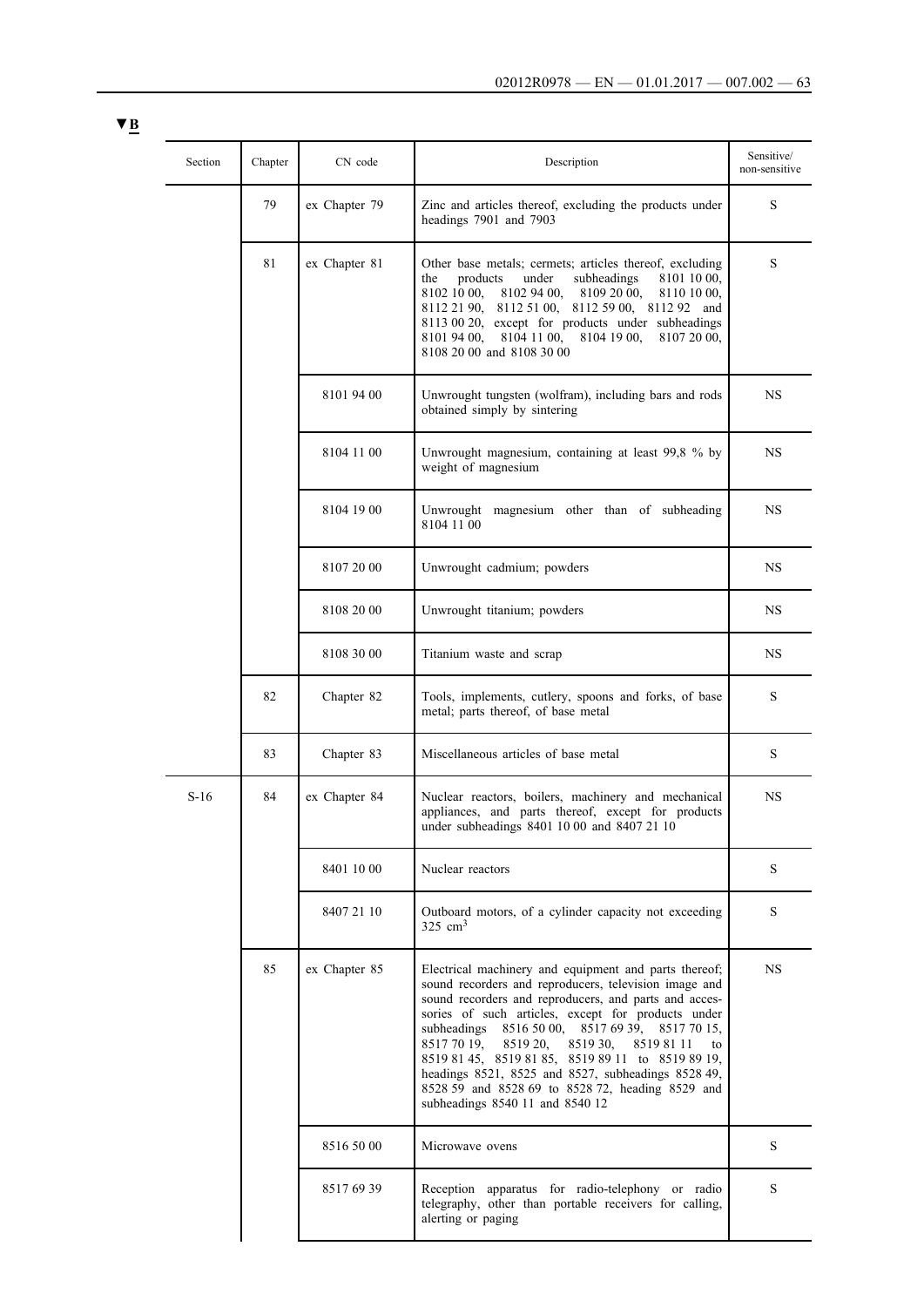|  | Section | Chapter | CN code                     | Description                                                                                                                                                                                                                            | Sensitive/<br>non-sensitive |
|--|---------|---------|-----------------------------|----------------------------------------------------------------------------------------------------------------------------------------------------------------------------------------------------------------------------------------|-----------------------------|
|  |         |         | 85177015                    | Aerials and aerial reflectors of all kinds, other than<br>radio-telegraphic<br>or radio-telephonic<br>aerials<br>for<br>apparatus; parts suitable for use therewith                                                                    | S                           |
|  |         |         | 85177019                    |                                                                                                                                                                                                                                        |                             |
|  |         |         | 851920                      | Apparatus operated by coins, banknotes, bank cards,<br>tokens or by other means of payment; turntables                                                                                                                                 | S                           |
|  |         |         | 851930                      | (record-decks)                                                                                                                                                                                                                         |                             |
|  |         |         | 8519 81 11 to<br>8519 81 45 | Sound-reproducing<br>apparatus<br>(including)<br>cassette-<br>players), not incorporating a sound-recording device                                                                                                                     | S                           |
|  |         |         | 85198185                    | Other magnetic tape recorders incorporating sound-<br>reproducing apparatus, other than cassette-type                                                                                                                                  | S                           |
|  |         |         | 8519 89 11 to<br>85198919   | Other sound-reproducing apparatus, not incorporating a<br>sound-recording device                                                                                                                                                       | S                           |
|  |         |         | ex 8521                     | Video recording or reproducing apparatus, whether or<br>not incorporating a video tuner, except products of<br>subheading 8521 90 00                                                                                                   | S                           |
|  |         |         | 8521 90 00                  | Video recording or reproducing apparatus (excluding<br>magnetic tape-type); video recording or reproducing<br>apparatus, whether or not incorporating a video tuner<br>(excluding magnetic tape-type and video camera<br>recorders)    | NS                          |
|  |         |         | 8525                        | Transmission apparatus for radio-broadcasting or<br>television, whether or not incorporating reception<br>apparatus or sound-recording or -reproducing apparatus;<br>television cameras; digital cameras and video camera<br>recorders | S                           |
|  |         |         | 8527                        | Reception apparatus for radio-broadcasting, whether or<br>not combined, in the same housing, with sound-<br>recording or -reproducing apparatus or a clock                                                                             | S                           |
|  |         |         | 852849                      | Monitors and projectors, not incorporating television-<br>reception apparatus, other than of a kind used solely                                                                                                                        | S                           |
|  |         |         | 8528 59                     | or principally in an automatic data-processing system<br>of heading 8471; reception apparatus for television,<br>whether or not incorporating radio-broadcast receivers                                                                |                             |
|  |         |         | 8528 69 to<br>852872        | or sound- or video-recording or -reproducing apparatus                                                                                                                                                                                 |                             |
|  |         |         | 8529                        | Parts suitable for use solely or principally with the<br>apparatus of headings 8525 to 8528                                                                                                                                            | S                           |
|  |         |         | 8540 11                     | Cathode ray television picture tubes, including video<br>monitor cathode ray tubes, colour, or black-and-white                                                                                                                         | S                           |
|  |         |         | 8540 12 00                  | or other monochrome                                                                                                                                                                                                                    |                             |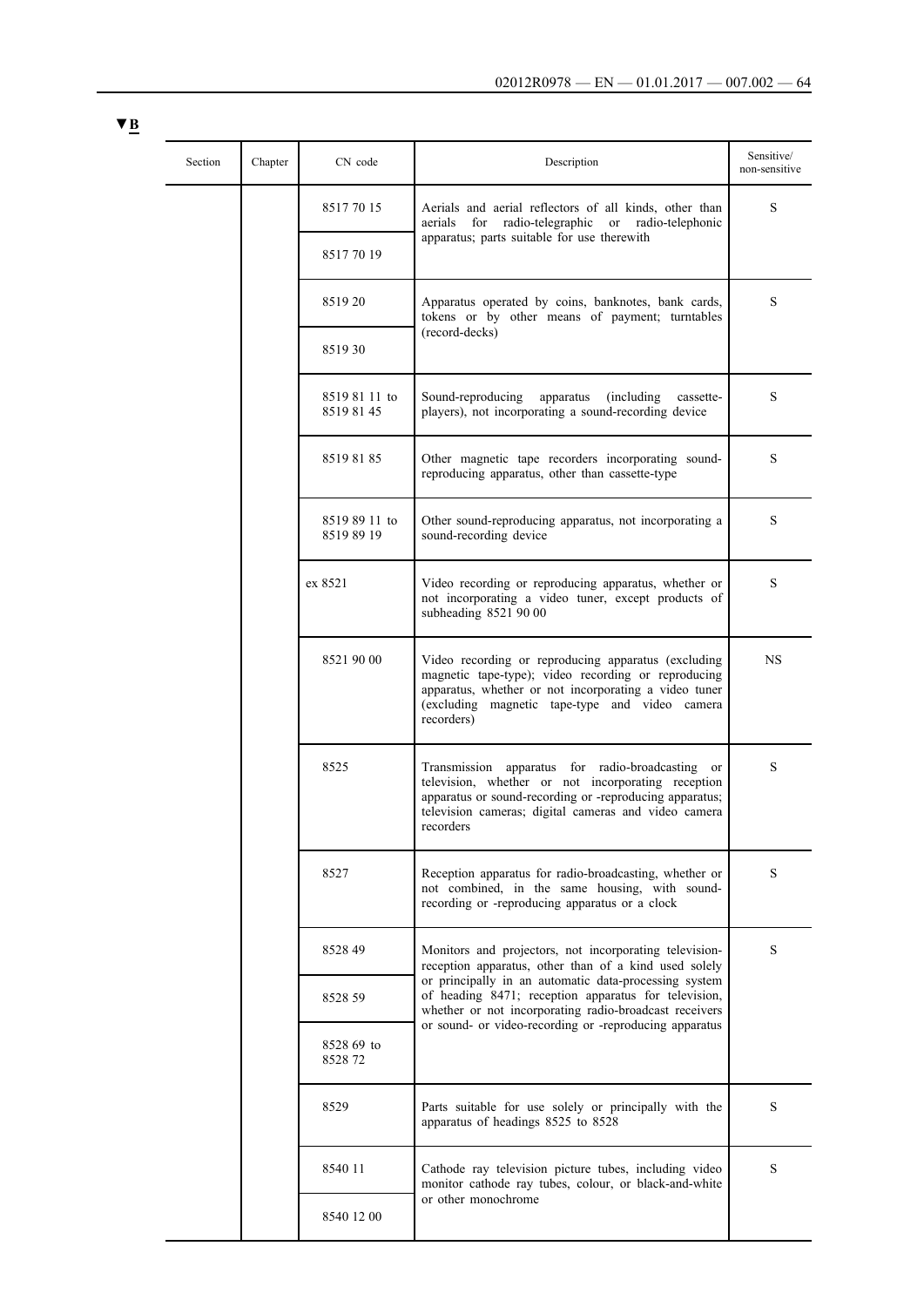| Section | Chapter | CN code       | Description                                                                                                                                                                                                                                                                                                        | Sensitive/<br>non-sensitive |  |  |  |  |  |  |  |  |  |  |      |                                                                                                                 |   |
|---------|---------|---------------|--------------------------------------------------------------------------------------------------------------------------------------------------------------------------------------------------------------------------------------------------------------------------------------------------------------------|-----------------------------|--|--|--|--|--|--|--|--|--|--|------|-----------------------------------------------------------------------------------------------------------------|---|
| S-17a   | 86      | Chapter 86    | Railway or tramway locomotives, rolling stock and<br>parts thereof; railway or tramway track fixtures and<br>fittings and parts thereof; mechanical (including elec-<br>tromechanical) traffic-signalling equipment of all kinds                                                                                   | NS                          |  |  |  |  |  |  |  |  |  |  |      |                                                                                                                 |   |
| $S-17b$ | 87      | ex Chapter 87 | Vehicles other than railway or tramway rolling stock,<br>and parts and accessories thereof, except for products<br>under headings 8702, 8703, 8704, 8705, 8706 00, 8707,<br>8708, 8709, 8711, 8712 00 and 8714                                                                                                     | NS                          |  |  |  |  |  |  |  |  |  |  |      |                                                                                                                 |   |
|         |         | 8702          | Motor vehicles for the transport of ten or more persons,<br>including the driver                                                                                                                                                                                                                                   | S                           |  |  |  |  |  |  |  |  |  |  |      |                                                                                                                 |   |
|         |         | 8703          | Motor cars and other motor vehicles principally<br>designed for the transport of persons (other than those<br>of heading 8702), including station wagons and racing<br>cars                                                                                                                                        | S                           |  |  |  |  |  |  |  |  |  |  |      |                                                                                                                 |   |
|         |         | 8704          | Motor vehicles for the transport of goods                                                                                                                                                                                                                                                                          | S                           |  |  |  |  |  |  |  |  |  |  |      |                                                                                                                 |   |
|         |         | 8705          | Special-purpose motor vehicles, other than those prin-<br>cipally designed for the transport of persons or goods<br>(for example, breakdown lorries, crane lorries, fire-<br>fighting vehicles, concrete-mixer lorries, road-sweeper<br>lorries, spraying lorries, mobile workshops, mobile<br>radiological units) | S                           |  |  |  |  |  |  |  |  |  |  |      |                                                                                                                 |   |
|         |         | 8706 00       | Chassis fitted with engines, for the motor vehicles of<br>headings 8701 to 8705                                                                                                                                                                                                                                    | S                           |  |  |  |  |  |  |  |  |  |  |      |                                                                                                                 |   |
|         |         | 8707          | Bodies (including cabs), for the motor vehicles of<br>headings 8701 to 8705                                                                                                                                                                                                                                        | S                           |  |  |  |  |  |  |  |  |  |  |      |                                                                                                                 |   |
|         |         | 8708          | Parts and accessories of the motor vehicles of headings<br>8701 to 8705                                                                                                                                                                                                                                            | S                           |  |  |  |  |  |  |  |  |  |  |      |                                                                                                                 |   |
|         |         | 8709          | Works trucks, self-propelled, not fitted with lifting or<br>handling equipment, of the type used in factories, ware-<br>houses, dock areas or airports for short-distance<br>transport of goods; tractors of the type used on<br>railway-station platforms; parts of the foregoing<br>vehicles                     | S                           |  |  |  |  |  |  |  |  |  |  |      |                                                                                                                 |   |
|         |         |               |                                                                                                                                                                                                                                                                                                                    |                             |  |  |  |  |  |  |  |  |  |  | 8711 | Motorcycles (including mopeds) and cycles fitted with<br>an auxiliary motor, with or without sidecars; sidecars | S |
|         |         | 8712 00       | Bicycles and other cycles (including delivery tricycles),<br>not motorised                                                                                                                                                                                                                                         | S                           |  |  |  |  |  |  |  |  |  |  |      |                                                                                                                 |   |
|         |         | 8714          | Parts and accessories of vehicles of headings 8711 to<br>8713                                                                                                                                                                                                                                                      | S                           |  |  |  |  |  |  |  |  |  |  |      |                                                                                                                 |   |
|         | 88      | Chapter 88    | Aircraft, spacecraft, and parts thereof                                                                                                                                                                                                                                                                            | NS                          |  |  |  |  |  |  |  |  |  |  |      |                                                                                                                 |   |
|         | 89      | Chapter 89    | Ships, boats and floating structures                                                                                                                                                                                                                                                                               | NS                          |  |  |  |  |  |  |  |  |  |  |      |                                                                                                                 |   |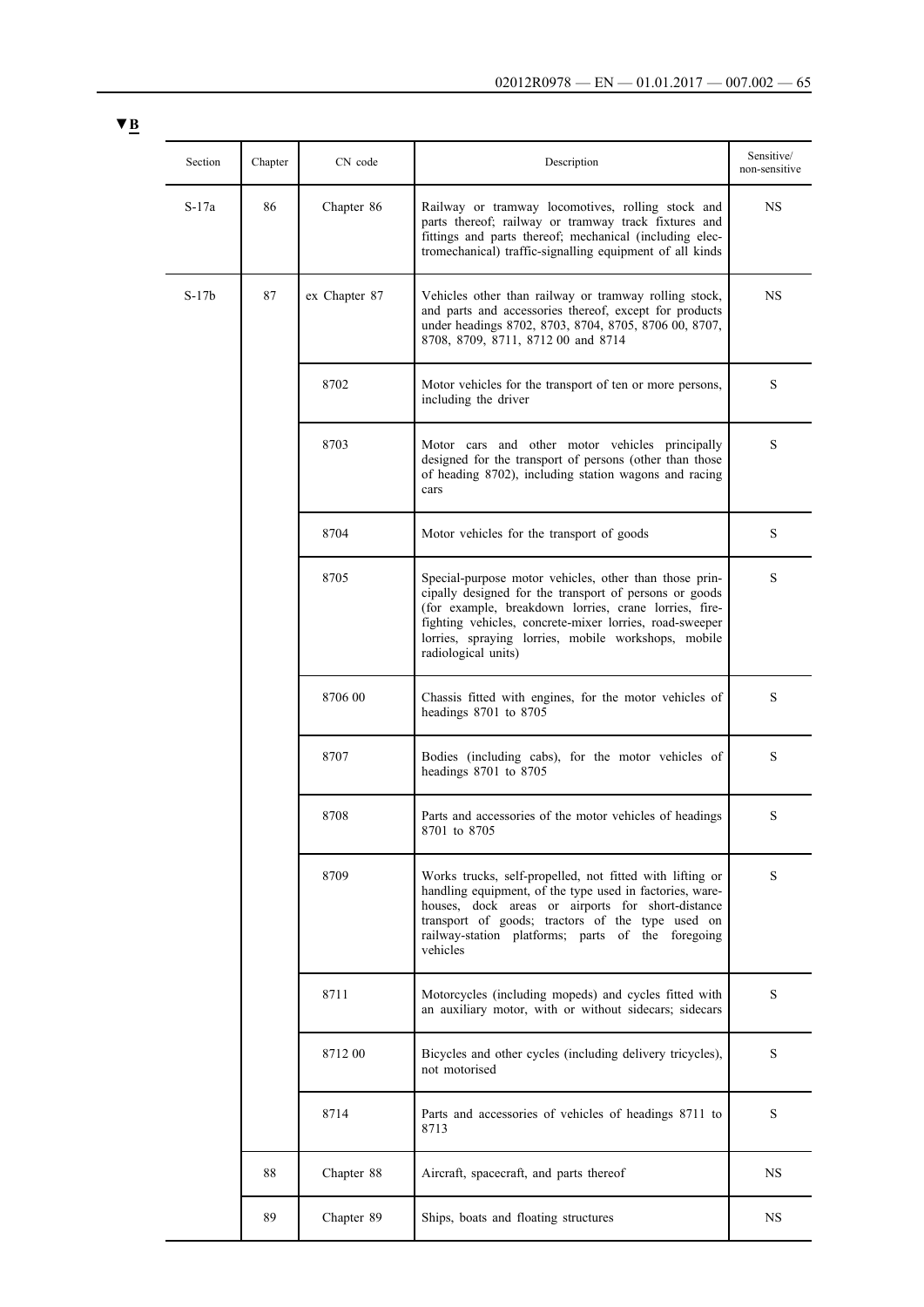| Section | Chapter | CN code                     | Description                                                                                                                                                                                                                                                                                  | Sensitive/<br>non-sensitive |                                                                                                                                        |                                                                                                                                                                                                                                                                                                       |           |
|---------|---------|-----------------------------|----------------------------------------------------------------------------------------------------------------------------------------------------------------------------------------------------------------------------------------------------------------------------------------------|-----------------------------|----------------------------------------------------------------------------------------------------------------------------------------|-------------------------------------------------------------------------------------------------------------------------------------------------------------------------------------------------------------------------------------------------------------------------------------------------------|-----------|
| $S-18$  | 90      | Chapter 90                  | Optical, photographic, cinematographic, measuring,<br>checking, precision, medical or surgical instruments<br>and apparatus; parts and accessories thereof                                                                                                                                   | S                           |                                                                                                                                        |                                                                                                                                                                                                                                                                                                       |           |
|         | 91      | Chapter 91                  | Clocks and watches and parts thereof                                                                                                                                                                                                                                                         | S                           |                                                                                                                                        |                                                                                                                                                                                                                                                                                                       |           |
|         | 92      | Chapter 92                  | Musical instruments; parts and accessories of such<br>articles                                                                                                                                                                                                                               | <b>NS</b>                   |                                                                                                                                        |                                                                                                                                                                                                                                                                                                       |           |
| $S-20$  | 94      |                             |                                                                                                                                                                                                                                                                                              |                             | ex Chapter 94                                                                                                                          | Furniture; bedding, mattresses, mattress supports,<br>cushions and similar stuffed furnishings; lamps and<br>lighting fittings, not elsewhere specified or included;<br>illuminated signs, illuminated nameplates and the like;<br>prefabricated buildings, except for products under<br>heading 9405 | <b>NS</b> |
|         |         | 9405                        | Lamps and lighting fittings including searchlights and<br>spotlights and parts thereof, not elsewhere specified or<br>included; illuminated signs, illuminated nameplates and<br>the like, having a permanently fixed light source, and<br>parts thereof not elsewhere specified or included | S                           |                                                                                                                                        |                                                                                                                                                                                                                                                                                                       |           |
|         | 95      |                             |                                                                                                                                                                                                                                                                                              | ex Chapter 95               | Toys, games and sports requisites; parts and accessories<br>thereof; except for products under subheadings<br>9503 00 35 to 9503 00 99 | <b>NS</b>                                                                                                                                                                                                                                                                                             |           |
|         |         | 9503 00 35 to<br>9503 00 99 | Other toys; reduced-size ('scale') models and similar<br>recreational models, working or not; puzzles of all<br>kinds                                                                                                                                                                        | S                           |                                                                                                                                        |                                                                                                                                                                                                                                                                                                       |           |
|         | 96      | Chapter 96                  | Miscellaneous manufactured articles                                                                                                                                                                                                                                                          | <b>NS</b>                   |                                                                                                                                        |                                                                                                                                                                                                                                                                                                       |           |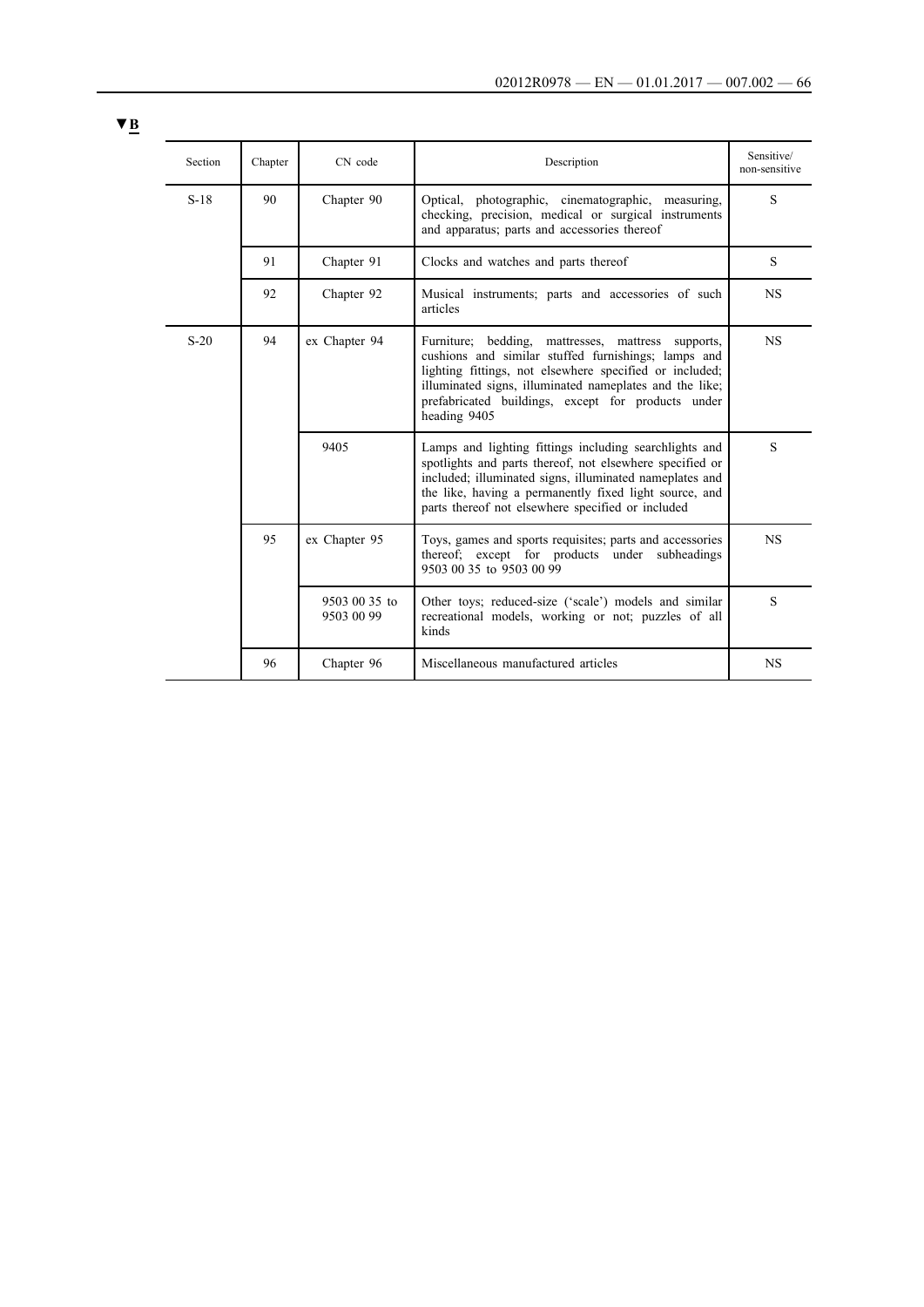### *ANNEX VI*

### **Modalities for the application of Article 8**

- 1. Article 8 shall apply when the percentage share referred to in paragraph 1 of that Article exceeds 57,0 %.
- 2. Article 8 shall apply for each of the GSP sections S-2a, S-3 and S-5 of Annex V, when the percentage share referred to in paragraph 1 of that Article exceeds 17,5 %.
- 3. Article 8 shall apply for each of the GSP sections S-11a and S-11b of Annex V, when the percentage share referred to in paragraph 1 of that Article exceeds 47,2 %.

## **▼M9**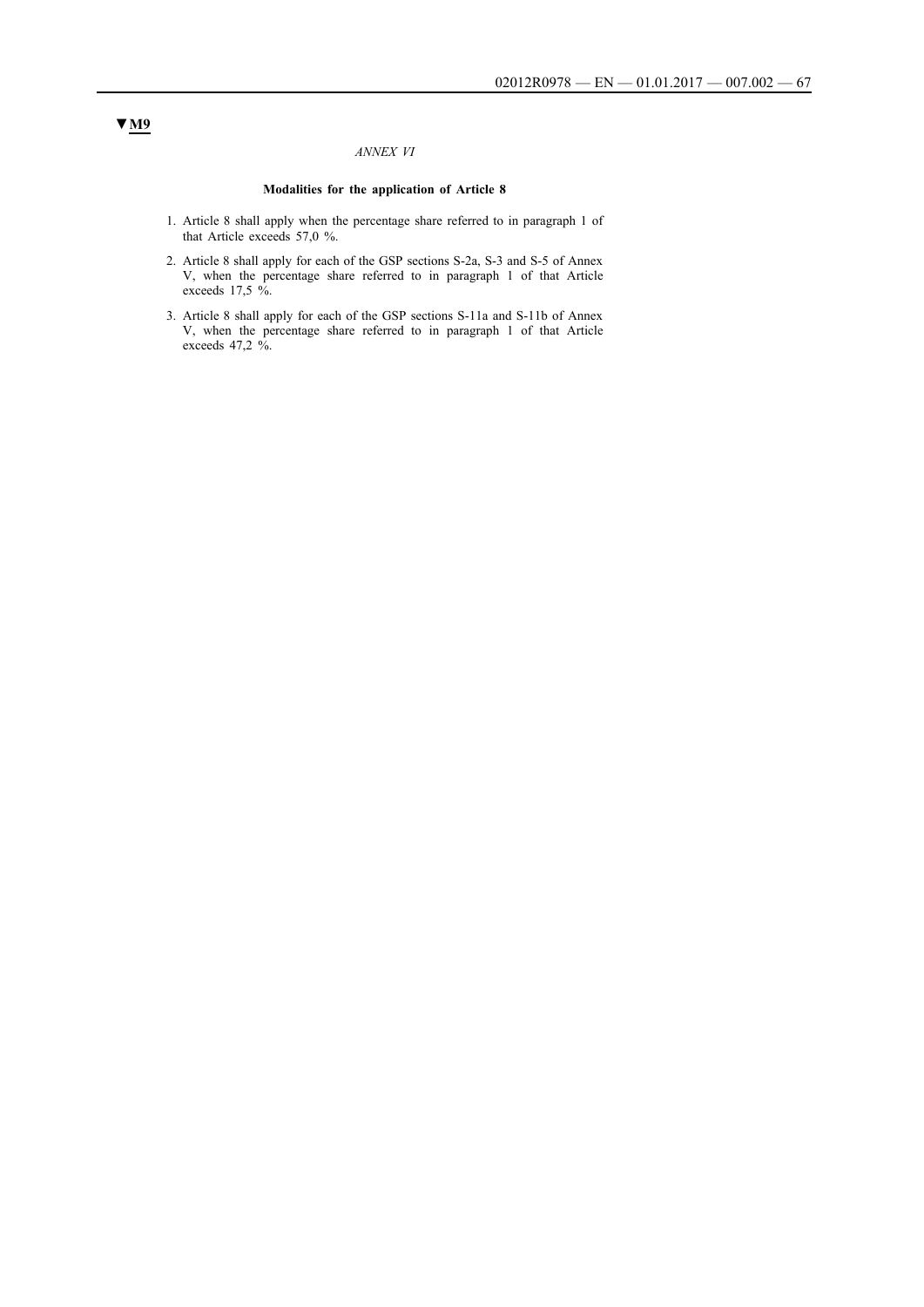### *ANNEX VII*

#### **Modalities for the application of Chapter III of this Regulation**

- 1. For the purposes of Chapter III a vulnerable country means a country:
	- (a) of which, in terms of value, the seven largest GSP sections of its imports into the Union of products listed in Annex IX represent more than the threshold of 75 % in value of its total imports of products listed in that Annex, as an average during the last three consecutive years;

and

- (b) of which the imports of products listed in Annex IX into the Union represent less than the threshold of **►M8** 6,5 % ◄ in value of the total imports into the Union of products listed in that Annex originating in countries listed in Annex II, as an average during the last three consecutive years.
- 2. For the purposes of point (a) of Article 9(1), the data to be used in application of point 1 of this Annex are those available on 1 September of the year preceding the year of the request referred to in Article 10(1).
- 3. For the purposes of Article 11, the data to be used in application of point 1 of this Annex are those available on 1 September of the year preceding the year when the delegated act referred to in Article 11(2) is adopted.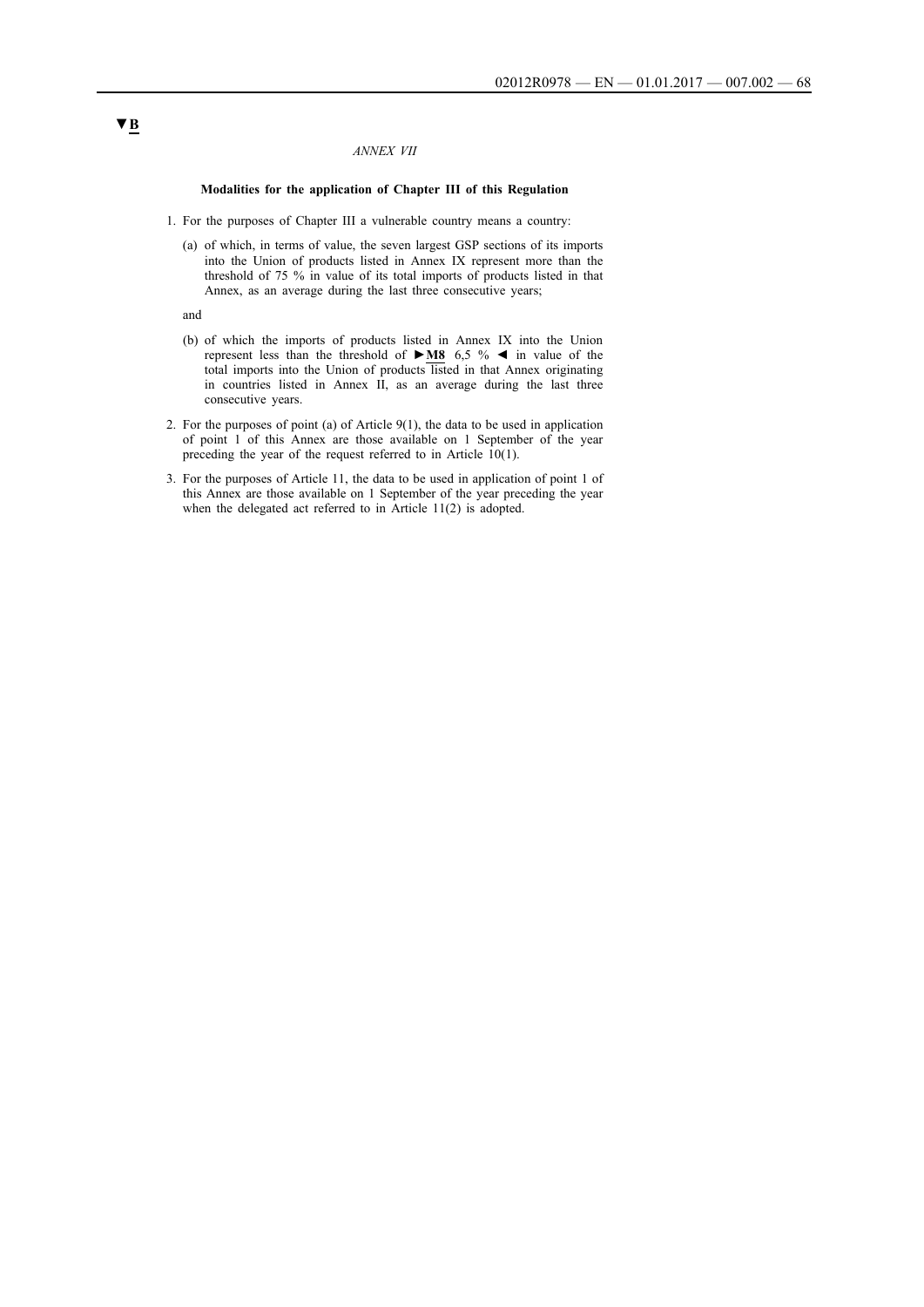#### *ANNEX VIII*

#### **Conventions referred to in Article 9**

### PART A

#### *Core human and labour rights UN/ILO Conventions*

- 1. Convention on the Prevention and Punishment of the Crime of Genocide (1948)
- 2. International Convention on the Elimination of All Forms of Racial Discrimination (1965)
- 3. International Covenant on Civil and Political Rights (1966)
- 4. International Covenant on Economic Social and Cultural Rights (1966)
- 5. Convention on the Elimination of All Forms of Discrimination Against Women (1979)
- 6. Convention Against Torture and other Cruel, Inhuman or Degrading Treatment or Punishment (1984)
- 7. Convention on the Rights of the Child (1989)
- 8. Convention concerning Forced or Compulsory Labour, No 29 (1930)
- 9. Convention concerning Freedom of Association and Protection of the Right to Organise, No 87 (1948)
- 10. Convention concerning the Application of the Principles of the Right to Organise and to Bargain Collectively, No 98 (1949)
- 11. Convention concerning Equal Remuneration of Men and Women Workers for Work of Equal Value, No 100 (1951)
- 12. Convention concerning the Abolition of Forced Labour, No 105 (1957)
- 13. Convention concerning Discrimination in Respect of Employment and Occupation, No 111 (1958)
- 14. Convention concerning Minimum Age for Admission to Employment, No 138 (1973)
- 15. Convention concerning the Prohibition and Immediate Action for the Elimination of the Worst Forms of Child Labour, No 182 (1999)

#### PART B

*Conventions related to the environment and to governance principles*

- 16. Convention on International Trade in Endangered Species of Wild Fauna and Flora (1973)
- 17. Montreal Protocol on Substances that Deplete the Ozone Layer (1987)
- 18. Basel Convention on the Control of Transboundary Movements of Hazardous Wastes and Their Disposal (1989)
- 19. Convention on Biological Diversity (1992)
- 20. The United Nations Framework Convention on Climate Change (1992)
- 21. Cartagena Protocol on Biosafety (2000)
- 22. Stockholm Convention on persistent Organic Pollutants (2001)
- 23. Kyoto Protocol to the United Nations Framework Convention on Climate Change (1998)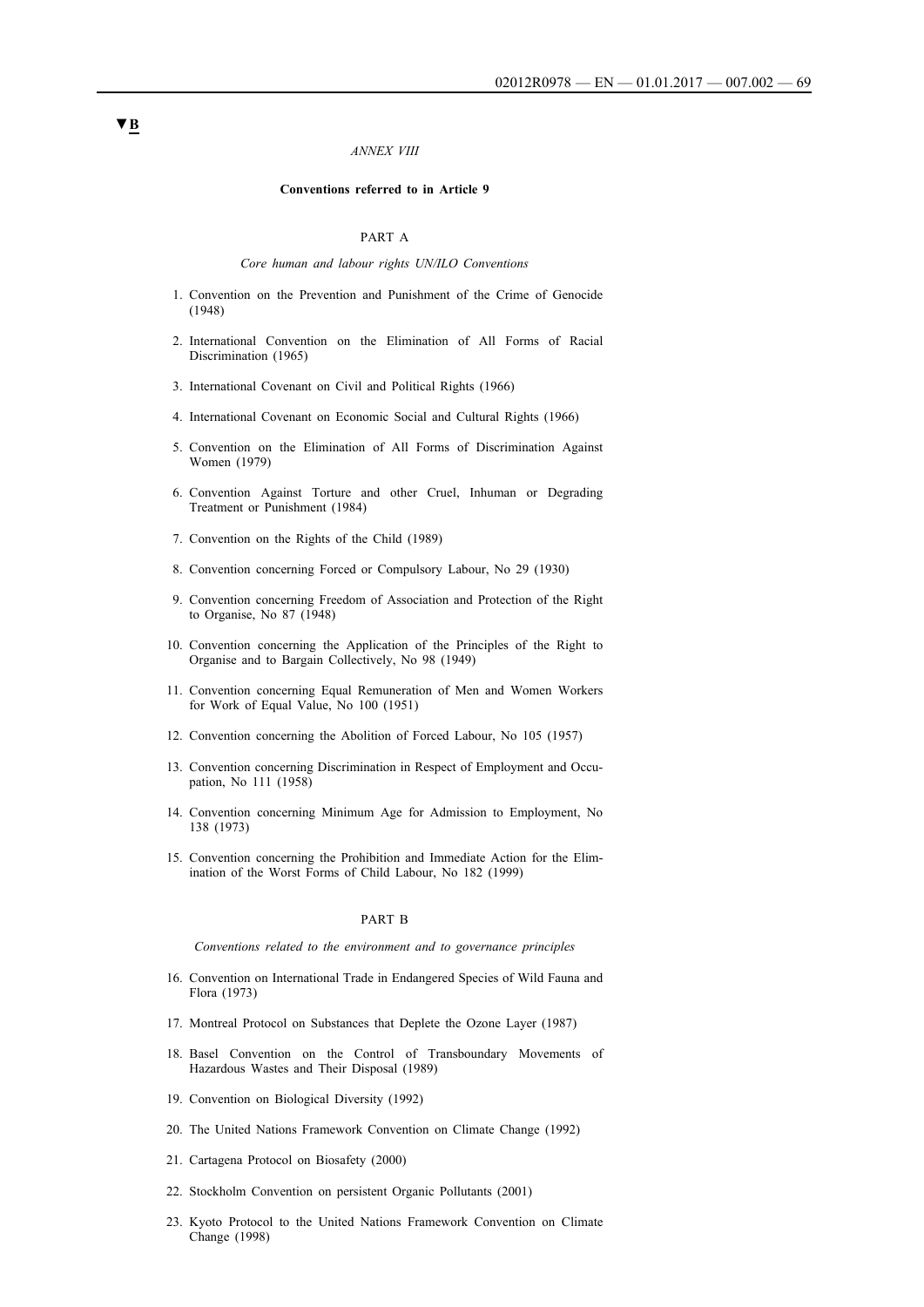- 24. United Nations Single Convention on Narcotic Drugs (1961)
- 25. United Nations Convention on Psychotropic Substances (1971)
- 26. United Nations Convention against Illicit Traffic in Narcotic Drugs and Psychotropic Substances (1988)
- 27. United Nations Convention against Corruption (2004)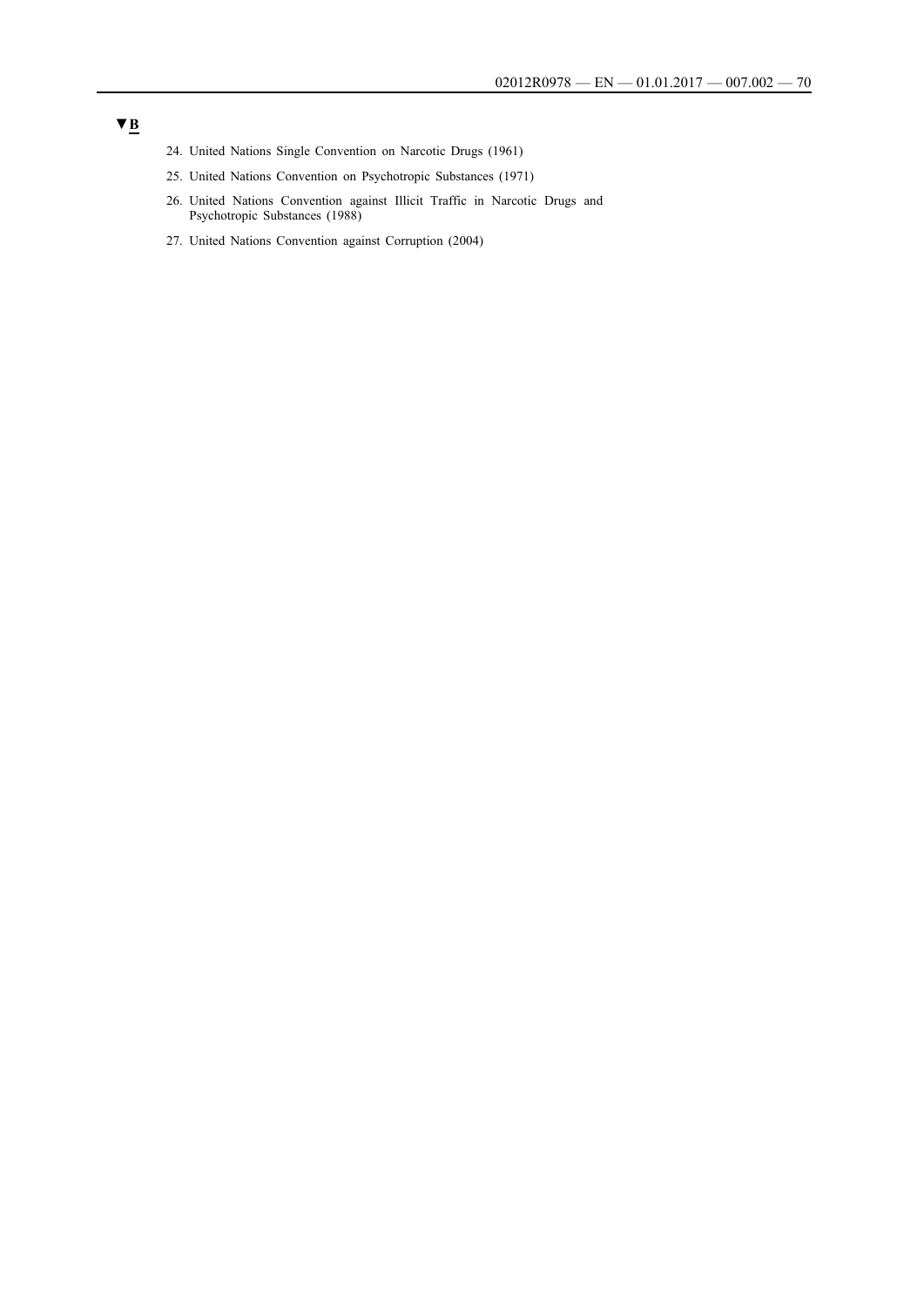### *ANNEX IX*

#### **List of products included in the special incentive arrangement for sustainable development and good governance referred to in point (b) of Article 1(2)**

Notwithstanding the rules for the interpretation of the Combined Nomenclature, the description of the products is to be considered as indicative, the tariff preferences being determined by the CN codes. Where 'ex' CN codes are indicated, the tariff preferences are to be determined by the CN code and the description, together.

Entry of products with a CN code marked with an asterisk (\*) is subject to the conditions laid down in the relevant Union law.

The column 'Section' lists GSP sections (Article 2(h))

The column 'Chapter' lists CN chapters covered by a GSP section (Article 2(i))

For reasons of simplification, the products are listed in groups. These may include products for which Common Customs Tariff duties were withdrawn or suspended.

| Section | Chapter | CN code                                | Description                                                                                                                          |  |
|---------|---------|----------------------------------------|--------------------------------------------------------------------------------------------------------------------------------------|--|
| $S-1a$  | 01      | 0101 29 90                             | Live horses, other than pure-bred breeding animals,<br>other than for slaughter                                                      |  |
|         |         | 0101 30 00                             | Live asses                                                                                                                           |  |
|         |         | 0101 90 00                             | Live mules and hinnies                                                                                                               |  |
|         |         | $01042010*$                            | Live, pure-bred breeding goats                                                                                                       |  |
|         |         | 0106 14 10                             | Live domestic rabbits                                                                                                                |  |
|         |         | 0106 39 10                             | Live pigeons                                                                                                                         |  |
|         | 02      | 0205 00                                | Meat of horses, asses, mules or hinnies, fresh, chilled or<br>frozen                                                                 |  |
|         |         | 0206 80 91                             | Edible offal of horses, asses, mules or hinnies, fresh or<br>chilled, other than for the manufacture of phar-<br>maceutical products |  |
|         |         | 0206 90 91                             | Edible offal of horses, asses, mules or hinnies, frozen,<br>other than for the manufacture of pharmaceutical<br>products             |  |
|         |         | 0207 14 91                             | Livers, frozen, of fowls of the species Gallus<br>domesticus                                                                         |  |
|         |         | 0207 27 91                             | Livers, frozen, of turkeys                                                                                                           |  |
|         |         | 0207 45 95<br>0207 55 95<br>0207 60 91 | Livers, frozen, of ducks, geese or guinea fowls, other<br>than fatty livers of ducks or geese                                        |  |
|         |         | ex 0208                                | Other meat and edible meat offal, fresh, chilled or<br>excluding<br>products<br>subheading<br>frozen,<br>under<br>0208 40 20         |  |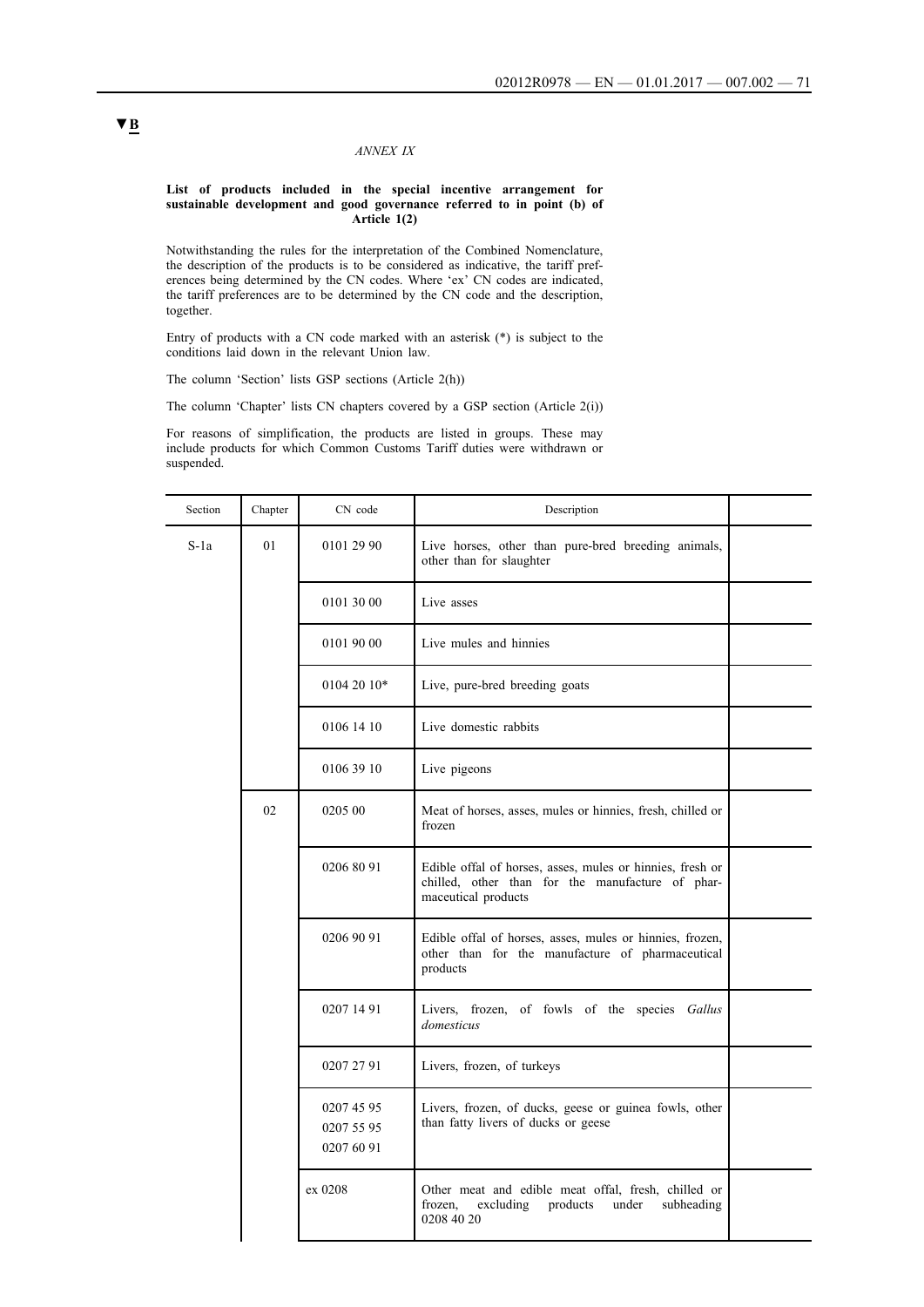| Section | Chapter | CN code                                | Description                                                                                                                                    |  |
|---------|---------|----------------------------------------|------------------------------------------------------------------------------------------------------------------------------------------------|--|
|         |         | 0210 99 10                             | Meat of horses, salted, in brine or dried                                                                                                      |  |
|         |         | 0210 99 59                             | Offal of bovine animals, salted, in brine, dried or<br>smoked, other than thick skirt and thin skirt                                           |  |
|         |         | ex 0210 99 85                          | Offal of sheep or goats, salted, in brine, dried or<br>smoked                                                                                  |  |
|         |         | ex 0210 99 85                          | Offal, salted, in brine, dried or smoked, other than<br>poultry liver, other than of domestic swine, of bovine<br>animals or of sheep or goats |  |
|         | 04      | 0403 10 51                             | Yogurt, flavoured or containing added fruit, nuts or<br>cocoa                                                                                  |  |
|         |         | 0403 10 53                             |                                                                                                                                                |  |
|         |         | 0403 10 59                             |                                                                                                                                                |  |
|         |         | 0403 10 91                             |                                                                                                                                                |  |
|         |         | 0403 10 93                             |                                                                                                                                                |  |
|         |         | 0403 10 99                             |                                                                                                                                                |  |
|         |         | 0403 90 71                             | Buttermilk, curdled milk and cream, kephir and other<br>fermented or acidified milk and cream, flavoured or                                    |  |
|         |         | 0403 90 73                             | containing added fruit, nuts or cocoa                                                                                                          |  |
|         |         | 0403 90 79                             |                                                                                                                                                |  |
|         |         | 0403 90 91                             |                                                                                                                                                |  |
|         |         | 0403 90 93                             |                                                                                                                                                |  |
|         |         | 0403 90 99                             |                                                                                                                                                |  |
|         |         | 0405 20 10                             | Dairy spreads, of a fat content, by weight, of 39 % or<br>more but not exceeding 75 %                                                          |  |
|         |         | 0405 20 30                             |                                                                                                                                                |  |
|         |         | 0407 19 90<br>0407 29 90<br>0407 90 90 | Birds' eggs, in shell, fresh, preserved or cooked, other<br>than of poultry                                                                    |  |
|         |         | 0409 00 00                             | Natural honey                                                                                                                                  |  |
|         |         | 0410 00 00                             | Edible products of animal origin, not elsewhere<br>specified or included                                                                       |  |
|         | 05      | 0511 99 39                             | Natural sponges of animal origin, other than raw                                                                                               |  |
| $S-1b$  | 03      | Chapter $3(1)$                         | Fish and crustaceans, molluscs and other aquatic invert-<br>ebrates                                                                            |  |
| $S-2a$  | 06      | Chapter 6                              | Live trees and other plants; bulbs, roots and the like;<br>cut flowers and ornamental foliage                                                  |  |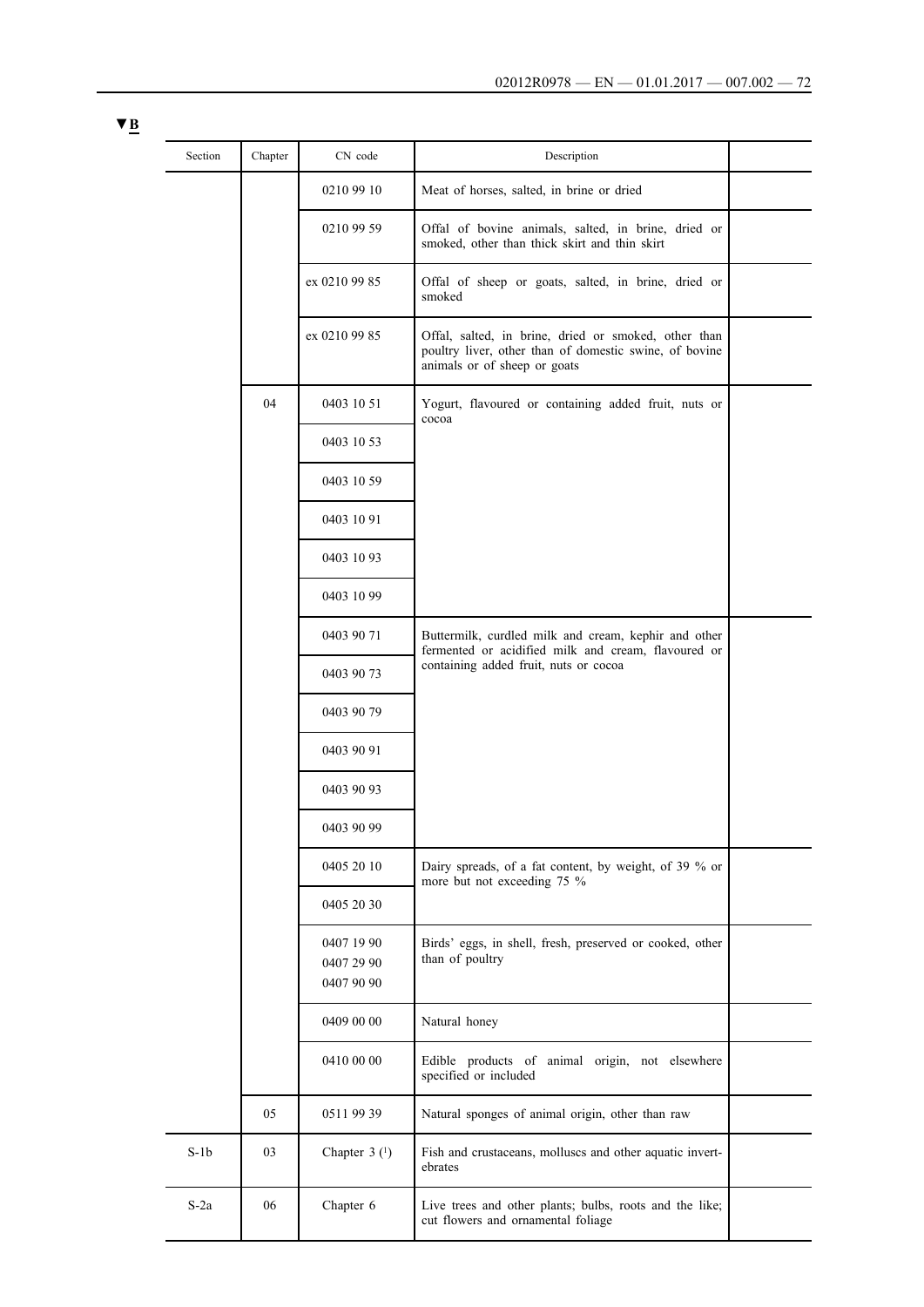| Section | Chapter | CN code       | Description                                                                                                 |                                                                                    |  |  |  |  |  |  |            |                                                                                                                                                                                                                                                                   |  |
|---------|---------|---------------|-------------------------------------------------------------------------------------------------------------|------------------------------------------------------------------------------------|--|--|--|--|--|--|------------|-------------------------------------------------------------------------------------------------------------------------------------------------------------------------------------------------------------------------------------------------------------------|--|
| $S-2b$  | 07      | 0701          | Potatoes, fresh or chilled                                                                                  |                                                                                    |  |  |  |  |  |  |            |                                                                                                                                                                                                                                                                   |  |
|         |         | 0703 10       | Onions and shallots, fresh or chilled                                                                       |                                                                                    |  |  |  |  |  |  |            |                                                                                                                                                                                                                                                                   |  |
|         |         | 0703 90 00    | Leeks and other alliaceous vegetables, fresh or chilled                                                     |                                                                                    |  |  |  |  |  |  |            |                                                                                                                                                                                                                                                                   |  |
|         |         | 0704          | Cabbages, cauliflowers, kohlrabi, kale and similar<br>edible brassicas, fresh or chilled                    |                                                                                    |  |  |  |  |  |  |            |                                                                                                                                                                                                                                                                   |  |
|         |         | 0705          | Lettuce (Lactuca sativa) and chicory (Cichorium spp.),<br>fresh or chilled                                  |                                                                                    |  |  |  |  |  |  |            |                                                                                                                                                                                                                                                                   |  |
|         |         | 0706          | Carrots, turnips, salad beetroot, salsify, celeriac,<br>radishes and similar edible roots, fresh or chilled |                                                                                    |  |  |  |  |  |  |            |                                                                                                                                                                                                                                                                   |  |
|         |         | ex 0707 00 05 | Cucumbers, fresh or chilled, from 16 May to 31<br>October                                                   |                                                                                    |  |  |  |  |  |  |            |                                                                                                                                                                                                                                                                   |  |
|         |         | 0708          | Leguminous vegetables, shelled or unshelled, fresh or<br>chilled                                            |                                                                                    |  |  |  |  |  |  |            |                                                                                                                                                                                                                                                                   |  |
|         |         | 0709 20 00    | Asparagus, fresh or chilled                                                                                 |                                                                                    |  |  |  |  |  |  |            |                                                                                                                                                                                                                                                                   |  |
|         |         | 0709 30 00    | Aubergines (eggplants), fresh or chilled                                                                    |                                                                                    |  |  |  |  |  |  |            |                                                                                                                                                                                                                                                                   |  |
|         |         |               | 0709 40 00                                                                                                  | Celery other than celeriac, fresh or chilled                                       |  |  |  |  |  |  |            |                                                                                                                                                                                                                                                                   |  |
|         |         |               | 0709 51 00                                                                                                  | Mushrooms, fresh or chilled, excluding the products<br>under subheading 0709 59 50 |  |  |  |  |  |  |            |                                                                                                                                                                                                                                                                   |  |
|         |         | ex 0709 59    |                                                                                                             |                                                                                    |  |  |  |  |  |  |            |                                                                                                                                                                                                                                                                   |  |
|         |         | 0709 60 10    | Sweet peppers, fresh or chilled                                                                             |                                                                                    |  |  |  |  |  |  |            |                                                                                                                                                                                                                                                                   |  |
|         |         |               |                                                                                                             |                                                                                    |  |  |  |  |  |  | 0709 60 99 | Fruits of the genus Capsicum or of the genus Pimenta,<br>fresh or chilled, other than sweet peppers, other than for<br>the manufacture of capsaicin or capsicum oleoresin<br>dyes and other than for the industrial manufacture of<br>essential oils or resinoids |  |
|         |         | 0709 70 00    | Spinach, New Zealand spinach and orache spinach<br>(garden spinach), fresh or chilled                       |                                                                                    |  |  |  |  |  |  |            |                                                                                                                                                                                                                                                                   |  |
|         |         | 0709 92 10*   | Olives, fresh or chilled, for uses other than the<br>production of oil                                      |                                                                                    |  |  |  |  |  |  |            |                                                                                                                                                                                                                                                                   |  |
|         |         | 0709 99 10    | Salad vegetables, fresh or chilled, other than lettuce<br>(Lactuca sativa) and chicory (Cichorium spp.)     |                                                                                    |  |  |  |  |  |  |            |                                                                                                                                                                                                                                                                   |  |
|         |         | 0709 99 20    | Chard (or white beet) and cardoons, fresh or chilled                                                        |                                                                                    |  |  |  |  |  |  |            |                                                                                                                                                                                                                                                                   |  |
|         |         | 0709 93 10    | Courgettes, fresh or chilled                                                                                |                                                                                    |  |  |  |  |  |  |            |                                                                                                                                                                                                                                                                   |  |
|         |         | 0709 99 40    | Capers, fresh or chilled                                                                                    |                                                                                    |  |  |  |  |  |  |            |                                                                                                                                                                                                                                                                   |  |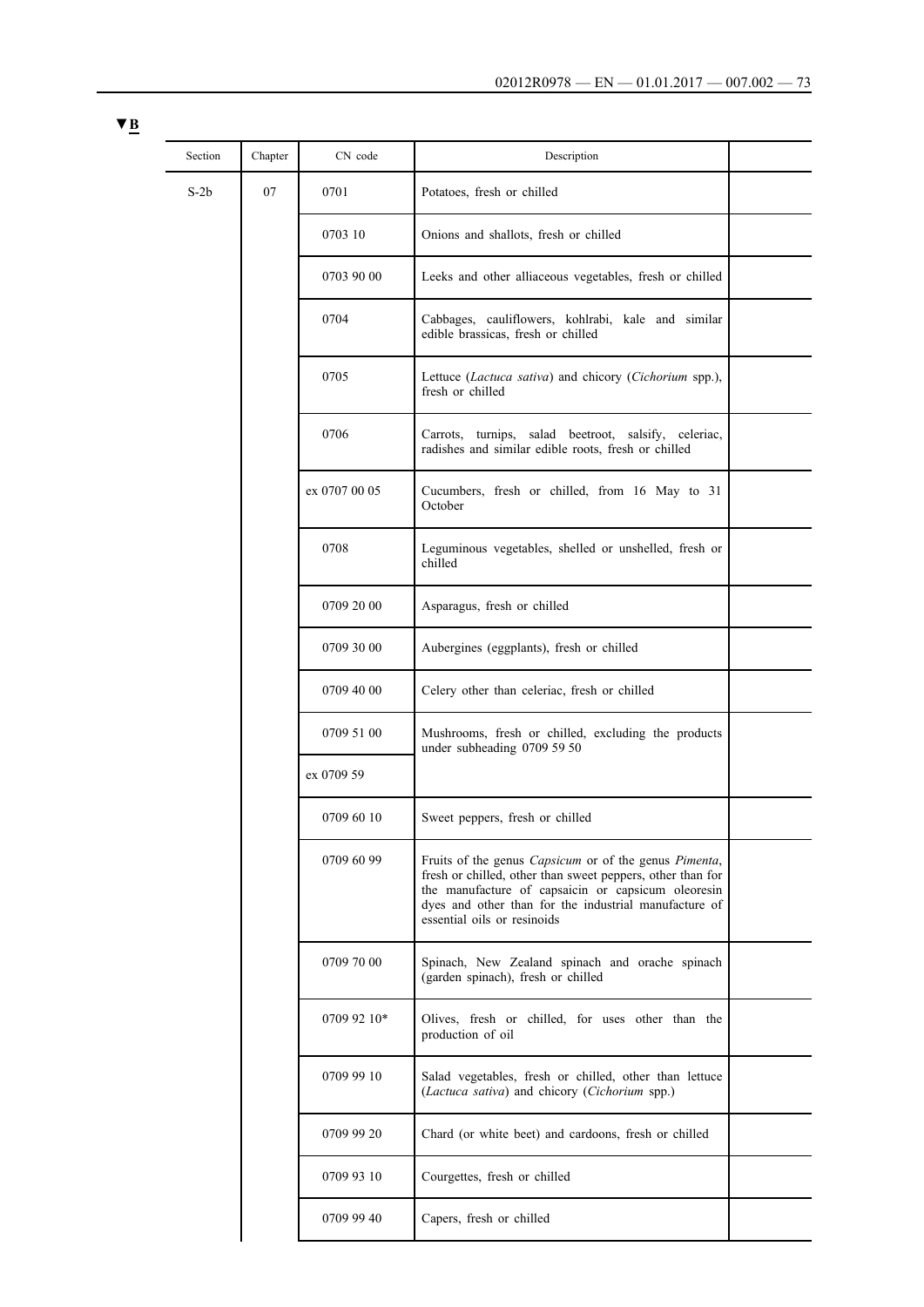| $\blacktriangledown$ B<br>--- |     |
|-------------------------------|-----|
|                               | Sec |
|                               |     |

| Section | Chapter | CN code                  | Description                                                                                                                                                                                                                                                           |  |
|---------|---------|--------------------------|-----------------------------------------------------------------------------------------------------------------------------------------------------------------------------------------------------------------------------------------------------------------------|--|
|         |         | 0709 99 50               | Fennel, fresh or chilled                                                                                                                                                                                                                                              |  |
|         |         | ex 0709 91 00            | Globe artichokes, fresh or chilled, from 1 July to 31<br>October                                                                                                                                                                                                      |  |
|         |         | 0709 93 90<br>0709 99 90 | Other vegetables, fresh or chilled                                                                                                                                                                                                                                    |  |
|         |         | 0710                     | Vegetables (uncooked or cooked by steaming or boiling)<br>in water), frozen                                                                                                                                                                                           |  |
|         |         | ex 0711                  | Vegetables provisionally preserved (for example, by<br>sulphur dioxide gas, in brine, in sulphur water or in<br>other preservative solutions), but unsuitable in that<br>state for immediate consumption,<br>excluding<br>the<br>products under subheading 0711 20 90 |  |
|         |         | ex 0712                  | Dried vegetables, whole, cut, sliced, broken or in<br>powder, but not further prepared, excluding olives and<br>the products under subheading 0712 90 19                                                                                                              |  |
|         |         | 0713                     | Dried leguminous vegetables, shelled, whether or not<br>skinned or split                                                                                                                                                                                              |  |
|         |         | 0714 20 10*              | Sweet potatoes, fresh, whole, and intended for human<br>consumption                                                                                                                                                                                                   |  |
|         |         | 0714 20 90               | Sweet potatoes, fresh, chilled, frozen or dried, whether<br>or not sliced or in the form of pellets, other than fresh<br>and whole and intended for human consumption                                                                                                 |  |
|         |         | 0714 90 90               | Jerusalem artichokes and similar roots and tubers with<br>high inulin content, fresh, chilled, frozen or dried,<br>whether or not sliced or in the form of pellets; sago pith                                                                                         |  |
|         | 08      | 0802 11 90               | Almonds, fresh or dried, whether or not shelled, other<br>than bitter                                                                                                                                                                                                 |  |
|         |         | 0802 12 90               |                                                                                                                                                                                                                                                                       |  |
|         |         | 0802 21 00               | Hazelnuts or filberts (Corylus spp.), fresh or dried,<br>whether or not shelled                                                                                                                                                                                       |  |
|         |         | 0802 22 00               |                                                                                                                                                                                                                                                                       |  |
|         |         | 0802 31 00               | Walnuts, fresh or dried, whether or not shelled                                                                                                                                                                                                                       |  |
|         |         | 0802 32 00               |                                                                                                                                                                                                                                                                       |  |
|         |         | 0802 41 00<br>0802 42 00 | Chestnuts (Castanea spp.), fresh or dried, whether or<br>not shelled or peeled                                                                                                                                                                                        |  |
|         |         | 0802 51 00<br>0802 52 00 | Pistachios, fresh or dried, whether or not shelled or<br>peeled                                                                                                                                                                                                       |  |
|         |         | 0802 61 00<br>0802 62 00 | Macadamia nuts, fresh or dried, whether or not shelled<br>or peeled                                                                                                                                                                                                   |  |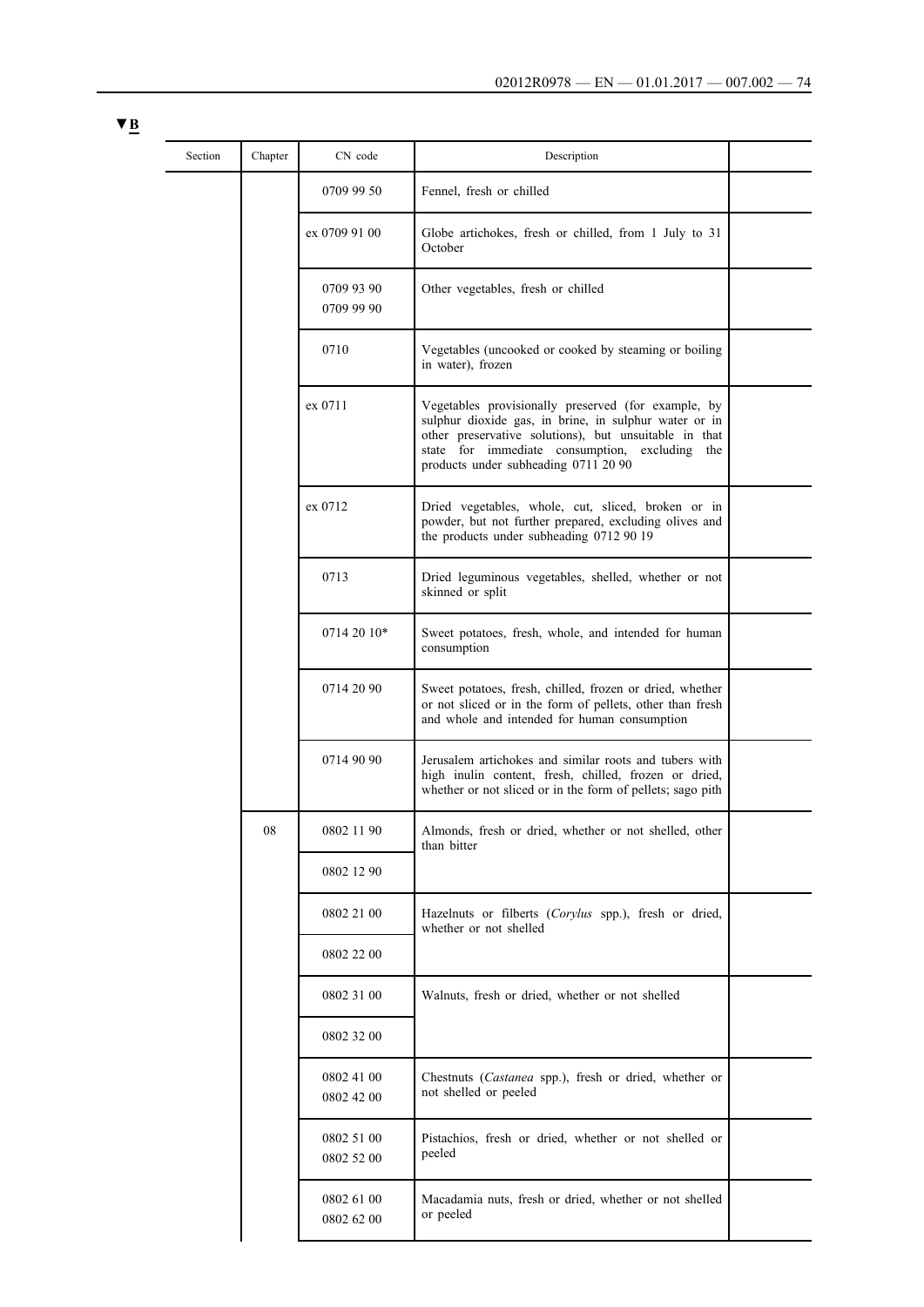$\overline{\phantom{0}}$ 

 $\overline{\phantom{a}}$ 

 $\overline{\phantom{a}}$ 

 $\overline{\phantom{a}}$ 

÷.

| Section | Chapter | CN code                  | Description                                                                                                                                                                     |  |
|---------|---------|--------------------------|---------------------------------------------------------------------------------------------------------------------------------------------------------------------------------|--|
|         |         | 0802 90 50               | Pine nuts, fresh or dried, whether or not shelled or<br>peeled                                                                                                                  |  |
|         |         | 0802 90 85               | Other nuts, fresh or dried, whether or not shelled or<br>peeled                                                                                                                 |  |
|         |         | 0803 10 10               | Plantains, fresh                                                                                                                                                                |  |
|         |         | 0803 10 90<br>0803 90 90 | Bananas, including plantains, dried                                                                                                                                             |  |
|         |         | 0804 10 00               | Dates, fresh or dried                                                                                                                                                           |  |
|         |         | 0804 20 10               | Figs, fresh or dried                                                                                                                                                            |  |
|         |         | 0804 20 90               |                                                                                                                                                                                 |  |
|         |         | 0804 30 00               | Pineapples, fresh or dried                                                                                                                                                      |  |
|         |         | 0804 40 00               | Avocados, fresh or dried                                                                                                                                                        |  |
|         |         | ex 0805 20               | Mandarins (including tangerines and satsumas), and<br>clementines, wilkings and similar citrus hybrids, fresh<br>or dried, from 1 March to 31 October                           |  |
|         |         | 0805 40 00               | Grapefruit, including pomelos, fresh or dried                                                                                                                                   |  |
|         |         | 0805 50 90               | Limes (Citrus aurantifolia, Citrus latifolia), fresh or<br>dried                                                                                                                |  |
|         |         | 0805 90 00               | Other citrus fruit, fresh or dried                                                                                                                                              |  |
|         |         | ex 0806 10 10            | Table grapes, fresh, from 1 January to 20 July and from<br>21 November to 31 December, excluding grapes of the<br>variety Emperor (Vitis vinifera cv.) from 1 to 31<br>December |  |
|         |         | 0806 10 90               | Other grapes, fresh                                                                                                                                                             |  |
|         |         | ex 0806 20               | Dried grapes, excluding products under subheading<br>ex 0806 20 30 in immediate containers of a net<br>capacity exceeding 2 kg                                                  |  |
|         |         | 0807 11 00               | Melons (including watermelons), fresh                                                                                                                                           |  |
|         |         | 0807 19 00               |                                                                                                                                                                                 |  |
|         |         | 0808 10 10               | Cider apples, fresh, in bulk, from 16 September to 15<br>December                                                                                                               |  |
|         |         | 0808 30 10               | Perry pears, fresh, in bulk, from 1 August to 31<br>December                                                                                                                    |  |
|         |         | ex 0808 30 90            | Other pears, fresh, from 1 May to 30 June                                                                                                                                       |  |
|         |         | 0808 40 00               | Quinces, fresh                                                                                                                                                                  |  |
|         |         | ex 0809 10 00            | Apricots, fresh, from 1 January to 31 May and from 1                                                                                                                            |  |

August to 31 December

0809 21 00 Sour cherries (*Prunus cerasus*), fresh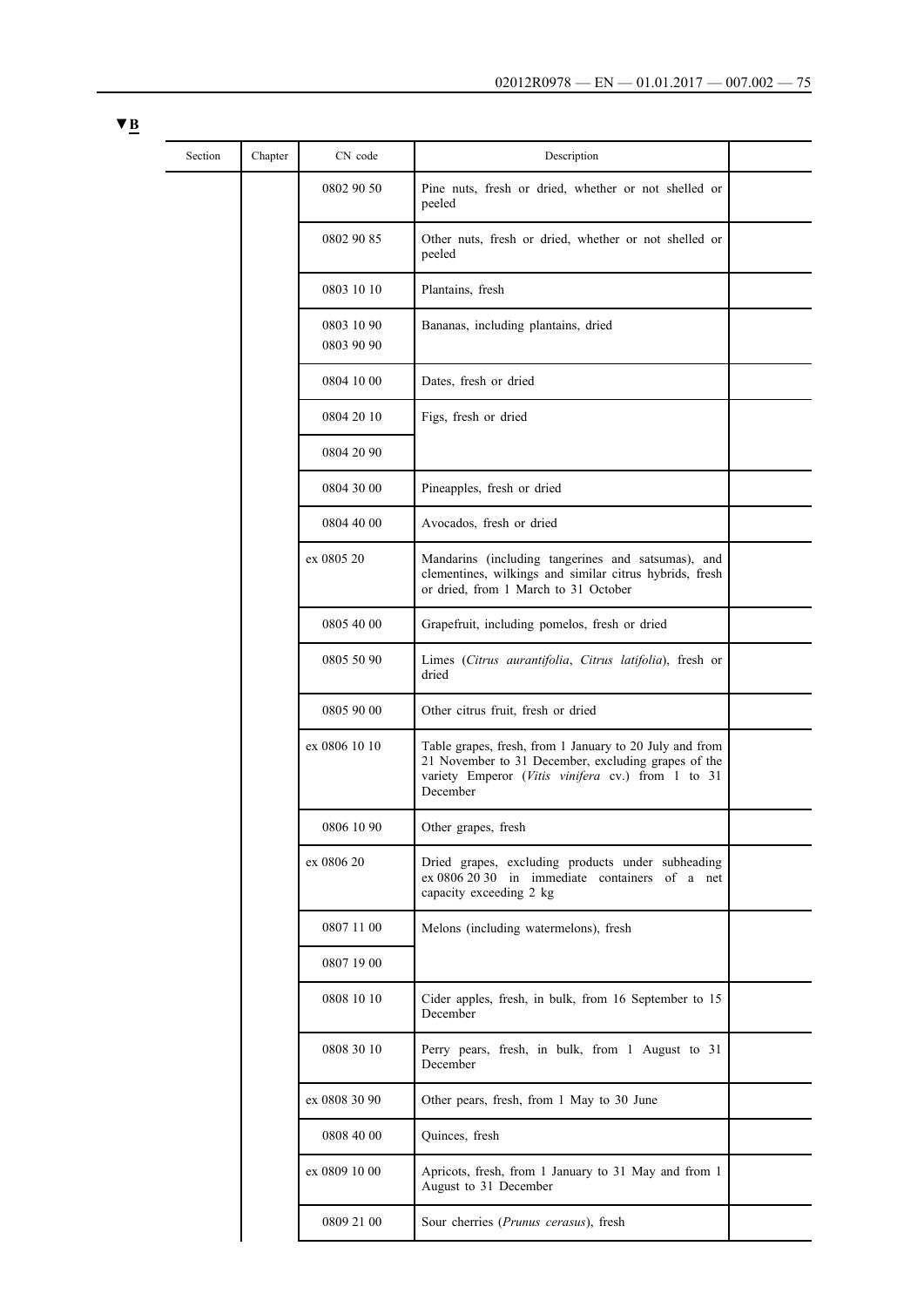| × |  |
|---|--|
|   |  |

| Section | Chapter | CN code       | Description                                                                                                                                                                                                   |  |
|---------|---------|---------------|---------------------------------------------------------------------------------------------------------------------------------------------------------------------------------------------------------------|--|
|         |         | ex 0809 29    | Cherries, fresh, from 1 January to 20 May and from 11<br>August to 31 December, other than sour cherries<br>(Prunus cerasus)                                                                                  |  |
|         |         | ex 0809 30    | Peaches, including nectarines, fresh, from 1 January to<br>10 June and from 1 October to 31 December                                                                                                          |  |
|         |         | ex 0809 40 05 | Plums, fresh, from 1 January to 10 June and from 1<br>October to 31 December                                                                                                                                  |  |
|         |         | 0809 40 90    | Sloes, fresh                                                                                                                                                                                                  |  |
|         |         | ex 0810 10 00 | Strawberries, fresh, from 1 January to 30 April and<br>from 1 August to 31 December                                                                                                                           |  |
|         |         | 0810 20       | Raspberries, blackberries, mulberries and loganberries,<br>fresh                                                                                                                                              |  |
|         |         | 0810 30 00    | Black-, white- or redcurrants and groseberries, fresh                                                                                                                                                         |  |
|         |         | 0810 40 30    | Fruit of the species Vaccinium myrtillus, fresh                                                                                                                                                               |  |
|         |         | 0810 40 50    | Fruit of the species Vaccinium macrocarpon and<br>Vaccinium corymbosum, fresh                                                                                                                                 |  |
|         |         | 0810 40 90    | Other fruits of the genus Vaccinium, fresh                                                                                                                                                                    |  |
|         |         | 0810 50 00    | Kiwifruit, fresh                                                                                                                                                                                              |  |
|         |         | 0810 60 00    | Durians, fresh                                                                                                                                                                                                |  |
|         |         | 0810 70 00    | Persimmons                                                                                                                                                                                                    |  |
|         |         | 0810 90 75    | Other fruit, fresh                                                                                                                                                                                            |  |
|         |         | 0811          | Fruit and nuts, uncooked or cooked by steaming or<br>boiling in water, frozen, whether or not containing<br>added sugar or other sweetening matter,                                                           |  |
|         |         | 0812          | Fruit and nuts, provisionally preserved (for example, by<br>sulphur dioxide gas, in brine, in sulphur water or in<br>other preservative solutions), but unsuitable in that<br>state for immediate consumption |  |
|         |         | 0813 10 00    | Apricots, dried                                                                                                                                                                                               |  |
|         |         | 0813 20 00    | Prunes                                                                                                                                                                                                        |  |
|         |         | 0813 30 00    | Apples, dried                                                                                                                                                                                                 |  |
|         |         | 0813 40 10    | Peaches, including nectarines, dried                                                                                                                                                                          |  |
|         |         | 0813 40 30    | Pears, dried                                                                                                                                                                                                  |  |
|         |         | 0813 40 50    | Papaws (papayas), dried                                                                                                                                                                                       |  |
|         |         | 0813 40 95    | Other fruit, dried, other than that of headings 0801 to<br>0806                                                                                                                                               |  |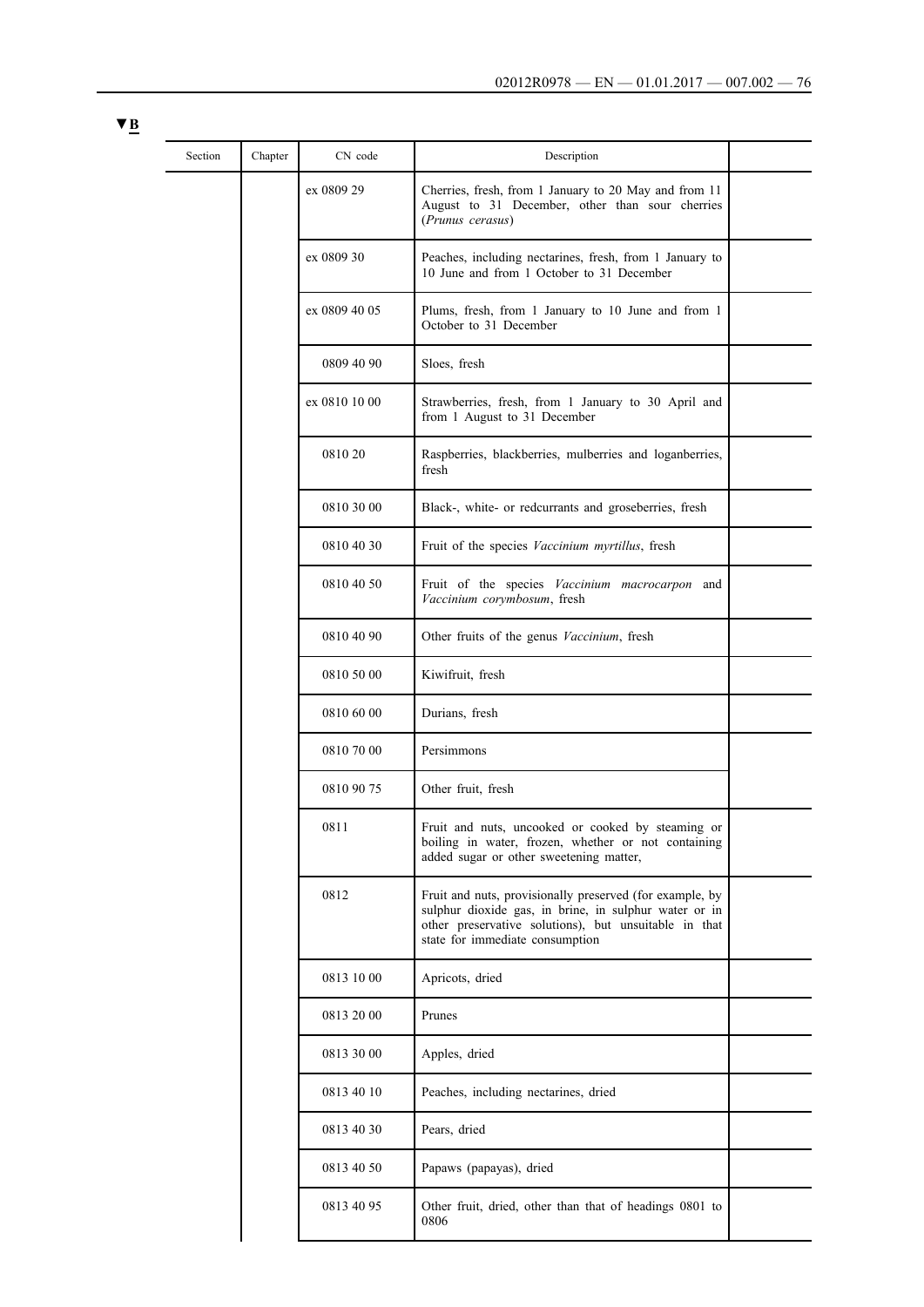| Section | Chapter | CN code       | Description                                                                                                                                                                                                                     |  |
|---------|---------|---------------|---------------------------------------------------------------------------------------------------------------------------------------------------------------------------------------------------------------------------------|--|
|         |         | 0813 50 12    | Mixtures of dried fruit (other than that of headings 0801<br>to 0806) of papaws (papayas), tamarinds, cashew<br>apples, lychees, jackfruit, sapodilla plums, passion<br>fruit, carambola or pitahaya, but not containing prunes |  |
|         |         | 0813 50 15    | Other mixtures of dried fruit (other than that of<br>headings 0801 to 0806), not containing prunes                                                                                                                              |  |
|         |         | 0813 50 19    | Mixtures of dried fruit (other than that of headings 0801<br>to 0806), containing prunes                                                                                                                                        |  |
|         |         | 0813 50 31    | Mixtures exclusively of tropical nuts of headings 0801<br>and 0802                                                                                                                                                              |  |
|         |         | 0813 50 39    | Mixtures exclusively of nuts of headings 0801 and<br>0802, other than of tropical nuts                                                                                                                                          |  |
|         |         | 0813 50 91    | Other mixtures of nuts and dried fruits of Chapter 8, not<br>containing prunes or figs                                                                                                                                          |  |
|         |         | 0813 50 99    | Other mixtures of nuts and dried fruits of Chapter 8                                                                                                                                                                            |  |
|         |         | 0814 00 00    | Peel of citrus fruit or melons (including watermelons),<br>fresh, frozen, dried or provisionally preserved in brine,<br>in sulphur water or in other preservative solutions                                                     |  |
| $S-2c$  | 09      | Chapter 9     | Coffee, tea, maté and spices                                                                                                                                                                                                    |  |
| $S-2d$  | 10      | 1008 50 00    | Quinoa (Chenopodium quinoa)                                                                                                                                                                                                     |  |
|         | 11      | 1104 29 17    | Hulled cereal grains excluding barley, oats, maize, rice<br>and wheat.                                                                                                                                                          |  |
|         |         | 1105          | Flour, meal, powder, flakes, granules and pellets of<br>potatoes                                                                                                                                                                |  |
|         |         | 1106 10 00    | Flour, meal and powder of the dried leguminous<br>vegetables of heading 0713                                                                                                                                                    |  |
|         |         | 1106 30       | Flour, meal and powder of products from Chapter 8                                                                                                                                                                               |  |
|         |         | 1108 20 00    | Inulin                                                                                                                                                                                                                          |  |
|         | 12      | ex Chapter 12 | Oil seeds and oleaginous fruits; miscellaneous grains,<br>seeds and fruit, industrial or medicinal plants; straw and<br>fodder excluding products under heading 1210 and<br>subheadings 1212 91 and 1212 93 00                  |  |
|         | 13      | Chapter 13    | Lac; gums, resins and other vegetable saps and extracts                                                                                                                                                                         |  |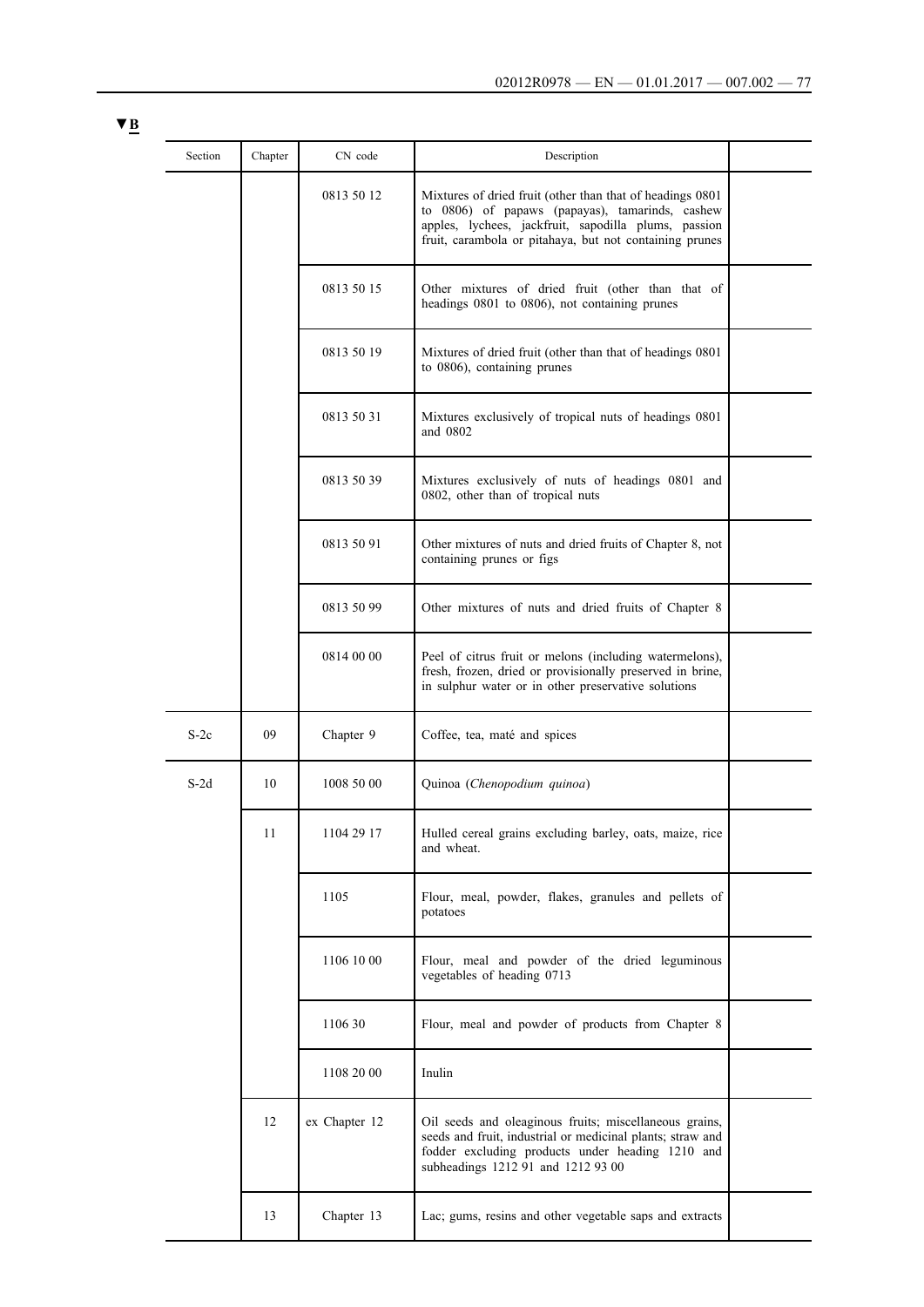| × |  |
|---|--|
|   |  |

| Section | Chapter | CN code                  | Description                                                                                                                                                                                                        |  |
|---------|---------|--------------------------|--------------------------------------------------------------------------------------------------------------------------------------------------------------------------------------------------------------------|--|
| $S-3$   | 15      | 1501 90 00               | Poultry fat, other than that of heading 0209 or 1503                                                                                                                                                               |  |
|         |         | 1502 10 90<br>1502 90 90 | Fats of bovine animals, sheep or goats, other than those<br>of heading 1503 and other than for industrial uses other<br>than the manufacture of foodstuffs for human<br>consumption                                |  |
|         |         | 1503 00 19               | Lard stearin and oleostearin, other than for industrial<br>uses                                                                                                                                                    |  |
|         |         | 1503 00 90               | Lard oil, oleo-oil and tallow oil, not emulsified or<br>mixed or otherwise prepared, other than tallow oil for<br>industrial uses other than the manufacture of foodstuffs<br>for human consumption                |  |
|         |         | 1504                     | Fats and oils and their fractions, of fish or marine<br>mammals, whether or not refined, but not chemically<br>modified                                                                                            |  |
|         |         | 1505 00 10               | Wool grease, crude                                                                                                                                                                                                 |  |
|         |         | 1507                     | Soya-bean oil and its fractions, whether or not refined,<br>but not chemically modified                                                                                                                            |  |
|         |         | 1508                     | Groundnut oil and its fractions, whether or not refined,<br>but not chemically modified                                                                                                                            |  |
|         |         | 1511 10 90               | Palm oil, crude, other than for technical or industrial<br>uses other than the manufacture of foodstuffs for human<br>consumption                                                                                  |  |
|         |         | 151190                   | Palm oil and its fractions, whether or not refined but<br>not chemically modified, other than crude oil                                                                                                            |  |
|         |         | 1512                     | Sunflower-seed, safflower or cotton-seed oil and<br>fractions thereof, whether or not refined, but not<br>chemically modified                                                                                      |  |
|         |         | 1513                     | Coconut (copra), palm-kernel or babassu oil and<br>fractions thereof, whether or not refined, but not<br>chemically modified                                                                                       |  |
|         |         | 1514                     | Rape, colza or mustard oil and fractions thereof,<br>whether or not refined, but not chemically modified                                                                                                           |  |
|         |         | 1515                     | Other fixed vegetable fats and oils (including jojoba oil)<br>and their fractions, whether or not refined, but not<br>chemically modified                                                                          |  |
|         |         | 1516                     | Animal or vegetable fats and oils and their fractions,<br>partly or wholly hydrogenated, inter-esterified, re-<br>esterified or elaidinised, whether or not refined, but<br>not further prepared                   |  |
|         |         | 1517                     | Margarine; edible mixtures or preparations of animal or<br>vegetable fats or oils or of fractions of different fats or<br>oils of Chapter 15, other than edible fats or oils or their<br>fractions of heading 1516 |  |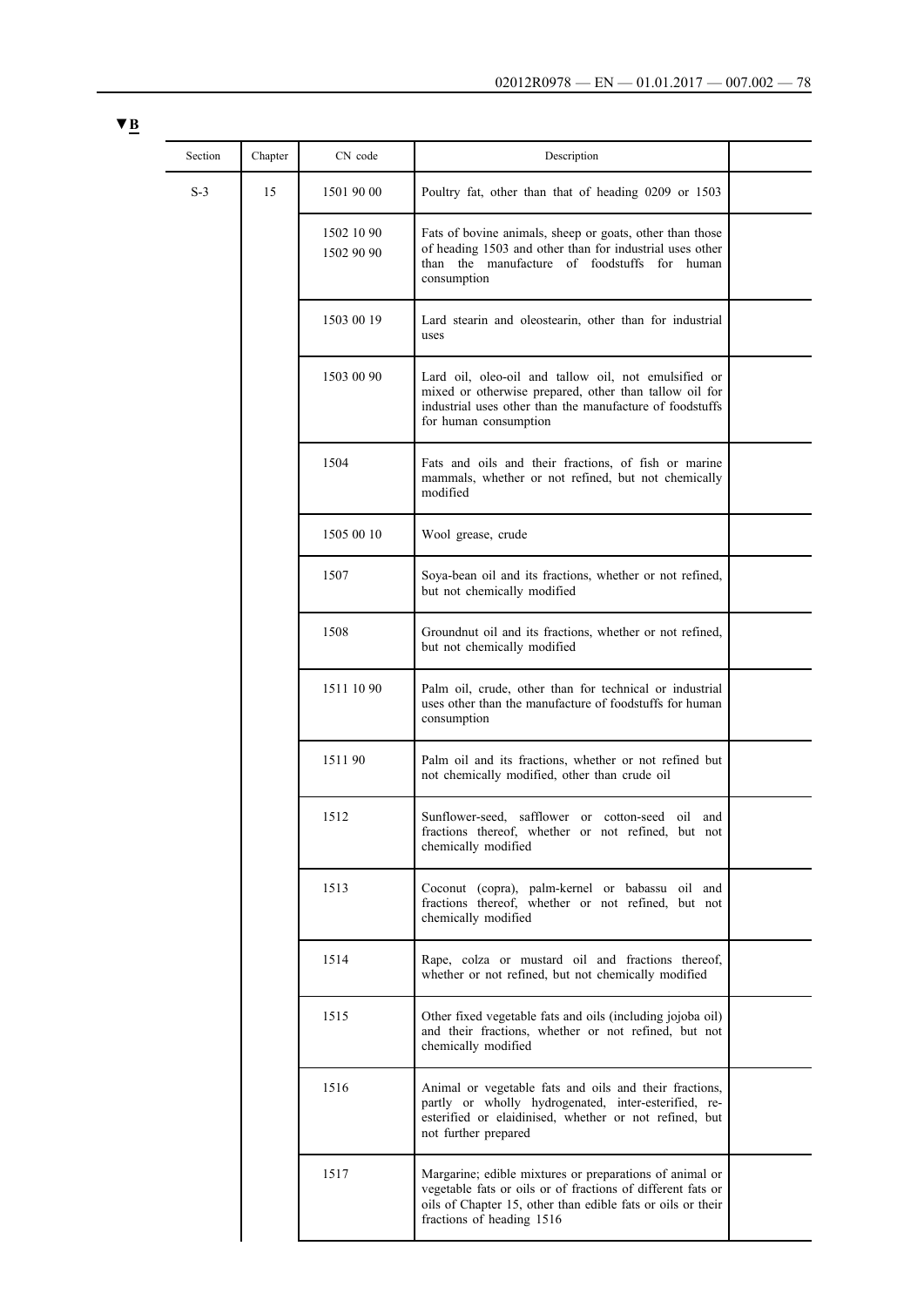| × |  |
|---|--|
|   |  |

|                         | Section | Chapter | CN code                  | Description                                                                                                                                                                                                                                                                                                                                                                                                       |  |
|-------------------------|---------|---------|--------------------------|-------------------------------------------------------------------------------------------------------------------------------------------------------------------------------------------------------------------------------------------------------------------------------------------------------------------------------------------------------------------------------------------------------------------|--|
|                         |         |         | 1518 00                  | Animal or vegetable fats and oils and their fractions,<br>boiled, oxidised, dehydrated, sulphurised, blown,<br>polymerised by heat in vacuum or in inert gas or<br>otherwise chemically modified, excluding those of<br>heading 1516; inedible mixtures or preparations of<br>animal or vegetable fats or oils or of fractions of<br>different fats or oils of Chapter 15, not elsewhere<br>specified or included |  |
|                         |         |         | 1521 90 99               | Beeswax and other insect waxes, whether or not refined<br>or coloured, other than raw                                                                                                                                                                                                                                                                                                                             |  |
|                         |         |         | 1522 00 10               | Degras                                                                                                                                                                                                                                                                                                                                                                                                            |  |
|                         |         |         | 1522 00 91               | Oil foots and dregs; soapstocks, other than containing<br>oil having the characteristics of olive oil                                                                                                                                                                                                                                                                                                             |  |
|                         | S-4a    | 16      | 1601 00 10               | Sausages and similar products, of liver, and food prep-<br>arations based on liver                                                                                                                                                                                                                                                                                                                                |  |
|                         |         |         | 1602 20 10               | Goose or duck liver, prepared or preserved                                                                                                                                                                                                                                                                                                                                                                        |  |
|                         |         |         | 1602 41 90               | Ham and cuts thereof, prepared or preserved, of swine<br>other than of domestic swine                                                                                                                                                                                                                                                                                                                             |  |
|                         |         |         | 1602 42 90               | Shoulders and cuts thereof, prepared or preserved, of<br>swine other than of domestic swine                                                                                                                                                                                                                                                                                                                       |  |
|                         |         |         | 1602 49 90               | Other prepared or preserved meat or meat offal,<br>including mixtures, of swine other than of domestic<br>swine                                                                                                                                                                                                                                                                                                   |  |
|                         |         |         | 1602 50 31<br>1602 50 95 | Other prepared or preserved meat or meat offal, cooked,<br>of bovine animals, whether or not in airtight containers                                                                                                                                                                                                                                                                                               |  |
|                         |         |         | 1602 90 31               | Other prepared or preserved meat or meat offal, of<br>game or rabbit                                                                                                                                                                                                                                                                                                                                              |  |
|                         |         |         | 1602 90 69               | Other prepared or preserved meat or meat offal, of<br>sheep or goats or other animals, not containing                                                                                                                                                                                                                                                                                                             |  |
|                         |         |         | 1602 90 91               | uncooked bovine meat or offal and not containing<br>meat or meat offal of domestic swine                                                                                                                                                                                                                                                                                                                          |  |
|                         |         |         | 1602 90 95               |                                                                                                                                                                                                                                                                                                                                                                                                                   |  |
|                         |         |         | 1602 90 99               |                                                                                                                                                                                                                                                                                                                                                                                                                   |  |
| $\blacktriangledown$ C1 |         |         |                          |                                                                                                                                                                                                                                                                                                                                                                                                                   |  |
| VB.                     |         |         | 1603 00 10               | Extracts and juices of meat, fish or crustaceans,<br>molluscs or other aquatic invertebrates, in immediate<br>packings of a net content not exceeding 1 kg                                                                                                                                                                                                                                                        |  |
|                         |         |         | 1604                     | Prepared or preserved fish; caviar and caviar substitutes<br>prepared from fish eggs                                                                                                                                                                                                                                                                                                                              |  |
|                         |         |         |                          |                                                                                                                                                                                                                                                                                                                                                                                                                   |  |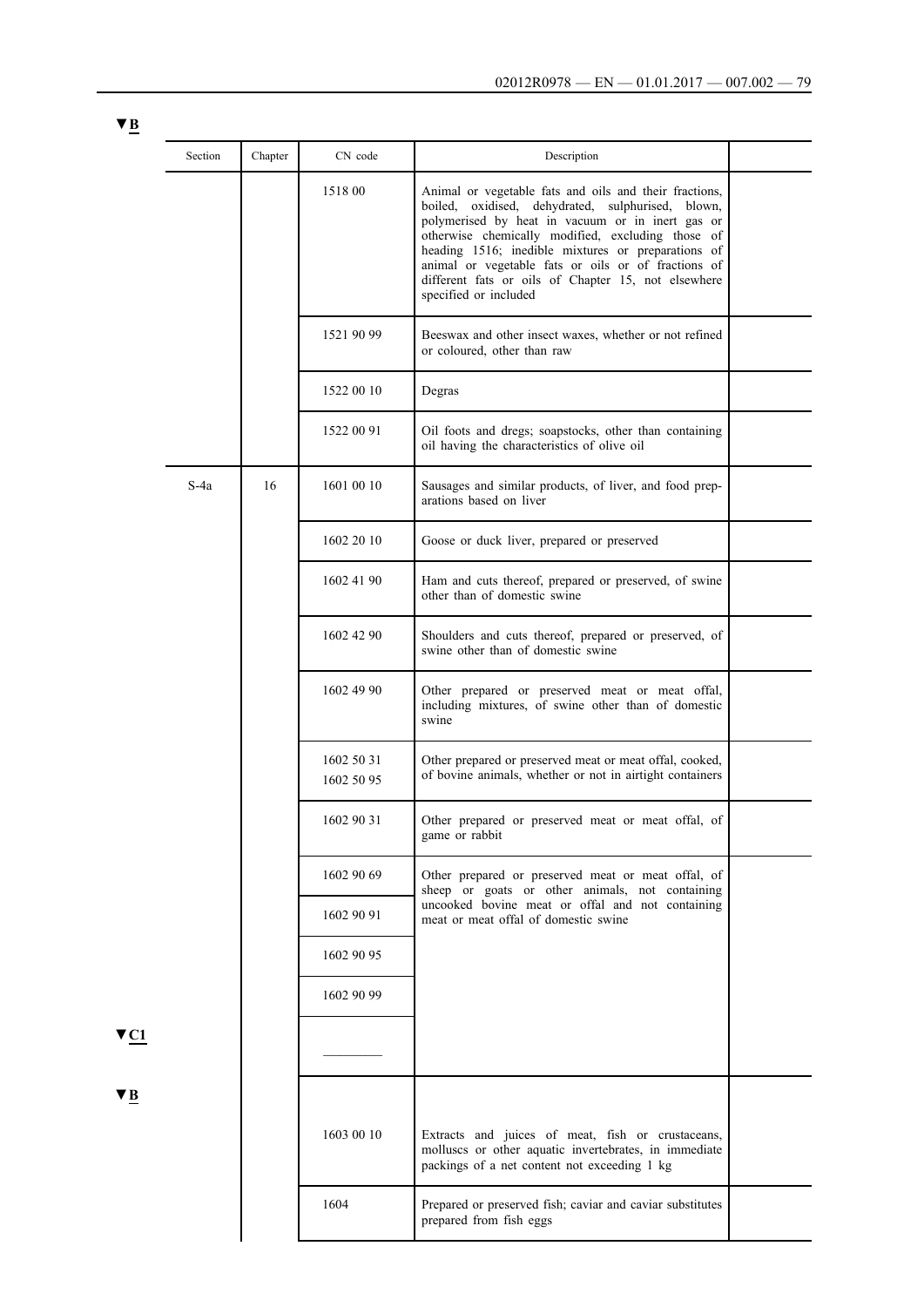| Section | Chapter | CN code       | Description                                                                                                                                                                                                                                              |  |
|---------|---------|---------------|----------------------------------------------------------------------------------------------------------------------------------------------------------------------------------------------------------------------------------------------------------|--|
|         |         | 1605          | Crustaceans, molluscs and other aquatic invertebrates,<br>prepared or preserved                                                                                                                                                                          |  |
| $S-4b$  | 17      | 1702 50 00    | Chemically pure fructose                                                                                                                                                                                                                                 |  |
|         |         | 1702 90 10    | Chemically pure maltose                                                                                                                                                                                                                                  |  |
|         |         | 1704 $(2)$    | Sugar confectionery (including white chocolate), not<br>containing cocoa                                                                                                                                                                                 |  |
|         | 18      | Chapter 18    | Cocoa and cocoa preparations                                                                                                                                                                                                                             |  |
|         | 19      | Chapter 19    | Preparations of cereals, flour, starch or milk; pastry-<br>cooks' products                                                                                                                                                                               |  |
|         | 20      | Chapter 20    | Preparations of vegetables, fruit, nuts or other parts of<br>plants                                                                                                                                                                                      |  |
|         | 21      | ex Chapter 21 | Miscellaneous edible preparations excluding products<br>under subheadings 2106 10, 2106 90 30, 2106 90 51,<br>2106 90 55 and 2106 90 59                                                                                                                  |  |
|         | 22      | ex Chapter 22 | Beverages, spirits and vinegar excluding products under<br>subheadings 2204 10 11 to 2204 30 10 and subheading<br>2208 40                                                                                                                                |  |
|         | 23      | 2302 50 00    | Residues and wastes of a similar kind, whether or not<br>in the form of pellets, resulting from the grinding or<br>other working of leguminous plants                                                                                                    |  |
|         |         | 2307 00 19    | Other wine lees                                                                                                                                                                                                                                          |  |
|         |         | 2308 00 19    | Other grape marc                                                                                                                                                                                                                                         |  |
|         |         | 2308 00 90    | Other vegetable materials and vegetable waste,<br>vegetable residues and by-products, whether or not in<br>the form of pellets, of a kind used in animal feeding,<br>not elsewhere specified or included                                                 |  |
|         |         | 2309 10 90    | Other dog or cat food put up for retail sale, other than<br>containing starch or glucose, glucose syrup, maltod-<br>extrine or maltodextrine syrup of subheadings<br>1702 30 50 to 1702 30 90, 1702 40 90, 1702 90 50 and<br>2106 90 55 or milk products |  |
|         |         | 2309 90 10    | Fish or marine mammal solubles, of a kind used in<br>animal feeding                                                                                                                                                                                      |  |
|         |         | 2309 90 91    | Beetpulp with added molasses, of a kind used in animal<br>feeding                                                                                                                                                                                        |  |
|         |         | 2309 90 96    | Other preparations of a kind used in animal feeding,<br>whether or not containing by weight 49 % or more of<br>choline chloride on an organic or inorganic base                                                                                          |  |
| $S-4c$  | 24      | Chapter 24    | Tobacco and manufactured tobacco substitutes                                                                                                                                                                                                             |  |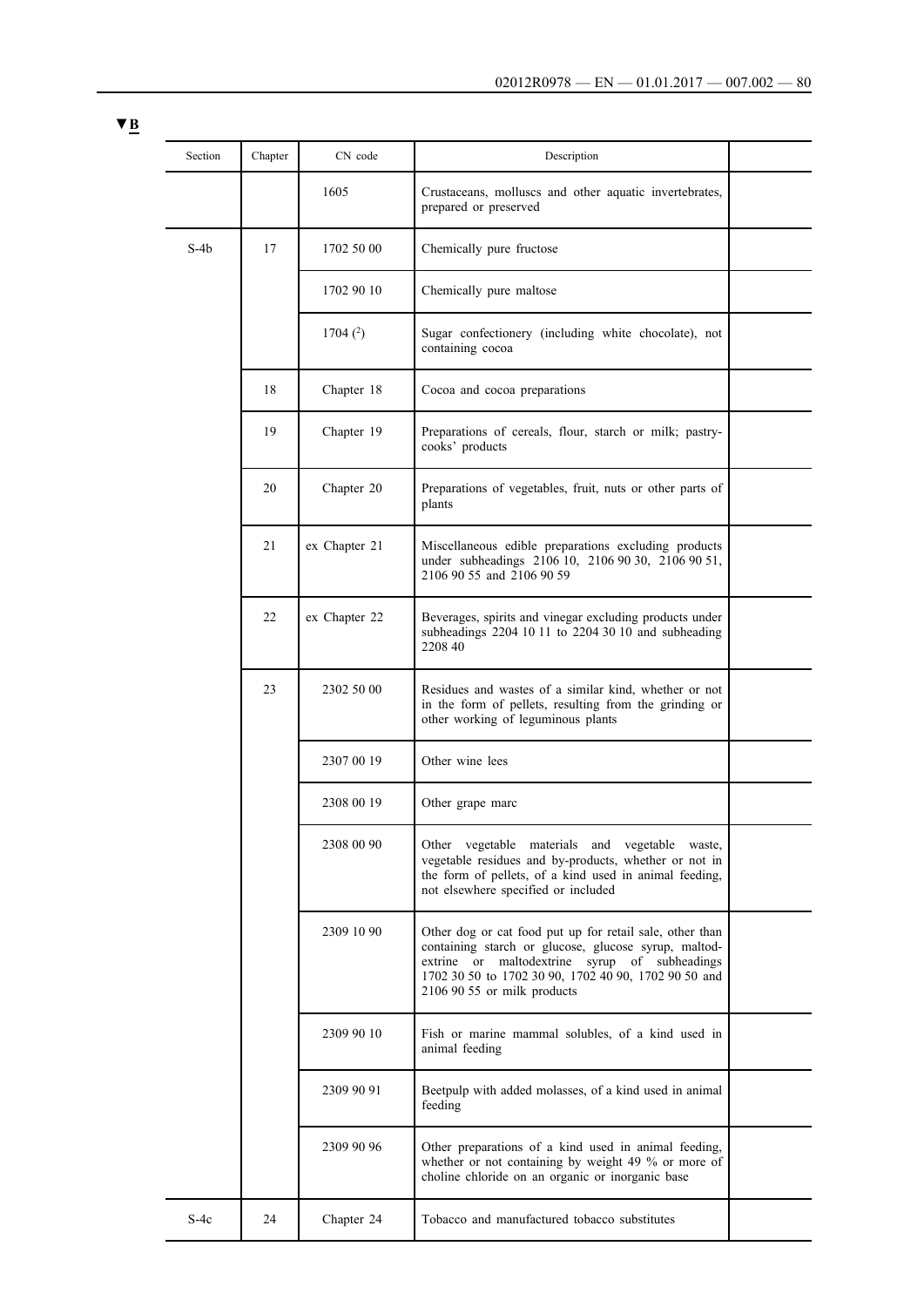| Section | Chapter | CN code    | Description                                                                                                                                                    |  |
|---------|---------|------------|----------------------------------------------------------------------------------------------------------------------------------------------------------------|--|
| $S-5$   | 25      | 2519 90 10 | Magnesium<br>oxide,<br>other than<br>calcined<br>natural<br>magnesium carbonate                                                                                |  |
|         |         | 2522       | Quicklime, slaked lime and hydraulic lime, other than<br>calcium oxide and hydroxide of heading 2825                                                           |  |
|         |         | 2523       | Portland cement, aluminous cement, slag cement, super-<br>sulphate cement and similar hydraulic cements, whether<br>or not coloured or in the form of clinkers |  |
|         | 27      | Chapter 27 | Mineral fuels, mineral oils and products of their distil-<br>lation; bituminous substances; mineral waxes                                                      |  |
| $S$ -6a | 28      | 2801       | Fluorine, chlorine, bromine and iodine                                                                                                                         |  |
|         |         | 2802 00 00 | Sulphur, sublimed or precipitated; colloidal sulphur                                                                                                           |  |
|         |         | ex 2804    | Hydrogen, rare gases and other non-metals, excluding<br>products under subheading 2804 69 00                                                                   |  |
|         |         | 2805 19    | Alkali or alkaline-earth metals other than sodium and<br>calcium                                                                                               |  |
|         |         | 2805 30    | Rare-earth metals, scandium and yttrium, whether or<br>not intermixed or interalloyed                                                                          |  |
|         |         | 2806       | Hydrogen chloride (hydrochloric acid); chlorosulphuric<br>acid                                                                                                 |  |
|         |         | 2807 00    | Sulphuric acid; oleum                                                                                                                                          |  |
|         |         | 2808 00 00 | Nitric acid; sulphonitric acids                                                                                                                                |  |
|         |         | 2809       | Diphosphorus pentaoxide; phosphoric acid; polyphos-<br>phoric acids, whether or not chemically defined                                                         |  |
|         |         | 2810 00 90 | Oxides of boron, other than diboron trioxide; boric<br>acids                                                                                                   |  |
|         |         | 2811       | Other inorganic acids and other inorganic oxygen<br>compounds of non-metals                                                                                    |  |
|         |         | 2812       | Halides and halide oxides of non-metals                                                                                                                        |  |
|         |         | 2813       | Sulphides of non-metals; commercial phosphorus<br>trisulphide                                                                                                  |  |
|         |         | 2814       | Ammonia, anhydrous or in aqueous solution                                                                                                                      |  |
|         |         | 2815       | Sodium hydroxide (caustic soda); potassium hydroxide<br>(caustic potash); peroxide of sodium or potassium                                                      |  |
|         |         | 2816       | Hydroxide and peroxide of magnesium; oxides,<br>hydroxides and peroxides, of strontium or barium                                                               |  |
|         |         | 2817 00 00 | Zinc oxide; zinc peroxide                                                                                                                                      |  |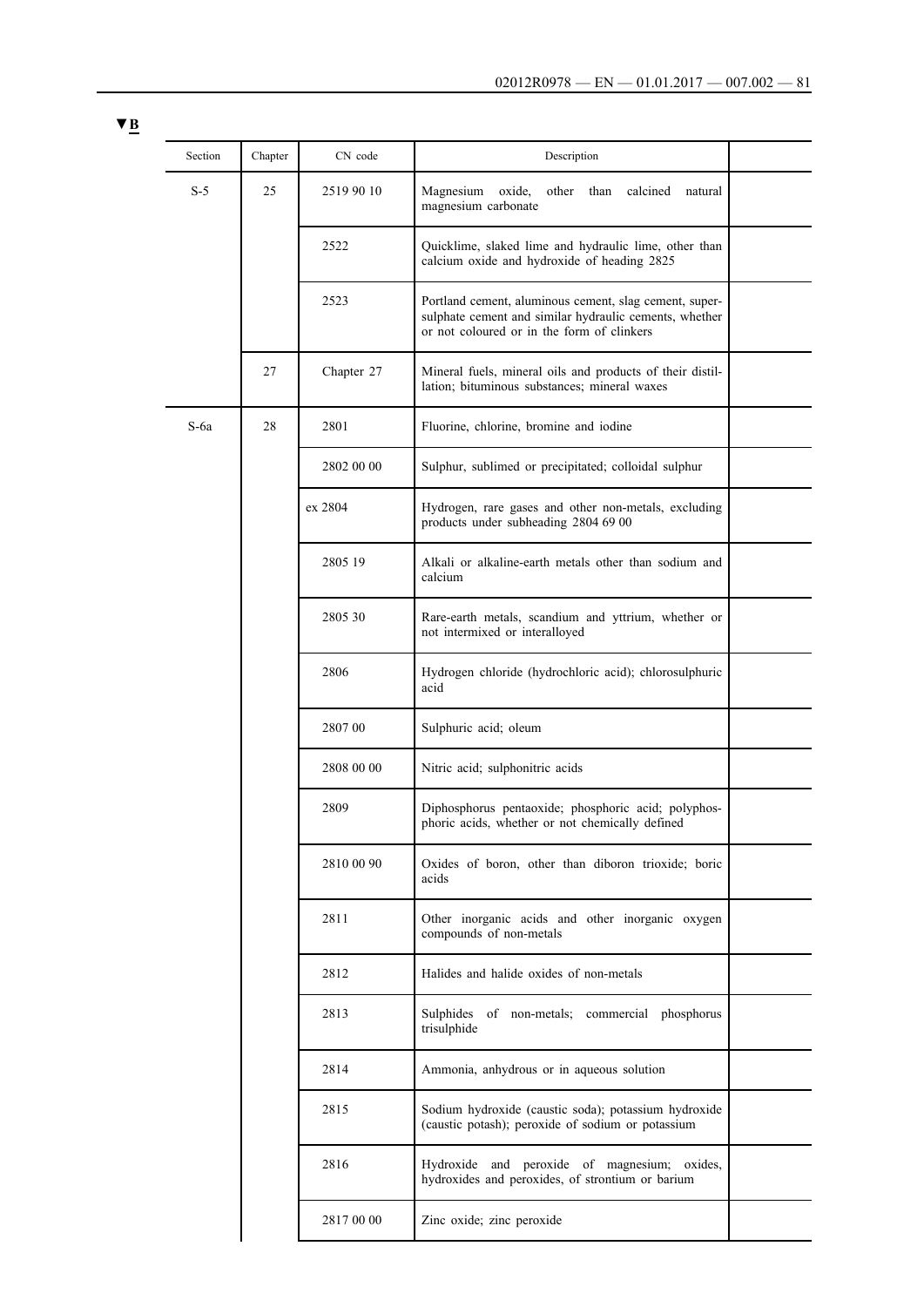| Section | Chapter | CN code    | Description                                                                                                                                    |  |
|---------|---------|------------|------------------------------------------------------------------------------------------------------------------------------------------------|--|
|         |         | 2818 10    | Artificial corundum, whether or not chemically defined                                                                                         |  |
|         |         | 2818 20    | Aluminium oxide other than artificial corundum                                                                                                 |  |
|         |         | 2819       | Chromium oxides and hydroxides                                                                                                                 |  |
|         |         | 2820       | Manganese oxides                                                                                                                               |  |
|         |         | 2821       | Iron oxides and hydroxides; earth colours containing by<br>weight 70 % or more of combined iron evaluated as<br>Fe <sub>2</sub> O <sub>3</sub> |  |
|         |         | 2822 00 00 | Cobalt oxides and hydroxides; commercial cobalt<br>oxides                                                                                      |  |
|         |         | 2823 00 00 | Titanium oxides                                                                                                                                |  |
|         |         | 2824       | Lead oxides; red lead and orange lead                                                                                                          |  |
|         |         | 2825       | Hydrazine and hydroxylamine and their inorganic salts;<br>other inorganic bases; other metal oxides, hydroxides<br>and peroxides               |  |
|         |         | 2826       | Fluorides; fluorosilicates, fluoroaluminates and other<br>complex fluorine salts                                                               |  |
|         |         | 2827       | Chlorides, chloride oxides and chloride hydroxides<br>bromides and bromide oxides; iodides and iodide<br>oxides                                |  |
|         |         | 2828       | Hypochlorites;<br>commercial<br>calcium<br>hypochlorite;<br>chlorites; hypobromites                                                            |  |
|         |         | 2829       | Chlorates and perchlorates; bromates and perbromates;<br>iodates and periodates                                                                |  |
|         |         | 2830       | Sulphides; polysulphides, whether or not chemically<br>defined                                                                                 |  |
|         |         | 2831       | Dithionites and sulphoxylates                                                                                                                  |  |
|         |         | 2832       | Sulphites; thiosulphates                                                                                                                       |  |
|         |         | 2833       | Sulphates; alums; peroxosulphates (persulphates)                                                                                               |  |
|         |         | 2834 10 00 | Nitrites                                                                                                                                       |  |
|         |         | 2834 21 00 | Nitrates                                                                                                                                       |  |
|         |         | 2834 29    |                                                                                                                                                |  |
|         |         | 2835       | Phosphinates (hypophosphites), phosphonates (phosp-<br>hites) and phosphates; polyphosphates, whether or not<br>chemically defined             |  |
|         |         | 2836       | Carbonates;<br>(percarbonates);<br>peroxocarbonates<br>commercial<br>ammonium<br>carbonate<br>containing<br>ammonium carbamate                 |  |
|         |         | 2837       | Cyanides, cyanide oxides and complex cyanides                                                                                                  |  |
|         |         | 2839       | Silicates; commercial alkali metal silicates                                                                                                   |  |
|         |         | 2840       | Borates; peroxoborates (perborates)                                                                                                            |  |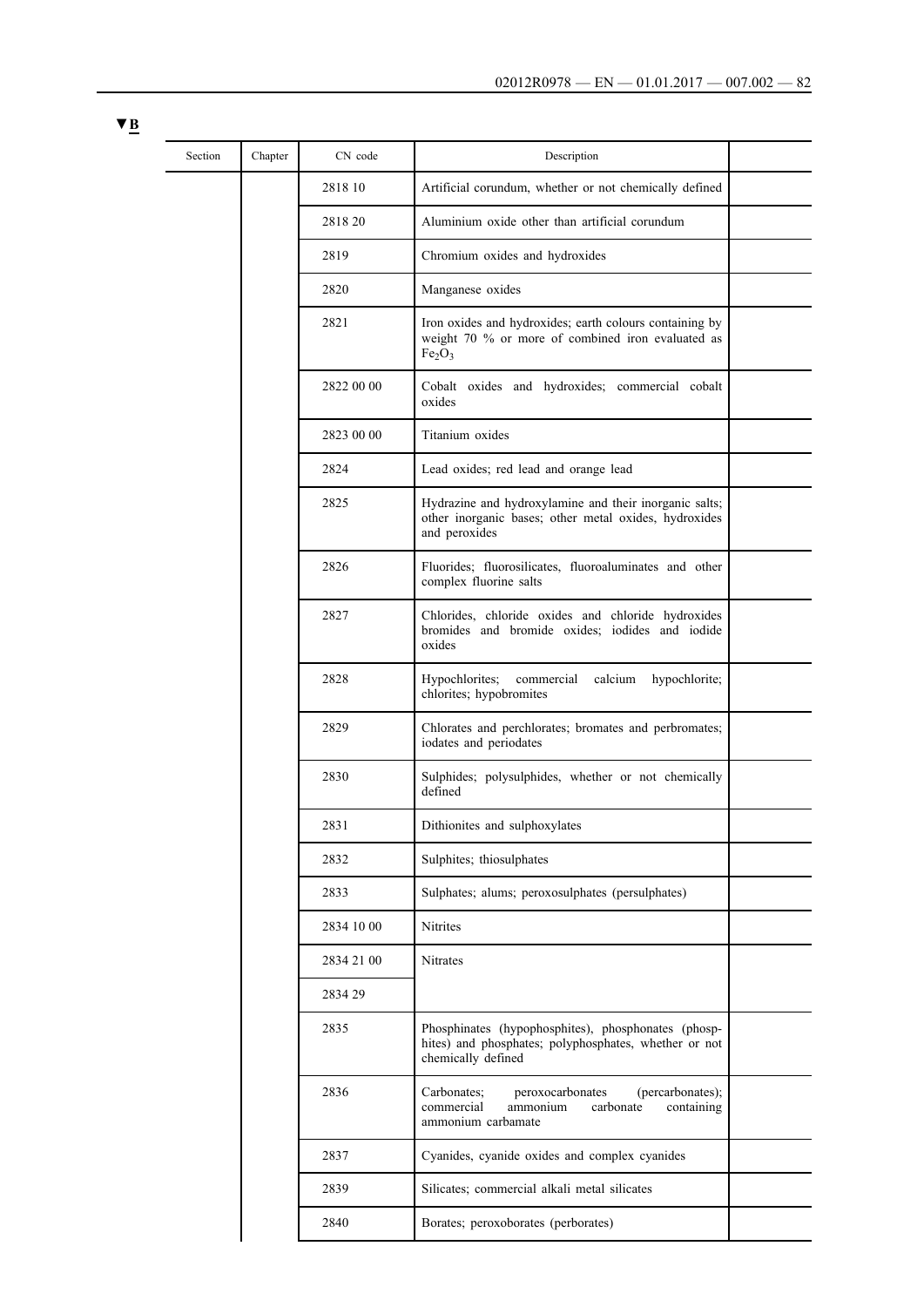| Section | Chapter | CN code       | Description                                                                                                                                                                                                                                                                                              |  |
|---------|---------|---------------|----------------------------------------------------------------------------------------------------------------------------------------------------------------------------------------------------------------------------------------------------------------------------------------------------------|--|
|         |         | 2841          | Salts of oxometallic or peroxometallic acids,                                                                                                                                                                                                                                                            |  |
|         |         | 2842          | Other salts of inorganic acids or peroxoacids (including<br>aluminosilicates, whether or not chemically defined),<br>other than azides                                                                                                                                                                   |  |
|         |         | 2843          | Colloidal precious metals; inorganic or<br>organic<br>compounds of precious metals, whether or not<br>chemically defined; amalgams of precious metals                                                                                                                                                    |  |
|         |         | ex 2844 30 11 | Cermets containing uranium depleted in U-235 or<br>compounds of this product, other than unwrought                                                                                                                                                                                                       |  |
|         |         | ex 2844 30 51 | Cermets containing thorium or compounds of thorium,<br>other than unwrought                                                                                                                                                                                                                              |  |
|         |         | 2845 90 90    | Isotopes other than those of heading 2844, and<br>compounds, inorganic or organic, of such isotopes,<br>whether or not chemically defined, other than<br>deuterium and compounds thereof, hydrogen and<br>compounds thereof enriched in deuterium or mixtures<br>and solutions containing these products |  |
|         |         | 2846          | Compounds, inorganic or organic, of rare-earth metals,<br>of yttrium or of scandium or of mixtures of these<br>metals                                                                                                                                                                                    |  |
|         |         | 2847 00 00    | Hydrogen peroxide, whether or not solidified with urea                                                                                                                                                                                                                                                   |  |
|         |         | 2848 00 00    | Phosphides, whether or not chemically defined,<br>excluding ferrophosphorus                                                                                                                                                                                                                              |  |
|         |         | 2849          | Carbides, whether or not chemically defined                                                                                                                                                                                                                                                              |  |
|         |         | 2850 00       | Hydrides, nitrides, azides, silicides and borides, whether<br>or not chemically defined, other than compounds which<br>are also carbides of heading 2849                                                                                                                                                 |  |
|         |         | 2852 00 00    | Compounds,<br>inorganic<br>or organic, of mercury,<br>excluding amalgams                                                                                                                                                                                                                                 |  |
|         |         | 2853 00       | Other inorganic compounds (including distilled or<br>conductivity water and water of similar purity); liquid<br>air (whether or not rare gases have been removed);<br>compressed air; amalgams, other than amalgams of<br>precious metals                                                                |  |
|         | 29      | 2903          | Halogenated derivatives of hydrocarbons                                                                                                                                                                                                                                                                  |  |
|         |         | 2904          | Sulphonated, nitrated or nitrosated derivatives of hydro-<br>carbons, whether or not halogenated                                                                                                                                                                                                         |  |
|         |         |               |                                                                                                                                                                                                                                                                                                          |  |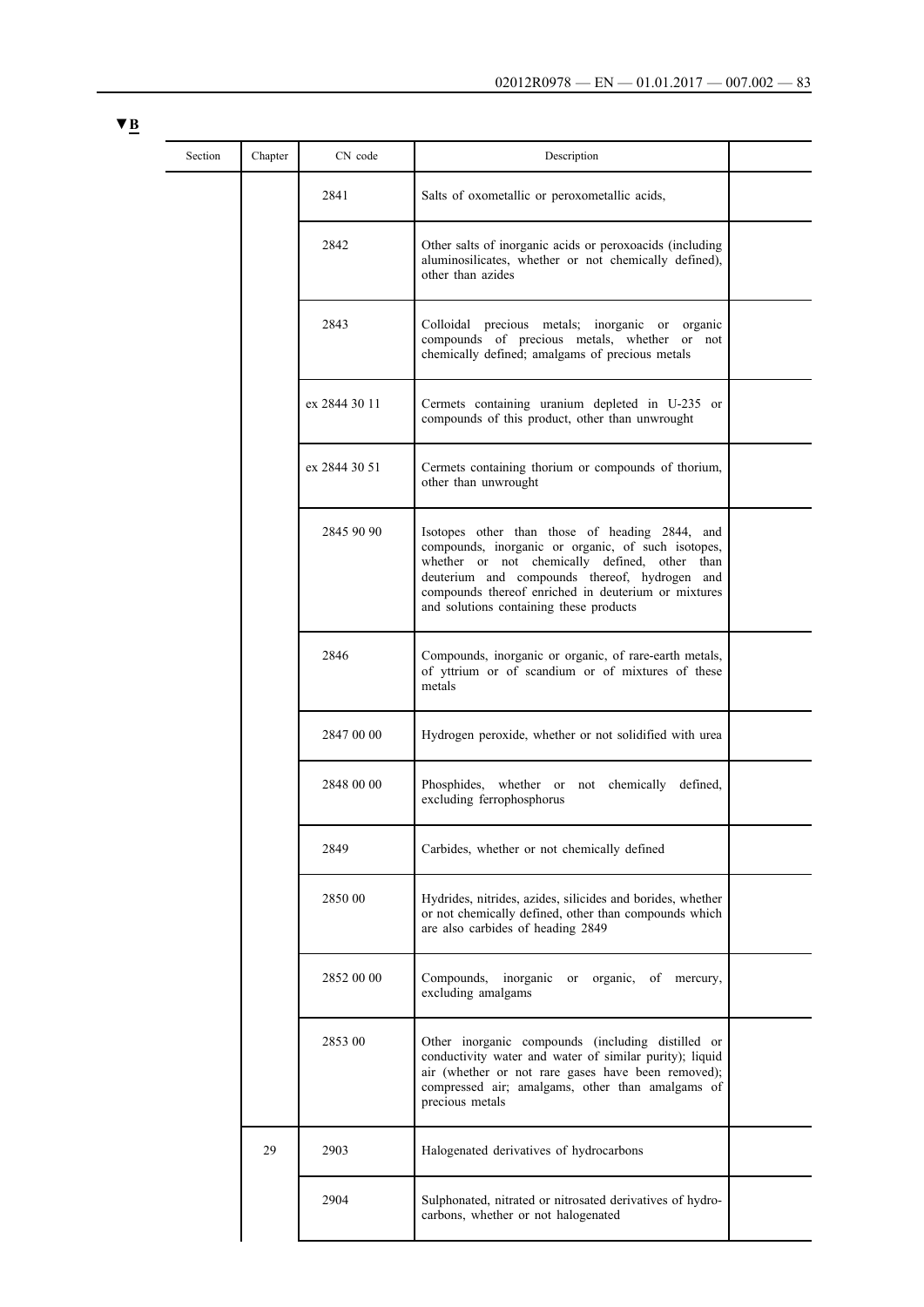| Section | Chapter | CN code    | Description                                                                                                                                                                                                                                 |  |
|---------|---------|------------|---------------------------------------------------------------------------------------------------------------------------------------------------------------------------------------------------------------------------------------------|--|
|         |         | ex 2905    | Acyclic alcohols and their halogenated, sulphonated,<br>nitrated or nitrosated derivatives, excluding products<br>under subheadings 2905 43 00 and 2905 44                                                                                  |  |
|         |         | 2906       | Cyclic alcohols and their halogenated, sulphonated,<br>nitrated or nitrosated derivatives                                                                                                                                                   |  |
|         |         | 2907       | Phenols; phenol-alcohols                                                                                                                                                                                                                    |  |
|         |         | 2908       | Halogenated,<br>sulphonated, nitrated or<br>nitrosated<br>derivatives of phenols or phenol-alcohols                                                                                                                                         |  |
|         |         | 2909       | Ethers, ether-alcohols, ether-phenols, ether-alcohol-<br>phenols, alcohol peroxides, ether peroxides, ketone<br>peroxides (whether or not chemically defined), and<br>their halogenated, sulphonated, nitrated or nitrosated<br>derivatives |  |
|         |         | 2910       | Epoxides, epoxyalcohols, epoxyphenols and epoxy-<br>ethers, with a three-membered ring, and their halo-<br>genated, sulphonated, nitrated or nitrosated derivatives                                                                         |  |
|         |         | 2911 00 00 | Acetals and hemiacetals, whether or not with other<br>oxygen function, and their halogenated, sulphonated,<br>nitrated or nitrosated derivatives                                                                                            |  |
|         |         | 2912       | Aldehydes, whether or not with other oxygen function;<br>cyclic polymers of aldehydes; paraformaldehyde                                                                                                                                     |  |
|         |         | 2913 00 00 | Halogenated,<br>sulphonated, nitrated or<br>nitrosated<br>derivatives of products under heading 2912                                                                                                                                        |  |
|         |         | 2914       | Ketones and quinones, whether or not with other<br>oxygen function, and their halogenated, sulphonated,<br>nitrated or nitrosated derivatives                                                                                               |  |
|         |         | 2915       | Saturated acyclic monocarboxylic acids and their<br>anhydrides, halides, peroxides and peroxyacids; their<br>sulphonated, nitrated or<br>halogenated,<br>nitrosated<br>derivatives                                                          |  |
|         |         | 2916       | Unsaturated acyclic monocarboxylic acids, cyclic<br>monocarboxylic acids, their anhydrides,<br>halides.<br>peroxides and peroxyacids, and their halogenated,<br>sulphonated, nitrated or nitrosated derivatives                             |  |
|         |         | 2917       | Polycarboxylic acids, their anhydrides,<br>halides.<br>peroxides and peroxyacids and their halogenated,<br>sulphonated, nitrated or nitrosated derivatives                                                                                  |  |
|         |         | 2918       | Carboxylic acids with additional oxygen function and<br>their anhydrides, halides, peroxides and peroxyacids;<br>their halogenated, sulphonated, nitrated or nitrosated<br>derivatives                                                      |  |
|         |         | 2919       | Phosphoric esters and their salts, including lactophos-<br>phates; their halogenated, sulphonated, nitrated or<br>nitrosated derivatives                                                                                                    |  |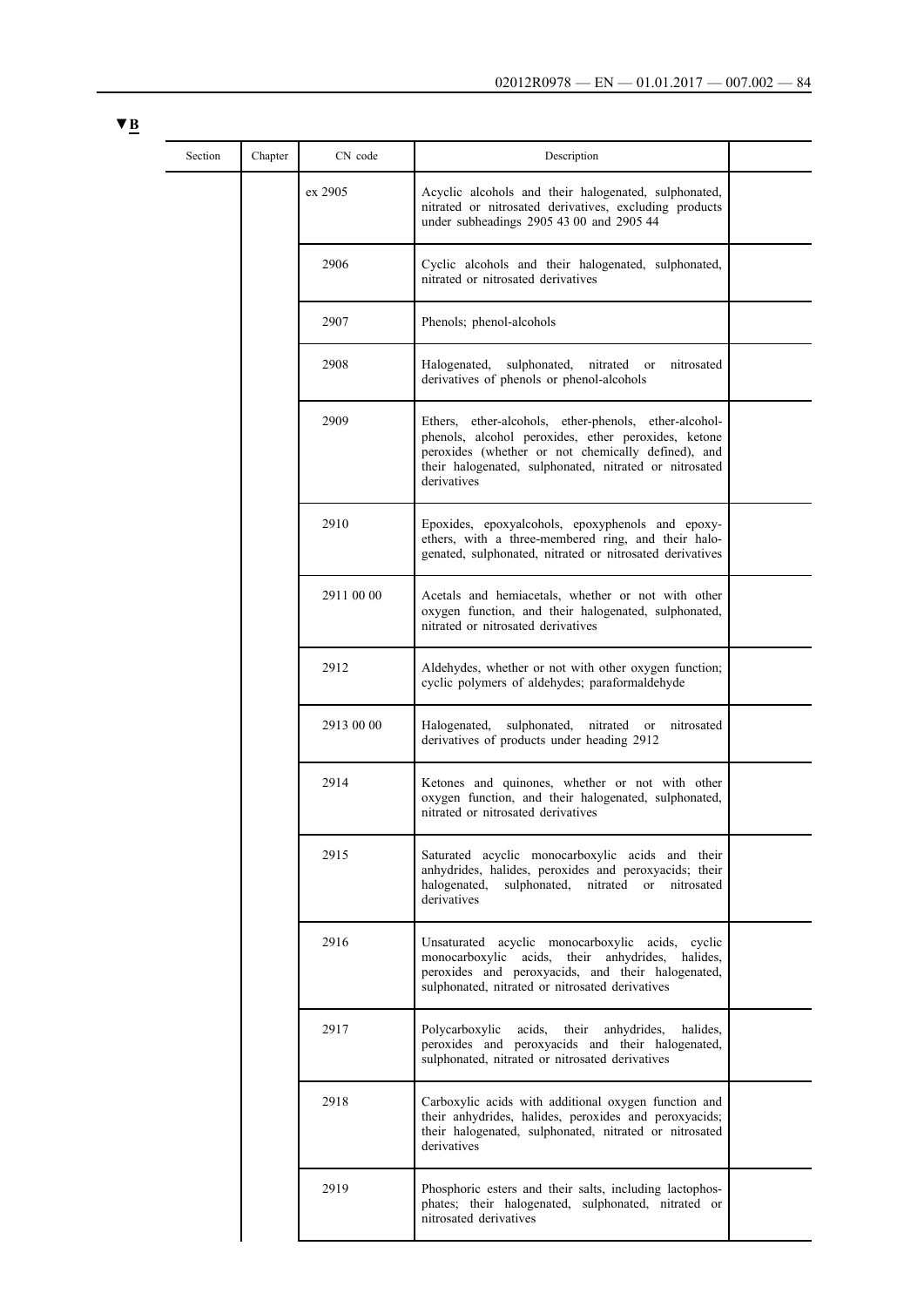| × |  |
|---|--|
|   |  |

| Section | Chapter | CN code       | Description                                                                                                                                                                      |  |
|---------|---------|---------------|----------------------------------------------------------------------------------------------------------------------------------------------------------------------------------|--|
|         |         | 2920          | Esters of other inorganic acids of non-metals (excluding<br>esters of hydrogen halides) and their salts; their halo-<br>genated, sulphonated, nitrated or nitrosated derivatives |  |
|         |         | 2921          | Amine-function compounds                                                                                                                                                         |  |
|         |         | 2922          | Oxygen-function amino-compounds                                                                                                                                                  |  |
|         |         | 2923          | Quaternary ammonium salts and hydroxides; lecithins<br>other phosphoaminolipids,<br>and<br>whether<br>or<br>not<br>chemically defined                                            |  |
|         |         | 2924          | Carboxyamide-function compounds and amide-function<br>compounds of carbonic acid                                                                                                 |  |
|         |         | 2925          | Carboxyimide-function compounds (including saccharin<br>and its salts) and imine-function compounds                                                                              |  |
|         |         | 2926          | Nitrile-function compounds                                                                                                                                                       |  |
|         |         | 2927 00 00    | Diazo-, azo- or azoxy-compounds                                                                                                                                                  |  |
|         |         | 2928 00 90    | Other organic derivatives of hydrazine or of hydroxy-<br>lamine                                                                                                                  |  |
|         |         | 2929 10       | Isocyanates                                                                                                                                                                      |  |
|         |         | 2929 90 00    | Other compounds with other nitrogen function                                                                                                                                     |  |
|         |         | 2930 20 00    | Thiocarbamates and dithiocarbamates, and thiuram<br>mono-, di- or tetrasulphides; dithiocarbonates (xan-                                                                         |  |
|         |         | 2930 30 00    | thates)<br>Methionine, captafol (ISO), methamidophos (ISO), and<br>other organo-sulphur compounds other than dithiocar-<br>bonates (xanthates)                                   |  |
|         |         | ex 2930 90 99 |                                                                                                                                                                                  |  |
|         |         | 2930 40 90    |                                                                                                                                                                                  |  |
|         |         | 2930 50 00    |                                                                                                                                                                                  |  |
|         |         | 2930 90 13    |                                                                                                                                                                                  |  |
|         |         | 2930 90 16    |                                                                                                                                                                                  |  |
|         |         | 2930 90 20    |                                                                                                                                                                                  |  |
|         |         | 2930 90 60    |                                                                                                                                                                                  |  |
|         |         | ex 2930 90 99 |                                                                                                                                                                                  |  |
|         |         | 2931 00       | Other organo-inorganic compounds                                                                                                                                                 |  |
|         |         | 2932          | Heterocyclic compounds with oxygen hetero-atom(s)<br>only                                                                                                                        |  |
|         |         | 2933          | Heterocylic compounds with nitrogen hetero-atom(s)<br>only                                                                                                                       |  |
|         |         | 2934          | Nucleic acids and their salts, whether or not chemically<br>defined; other heterocyclic compounds                                                                                |  |
|         |         | 2935 00 90    | Other sulphonamides                                                                                                                                                              |  |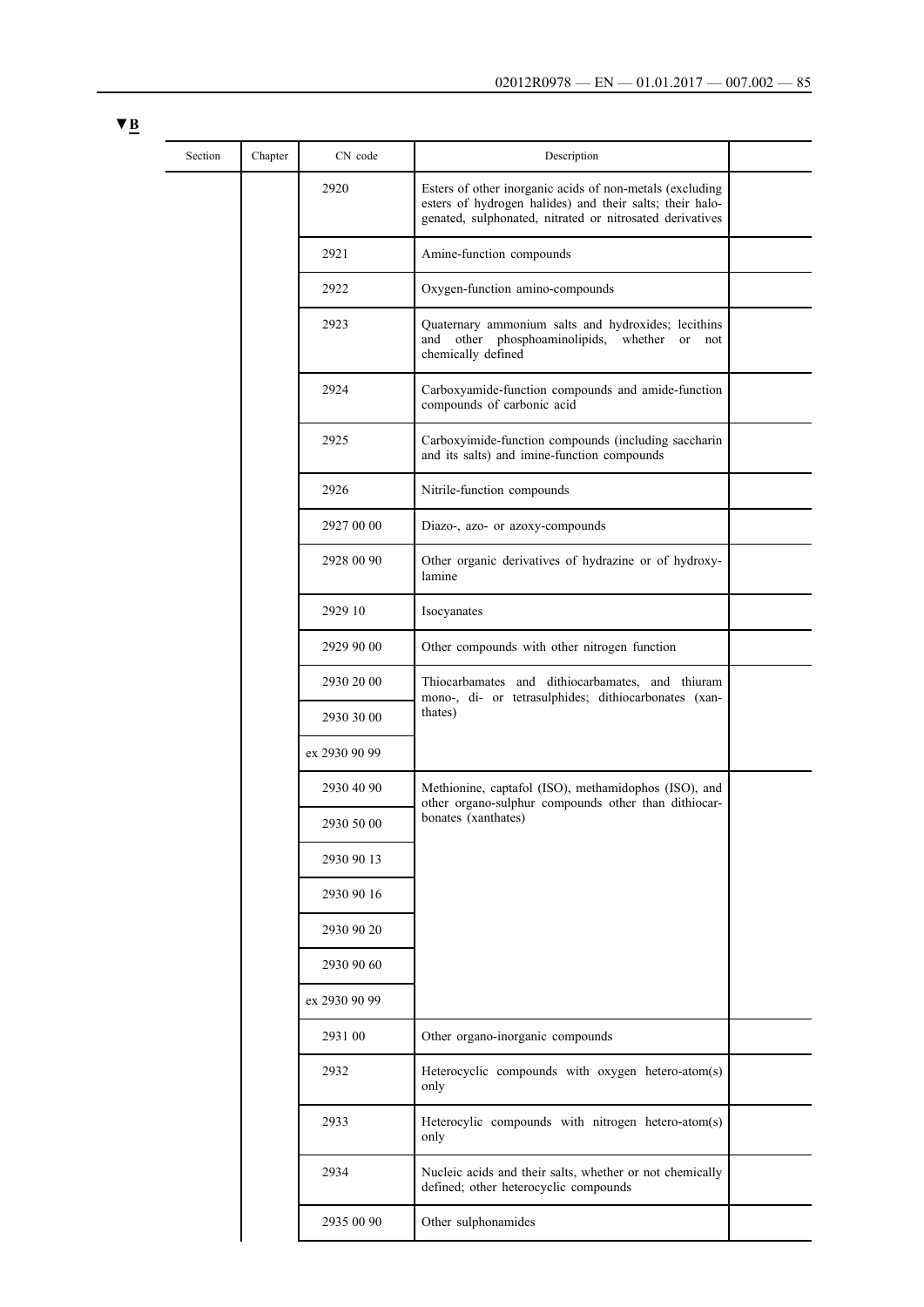| Section    | Chapter | CN code       | Description                                                                                                                                                                                                                                                                                                                                                                                                                                |                                                |
|------------|---------|---------------|--------------------------------------------------------------------------------------------------------------------------------------------------------------------------------------------------------------------------------------------------------------------------------------------------------------------------------------------------------------------------------------------------------------------------------------------|------------------------------------------------|
|            |         | 2938          | Glycosides, natural or reproduced by synthesis, and<br>their salts, ethers, esters and other derivatives                                                                                                                                                                                                                                                                                                                                   |                                                |
|            |         | 2940 00 00    | Sugars, chemically pure, other than sucrose, lactose,<br>maltose, glucose and fructose; sugar ethers, sugar<br>acetals and sugar esters, and their salts, other than<br>products under heading 2937, 2938 or 2939                                                                                                                                                                                                                          | Corrected<br>according to<br>CN<br>description |
|            |         | 2941 20 30    | Dihydrostreptomycin, its salts, esters and hydrates                                                                                                                                                                                                                                                                                                                                                                                        |                                                |
|            |         | 2942 00 00    | Other organic compounds                                                                                                                                                                                                                                                                                                                                                                                                                    |                                                |
| $S$ -6 $b$ | 31      | 3102          | Mineral or chemical fertilisers, nitrogenous                                                                                                                                                                                                                                                                                                                                                                                               |                                                |
|            |         | 3103 10       | Superphosphates                                                                                                                                                                                                                                                                                                                                                                                                                            |                                                |
|            |         | 3105          | Mineral or chemical fertilisers containing two or three<br>of the fertilising elements nitrogen, phosphorus and<br>potassium; other fertilisers; goods of Chapter 31 in<br>tablets or similar forms or in packages of a gross<br>weight not exceeding 10 kg                                                                                                                                                                                |                                                |
|            | 32      | ex Chapter 32 | Tanning or dyeing extracts; tannins and their deriva-<br>tives; dyes, pigments and other colouring matter;<br>paints and varnishes; putty and other mastics; inks;<br>excluding products under subheadings 3201 20 00,<br>3201 90 20, ex 3201 90 90 (tanning extracts of euca-<br>lyptus), ex 3201 90 90 (tanning extracts derived from<br>gambier and myrobalan fruits) and ex 3201 90 90<br>(other tanning extracts of vegetable origin) |                                                |
|            | 33      | Chapter 33    | Essential oils and resinoids; perfumery, cosmetic or<br>toilet preparations                                                                                                                                                                                                                                                                                                                                                                |                                                |
|            | 34      | Chapter 34    | Soap, organic surface-active agents, washing prepara-<br>lubricating preparations,<br>artificial<br>tions,<br>waxes.<br>prepared waxes, polishing or scouring preparations,<br>candles and similar articles, modelling pastes, 'dental<br>waxes' and dental preparations with a basis of plaster                                                                                                                                           |                                                |
|            | 35      | 3501          | Casein, caseinates and other casein derivatives; casein<br>glues                                                                                                                                                                                                                                                                                                                                                                           |                                                |
|            |         | 3502 90 90    | Albuminates and other albumin derivatives                                                                                                                                                                                                                                                                                                                                                                                                  |                                                |
|            |         | 3503 00       | Gelatin (including gelatin in rectangular (including<br>square) sheets, whether or not surface-worked or<br>coloured) and gelatin derivatives; isinglass; other<br>glues of animal origin, excluding casein glues of<br>heading 3501                                                                                                                                                                                                       |                                                |
|            |         | 3504 00 00    | Peptones and their derivatives; other protein substances<br>and their derivatives, not elsewhere specified or<br>included; hide powder, whether or not chromed                                                                                                                                                                                                                                                                             |                                                |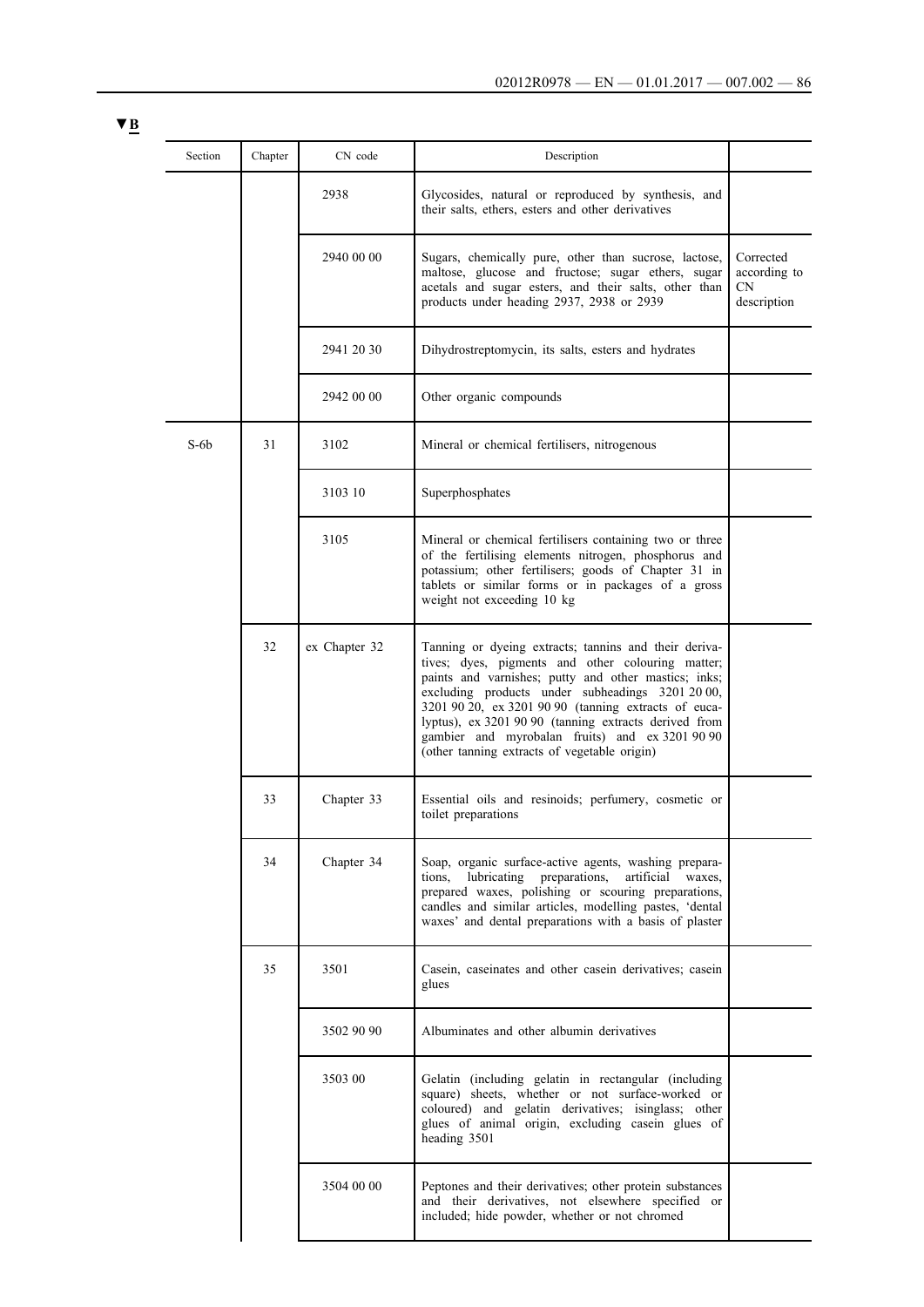| × | ۰, |
|---|----|
|   |    |

| Section | Chapter | CN code       | Description                                                                                                                                                                                                                     |  |
|---------|---------|---------------|---------------------------------------------------------------------------------------------------------------------------------------------------------------------------------------------------------------------------------|--|
|         |         | 3505 10 50    | Starches, esterified or etherified                                                                                                                                                                                              |  |
|         |         | 3506          | Prepared glues and other prepared adhesives, not<br>elsewhere specified or included; products suitable for<br>use as glues or adhesives, put up for retail sale as<br>glues or adhesives, not exceeding a net weight of 1 kg    |  |
|         |         | 3507          | Enzymes; prepared enzymes not elsewhere specified or<br>included                                                                                                                                                                |  |
|         | 36      | Chapter 36    | Explosives; pyrotechnic products; matches; pyrophoric<br>alloys; certain combustible preparations                                                                                                                               |  |
|         | 37      | Chapter 37    | Photographic or cinematographic goods                                                                                                                                                                                           |  |
|         | 38      | ex Chapter 38 | Miscellaneous<br>chemical<br>products<br>excluding<br>the<br>products under subheadings 3809 10 and 3824 60                                                                                                                     |  |
| $S-7a$  | 39      | Chapter 39    | Plastics and articles thereof                                                                                                                                                                                                   |  |
| $S-7b$  | 40      | Chapter 40    | Rubber and articles thereof                                                                                                                                                                                                     |  |
| $S-8a$  | 41      | ex 4104       | Tanned or crust hides and skins of bovine (including<br>buffalo) or equine animals, without hair on, whether or<br>not split, but not further prepared, excluding the<br>products under subheadings 4104 41 19 and 4104 49 19   |  |
|         |         | ex 4106 31 00 | Tanned or crust hides and skins of swine, without hair<br>on, in the wet state (including wet-blue), split but not                                                                                                              |  |
|         |         | 4106 32 00    | further prepared, or in the dry state (crust), whether or<br>not split, but not further prepared                                                                                                                                |  |
|         |         | 4107          | Leather further prepared after tanning or crusting,<br>including parchment-dressed leather,<br>of bovine<br>(including buffalo) or equine animals, without hair on,<br>whether or not split, other than leather of heading 4114 |  |
|         |         | 4112 00 00    | Leather further prepared after tanning or crusting,<br>including parchment-dressed leather, of sheep or lamb,<br>without wool on, whether or not split, other than leather<br>of heading 4114                                   |  |
|         |         | 4113          | Leather further prepared after tanning or crusting,<br>including parchment-dressed leather, of other animals,<br>without wool or hair on, whether or not split, other than<br>leather of heading 4114,                          |  |
|         |         | 4114          | Chamois (including combination chamois) leather;<br>patent leather and patent laminated leather; metallised<br>leather                                                                                                          |  |
|         |         | 4115 10 00    | Composition leather with a basis of leather or leather<br>fibre, in slabs, sheets or strip, whether or not in rolls                                                                                                             |  |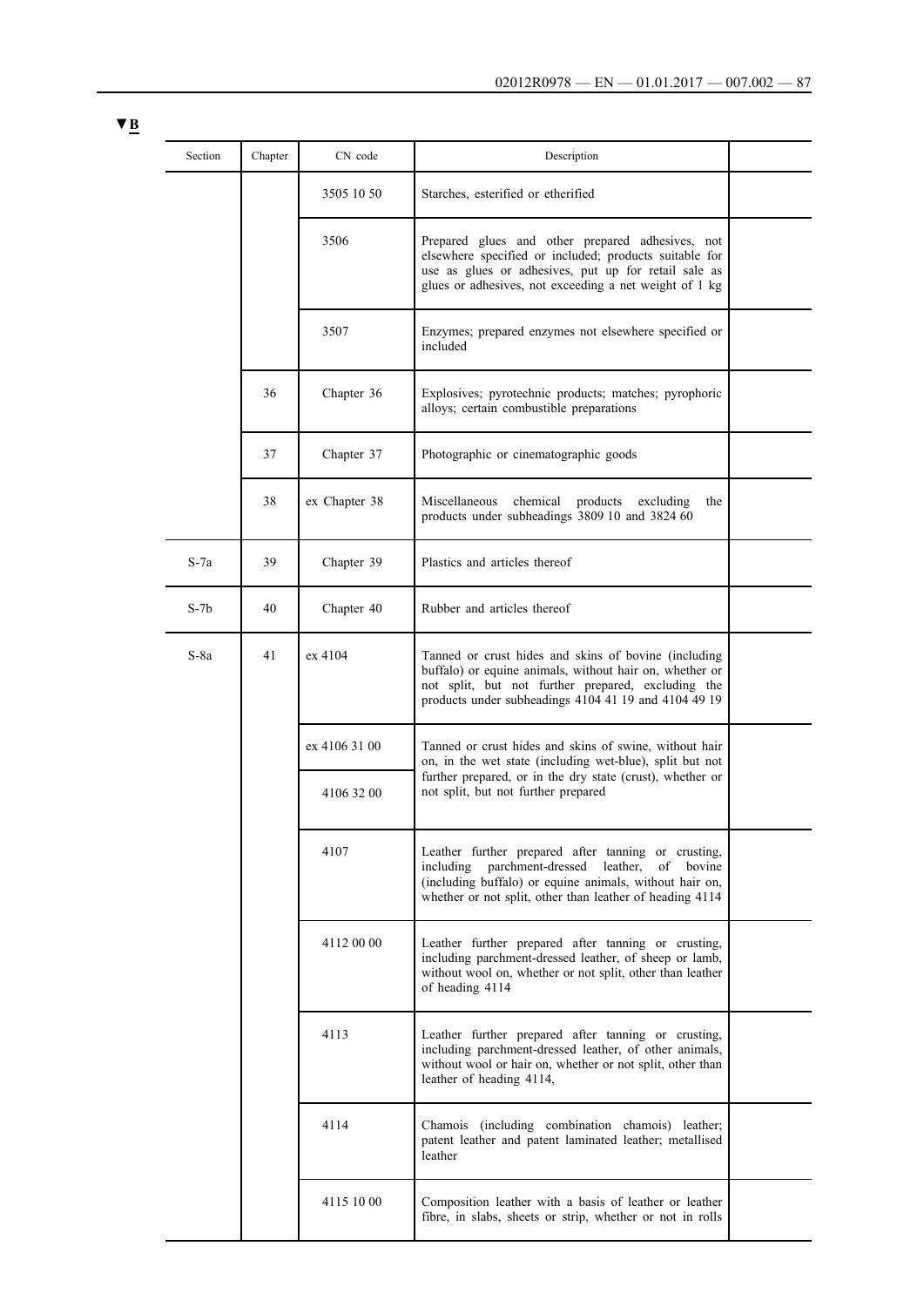| Section | Chapter | CN code       | Description                                                                                                                                      |  |
|---------|---------|---------------|--------------------------------------------------------------------------------------------------------------------------------------------------|--|
| $S-8b$  | 42      | Chapter 42    | Articles of leather; saddlery and harness; travel goods,<br>handbags and similar containers; articles of animal gut<br>(other than silkworm gut) |  |
|         | 43      | Chapter 43    | Furskins and artificial fur; manufactures thereof                                                                                                |  |
| $S-9a$  | 44      | Chapter 44    | Wood and articles of wood, wood charcoal                                                                                                         |  |
| $S-9b$  | 45      | Chapter 45    | Cork and articles of cork                                                                                                                        |  |
|         | 46      | Chapter 46    | Manufactures of straw, of esparto or of other plaiting<br>materials; basketware and wickerwork                                                   |  |
| $S-11a$ | 50      | Chapter 50    | Silk                                                                                                                                             |  |
|         | 51      | ex Chapter 51 | Wool, fine or coarse animal hair, excluding the<br>products under heading 5105; horsehair yarn and<br>woven fabric                               |  |
|         | 52      | Chapter 52    | Cotton                                                                                                                                           |  |
|         | 53      | Chapter 53    | Other vegetable textile fibres; paper yarn and woven<br>fabrics of paper yarn                                                                    |  |
|         | 54      | Chapter 54    | Man-made filaments; strip and the like of man-made<br>textile materials                                                                          |  |
|         | 55      | Chapter 55    | Man-made staple fibres                                                                                                                           |  |
|         | 56      | Chapter 56    | Wadding, felt and non-wovens; special yarns; twine,<br>cordage, ropes and cables and articles thereof                                            |  |
|         | 57      | Chapter 57    | Carpets and other textile floor coverings                                                                                                        |  |
|         | 58      | Chapter 58    | Special woven fabrics; tufted textile fabrics; lace; tapes-<br>tries; trimmings; embroidery                                                      |  |
|         | 59      | Chapter 59    | Impregnated, coated, covered or laminated textile<br>fabrics; textile articles of a kind suitable for industrial<br>use                          |  |
|         | 60      | Chapter 60    | Knitted or crocheted fabrics                                                                                                                     |  |
| $S-11b$ | 61      | Chapter 61    | Articles of apparel and clothing accessories, knitted or<br>crocheted                                                                            |  |
|         | 62      | Chapter 62    | Articles of apparel and clothing accessories, not knitted<br>or crocheted                                                                        |  |
|         | 63      | Chapter 63    | Other made-up textile articles; sets; worn clothing and<br>worn textile articles; rags                                                           |  |
| $S-12a$ | 64      | Chapter 64    | Footwear, gaiters and the like; parts of such articles                                                                                           |  |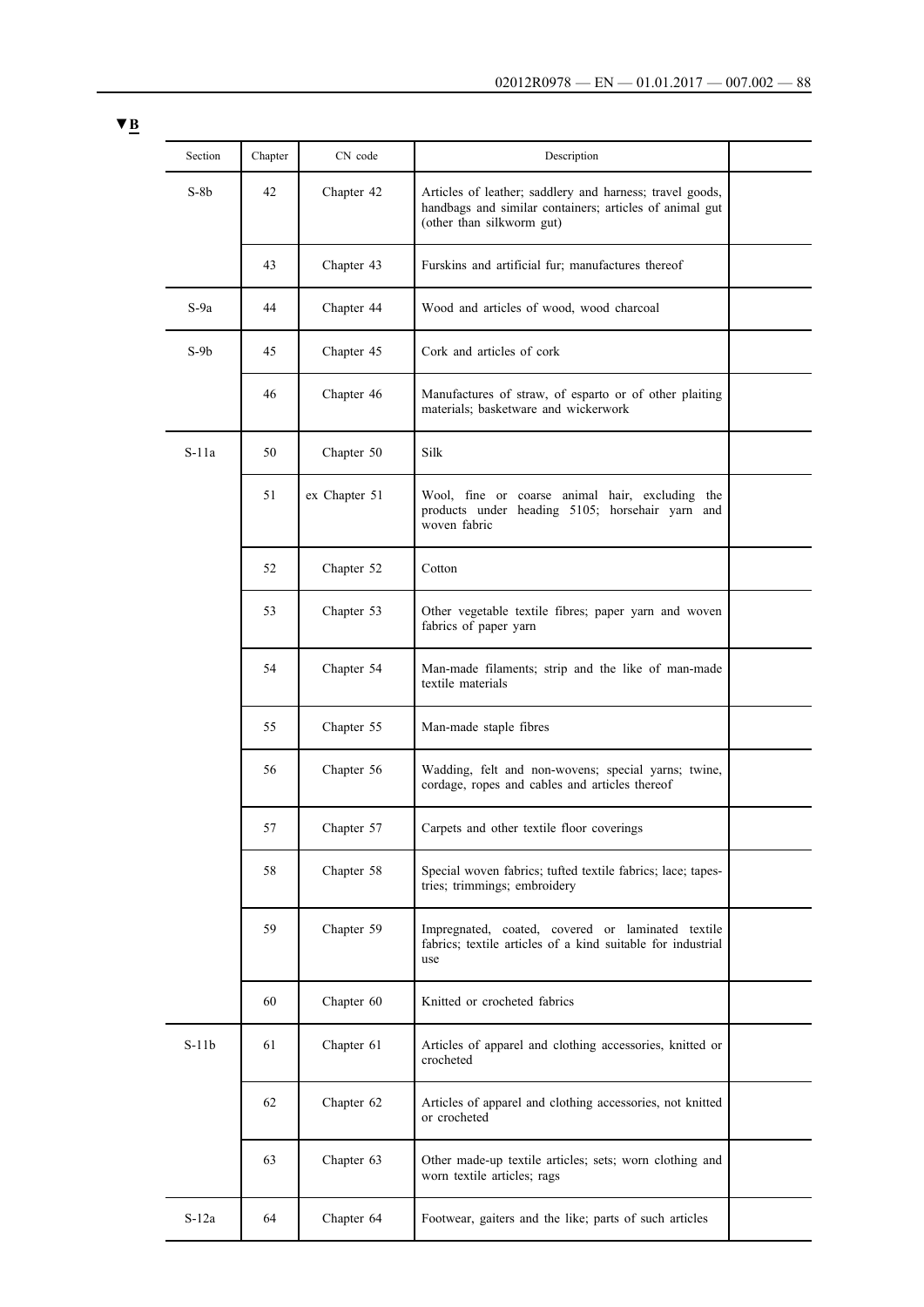| Section | Chapter | CN code       | Description                                                                                                                                                                                                                                                                                                                                 |  |
|---------|---------|---------------|---------------------------------------------------------------------------------------------------------------------------------------------------------------------------------------------------------------------------------------------------------------------------------------------------------------------------------------------|--|
| $S-12b$ | 65      | Chapter 65    | Headgear and parts thereof                                                                                                                                                                                                                                                                                                                  |  |
|         | 66      | Chapter 66    | Umbrellas, sun umbrellas, walking sticks, seat-sticks,<br>whips, riding-crops and parts thereof                                                                                                                                                                                                                                             |  |
|         | 67      | Chapter 67    | Prepared feathers and down and articles made of<br>feathers or of down; artificial flowers; articles of<br>human hair                                                                                                                                                                                                                       |  |
| $S-13$  | 68      | Chapter 68    | Articles of stone, plaster, cement, asbestos, mica or<br>similar materials                                                                                                                                                                                                                                                                  |  |
|         | 69      | Chapter 69    | Ceramic products                                                                                                                                                                                                                                                                                                                            |  |
|         | 70      | Chapter 70    | Glass and glassware                                                                                                                                                                                                                                                                                                                         |  |
| $S-14$  | 71      | Chapter 71    | Natural or cultured pearls, precious or semi-precious<br>stones, precious metals, metals clad with precious<br>metal, and articles thereof; imitation jewellery; coin                                                                                                                                                                       |  |
| $S-15a$ | 72      | 7202          | Ferro-alloys                                                                                                                                                                                                                                                                                                                                |  |
|         | 73      | Chapter 73    | Articles of iron or steel                                                                                                                                                                                                                                                                                                                   |  |
| $S-15b$ | 74      | Chapter 74    | Copper and articles thereof                                                                                                                                                                                                                                                                                                                 |  |
|         | 75      | 7505 12 00    | Bars, rods and profiles, of nickel alloys                                                                                                                                                                                                                                                                                                   |  |
|         |         | 7505 22 00    | Wire, of nickel alloys                                                                                                                                                                                                                                                                                                                      |  |
|         |         | 7506 20 00    | Plates, sheets, strip and foil, of nickel alloys                                                                                                                                                                                                                                                                                            |  |
|         |         | 7507 20 00    | Nickel tube or pipe fittings                                                                                                                                                                                                                                                                                                                |  |
|         | 76      | ex Chapter 76 | Aluminium and articles thereof, excluding the products<br>under heading 7601                                                                                                                                                                                                                                                                |  |
|         | 78      | ex Chapter 78 | Lead and articles thereof, except for products of<br>subheading 7801 99                                                                                                                                                                                                                                                                     |  |
|         |         | 7801 99       | Unwrought lead other than refined and other than<br>containing by weight antimony as the principal other<br>element                                                                                                                                                                                                                         |  |
|         | 79      | ex Chapter 79 | Zinc and articles thereof, excluding the products under<br>headings 7901 and 7903                                                                                                                                                                                                                                                           |  |
|         | 81      | ex Chapter 81 | Other base metals; cermets; articles thereof, excluding<br>under<br>products<br>subheadings<br>8101 10 00,<br>the<br>8101 94 00,<br>8102 10 00,<br>8102 94 00,<br>8104 11 00,<br>8107 20 00,<br>8104 19 00,<br>8108 20 00,<br>8108 30 00,<br>8109 20 00,<br>8110 10 00,<br>8112 21 90,<br>8112 51 00,<br>8112 59 00, 8112 92 and 8113 00 20 |  |
|         | 82      | Chapter 82    | Tools, implements, cutlery, spoons and forks, of base<br>metal; parts thereof, of base metal                                                                                                                                                                                                                                                |  |
|         | 83      | Chapter 83    | Miscellaneous articles of base metal                                                                                                                                                                                                                                                                                                        |  |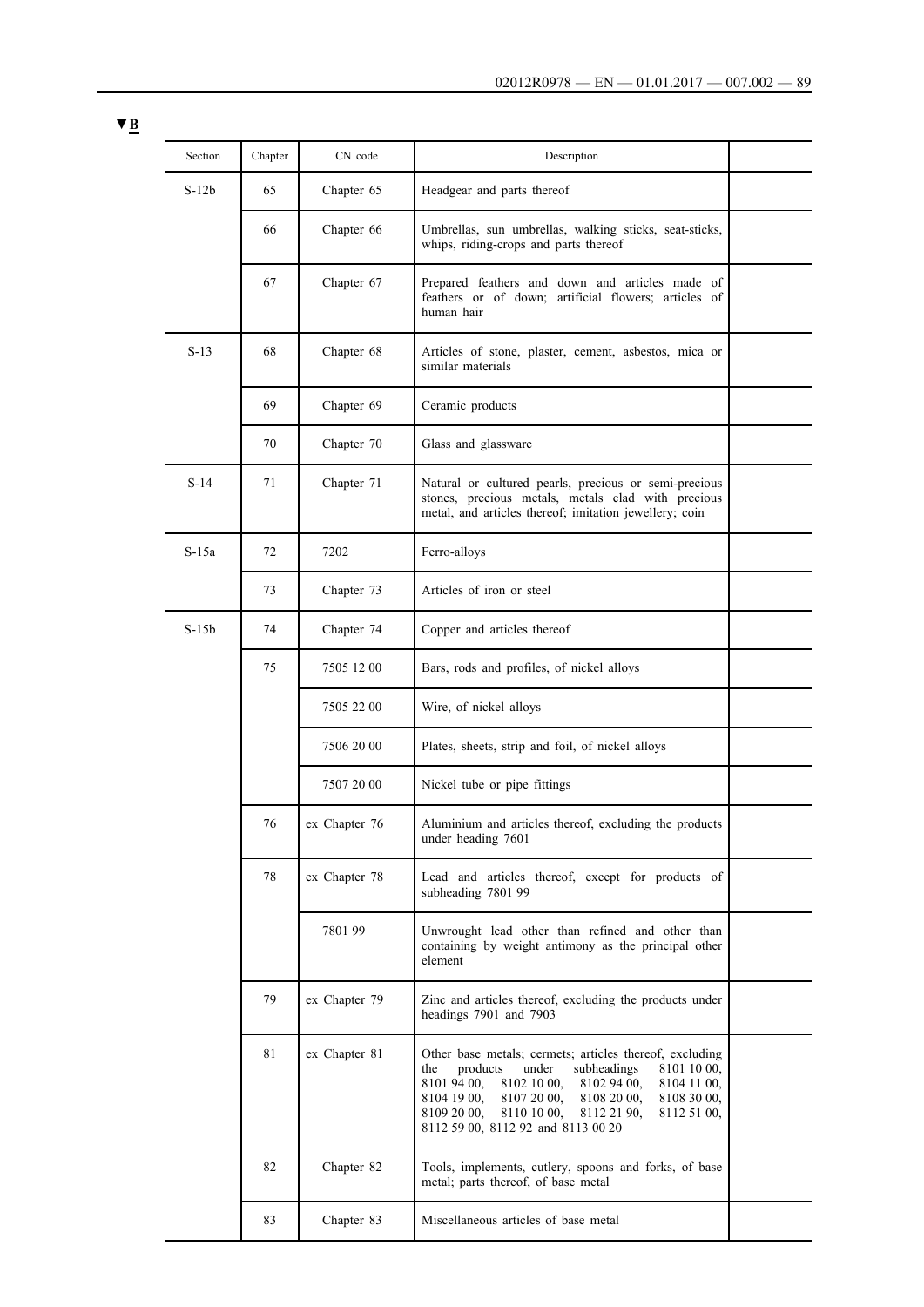| × |  |
|---|--|
|   |  |

| Section | Chapter | CN code    | Description                                                                                                                                                                                                                                                      |  |
|---------|---------|------------|------------------------------------------------------------------------------------------------------------------------------------------------------------------------------------------------------------------------------------------------------------------|--|
| $S-16$  | 84      | Chapter 84 | Nuclear reactors, boilers, machinery and mechanical<br>appliances, and parts thereof                                                                                                                                                                             |  |
|         | 85      | Chapter 85 | Electrical machinery and equipment and parts thereof;<br>sound recorders and reproducers, television image and<br>sound recorders and reproducers, and parts and acces-<br>sories of such articles                                                               |  |
| $S-17a$ | 86      | Chapter 86 | Railway or tramway locomotives, rolling stock and<br>parts thereof; railway or tramway track fixtures and<br>fittings and parts thereof; mechanical (including elec-<br>tromechanical) traffic-signalling equipment of all kinds                                 |  |
| $S-17b$ | 87      | Chapter 87 | Vehicles other than railway or tramway rolling stock,<br>and parts and accessories thereof                                                                                                                                                                       |  |
|         | 88      | Chapter 88 | Aircraft, spacecraft, and parts thereof                                                                                                                                                                                                                          |  |
|         | 89      | Chapter 89 | Ships, boats and floating structures                                                                                                                                                                                                                             |  |
| $S-18$  | 90      | Chapter 90 | Optical, photographic, cinematographic,<br>measuring,<br>checking, precision, medical or surgical instruments<br>and apparatus; parts and accessories thereof                                                                                                    |  |
|         | 91      | Chapter 91 | Clocks and watches and parts thereof                                                                                                                                                                                                                             |  |
|         | 92      | Chapter 92 | Musical instruments; parts and accessories of such<br>articles                                                                                                                                                                                                   |  |
| $S-20$  | 94      | Chapter 94 | Furniture; bedding,<br>mattresses, mattress<br>supports,<br>cushions and similar stuffed furnishings; lamps and<br>lighting fittings, not elsewhere specified or included;<br>illuminated signs, illuminated nameplates and the like;<br>prefabricated buildings |  |
|         | 95      | Chapter 95 | Toys, games and sports requisites; parts and accessories<br>thereof                                                                                                                                                                                              |  |
|         | 96      | Chapter 96 | Miscellaneous manufactured articles                                                                                                                                                                                                                              |  |

 $(1)$  For the products under subheading 0306 13, the duty shall be 3,6 %.

(2) For the products under subheading 1704 10 90, the specific duty shall be limited to 16 % of the customs value.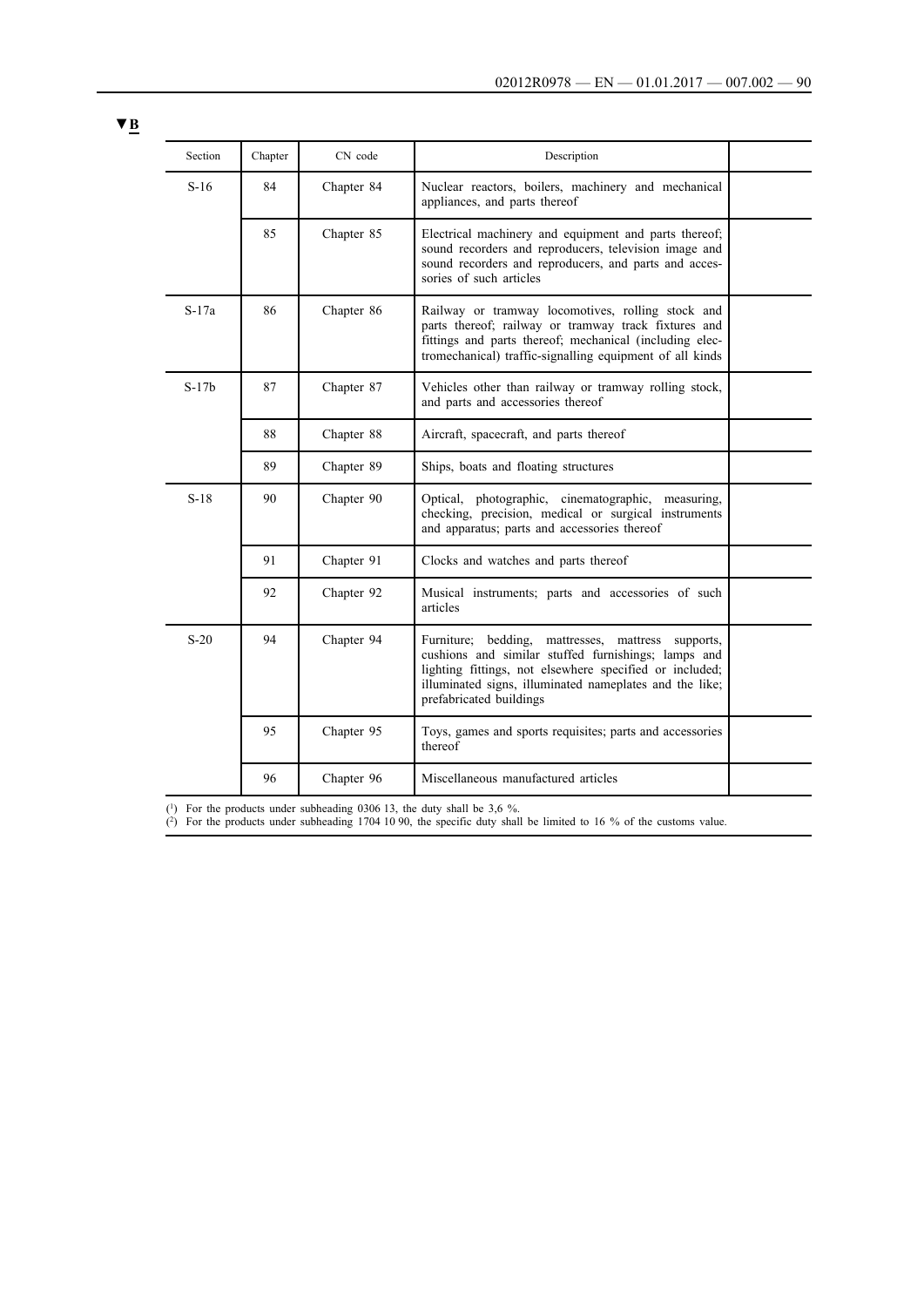#### *ANNEX X*

#### **CORRELATION TABLE**

| Regulation (EC) No 732/2008                                  | This Regulation                    |
|--------------------------------------------------------------|------------------------------------|
| Article 1                                                    | Article 1                          |
|                                                              | Article 2, point (a)               |
| Article 2, point (a)                                         | Article 2, point $(g)$             |
| Article 2, point (b)                                         | Article 2, point (h)               |
| Article 2, point (c)                                         | Article 2, points (b) to $(f)$     |
|                                                              | Article 2, point (i)               |
|                                                              | Article $2$ , point $(i)$          |
|                                                              | Article 2, point $(k)$             |
|                                                              | Article 2, point (1)               |
| Article $3(1)$<br>and Article $3(2)$ , first<br>subparagraph | Article $4(1)$                     |
| Article 3(2), second subparagraph                            |                                    |
| Article $3(3)$                                               | Article $5(4)$                     |
|                                                              | Article $4(2)$ and $(3)$           |
| Article 4                                                    | Article $6(1)$ and Article $11(1)$ |
| Article $5(1)$ and $(2)$                                     | Article $33(1)$ and $(2)$          |
| Article $5(3)$                                               |                                    |
| Article $6(1)$ to $(6)$                                      | Article $7(1)$ to $(6)$            |
| Article $6(7)$                                               |                                    |
| Article $7(1)$ and $(2)$                                     | Article $12(1)$ and $(2)$          |
| Article $7(3)$                                               |                                    |
| Article $8(1)$                                               | Article $9(1)$                     |
|                                                              | Article 9(2)                       |
| Article $8(2)$                                               | Annex VII                          |
| Article 8(3), first subparagraph                             | Article $13(1)$                    |
|                                                              | Article $13(2)$                    |
| Article 8(3), second subparagraph                            | Article $14(1)$                    |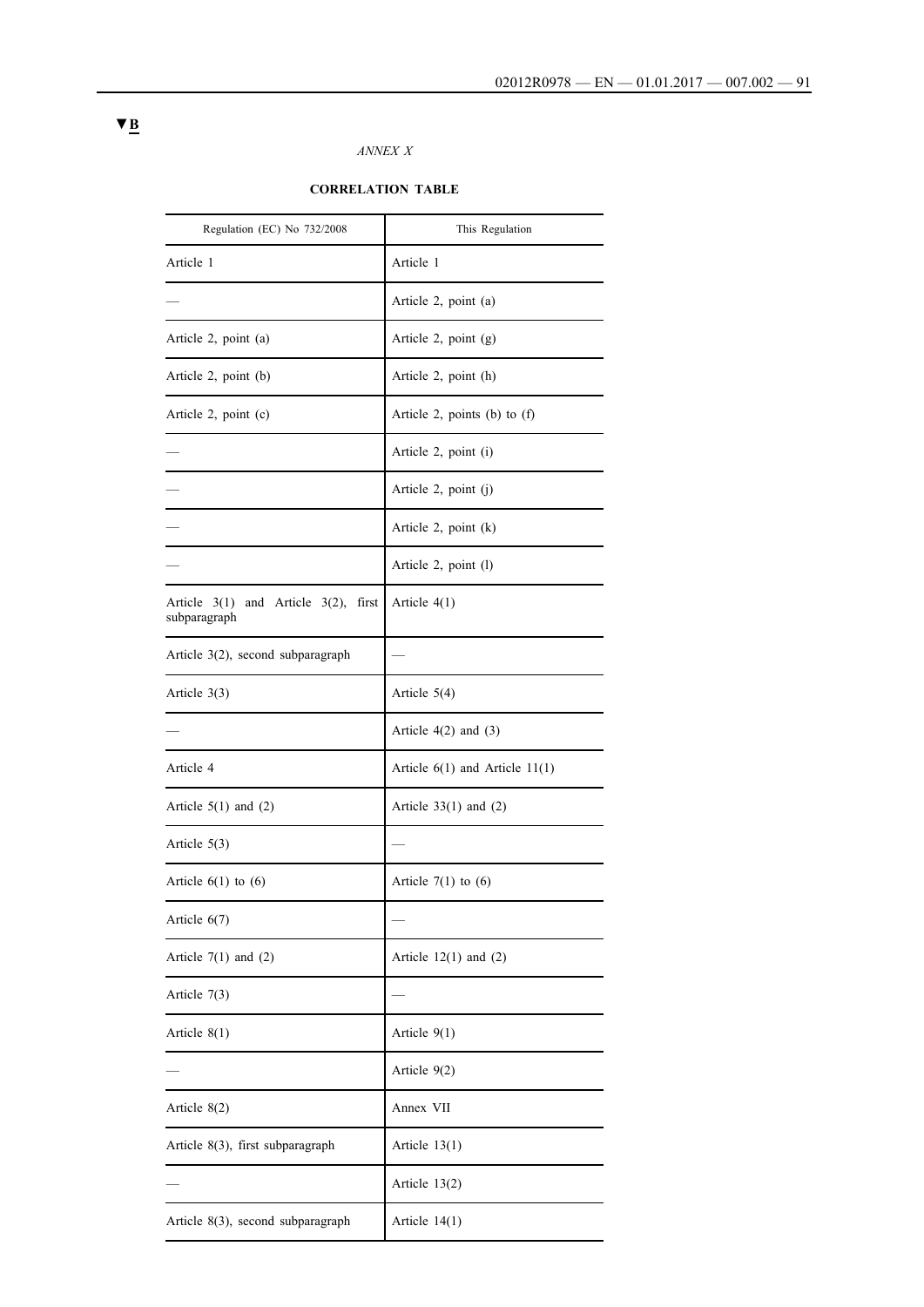| Regulation (EC) No 732/2008 | This Regulation                                            |
|-----------------------------|------------------------------------------------------------|
|                             | Article $14(2)$ and $(3)$                                  |
| Article $9(1)$ and $(2)$    | Article $10(1)$ and $(2)$                                  |
| Article $9(3)$              |                                                            |
|                             | Article $10(3)$                                            |
| Article $10(1)$             |                                                            |
| Article $10(2)$             | Article $10(4)$                                            |
|                             | Article $10(5)$                                            |
| Article $10(3)$             | Article $10(6)$                                            |
| Article $10(4)$             |                                                            |
| Article $10(5)$             |                                                            |
| Article $10(6)$             |                                                            |
|                             | Article $10(7)$                                            |
|                             | Article 16                                                 |
| Article $11(1)$ to $(7)$    | Article 18                                                 |
| Article $11(8)$             | Article 17                                                 |
| Article 12                  |                                                            |
| Article 13                  | Article 8 and Annex VI                                     |
| Article 14                  | Article 34                                                 |
| Article $15(1)$             | Article 19(1)                                              |
| Article $15(2)$             | Article $15(1)$                                            |
|                             | Article $15(2)$                                            |
| Article $15(3)$             | Article $19(2)$                                            |
|                             | Article 20                                                 |
| Article 16                  | Article 21                                                 |
| Article 17                  | Article $15(3)$ and Article $19(3)$                        |
| Article 18                  | Article $15(4)$ to (7) and Article 19(4)<br>to $(7)$       |
| Article 19                  | Article $15(8)$ to $(12)$ and Article $19(8)$<br>to $(14)$ |
| Article $20(1)$             | Article 22                                                 |
| Article $20(2)$ and $(3)$   | Article $24(1)$ to $(3)$                                   |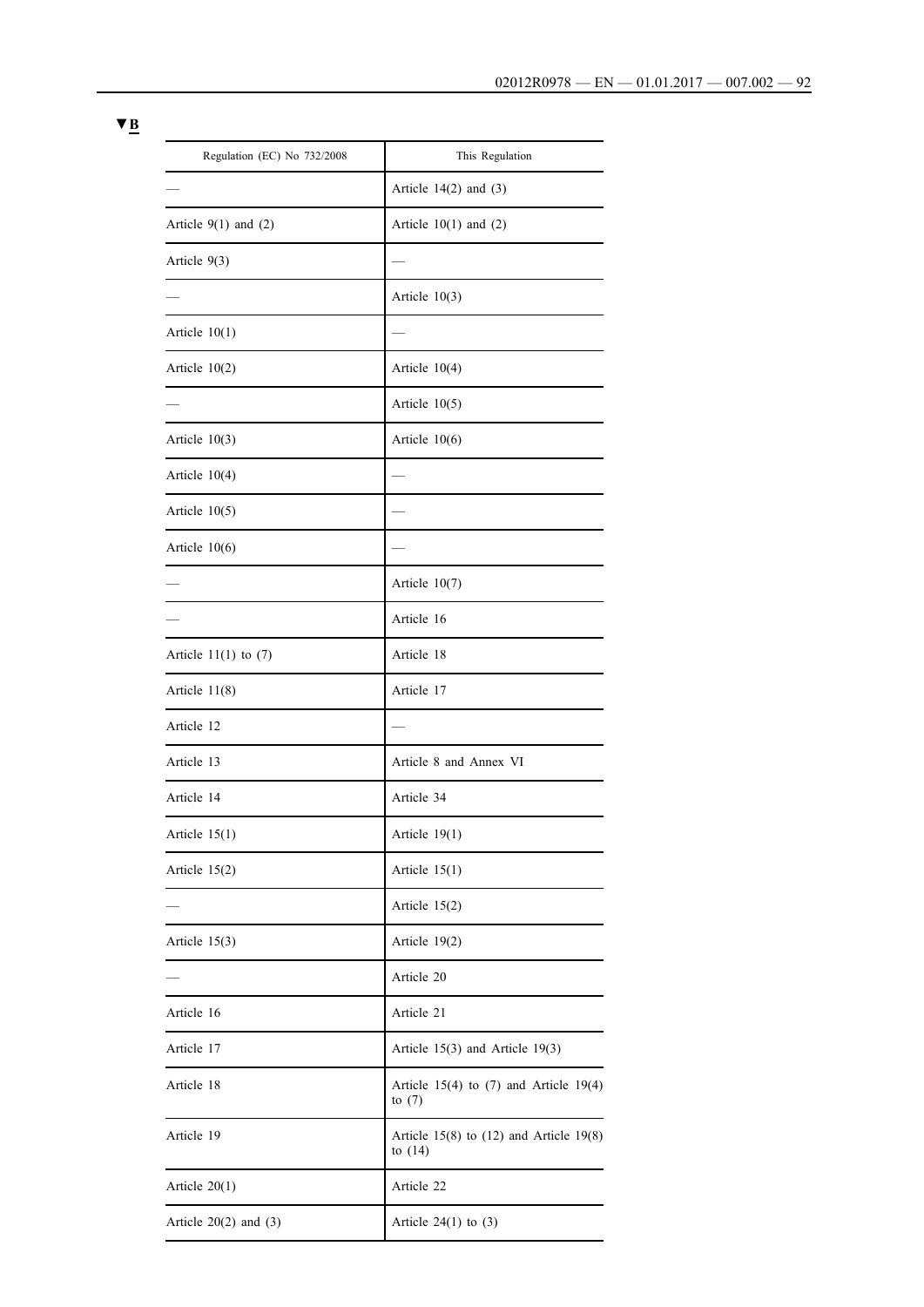| Regulation (EC) No 732/2008 | This Regulation                              |
|-----------------------------|----------------------------------------------|
| Article 20(4)               | Article 23                                   |
| Article $20(5)$             | Article $10(4)$                              |
| Article $20(6)$             | Article 26                                   |
| Article 20(7)               | Article 25                                   |
|                             | Article 27                                   |
|                             | Article 28                                   |
| Article $20(8)$             | Article 29                                   |
| Article 21                  | Article 30                                   |
| Article $22(1)$             | Article 31                                   |
| Article $22(2)$             |                                              |
| Article 23                  | Article 32                                   |
| Article 24                  |                                              |
| Article 25, point (a)       | Article $6(2)$ and Article $11(2)$           |
| Article 25, point (b)       | Article $3(3)$ and Article $17(2)$ and $(3)$ |
| Article 25, point (c)       | Article $5(2)$                               |
| Article 25, point (d)       | Article $8(3)$                               |
| Article 25, point (e)       | Article $10(4)$                              |
| Article 26                  | Article 35                                   |
|                             | Article 36                                   |
|                             | Article 37                                   |
|                             | Article 38                                   |
| Article $27(1)$ and $(2)$   | Article $39(1)$                              |
| Article $27(3)$             |                                              |
| Article $27(4)$ and $(5)$   | Article $39(2)$ to $(4)$                     |
| Article 28                  |                                              |
| Article 29                  |                                              |
| Article 30                  |                                              |
| Article 31                  |                                              |
|                             | Article 40                                   |
|                             | Article 41                                   |
|                             | Article 42                                   |